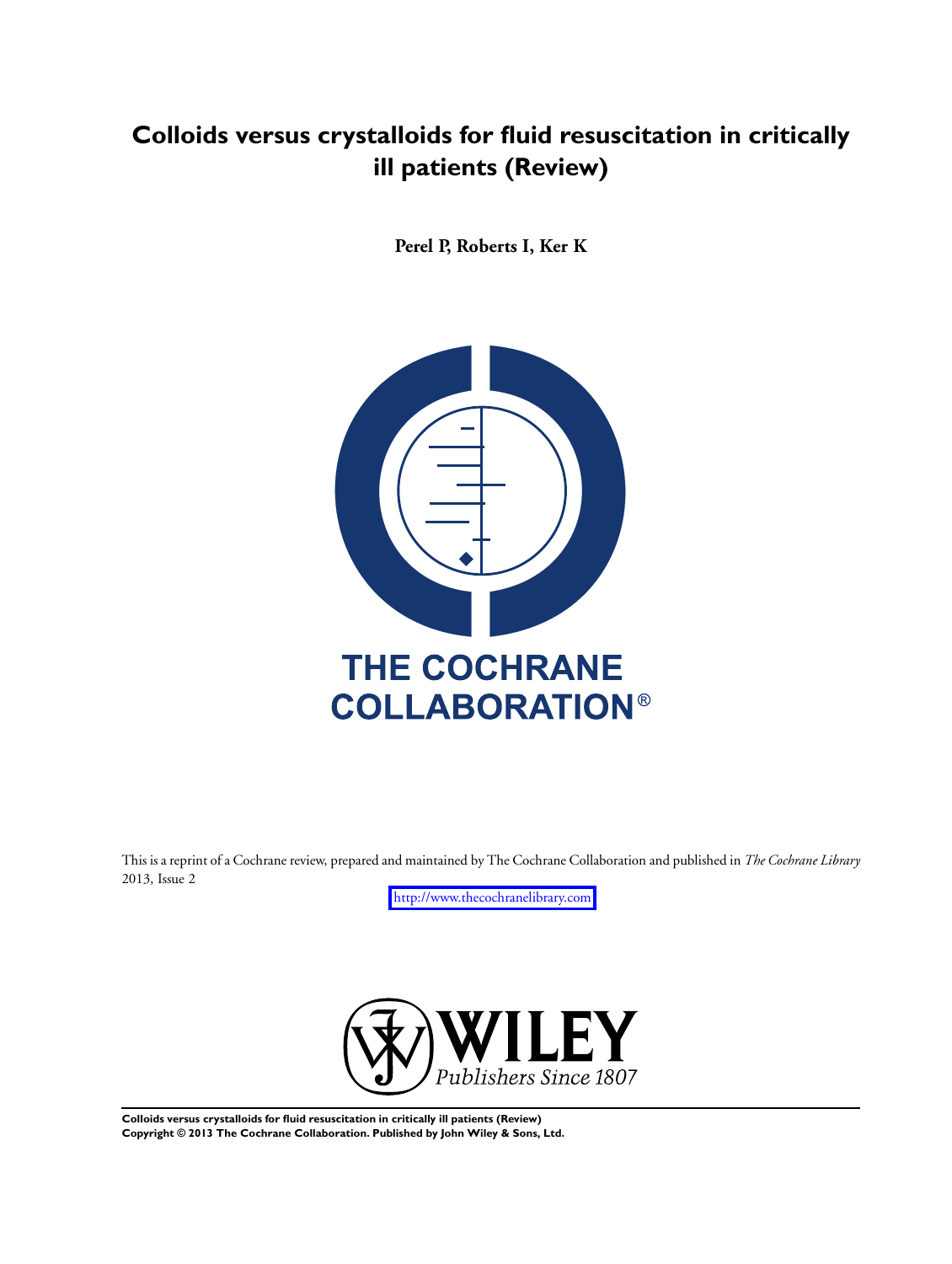## **TABLE OF CONTENTS**

| <b>HEADER</b>                                                                                                                                                                                                                        |
|--------------------------------------------------------------------------------------------------------------------------------------------------------------------------------------------------------------------------------------|
| ABSTRACT                                                                                                                                                                                                                             |
|                                                                                                                                                                                                                                      |
| <b>BACKGROUND</b>                                                                                                                                                                                                                    |
| <b>OBJECTIVES</b><br><u>. A serie de la caractería de la caractería de la caractería de la caractería de la caractería de la caracterí</u>                                                                                           |
| <b>METHODS</b>                                                                                                                                                                                                                       |
| <b>RESULTS</b>                                                                                                                                                                                                                       |
| Figure 1.                                                                                                                                                                                                                            |
| <b>DISCUSSION</b>                                                                                                                                                                                                                    |
|                                                                                                                                                                                                                                      |
| <b>ACKNOWLEDGEMENTS</b><br><u>. In the second terms of the second terms of the second terms of the second terms</u>                                                                                                                  |
| <b>REFERENCES</b>                                                                                                                                                                                                                    |
| 15                                                                                                                                                                                                                                   |
| 61                                                                                                                                                                                                                                   |
| Analysis 1.1. Comparison 1 Colloid versus crystalloid (add-on colloid), Outcome 1 Deaths.<br>62                                                                                                                                      |
| Analysis 2.1. Comparison 2 Colloid and hypertonic crystalloid versus isotonic crystalloid, Outcome 1 Deaths.<br>65                                                                                                                   |
| Analysis 3.1. Comparison 3 Colloid versus hypertonic crystalloid, Outcome 1 Deaths.<br>66                                                                                                                                            |
| <b>APPENDICES</b><br>66                                                                                                                                                                                                              |
| WHAT'S NEW research and contain the contract of the contract of the contract of the contract of the contract of the contract of the contract of the contract of the contract of the contract of the contract of the contract o<br>69 |
| 69                                                                                                                                                                                                                                   |
| 70                                                                                                                                                                                                                                   |
| 70                                                                                                                                                                                                                                   |
| SOURCES OF SUPPORT<br>71                                                                                                                                                                                                             |
| <b>NOTES</b><br>71                                                                                                                                                                                                                   |
| <b>INDEX TERMS</b><br>71                                                                                                                                                                                                             |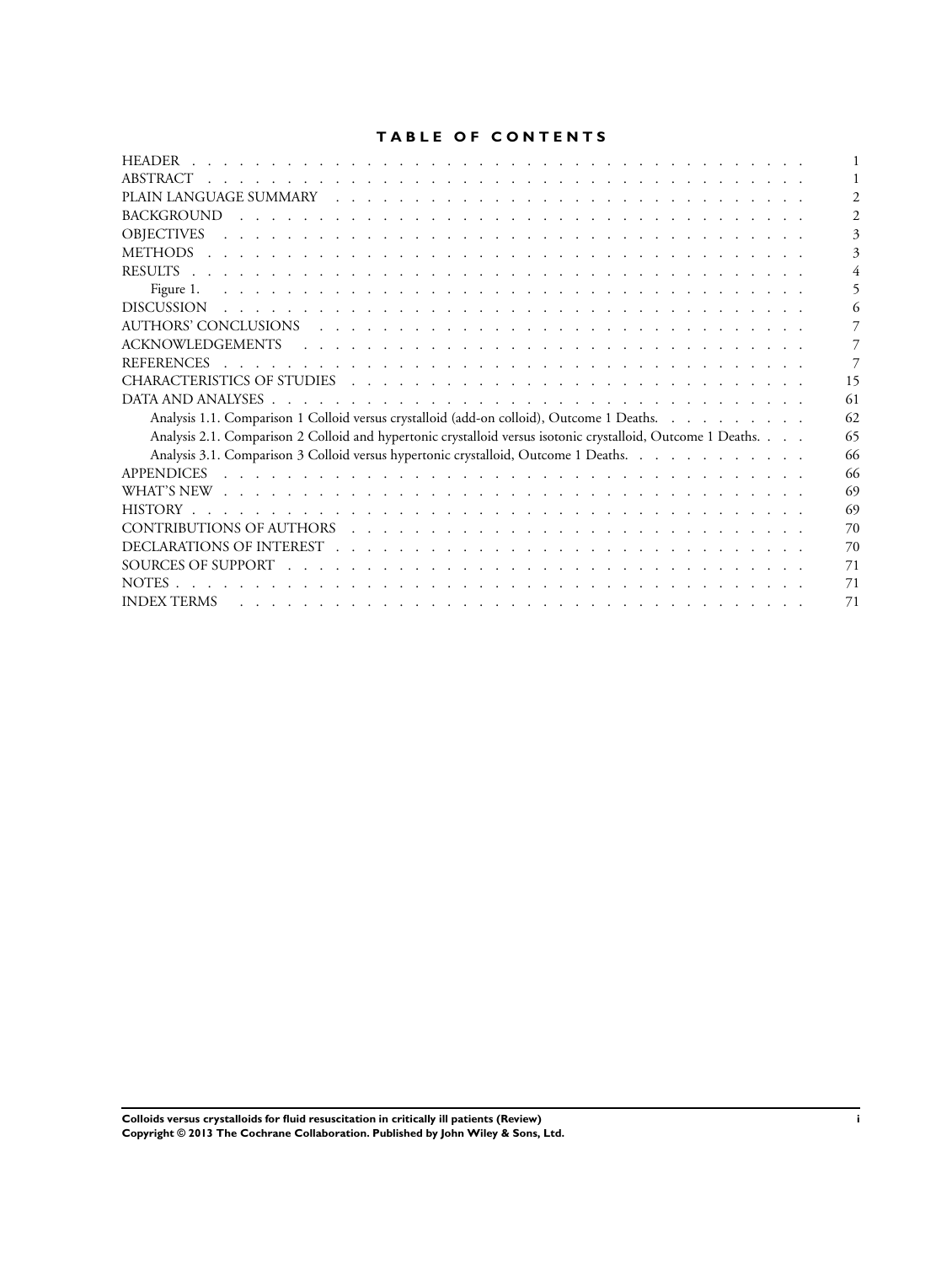**[Intervention Review]**

# **Colloids versus crystalloids for fluid resuscitation in critically ill patients**

Pablo Perel<sup>1</sup>, Ian Roberts<sup>1</sup>, Katharine Ker<sup>1</sup>

<sup>1</sup>Cochrane Injuries Group, London School of Hygiene & Tropical Medicine, London, UK

Contact address: Pablo Perel, Cochrane Injuries Group, London School of Hygiene & Tropical Medicine, Keppel Street, London, WC1E 7HT, UK. [pablo.perel@Lshtm.ac.uk.](mailto:pablo.perel@Lshtm.ac.uk)

**Editorial group:** Cochrane Injuries Group.

**Publication status and date:** New search for studies and content updated (conclusions changed), published in Issue 2, 2013. **Review content assessed as up-to-date:** 17 October 2012.

**Citation:** Perel P, Roberts I, Ker K. Colloids versus crystalloids for fluid resuscitation in critically ill patients. *Cochrane Database of Systematic Reviews* 2013, Issue 2. Art. No.: CD000567. DOI: 10.1002/14651858.CD000567.pub6.

Copyright © 2013 The Cochrane Collaboration. Published by John Wiley & Sons, Ltd.

## **A B S T R A C T**

#### **Background**

Colloid solutions are widely used in fluid resuscitation of critically ill patients. There are several choices of colloid, and there is ongoing debate about the relative effectiveness of colloids compared to crystalloid fluids.

#### **Objectives**

To assess the effects of colloids compared to crystalloids for fluid resuscitation in critically ill patients.

#### **Search methods**

We searched the Cochrane Injuries Group Specialised Register (17 October 2012), the Cochrane Central Register of Controlled Trials (*The Cochrane Library*) (Issue 10, 2012), MEDLINE (Ovid) 1946 to October 2012, EMBASE (Ovid) 1980 to October 2012, ISI Web of Science: Science Citation Index Expanded (1970 to October 2012), ISI Web of Science: Conference Proceedings Citation Index-Science (1990 to October 2012), PubMed (October 2012), [www.clinical trials.gov](http://www.clinical trials.gov) and [www.controlled-trials.com.](http://www.controlled-trials.com) We also searched the bibliographies of relevant studies and review articles.

#### **Selection criteria**

Randomised controlled trials (RCTs) of colloids compared to crystalloids, in patients requiring volume replacement. We excluded crossover trials and trials involving pregnant women and neonates.

#### **Data collection and analysis**

Two review authors independently extracted data and rated quality of allocation concealment. We analysed trials with a 'doubleintervention', such as those comparing colloid in hypertonic crystalloid to isotonic crystalloid, separately. We stratified the analysis according to colloid type and quality of allocation concealment.

#### **Main results**

We identified 78 eligible trials; 70 of these presented mortality data.

#### **Colloids compared to crystalloids**

*Albumin or plasma protein fraction -* 24 trials reported data on mortality, including a total of 9920 patients. The pooled risk ratio (RR) from these trials was 1.01 (95% confidence interval (CI) 0.93 to 1.10). When we excluded the trial with poor-quality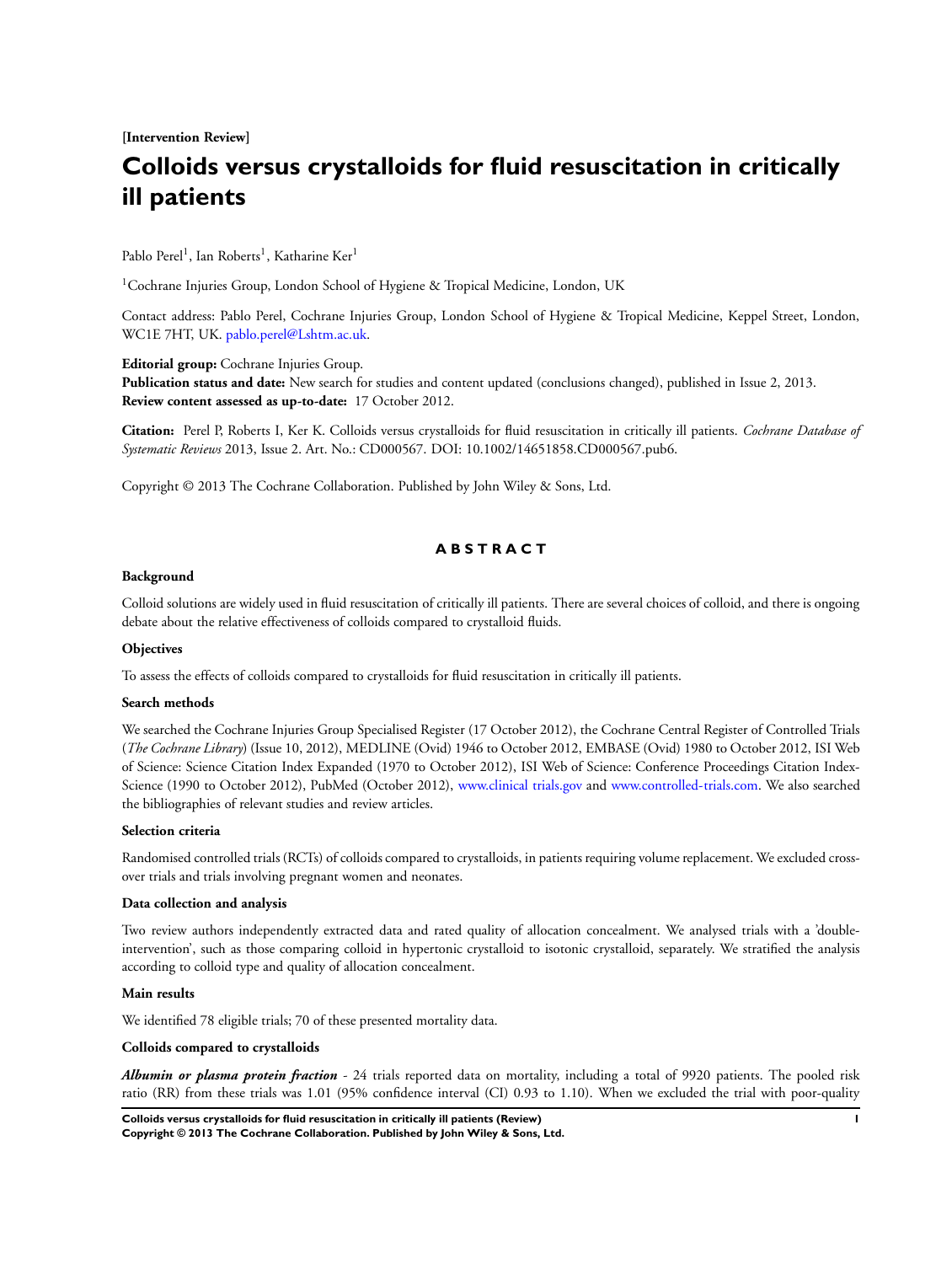allocation concealment, pooled RR was 1.00 (95% CI 0.92 to 1.09). *Hydroxyethyl starch* - 25 trials compared hydroxyethyl starch with crystalloids and included 9147 patients. The pooled RR was 1.10 (95% CI 1.02 to 1.19). *Modified gelatin* - 11 trials compared modified gelatin with crystalloid and included 506 patients. The pooled RR was 0.91 (95% CI 0.49 to 1.72). (When the trials by Boldt et al were removed from the three preceding analyses, the results were unchanged.) *Dextran* - nine trials compared dextran with a crystalloid and included 834 patients. The pooled RR was 1.24 (95% CI 0.94 to 1.65).

#### **Colloids in hypertonic crystalloid compared to isotonic crystalloid**

Nine trials compared dextran in hypertonic crystalloid with isotonic crystalloid, including 1985 randomised participants. Pooled RR for mortality was 0.91 (95% CI 0.71 to 1.06).

#### **Authors' conclusions**

There is no evidence from randomised controlled trials that resuscitation with colloids reduces the risk of death, compared to resuscitation with crystalloids, in patients with trauma, burns or following surgery. Furthermore, the use of hydroxyethyl starch might increase mortality. As colloids are not associated with an improvement in survival and are considerably more expensive than crystalloids, it is hard to see how their continued use in clinical practice can be justified.

## **P L A I N L A N G U A G E S U M M A R Y**

#### **Are colloids more effective than crystalloids in reducing death in people who are critically ill or injured?**

Trauma, burns or surgery can cause people to lose large amounts of blood. Fluid replacement, giving fluids intravenously (into a vein) to replace lost blood, is used to try to maintain blood pressure and reduce the risk of dying. Blood products, non-blood products or combinations are used, including colloid or crystalloid solutions. Colloids are increasingly used but they are more expensive than crystalloids. This review of trials found no evidence that colloids reduce the risk of dying compared with crystalloids, and one type of colloid (starches) might increase the risk of death.

## **B A C K G R O U N D**

Fluid resuscitation for hypovolaemia is a mainstay of the medical management of critically ill patients, whether as a result of trauma, burns, major surgery or sepsis. Although some studies [\(Bickell 1994](#page-8-0)) have suggested that the timing of volume replacement deserves careful consideration, when it comes to selecting the resuscitation fluid, clinicians are faced with a range of options. At one level the choice is between a colloid or crystalloid solution. Colloids are widely used, having been recommended in a number of resuscitation guidelines and intensive care management algorithms [\(Armstrong 1994;](#page-8-0) [Vermeulen 1995\)](#page-8-0).

The US Hospital Consortium Guidelines recommend that colloids are used in haemorrhagic shock prior to the availability of blood products, and in non-haemorrhagic shock following an initial crystalloid infusion. However, a 1995 survey of US academic health centres found that the use of colloids far exceeded even the Hospital Consortium recommendations [\(Yim 1995](#page-8-0)). Surveys of burn care in the US [\(Fakhry 1995\)](#page-8-0) and in Australia [\(Victorian](#page-8-0) [DUAC 1991\)](#page-8-0) found that the use of colloids for resuscitation varied without a set pattern.

The choice of fluid has considerable cost implications. Volume replacement with colloids is considerably more expensive than with crystalloids. Clinical studies have shown that colloids and crystalloids have different effects on a range of important physiological parameters. Because of these differences, all-cause mortality is arguably the most clinically relevant outcome measure in randomised trials comparing the two fluid types.

#### **Why it is important to do this review**

Although there have been previous meta-analyses of mortality in randomised trials comparing colloids and crystalloids ([Bisonni](#page-8-0) [1991](#page-8-0); [Velanovich 1989\)](#page-8-0), neither of these satisfy the criteria that have been proposed for scientific overviews [\(Oxman 1994](#page-8-0)), and they predate most of the trials that have been conducted using synthetic colloids, and hypertonic crystalloid solutions. The purpose of this systematic review is to identify and synthesise all available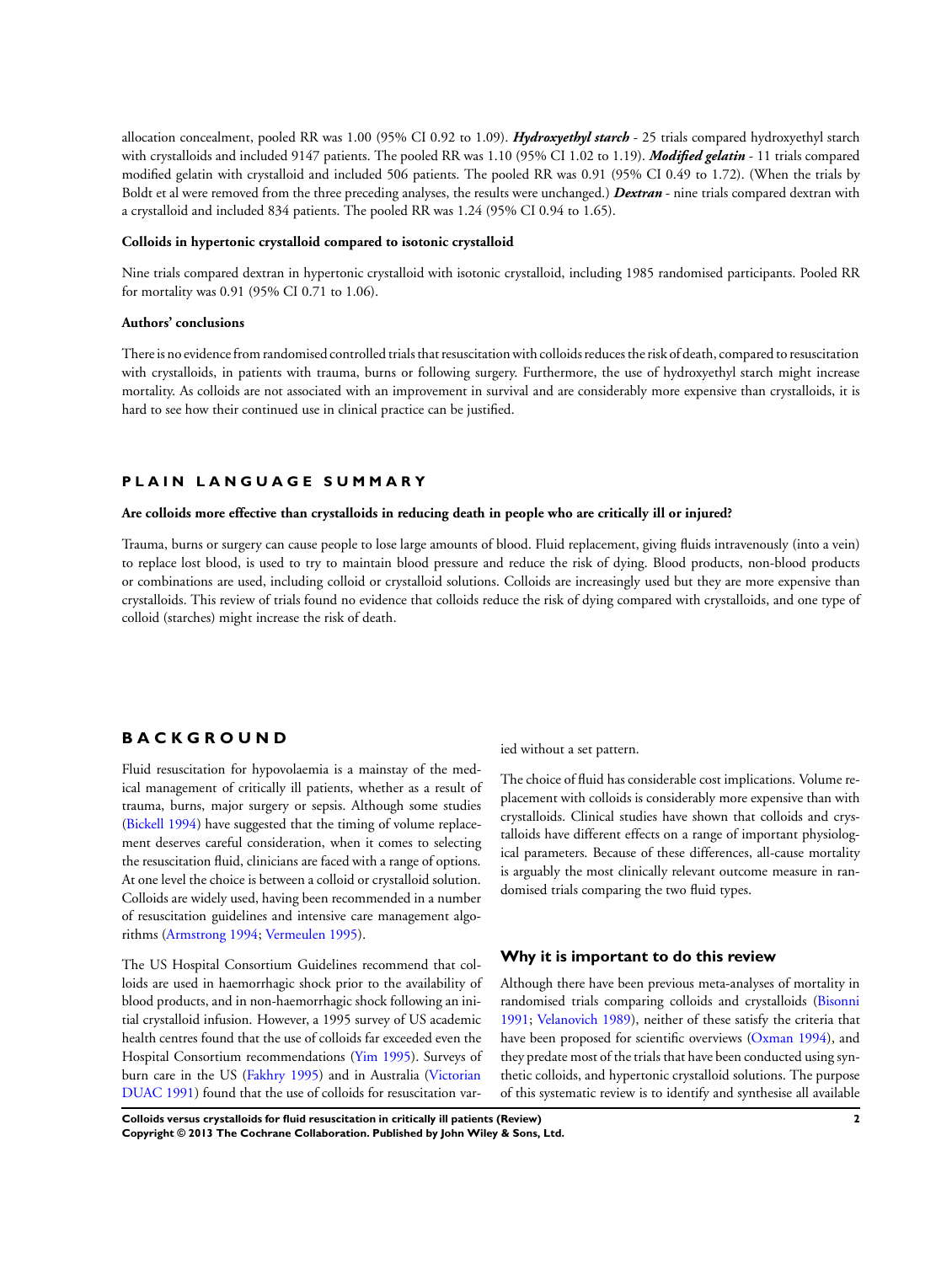unconfounded evidence of the effect on mortality in critically ill patients of colloids compared to crystalloids for volume replacement.

## **O B J E C T I V E S**

To assess the effects on mortality of using colloids compared to crystalloids, during fluid resuscitation in critically ill patients.

## **M E T H O D S**

#### **Criteria for considering studies for this review**

## **Types of studies**

Controlled trials in which participants were randomised to treatment groups (colloid or control) on the basis of random allocation. As the comparison between fluid type was in terms of effects on mortality, we excluded randomised cross-over trials.

#### **Types of participants**

Critically ill patients (excluding neonates and pregnant women) who required volume replacement. We included patients who were critically ill as a result of trauma, burns, undergoing surgery, or had other critical conditions such as complications of sepsis. We excluded preoperative elective surgical patients.

#### **Types of interventions**

We considered the following colloids: dextran 70, hydroxyethyl starches, modified gelatins, albumin or plasma protein fraction. There is overlap between albumin given for volume replacement and albumin given as a nutritional supplement, and many patients with a critical illness have low serum albumin. Where the trial was of total parenteral nutrition with or without albumin, we excluded it. We included trials where the albumin was given as part of volume replacement guided by colloid osmotic pressure or albumin levels.

The control group received crystalloid (isotonic or hypertonic) for fluid replacement. We included trials in which both groups received blood.

We excluded trials of fluids used for other purposes. For example, we excluded trials of pre-loading in preparation for elective surgery, and trials in patients undergoing fluid loading before cardiopulmonary bypass.

#### **Types of outcome measures**

The principal outcome measure was mortality from all causes, assessed at the end of the follow-up period scheduled for each trial.

#### **Search methods for identification of studies**

We did not restrict the search for trials by date, language or publication status.

#### **Electronic searches**

We searched the following electronic databases:

• Cochrane Injuries Group Specialised Register (17 October 2012);

- the Cochrane Central Register of Controlled Trials (*The Cochrane Library*) (Issue 10, 2012);
	- MEDLINE (OvidSP) 1946 to October, Week 1, 2012;
	- EMBASE (OvidSP) 1980 to 2012, Week 41;
- ISI Web of Science: Science Citation Index Expanded (1970 to October 2012);
- ISI Web of Science: Conference Proceedings Citation Index-Science (1990 to October 2012);
	- PubMed (October 2012);
	- National Research Register (2006, Issue 4).

All search strategies are listed in full in [Appendix 1.](#page-67-0)

#### **Searching other resources**

We searched the reference lists of all relevant papers and published review articles. We also contacted known trialists to identify any further studies that we may have missed. We searched the online trials registers [www.clinical trials.gov](http://www.clinical trials.gov) and [www.controlled](http://www.controlled-trials.com)[trials.com](http://www.controlled-trials.com) for published and unpublished studies.

## **Data collection and analysis**

The Injuries Group Trials Search Coordinator ran the electronic database searches, collated the results and removed duplicates before passing the list of citations to the lead review author (PP) for screening.

## **Selection of studies**

Two review authors independently examined the list of citations for eligibility. We obtained full-text copies of all relevant records and independently assessed whether each met the pre-defined inclusion criteria. We resolved disagreement by discussion.

**Colloids versus crystalloids for fluid resuscitation in critically ill patients (Review) 3 Copyright © 2013 The Cochrane Collaboration. Published by John Wiley & Sons, Ltd.**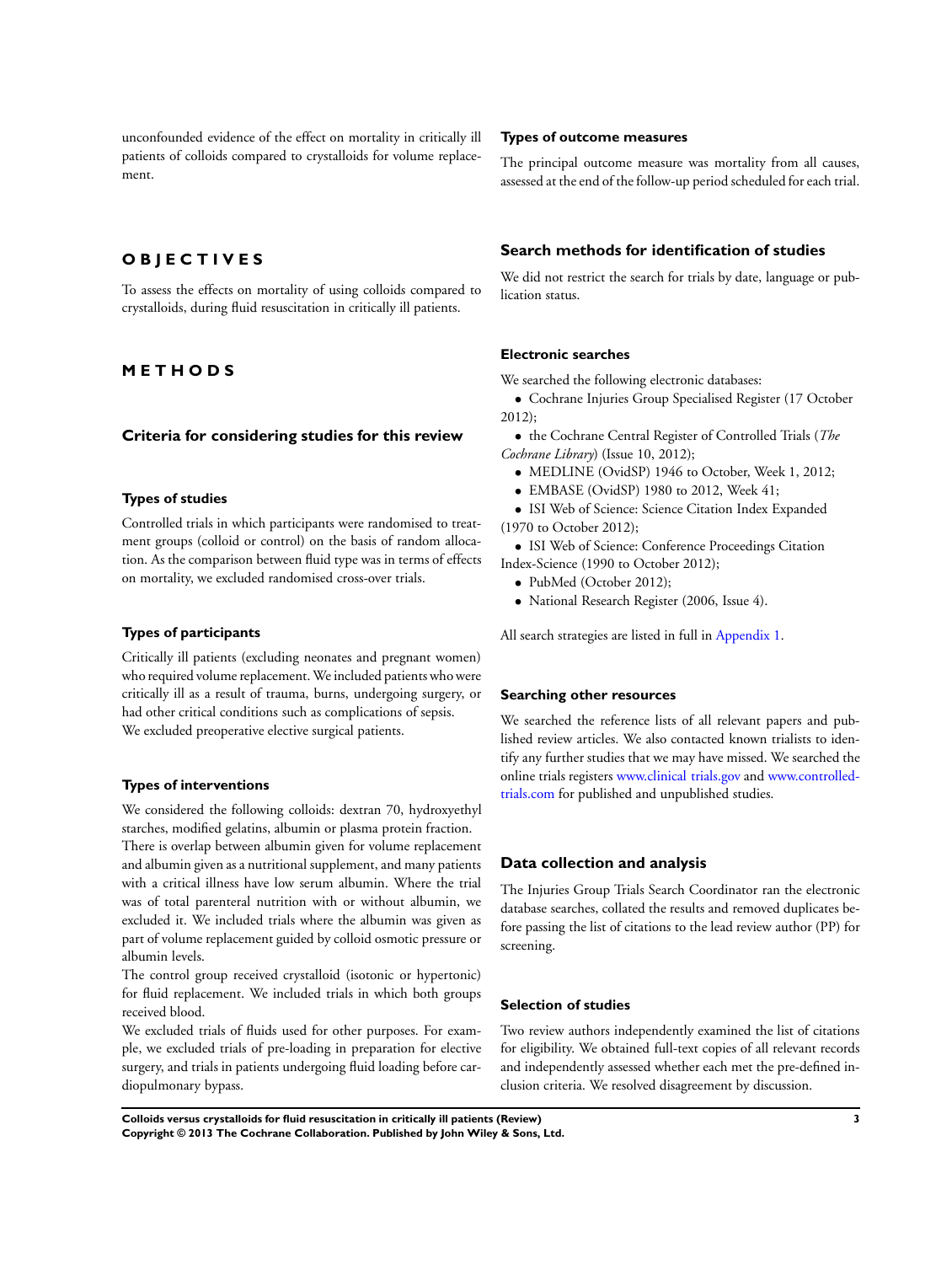#### **Assessment of risk of bias in included studies**

We scored allocation concealment as described by [Higgins 2011,](#page-8-0) assigning 'high risk of bias' to poorest quality and 'low risk of bias' to best quality (the presence of solutions in identical containers was only taken to mean adequate concealment if the fluid containers were used sequentially).

• Low risk of bias = trials deemed to have taken adequate measures to conceal allocation (i.e. central randomisation; serially numbered, opaque, sealed envelopes; or other description that contained elements convincing of concealment).

• Unclear = trials in which the authors either did not report an allocation concealment approach at all or reported an approach that did not fall into one of the other categories.

• High risk of bias = trials in which concealment was inadequate (such as alternation or reference to case record numbers or to dates of birth).

We collected but did not score information on blinding and loss to follow-up.

with a P value < 0.1) the trials were pooled within each type of fluid, but not combined between type of fluid.

#### **Sensitivity analysis**

We then excluded trials with allocation concealment judged as inadequate and repeated the calculations.

The editorial group is aware that a clinical trial by Professor Joachim Boldt has been found to have been fabricated ([Boldt](http://archie.cochrane.org/sections/documents/view?document=540099072011521412%26format=REVMAN#REF-Boldt-2009) [2009](http://archie.cochrane.org/sections/documents/view?document=540099072011521412%26format=REVMAN#REF-Boldt-2009)). As the editors who revealed this fabrication point out ( [Reinhart 2011](http://archie.cochrane.org/sections/documents/view?document=540099072011521412%26format=REVMAN#REF-Reinhart-2011); [Shafer 2011](http://archie.cochrane.org/sections/documents/view?document=540099072011521412%26format=REVMAN#REF-Shafer-2011)), this casts some doubt on the veracity of other studies by the same author. All Cochrane Injuries Group reviews that include studies by this author have therefore been edited to show the results with this author's trials included and excluded. Readers can now judge the potential impact of trials by this author on the conclusions of the review.

## **R E S U L T S**

### **Data synthesis**

As a result of comments on the previous version of this review, we have stratified trials by type of fluid rather than type of original injury.

We calculated risk ratios (RRs) and 95% confidence intervals (CI) for each study using a fixed-effect model. We then inspected each comparison visually for evidence of heterogeneity and performed a Chi<sup>2</sup> test. If there was no evidence of heterogeneity (visually or

## **Description of studies**

See:[Characteristics of included studies;](#page-16-0)[Characteristics of excluded](#page-59-0) [studies;](#page-59-0) [Characteristics of ongoing studies](#page-61-0).

We identified 74 trials meeting the inclusion criteria for study design, participants and interventions ([Figure 1](#page-6-0)). We were able to obtain mortality data for 67 of these. We have reported details of the included trials in the '[Characteristics of included studies](#page-16-0)' table.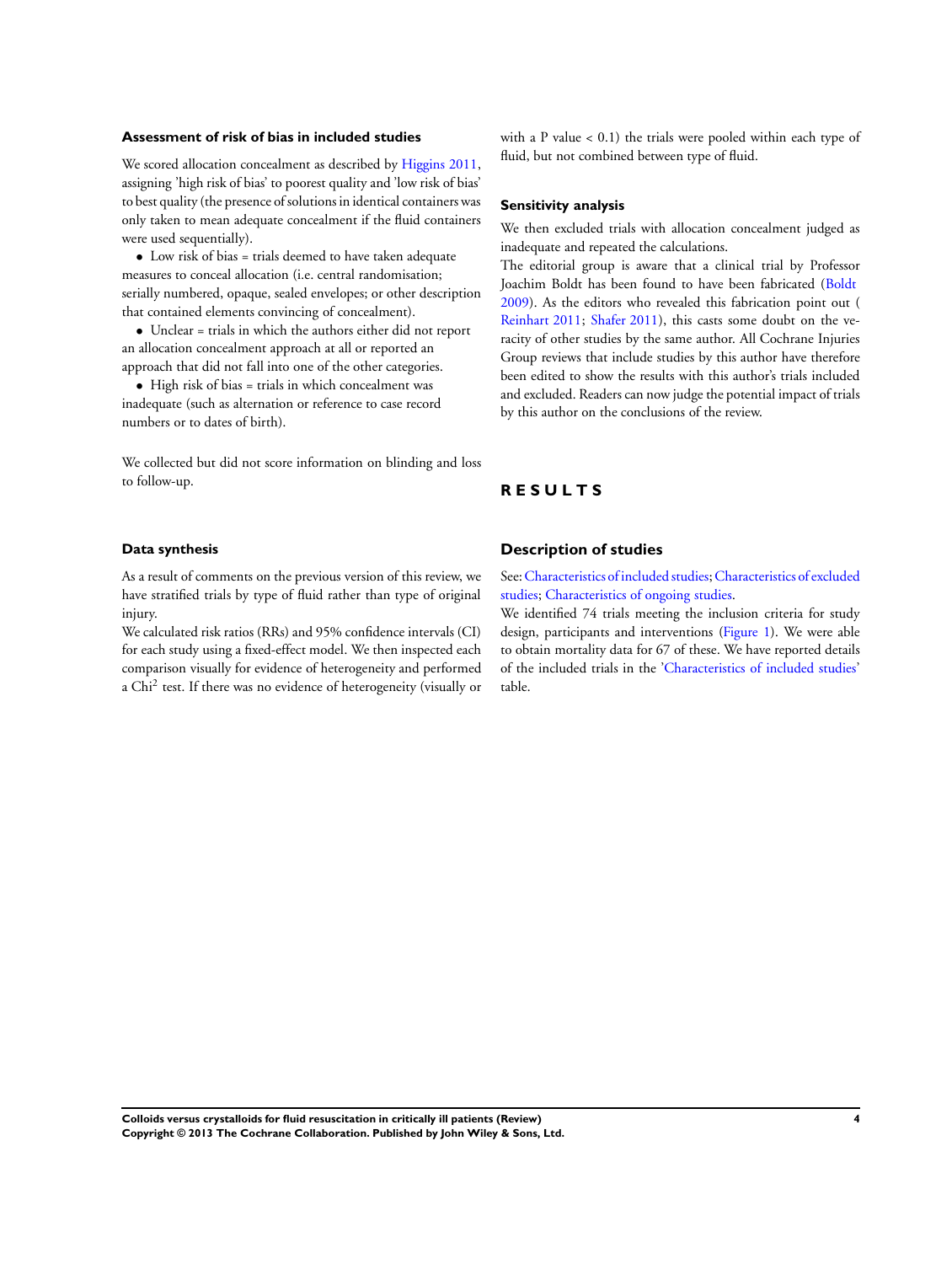<span id="page-6-0"></span>**Figure 1. Study flow diagram: the numbers reflect the most recent update only (17th October 2012)**



**Colloids versus crystalloids for fluid resuscitation in critically ill patients (Review) 5 Copyright © 2013 The Cochrane Collaboration. Published by John Wiley & Sons, Ltd.**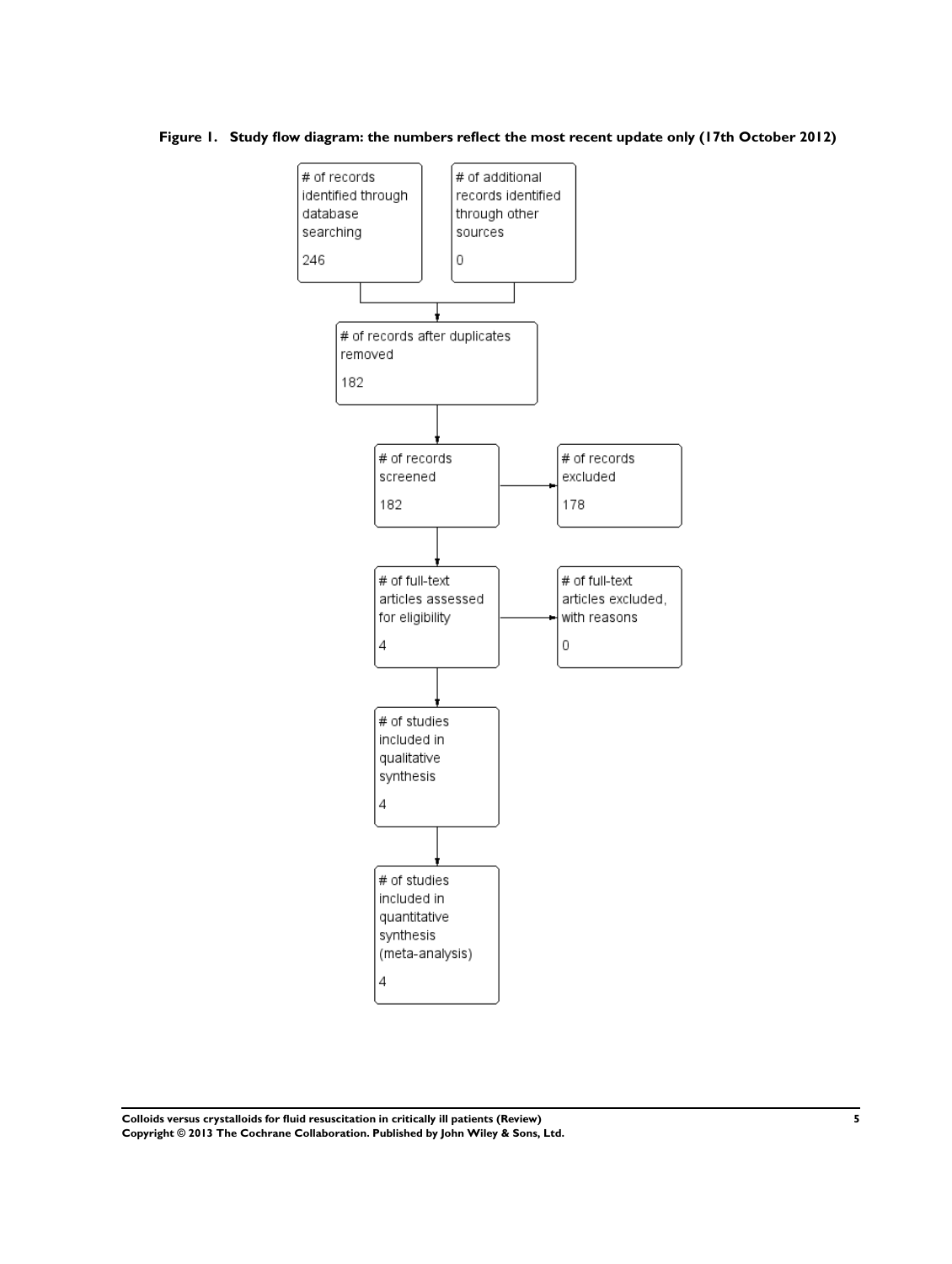Reasons for exclusion of trials were: the use of a cross-over design, testing a resuscitation algorithm, giving the control group oral fluids, the intervention being directed to the maintenance of serum albumin levels, for haemodilution, for fluid loading and for the reduction of intracranial pressure (see'[Characteristics of excluded](#page-59-0) [studies'](#page-59-0) table).

Of the 67 trials with data on deaths, the quality of allocation concealment was adequate in 13 trials and unclear in most of the others.

There were 56 trials comparing colloid with crystalloid (add-on colloid), 11 trials comparing colloid in hypertonic crystalloid with isotonic crystalloid, and three trials comparing colloid with hypertonic crystalloid.

## **Risk of bias in included studies**

In general, the design of studies was not well reported. This is reflected in the number of unclear scores given for allocation concealment. We also collected information on blinding and loss to follow-up. Blinding was not well reported and loss to follow-up was generally small. The characteristics for each trial are listed in the '[Characteristics of included studies](#page-16-0)' table.

#### **Effects of interventions**

**Colloids compared to crystalloids**

#### **Albumin or plasma protein fraction**

Twenty-four trials reported data on mortality, including a total of 9920 patients. The pooled RR was 1.01 (95% CI 0.93 to 1.10). When trials by Boldt were removed, the results were unchanged (RR 1.01; 95% CI 0.93 to 1.10). When we excluded the trial with poor-quality allocation concealment [\(Lucas 1978\)](#page-8-0), pooled RR was 1.00 (95% CI 0.92 to 1.09).

#### **Hydroxyethyl starch**

Twenty-five trials compared hydroxyethyl starch with crystalloids, including a total of 9147 randomised patients. The pooled RR for mortality was 1.10 (95% CI 1.02 to 1.19). When trials by Boldt were removed, the results were unchanged.

#### **Modified gelatin**

Eleven trials compared modified gelatin with crystalloid, including a total of 506 randomised patients. The pooled RR for mortality was 0.91 (95% CI 0.49 to 1.72). When trials by Boldt were removed, the results were unchanged.

#### **Dextran**

Nine trials compared dextran with a crystalloid, including a total of 834 randomised patients. The pooled RR for mortality was 1.24 (95% CI 0.94 to 1.65).

#### **Colloids in hypertonic crystalloid compared to isotonic crystalloid**

One trial compared albumin and hypertonic saline with isotonic crystalloid. The RR of mortality was 0.50 (95% CI 0.06 to 4.33). One trial compared 6% hydroxyethyl starch 130/0.4 and hypertonic saline with Ringer's lactate. The RR of mortality was 0.25 (95% CI 0.03 to 2.15).

Nine trials compared dextran in hypertonic crystalloid with isotonic crystalloid, including 1879 randomised patients. The pooled RR of mortality was 0.91 (95% CI 0.79 to 1.06).

## **Colloids in isotonic crystalloid compared to hypertonic crystalloid**

Three trials compared colloids in isotonic crystalloid with hypertonic crystalloid. In two of these, where the colloid was either gelatin or starch, there were no deaths in either group. In the remaining trial, with 38 patients, there was a RR of death of 7.00 (95% CI 0.39 to 126.93) for use of colloid, based on three deaths in the treatment group and none in the control group.

#### **Sensitivity analysis**

When all trials authored by Professor Boldt [\(Boldt 1986;](#page-8-0) [Boldt](#page-8-0) [1993](#page-8-0); [Boldt 2001;](#page-8-0) [Lang 2001;](#page-8-0) [Lang 2003](#page-8-0)) were excluded conclusions remain unchanged.

## **D I S C U S S I O N**

This systematic review synthesises the evidence from RCTs comparing colloid and crystalloid fluid resuscitation across a wide variety of clinical conditions. The review has been updated and extensively revised to take into account the comments made since it was first published in 1997. In particular, several commentators pointed out that it is inappropriate to combine effect estimates from studies of different colloids. For example, it was argued that large molecular weight colloids such as hydroxyethyl starch may be better retained in the vascular compartment than albumin and gelatins, and would therefore be more likely to show a favourable effect on mortality ([Gosling 1998](#page-8-0)). In response to these concerns, the review has been stratified by type of colloid. However, the

**Colloids versus crystalloids for fluid resuscitation in critically ill patients (Review) 6 Copyright © 2013 The Cochrane Collaboration. Published by John Wiley & Sons, Ltd.**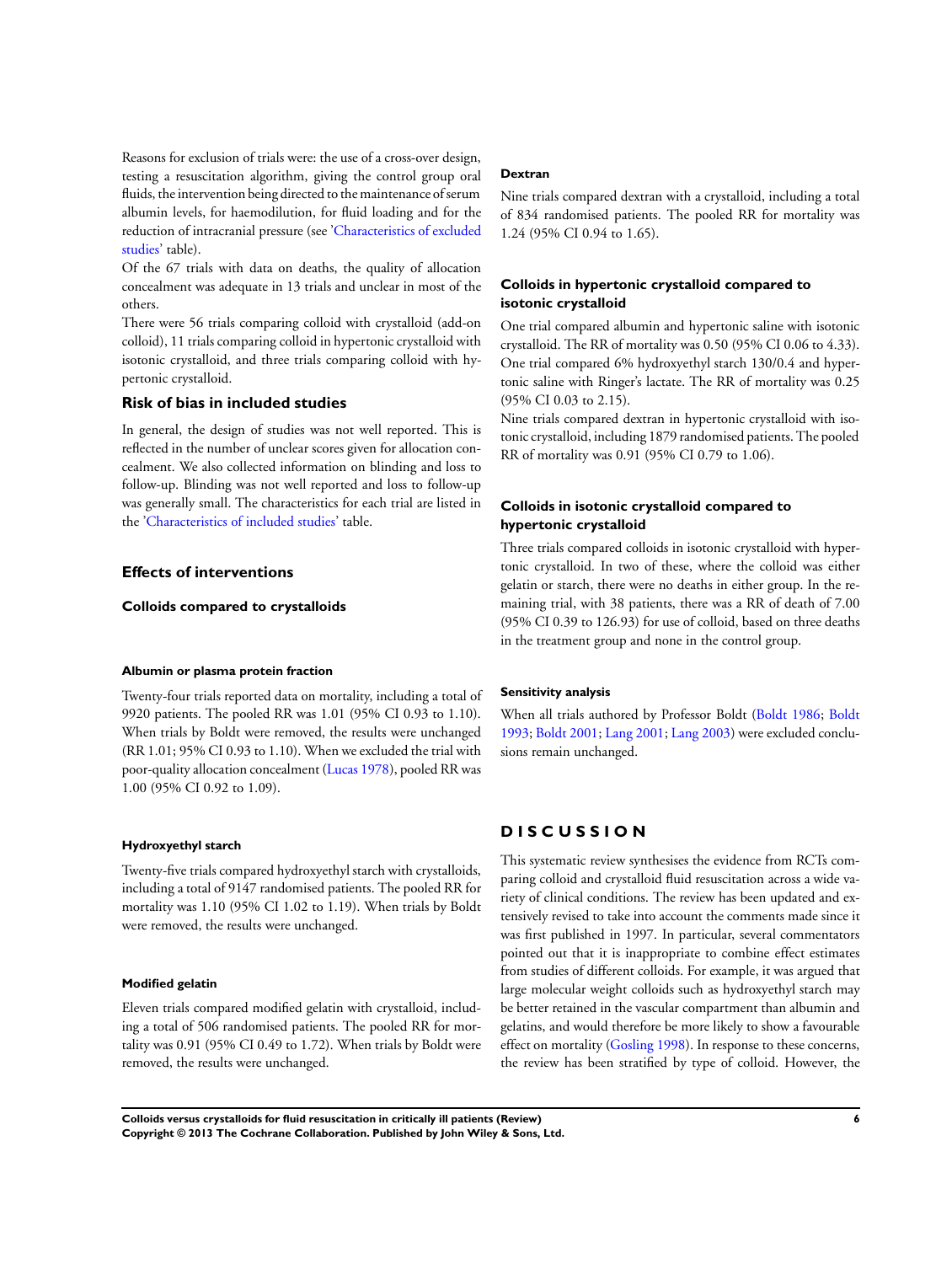<span id="page-8-0"></span>pooled RRs fail to show a mortality benefit for resuscitation with any type of colloid.

There is a trend towards a favourable effect on mortality for colloids in hypertonic crystalloid, compared to isotonic crystalloids. Nevertheless, the results are compatible with the play of chance.

Common to all meta-analyses, this systematic review may have included studies whose interventions and patient characteristics are sufficiently incomparable that the calculation of a summary effect measure may be questioned. The resuscitation regimen differed between trials. Some trials randomised participants to an initial quantity of colloid or crystalloid, and then proceeded with some form of standard resuscitation for all participants. Other trials resuscitated with the allocated fluid to pre-determined end points, either resuscitation end points, or in the case of trauma, until corrective surgery. In addition, the type of colloid or crystalloid, the concentration, and the protocol to determine the quantity of fluid varied. Despite these differences, all participants were in need of volume replacement, and we believe that this variation in the intervention would have an impact on the size of the effect, rather than on its direction.

As regards the effects of albumin versus crystalloid, most of the information (as indicated by the weighting in the meta-analysis) was provided by the SAFE (Saline versus Albumin Fluid Evaluation) trial (SAFE 2004) a large, well conducted, and low risk of bias trial. The pooled RR for death with albumin in this updated meta-analysis is 1.01 (95% CI 0.93 to 1.10).

As for hydroxyethyl starch, the updated meta-analysis provides a more precise estimate of its effect on mortality since it includes many thousands of patients and the number of deaths is large. Furthermore, the two studies that contribute 80% of the weight in the meta-analysis (Myburgh 2012; Perner 2012) were of high methodological quality with a low risk of bias. The pooled relative risk of death with hydroxyethyl starch is 1.10 (95% CI 1.02 to 1.19) suggesting that a mortality reduction is highly unlikely and that there may be an increase in the risk of death.

The results of this updated meta-analysis have important policy implications. There is still no evidence that colloids are superior to crystalloids as a treatment for intravascular volume resuscitation in critically ill patients, and some of them may even increase mortality. In addition, colloids are considerably more expensive than crystalloids. The economic opportunity cost of ongoing colloid use is likely to be considerable, and for this reason the ongoing use of colloids is unjustified.

## **A U T H O R S ' C O N C L U S I O N S**

#### **Implications for practice**

There is no evidence from randomised controlled trials that resuscitation using colloids compared with crystalloids reduces the risk of death in patients with trauma, burns or following surgery. The use of hydroxyethyl starch might even increase mortality. Since colloid use is not associated with improved survival and colloids are considerably more expensive than crystalloids, it is hard to see how their continued use in clinical practice can be justified.

#### **Implications for research**

Further clinical trials of colloid use need to justify carefully the potential for patient benefit.

## **A C K N O W L E D G E M E N T S**

We acknowledge the contribution of Phil Alderson, Frances Bunn, Paul Chinnock, Gillian Schierhout and Mia Pearson who were authors of earlier versions of this review.

We would like to acknowledge the Intensive Care National Audit and Research Network in London (UK), for assistance with identification of trials for this review.

We thank Dr. Frank M. Brunkhorst for providing the Supplementary Appendix to the paper Brunkhorst 2008.

#### **R E F E R E N C E S**

## **References to studies included in this review**

#### **Boldt 1986** *{published data only}*

Boldt J, von Bormann B, Kling D, Borner U, Mulch J, Hempelmann G. Volume replacement with a new hydroxyethyl starch preparation (3 percent HES 200/ 0.5) in heart surgery [Volumenersatz mit einem neuen hydroxyathylstarke – praparat (3% HAS 200/0.5) in der herzchirurgie]. *Infusionstherapie und Klinische Ernährung* 1986;**13**(3):145–51.

#### **Boldt 1993** *{published data only}*

Boldt J, Knothe C, Zickmann B, Andres P, Dapper F, Hempelmann G. Influence of different intravascular volume therapies on platelet function in patients undergoing cardiopulmonary bypass. *Anesthesia and Analgesia* 1993;**76** (6):1185–90.

#### **Boldt 2001** *{published data only}*

Boldt J, Suttner S, Huttner I, Kumle B, Piper S, Krumholz W. Are costs of a crystalloid-based volume replacement regimen lower than of a colloid-based volume replacement

**Colloids versus crystalloids for fluid resuscitation in critically ill patients (Review) 7 Copyright © 2013 The Cochrane Collaboration. Published by John Wiley & Sons, Ltd.**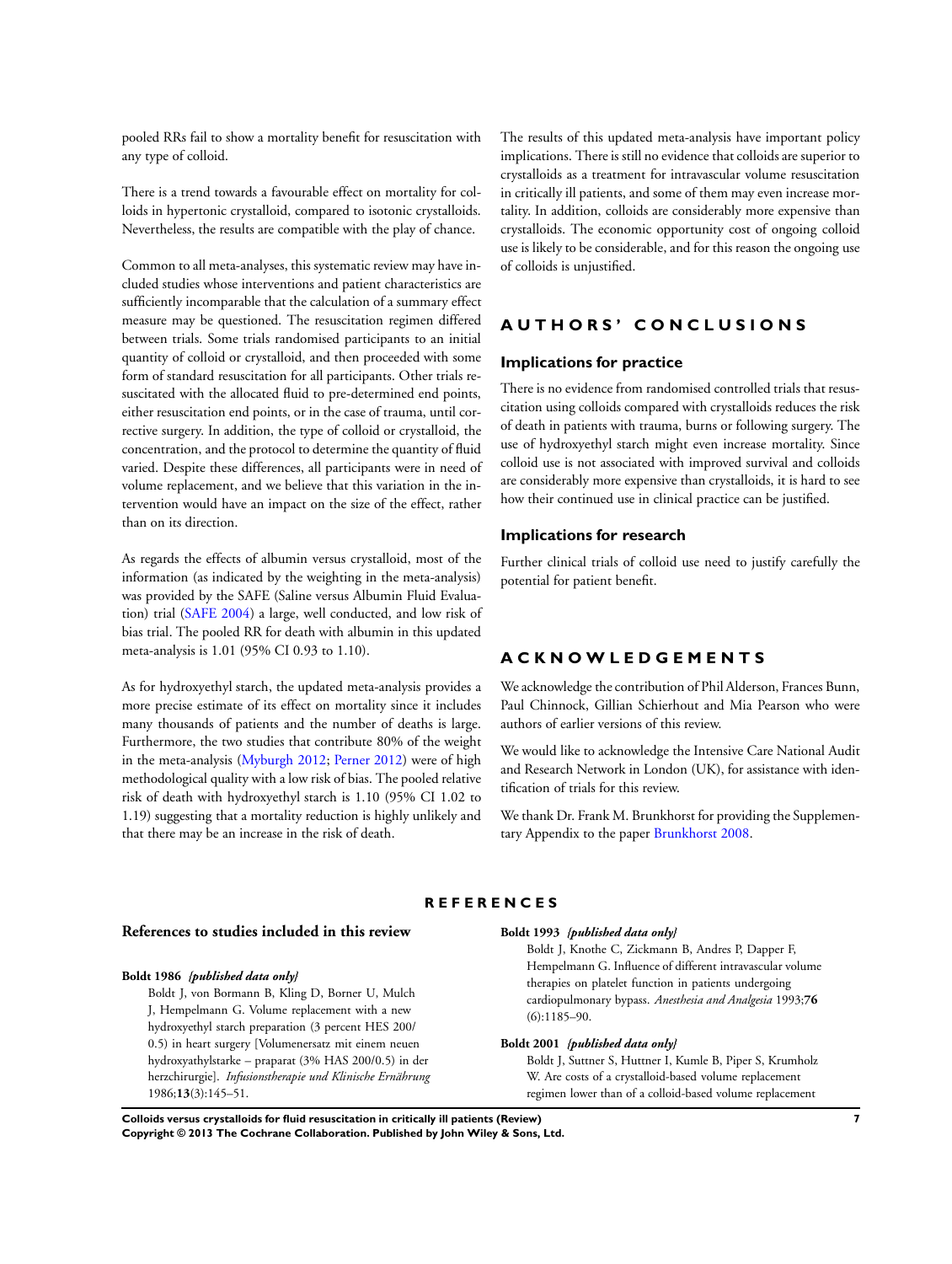strategy. *Infusion Therapy and Transfusion Medicine* 2001; **28**:144–9.

#### **Boutros 1979** *{published data only}*

Boutros AR, Ruess R, Olson L, Hoyt JL, Baker WH. Comparison of hemodynamic, pulmonary, and renal effects of use of three types of fluids after major surgical procedures on the abdominal aorta. *Critical Care Medicine* 1979;**7**(1):  $9 - 13$ .

#### **Bowser-Wallace 1986** *{published data only}*

Bowser-Wallace BH, Caldwell FT Jr. A prospective analysis of hypertonic lactated saline v. Ringer's lactate-colloid for the resuscitation of severely burned children. *Burns* 1986; **12**(6):402–9.

#### **Brunkhorst 2008** *{published and unpublished data}*

<sup>∗</sup> Brunkhorst M. Supplementary Appendix. Provided from Dr. Brunkhorst on 26 March 2009.

Brunkhorst M, Engel C, Bloos F. Intensive insulin therapy and pentastarch resuscitation in severe sepsis. *New England Journal of Medicine* 2008;**358**:125–39.

#### **Bulger 2011** *{published data only}*

Bulger EM, May S, Kerby JD, Emerson S, Stiell IG, Schreiber MA, et al.Out-of-hospital hypertonic resuscitation after traumatic hypovolemic shock: a randomized, placebo controlled trial. *Annals of Surgery* 2011;**253**(3):431–41.

#### **Chavez-Negrete 1991** *{published data only}*

Chavez-Negrete A, Lajluf Cruz S, Frati Munari A, Perches A, Argulero R. Treatment of hemorrhagic shock with intraosseus or intravenous infusion of hypertonic saline dextran solution. *European Surgical Research* 1991;**23**(2): 123–9.

#### **Cifra 2003** *{published data only}*

Cifra HL, Velasco JNJ. A comparative study of the efficacy of 6% Haes-Steril and Ringer's lactate in the management of dengue shock syndrome 555. *Critical Care & Shock* 2003;**6**: 95–100.

#### **Cooper 2006** *{published data only}*

Cooper AB, Cohn SM, Zhang HS, Hanna K, Stewart TE, Slutsky AS. Five percent albumin for adult burn shock resuscitation: lack of effect on daily multiple organ dysfunction score. *Transfusion* 2006;**46**(1):80–9.

### **Dawidson 1991** *{published data only}*

Dawidson IJ, Willms CD, Sandor ZF, Coorpender LL, Reisch JS, Fry WJ. Ringer's lactate with or without 3% dextran-60 as volume expanders during abdominal aortic surgery. *Critical Care Medicine* 1991;**19**(1):36–42.

#### **Dehne 2001** *{published data only}*

Dehne MG, Muhling J, Sablotzki A, Dehn K-L, Sucke N, Hempelmann G. Hydroxyethyl starch (HES) does not directly affect renal function in patients with no prior renal impairment. *Journal of Clinical Anaesthesia* 2001;**13**(2): 103–11.

#### **Du 2011** *{published data only}*

Du XJ, Hu WM, Xia Q, Huang ZW, Chen GY, Jin XD, et al.Hydroxyethyl starch resuscitation reduces the risk of intra-abdominal hypertension in severe acute pancreatitis. *Pancreas* 2011;**40**(8):1220–5.

#### **Dubin 2010** *{published data only}*

Dubin A, Pozo MO, Casabella CA, Murias G, Pálizas F, Moseinco MC, et al.Comparison of 6% hydroxyethyl starch 130/0.4 and saline solution for resuscitation of the microcirculation during the early goal-directed therapy of septic patients. *Journal of Critical Care* 2010;**25**(4): 659.e1–8.

#### **Eleftheriadis 1995** *{published data only}*

Eleftheriadis S, Sedemund-Adib B, Klotz K-F, Hubner N, Kuppe H. Volume replacement after cardiac surgery: comparison of Ringer, HES 6% and Gelatine 3.5%. *Intensive Care Medicine* 1995;**21**(suppl 1):S216.

#### **Ernest 1999** *{published data only}*

Ernest D, Belzberg A, Dodek P. Distribution of normal saline and 5% albumin infusions in septic patients. *Critical Care Medicine* 1999;**27**(1):46–50.

#### **Evans 1996** *{published and unpublished data}*

Evans PA, Garnett M, Boffard K, Kirkman E, Jacobson BF. Evaluation of the effect of colloid (Haemaccel) on the bleeding time in the trauma patient. *Journal of the Royal Society of Medicine* 1996;**89**(2):101–4.

#### **Evans 2003** *{published data only}*

Evans PA, Heptinstall S, Crowhurst EC, Davies T, Glenn JR, Madira W, et al.Prospective double-blind randomized study of the effects of four intravenous fluids on platelet function and hemostasis in elective hip surgery. *Journal of Thrombosis and Haemostasis* 2003;**1**:2140–8.

#### **Fries 2004** *{published data only}*

Fries D, Streif W, Margreiter J, Klingler A, Kuhbacher G, Schobersberger W, et al.The effects of perioperatively administered crystalloids and colloids on concentrations of molecular markers of activated coagulation and fibrinolysis. *Blood Coagulation & Fibrinolysis* 2004;**15**:213–9.

#### **Gallagher 1985** *{published data only}*

Gallagher JD, Moore RA, Kerns D, Jose AB, Botros SB, Flicker S, et al.Effects of colloid or crystalloid administration on pulmonary extravascular water in the postoperative period after coronary artery bypass grafting. *Anesthesia and Analgesia* 1985;**64**(8):753–8.

#### **Goodwin 1983** *{published data only}*

Goodwin CW, Dorethy J, Lam V, Pruitt BA Jr. Randomized trial of efficacy of crystalloid and colloid resuscitation on hemodynamic response and lung water following thermal injury. *Annals of Surgery* 1983;**197**(5):520–31.

## **Grundmann 1982** *{published data only}*

Grundmann R, Heistermann S. Postoperative albumin infusion therapy based on colloid osmotic pressure. A prospectively randomized trial. *Archives of Surgery* 1985; **120**(8):911–5.

Grundmann R, Meyer H. The significance of colloid osmotic pressure measurement after crystalloid and colloid infusions. *Intensive Care Medicine* 1982;**8**(4):179–86.

#### **Guidet 2012** *{published data only}*

Guidet B, Martinet O, Boulain T, Philippart F, Poussel JF, Maizel J, Forceville X, Feissel M, Hasselmann M,

**Colloids versus crystalloids for fluid resuscitation in critically ill patients (Review) 8 Copyright © 2013 The Cochrane Collaboration. Published by John Wiley & Sons, Ltd.**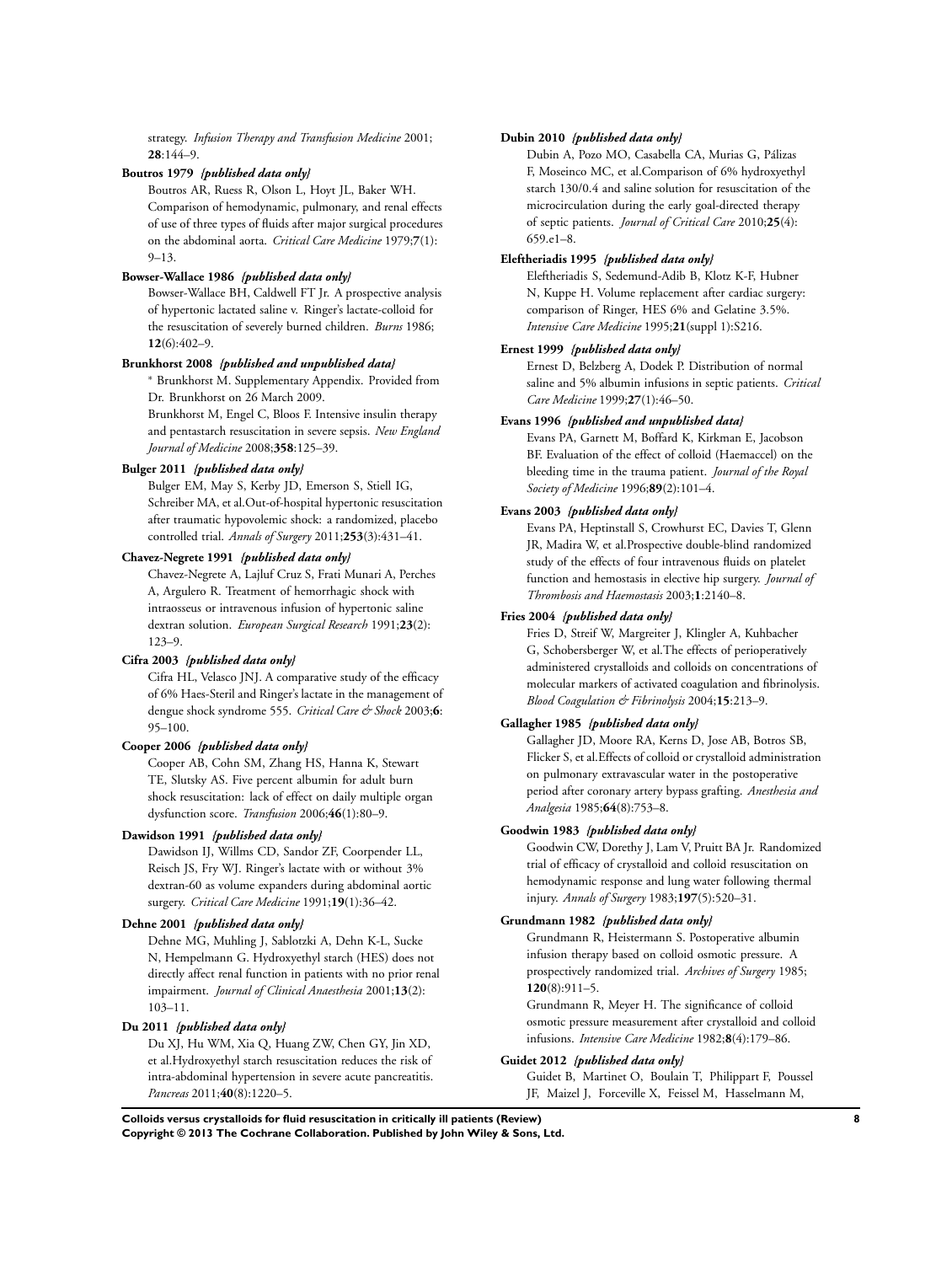Heininger A, Van Aken H. Assessment of hemodynamic efficacy and safety of 6% hydroxyethylstarch 130/0.4 vs. 0.9% NaCl fluid replacement in patients with severe sepsis: The CRYSTMAS study. *Critical Care* 2012;**16**(3):R94.

#### **Guo 2003** *{published data only}*

Guo XY, Xu ZH, Ren HZ, Luo AL, Huang YG, Ye TH. Effect of volume replacement with hydroxyethyl starch solution for blood loss on splanchnic oxygenation in patients undergoing cytoreductive surgery for ovarian carcinoma. *Zhonghua Yi Xue Za Zhi* 2003;**83**:114–7.

#### **Hall 1978** *{published data only}*

Hall K, Sorensen B. The treatment of burn shock. *Scandinavian Journal of Plastic and Reconstructive Surgery* 1973;**7**:67–73.

Hall K, Sorensen B. The treatment of burns shock. In: Vrabec R, Konickova L, Moserova J editor(s). *Basic problems in burns*. Berlin: Springer-Verlag, 1975.

Hall KV, Sorensen B. The treatment of burn shock: results of a 5-year randomized, controlled clinical trial of dextran 70 v Ringer lactate solution. *Burns* 1978;**5**(1):107–12.

## **Hartmann 1993** *{published data only}*

Hartmann M, Jonsson K, Zederfeldt B. Effects of dextran and crystalloids on subcutaneous oxygen tension and collagen accumulation. A randomized study in surgical patients. *European Surgical Research* 1993;**25**:270–7.

#### **James 2011** *{published data only}*

James MF, Michell WL, Joubert IA, Nicol AJ, Navsaria PH, Gillespie RS. Resuscitation with hydroxyethyl starch improves renal function and lactate clearance in penetrating trauma in a randomized controlled study: the FIRST trial (Fluids in Resuscitation of Severe Trauma). *British Journal of Anaesthesia* 2011;**107**(5):693–702.

#### **Jelenko 1978** *{published data only}*

Jelenko C 3rd. Fluid therapy and the HALFD method. *Journal of Trauma* 1979;**19**(11 Suppl):866–7. Jelenko C 3rd, Solenberger RI, Wheeler ML, Callaway BD. Shock and resuscitation. III. Accurate refractometric COP determinations in hypovolemia treated with HALFD. *JACEP* 1979;**8**(7):253–6.

Jelenko C 3rd, Wheeler ML, Callaway BD, Divilio LT, Bucklen KR, Holdredge TD. Shock and resuscitation. II: Volume repletion with minimal edema using the "HALFD" (Hypertonic Albuminated Fluid Demand) regimen. *JACEP* 1978;**7**(9):326–33.

Jelenko C 3rd, Williams JB, Wheeler ML, Callaway BD, Fackler VK, Albers CA, et al.Studies in shock and resuscitation, I: use of a hypertonic, albumin-containing, fluid demand regimen (HALFD) in resuscitation. *Critical Care Medicine* 1979;**7**(4):157–67.

#### **Karanko 1987** *{published data only}*

Karanko M, Klossner J, Laksonen V. Restoration of volume by crystalloid versus colloid after coronary artery bypass: haemodynamics, lung water, oxygenation and outcome. *Critical Care Medicine* 1987;**15**:559–66.

#### **Lang 2001** *{published data only}*

Lang K, Boldt J, Suttner S, Haisch G. Colloids versus crystalloids and tissue oxygen tension in patients undergoing major abdominal surgery. *Anesthesia and Analgesia* 2001;**93**  $(2):405-9.$ 

#### **Lang 2003** *{published data only}*

Lang K, Suttner S, Boldt J, Kumle B, Nagel D. Volume replacement with HES 130/0.4 may reduce the inflammatory response in patients undergoing major abdominal surgery. *Canadian Journal of Anaesthesia* 2003; **50**:1009–16.

#### **Lee 2011** *{published data only}*

Lee JS, Ahn SW, Song JW, Shim JK, Yoo KJ, Kwak YL. Effect of hydroxyethyl starch 130/0.4 on blood loss and coagulation in patients with recent exposure to dual antiplatelet therapy undergoing off-pump coronary artery bypass graft surgery. *Circulation Journal* 2011;**75**(10):  $2397 - 402$ .

#### **Ley 1990** *{published data only}*

Ley SJ, Miller K, Skov P. Crystalloid versus colloid fluid therapy after cardiac surgery. *Clinical Studies in Cardiac Care* 1990;**19**(1):31–40.

#### **Lowe 1977** *{published data only}*

Lowe RJ, Moss GS, Jilek J, Levine HD. Crystalloid versus colloid in the etiology of pulmonary failure after trauma - a randomized trial in man. *Critical Care Medicine* 1979;**7**(3): 107–12.

Lowe RJ, Moss GS, Jilek J, Levine HD. Crystalloid vs colloid in the etiology of pulmonary failure after trauma: a randomized trial in man. *Surgery* 1977;**1**(6):676–83. Moss GS, Lowe RJ, Jilek J, Levine HD. Colloid or crystalloid in the resuscitation of hemorrhagic shock: a controlled clinical trial. *Surgery* 1981;**89**(4):434–8.

#### **Lu 2012** *{published data only}*

Lu J, Zhao HY, Liu F, An YZ. The influence of lactate Ringer solution versus hydroxyethyl starch on coagulation and fibrinolytic system in patients with septic shock. *Chinese Critical Care Medicine* 2012;**24**(1):38–41.

#### **Lucas 1978** *{published data only}*

Clift DR, Lucas CE, Ledgerwood AM, Sardesai V, Kithier K, Grabow D. The effect of albumin resuscitation for shock on the immune response to tetanus toxoid. *Journal of Surgical Research* 1982;**32**:449–52.

Johnson SD, Lucas CE, Gerrick SJ, Ledgerwood AM, Higgins R. Altered coagulation after albumin supplements for treatment of oligaemic shock. *Archives of Surgery* 1979; **114**:379–83.

Lucas CE, Bouwman DL, Ledgerwood AM, Higgins R. Differential serum protein changes following supplemental albumin resuscitation for hypovolemic shock. *Journal of Trauma* 1980;**20**(1):47–51.

Lucas CE, Weaver D, Higgins RF, Ledgerwood AM, Johnson SD, Bouwman DL. Effects of albumin versus nonalbumin resuscitation on plasma volume and renal excretory function. *Journal of Trauma* 1978;**18**:565–70.

Weaver DW, Ledgerwood AM, Lucas CE, Higgins R, Bouwman DL, Johnson SD. Pulmonary effects of albumin

**Colloids versus crystalloids for fluid resuscitation in critically ill patients (Review) 9 Copyright © 2013 The Cochrane Collaboration. Published by John Wiley & Sons, Ltd.**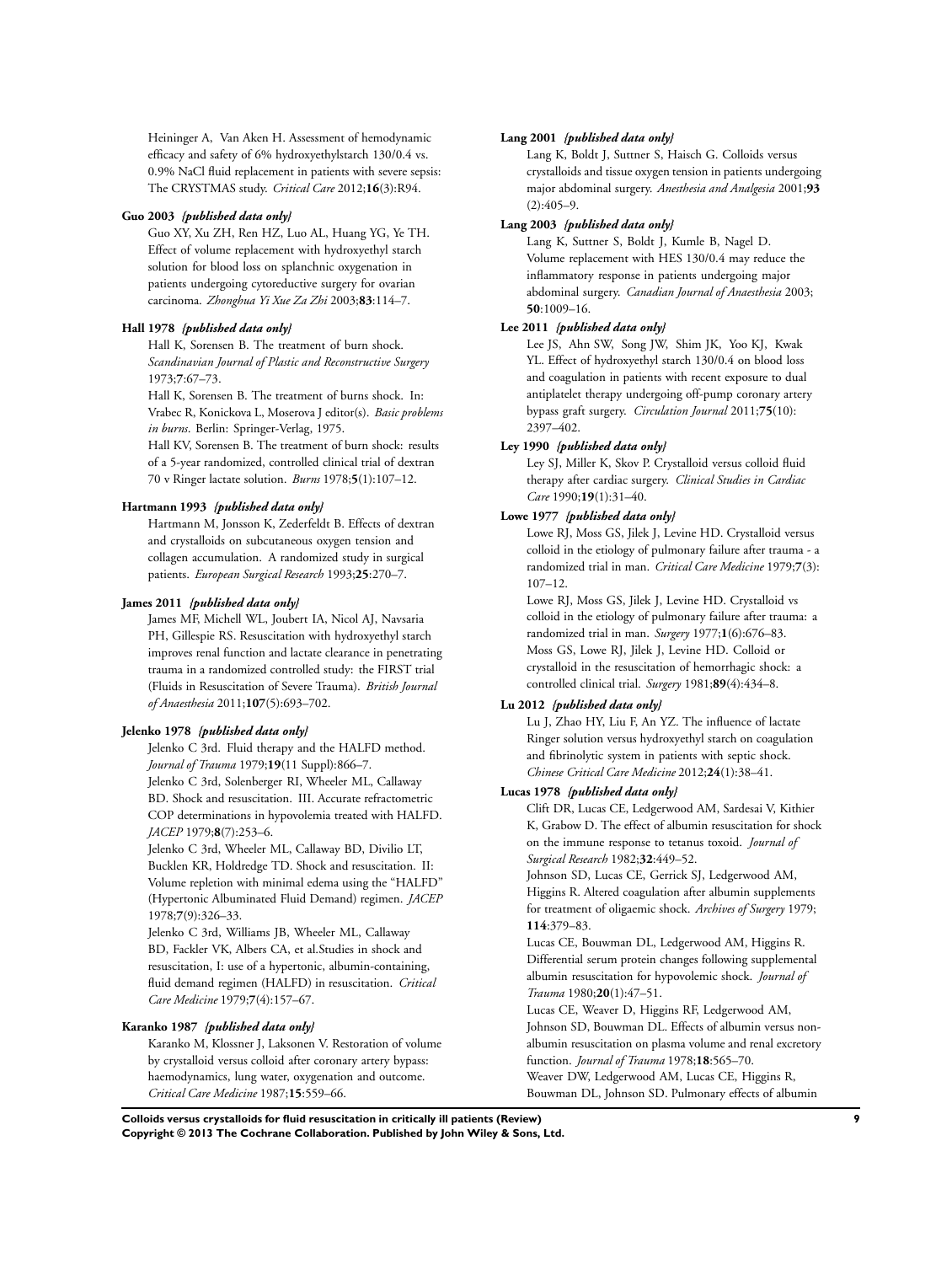resuscitation for severe hypovolaemic shock. *Archives of Surgery* 1978;**113**:387–92.

#### **Maitland 2005** *{published data only}*

Maitland K, Pamba A, English M, Peshu N, Marsh K, Newton C, et al.Randomized trial of volume expansion with albumin or saline in children with severe malaria: preliminary evidence of albumin benefit. *Clinical Infectious Diseases* 2005;**40**(4):538–45.

#### **Maitland 2011** *{published data only}*

Maitland K, Kiguli S, Opoka RO, Engoru C, Olupot-Olupot P, Akech SO, et al.Mortality after fluid bolus in African children with severe infection. *New England Journal of Medicine* 2011;**364**(26):2483–95.

#### **Mattox 1991** *{published data only}*

Maningas PA, Mattox KL, Pepe PE, Jones RL, Feliciano DV, Burch JM. Hypertonic saline-dextran solutions for the prehospital management of traumatic hypotension. *American Journal of Surgery* 1989;**157**(5):528–33. Mattox KL, Maningas PA, Moore EE, Mateer JR, Marx JA, Aprahamian C, et al.Prehospital hypertonic saline/dextran infusion for post-traumatic hypotension. The U.S.A. Multicenter Trial. *Annals of Surgery* 1991;**213**(5):482–91.

#### **Mazher 1998** *{published data only}*

Mazher R, Samenesco A, Royston D, Rees A. Cardiopulmonary effects of 7.2% saline solution compared with gelatin infusion in the early postoperative period after coronary artery bypass grafting. *Journal of Thoracic and Cardiovascular Surgery* 1998;**115**(1):178–87.

#### **McIntyre 2008** *{published data only}*

McIntyre LA, Fergusson D, Cook DJ, Rankin N, Dhingra V, Granton J, et al.Fluid resuscitation in the management of early septic shock (FINESS): a randomized controlled feasibility trial [Journal canadien d'anesthésie]. *Canadian Journal of Anaesthesia* 2008;**55**(12):819–26.

#### **McNulty 1993** *{published data only}*

McNulty SE, Sharkey SJ, Asam B, Lee JH. Evaluation of STAT-CRIT hematocrit determination in comparison to coulter and centrifuge: the effects of isotonic hemodilution and albumin administration. *Anesthesia and Analgesia* 1993; **76**:830–4.

#### **Metildi 1984** *{published data only}*

Metildi LA, Shackford SR, Virgilio RW, Peters RM. Crystalloid versus colloid in fluid resuscitation of patients with severe pulmonary insufficiency. *Surgery, Gynecology and Obstetrics* 1984;**158**(3):207–12.

#### **Modig 1983** *{published data only}*

Modig J. Advantages of dextran 70 over Ringer acetate solution in shock treatment and in prevention of adult respiratory distress syndrome. A randomized study in man after traumatic-haemorrhagic shock. *Resuscitation* 1983;**10** (4):219–26.

Modig J. Effectiveness of dextran 70 versus Ringer's acetate in traumatic shock and adult respiratory distress syndrome. *Critical Care Medicine* 1986;**14**(5):454–7.

#### **Moretti 2003** *{published data only}*

Moretti EW, Robertson KM, El Moalem H, Gan TJ. Intraoperative colloid administration reduces postoperative nausea and vomiting and improves postoperative outcomes compared with crystalloid administration. *Anesthesia and Analgesia* 2003;**96**:611–7.

#### **Myburgh 2012** *{published data only}*

Myburgh JA, Finfer S, Bellomo R, Billot L, Cass A, Gattas D, Glass P, Lipman J, Liu B, McArthur C, McGuinness S, Rajbhandari D, Taylor CB, Webb SA, the CHEST Investigators and the Australian and New Zealand Intensive Care Society Clinical Trials Group. Hydroxyethyl Starch or Saline for Fluid Resuscitation in Intensive Care. *The New England Journal of Medicine* 2012;**367**(20):1901–11.

#### **Nagy 1993** *{published data only}*

Nagy KK, Davis J, Duda J, Fildes J, Roberts R, Barrett J. A comparison of pentastarch and lactated Ringer's solution in the resuscitation of patients with hemorrhagic shock. *Circulatory Shock* 1993;**40**(4):289–94.

#### **Ngo 2001** *{published data only}*

Ngo NT, Cao XT, Kneen R, Wills B, Nguyen VM, Nguyen TQ, et al.Acute management of dengue shock syndrome: a randomised double-blind comparison of 4 intravenous fluid regimes in the first hour. *Clinical Infectious Diseases* 2001; **32**(2):204–13.

#### **Nielsen 1985** *{published data only}*

Nielsen OM, Engell HC. Extracellular fluid volume and distribution in relation to changes in plasma colloid osmotic pressure after major surgery. A Randomised Study. *Acta Chirurgica Scandinavica* 1985;**151**:221–5.

#### **Perner 2012** *{published data only}*

Perner A, Haase N, Guttormsen AB, Tenhunen J, Klemenzson G, Åneman A, et al. Hydroxyethyl Starch 130/0.42 versus Ringer's Acetate in Severe Sepsis. *The New England Journal of Medicine* 2012;**367**(2):124–34.

#### **Pockaj 1994** *{published data only}*

Pockaj BA, Yang JC, Lotze MT, Lange JR, Spencer WF, Steinberg SM, et al.A prospective randomized trial evaluating colloid versus crystalloid resuscitation in the treatment of the vascular leak syndrome associated with interleukin-2 therapy. *Journal of Immunotherapy* 1994;**15**  $(1) \cdot 22 - 8$ 

#### **Prien 1990** *{published data only}*

Prein T, Backhaus N, Pelster F, Pircher W, Buente H, Lawin P. Effect of intraoperative fluid administration and colloid osmotic pressure on the formation of intestinal edema during gastrointestinal surgery. *Journal of Clinical Anesthesia* 1990;**2**:317–23.

#### **Rackow 1983** *{published data only}*

Haupt, MT, Rackow, EC. Colloid osmotic pressure and fluid resuscitation with hetastarch, albumin, and saline solutions. *Critical Care Medicine* 1982;**10**(3):159–62. Kaufman BS, Rackow EC, Falk JL. Fluid resuscitation in circulatory shock. Colloids versus crystalloids. *Current*

**Colloids versus crystalloids for fluid resuscitation in critically ill patients (Review) 10 Copyright © 2013 The Cochrane Collaboration. Published by John Wiley & Sons, Ltd.**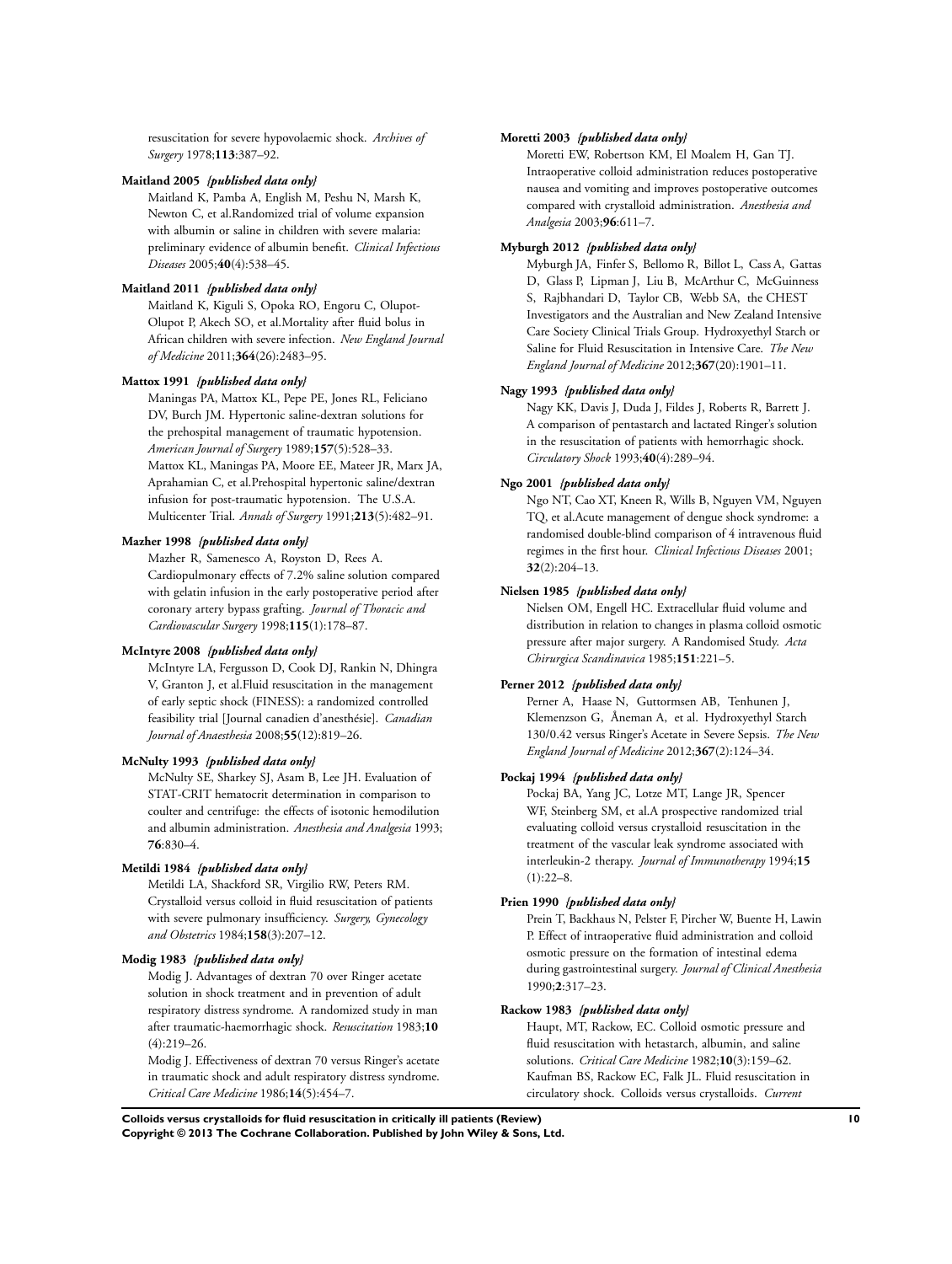*Studies in Hematology and Blood Transfusion* 1986;**53**: 186–98.

Rackow EC, Falk JL, Fein IA, Siegel JS, Packman MI, Haupt MT, et al.Fluid resuscitation in circulatory shock: a comparison of the cardiorespiratory effects of albumin, hetastarch, and saline solutions in patients with hypovolemic and septic shock. *Critical Care Medicine* 1983;**11**(11): 839–50.

#### **Rocha e Silva 1994** *{published data only (unpublished sought but not used)}*

Rocha e Silva M, Poli de Figueiredo LF. Hypertonichyperoncotic saline solution for the treatment of posttraumatic hypotension in the emergency room. The Brazilian multi-center trial. SALT 6. International Conference on Hypertonic Resuscitation, Teton Village. 2–3 June 1994.

#### **SAFE 2004** *{published data only}*

The SAFE Study Investigators. A comparison of albumin and saline for fluid resuscitation in the intensive care unit. *New England Journal of Medicine* 2004;**350**(22):2247–56.

#### **Shah 1977** *{published data only}*

Shah DM, Broner BD, Dutton RE, Newell JC, Powers SR. Cardiac output and pulmonary wedge pressure. Use for evaluation of fluid replacement in trauma patients. *Archives of Surgery* 1977;**112**:1161–8.

#### **Shires 1983** *{published data only}*

Shires G, Peitzman A, Albert S, Illner H, Silane M, Perry M, et al.Response of extravascular lung water to intraoperative fluids. *Annals of Surgery* 1983;**197**:515–8.

#### **Sirieix 1999** *{published data only}*

Sirieix D, Hongnat J-M, Delayance S, D'Attellis N, Vicaut E, Berribi A, et al.Comparison of the acute haemodynamic effects of hypertonic or colloid infusions immediately after mitral valve repair. *Critical Care Medicine* 1999;**27**: 2159–65.

#### **Skillman 1975** *{published data only}*

Skillman JJ, Restall DS, Salzman EW. Randomized trial of albumin vs. electrolyte solutions during abdominal aortic operations. *Surgery* 1975;**78**(3):291–303.

#### **Tollofsrud 1995** *{published data only}*

Tølløfsrud S, Svennevig JL, Breivik H, Kongsgaard U, Ozer M, Hysing E, et al.Fluid balance and pulmonary functions during and after coronary artery bypass surgery: Ringer's acetate compared with dextran, polygeline, or albumin. *Acta Anaesthesiologica Scandinavica* 1995;**39**:671–7.

#### **Tollofsrud 1998** *{published data only}*

Tollofsrud S, Noddeland H. Hypertonic saline and dextran after coronary artery surgery mobilises fluid excess and improves cardiorespiratory functions. *Acta Anaesthesiologica Scandinavica* 1998;**42**:154–61.

#### **Upadhyay 2004** *{published data only}*

Upadhyay M, Singhi S, Murlidharan J, Kaur N, Majumdar S. Randomized evaluation of fluid resuscitation with crystalloid (saline) and colloid (polymer from degraded gelatin in saline) in pediatric septic shock. *Indian Pediatrics* 2004;**42**(3):223–31.

#### **Vassar 1990** *{published data only}*

Vassar MJ, Perry CA, Holcroft JW. Analysis of potential risks associated with 7.5% sodium chloride resuscitation of traumatic shock. *Archives of Surgery* 1990;**125**(10): 1309–15.

#### **Vassar 1991** *{published data only}*

Holcroft JW, Vassar MJ, Turner JE, Derlet RW, Kramer GC. 3% NaCl and 7.5% NaCl/dextran 70 in the resuscitation of severely injured patients. *Annals of Surgery* 1987;**206**(3): 279–88.

Vassar MJ, Perry CA, Gannaway WL, Holcroft JW. 7.5% sodium chloride/dextran for resuscitation of trauma patients undergoing helicopter transport. *Archives of Surgery* 1991; **126**(9):1065–72.

#### **Vassar 1993a** *{published data only}*

Vassar MJ, Perry CA, Holcroft JW. Prehospital resuscitation of hypotensive trauma patients with 7.5% NaCl versus 7.5% NaCl with added dextran: a controlled trial. *Journal of Trauma* 1993;**34**(5):622–32.

#### **Vassar 1993b** *{published data only}*

Vassar MJ, Fischer RP, O'Brien PE, Bachulis BL, Chambers JA, Hoyt DB, et al.A multicenter trial for resuscitation of injured patients with 7.5% sodium chloride. The effect of added dextran 70. The Multicenter Group for the Study of Hypertonic Saline in Trauma Patients. *Archives of Surgery* 1993;**128**(9):1003–11.

#### **Verheij 2006** *{published data only}*

Verheij J, van Lingen A, Beishuizen A, Christiaans HM, de Jong JR, Girbes AR, et al.Cardiac response is greater for colloid than saline fluid loading after cardiac or vascular surgery. *Intensive Care Medicine* 2006;**32**(7):1030–8.

#### **Virgilio 1979** *{published data only}*

Virgilio RW, Rice CL, Smith DE, James DR, Zarins CK, Hobelmann CF, et al.Crystalloid vs. colloid resuscitation: is one better? A randomized clinical study. *Surgery* 1979;**85** (2):129–39.

#### **Wahba 1996** *{published data only}*

Wahba A, Sendtner E, Strotzer M, Wild K, Birnbaum DE. Fluid therapy with Ringer's solution versus Haemaccel following coronary artery bypass surgery. *Acta Anaesthesiologica Scandinavica* 1996;**40**:1227–33.

#### **Wills 2005** *{published data only}*

Wills BA, Nguyen MD, Ha TL, Dong TH, Tran TN, Le TT, et al.Comparison of three fluid solutions for resuscitation in dengue shock syndrome. *The New England Journal of Medicine* 2005;**353**:877–89.

#### **Woittiez 1997** *{published and unpublished data}*

Hondebrink Y, Jeekel L, Oude Nijhuis J, Woittiez AJJ. Restoration of colloid osmotic pressure in hypoalbuminaemic patients. *Intensive Care Medicine* 1997; **23**(supp 1):S184.

#### **Wu 2001** *{published data only}*

Wu J, Huang M, Tang G, Kao W, Shih H, Su C, et al.Hemodynamic response of modified fluid gelatin compared with lactated ringer's solution for volume

**Colloids versus crystalloids for fluid resuscitation in critically ill patients (Review) 11 Copyright © 2013 The Cochrane Collaboration. Published by John Wiley & Sons, Ltd.**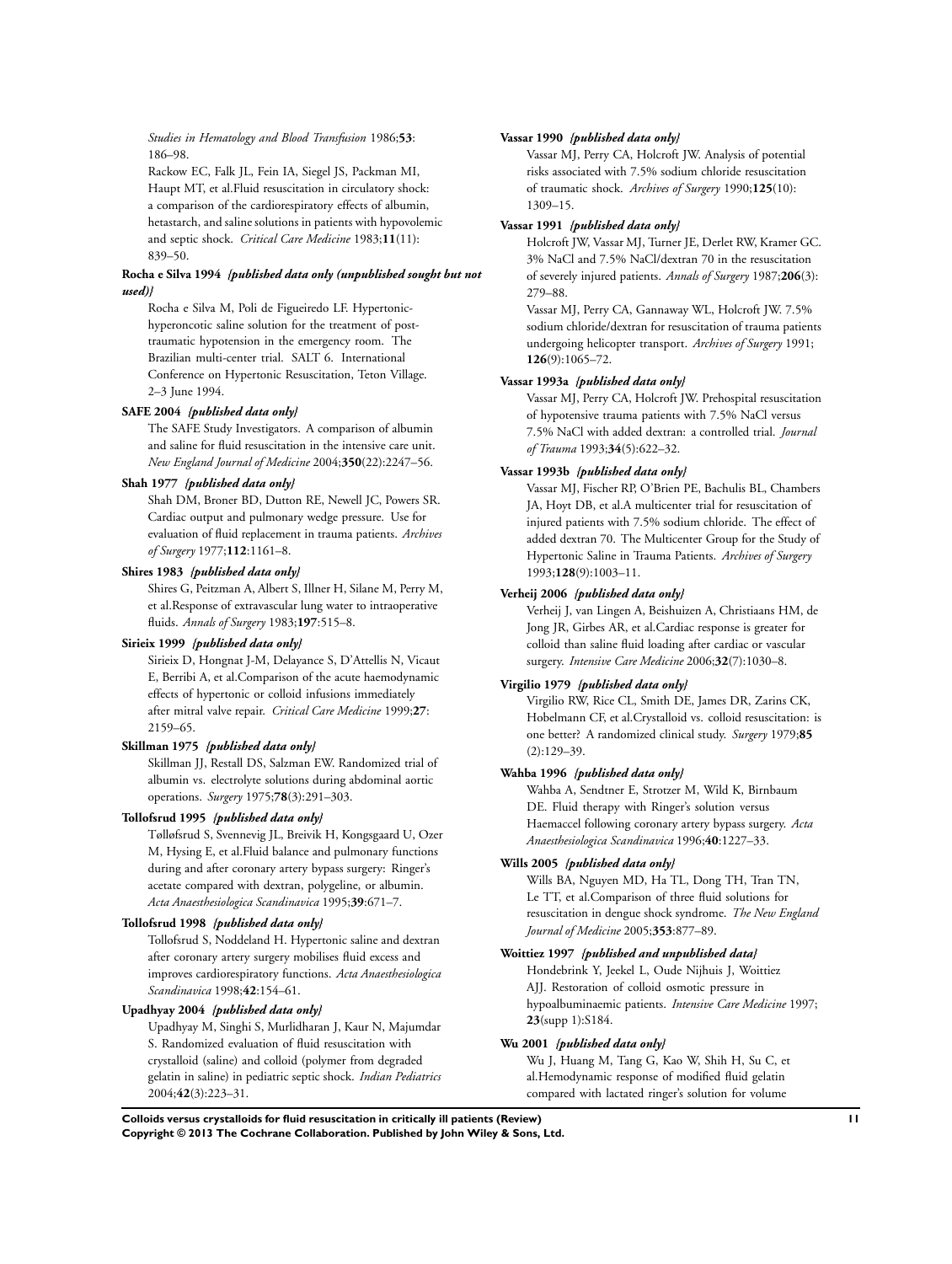expansion in emergency resuscitation of hypovolemic shock patients: preliminary report of a prospective, randomized trial. *World Journal of Surgery* 2001;**25**(5):598–602.

#### **Younes 1992** *{published data only}*

Younes RN, Aun F, Accioly CQ, Casale LP, Szajnbok I, Birolini D. Hypertonic solutions in the treatment of hypovolemic shock: a prospective, randomized study in patients admitted to the emergency room. *Surgery* 1992; **111**(4):380–5.

#### **Younes 1994** *{published data only}*

Younes R, Aun F, Ching C, Goldenberg D, Franco M, Miura F, et al.Prognostic factors to predict outcome following the administration of hypertonic/hyperoncotic solution in hypovolaemic patients. *Shock* 1997;**7**:79–83. Younes RN, Aun F, Ching C, Goldenberg D, Franco M, Miura F, Santos S, et al.Prognosis following the administration of hypertonic/hyperoncotic solutions in hypovolemic patients. SALT 6. International Conference on Hypertonic Resuscitation. Teton Village. June 2–3 1994. [: http://www.dtic.mil/dtic/tr/fulltext/u2/ a286110.pdf]

#### **Younes 1998** *{published data only}*

Younes R, Yin K, Amino C, Itinoshe M, Rocha e Silva M, Birolini D. Use of pentastarch solution in the treatment of patients with hemorrhagic hypovolemia: randomized phase II study in the emergency room. *World Journal of Surgery* 1998;**22**:2–5.

#### **Zetterstrom 1981a** *{published data only}*

Zetterstrom H, Hedstrand U. Albumin treatment following major surgery. I. Effects on plasma oncotic pressure, renal function and peripheral oedema. *Acta Anaesthesiologica Scandinavica* 1981;**25**:125–32.

#### **Zetterstrom 1981b** *{published data only}*

Zetterstrom H. Albumin treatment following major surgery. II. Effects on postoperative lung function and circulatory adaptation. *Acta Anaesthesiologica Scandinavica* 1981;**25**: 133–41.

#### **Zhu 2011** *{published data only}*

Zhu GC, Quan ZY, Shao YS, Zhao JG, Zhang YT. [The study of hypertonic saline and hydroxyethyl starch treating severe sepsis]. [Chinese] [Zhongguo Wei Zhong Bing Ji Jiu Yi Xue]. Chinese Critical Care Medicine 2011; Vol. 23, issue 3:150–3.

#### **References to studies excluded from this review**

#### **Artru 1989** *{published data only}*

Artru F, Philippon B, Flachaire E, Peyrieux JC, Boissel JP, Ferry S, et al.A controlled study of dextran 40: effect on cerebral blood flow and metabolic rates in acute head trauma. *Intensive Care Medicine* 1989;**15**(8):499–504.

#### **Bocanegra 1966** *{published data only}*

Bocanegra M, Hinostroza F, Kefalides NA, Markley K, Rosenthal SM. A long-term study of early fluid therapy in severely burned adults. 3. Simultaneous comparison of saline solution alone or combined with plasma. *Journal of the American Medical Association* 1966;**195**(4):268–74.

#### **Boldt 1996** *{published data only}*

Boldt J, Heesen M, Padberg W, Martin K, Hempelmann G. The influence of volume therapy and pentoxifylline infusion on circulating adhesion molecules in trauma patients. *Anaesthesia* 1996;**51**:529–35.

#### **Boldt 2007** *{published data only}*

Boldt J, Schollhorn T, Munchbach J. A total balanced volume replacement strategy using a new balanced hydroxyethyl starch preparation (6% HES 130/0.42) in patients undergoing major abdominal surgery. *European Journal of Medicine* 2007;**24**:267–75.

#### **Bothner 1998** *{published data only}*

Bothner U, Georgieff M, Vogt N. Assessment of the safety and tolerance of 6% hydroxyethyl starch (200/0.5) solution: a randomized, controlled epidemiology study. *Anesthesia and Analgesia* 1998;**86**:850–5.

#### **Breheme 1993** *{published data only}*

Brehme S, Keysser G, Turowski A, Schmidt HH. Hemorheologic effects of hydroxyethyl starch 200/0.5, dextran 40, oxypolygelatine and full electrolyte solution over 48 hours [Hamorheologische Wirkungen von Hydroxyathylstarke 200/0,5, Dextran 40, Oxypolygelatine und Vollelektrolytlosung uber 48 Stunden]. *Zeitschrift für die gesamte innere Medizin und ihre Grenzgebiete* 1993;**48**  $(10):506-10.$ 

#### **Bueno R 2004** *{published data only}*

Bueno R, Resende AC, Melo R, Neto VA, Stolf NA. Effects of hypertonic saline-dextran solution in cardiac valve surgery with cardiopulmonary bypass. *Annals of Thoracic Surgery* 2004;**77**(2):604–11.

#### **Chin 2006** *{published data only}*

Chin Y, Macachor J, Ong KC, Ong BC. A comparison of 5% dextrose in 0.9% normal saline versus non-dextrosecontaining crystalloids as the initial intravenous replacement fluid in elective surgery. *Anaesthesia and Intensive Care* 2006;**34**(5):613–7.

#### **Golub 1994** *{published data only}*

Golub R, Sorrento JJ Jr, Cantu R Jr, Nierman DM, Moideen A, Stein HD. Efficacy of albumin supplementation in the surgical intensive care unit: a prospective, randomized study. *Critical Care Medicine* 1994;**22**(4):613–9.

#### **Goslinga 1992** *{published data only}*

Goslinga H, Eijzenbach V, Heuvelmans JH, van de Nes JC, Kurk RM, Bezemer PD. [Individualized hemodilution in acute brain infarct using a 20% albumin solution and physiological saline solution]. *Nederlands Tijdschrift voor Geneeskunde* 1992;**136**(49):2422–8.

Goslinga H, Eijzenbach V, Heuvelmans JH, van der Laan de Vries E, Melis VM, Schmid-Schönbein H, et al.Customtailored hemodilution with albumin and crystalloids in acute ischemic stroke. *Stroke* 1992;**23**(2):181–8. Goslinga H, Heuvelmans JH, Schmid Schonbein H. Hemodilution and rehydration in acute ischemic stroke. A preliminary report on the Amsterdam Stroke Study. *Acta Medica Austriaca* 1991;**18**(Suppl 1):41–4.

**Colloids versus crystalloids for fluid resuscitation in critically ill patients (Review) 12 Copyright © 2013 The Cochrane Collaboration. Published by John Wiley & Sons, Ltd.**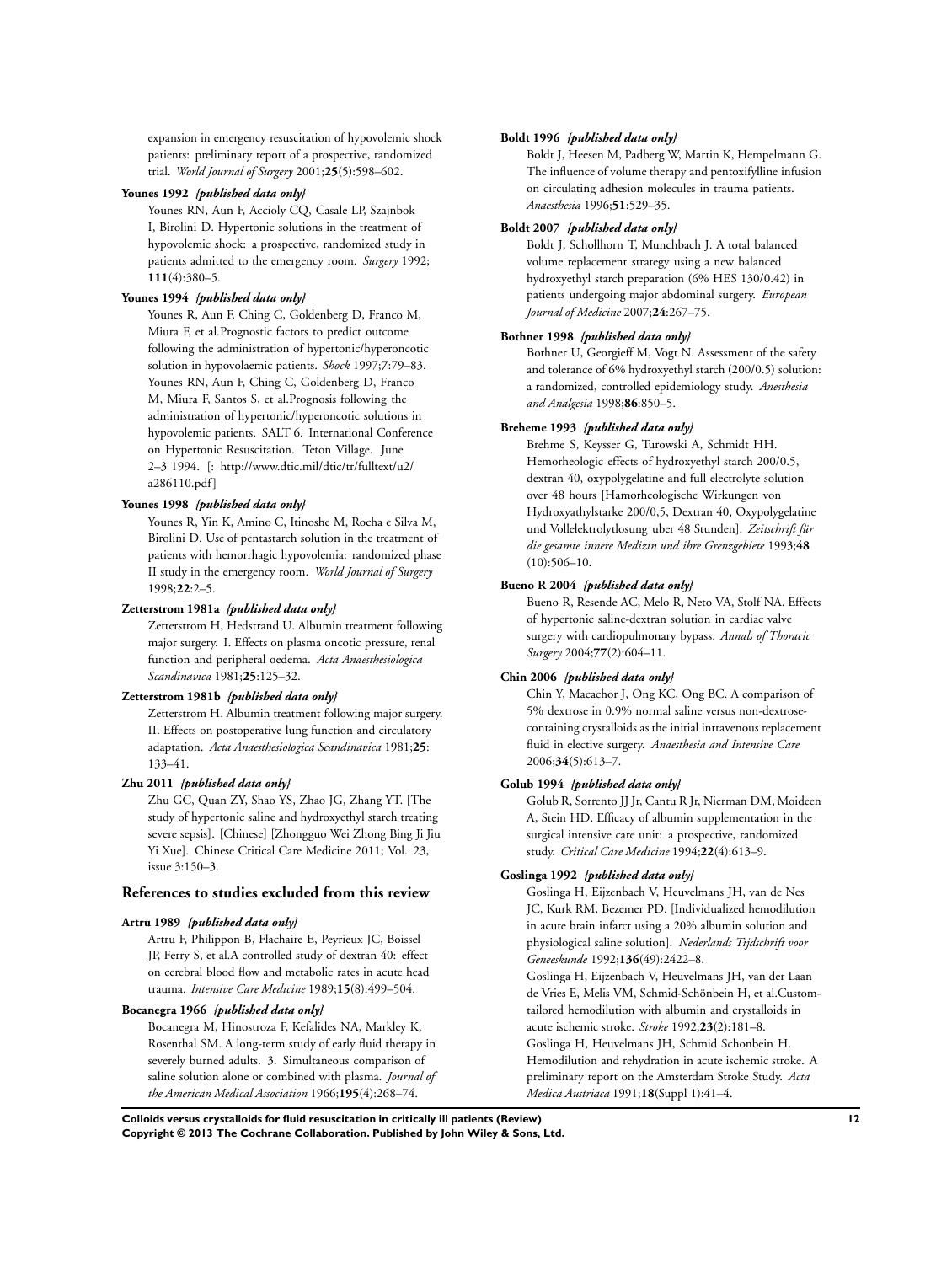#### **Green 2008** *{published data only}*

Green RS, Hall RI. Con: starches are not preferable to albumin during cardiac surgery: a contrary opinion. *Journal of Cardiothoracic and Vascular Anesthesia* 2008;**22(3)**: 485–91.

#### **Greenhalgh 1995** *{published data only}*

Greenhalgh DG, Housinger TA, Kagan RJ, Rieman M, James L, Novak S, et al.Maintenance of serum albumin levels in pediatric burn patients: a prospective, randomized trial. *Journal of Trauma* 1995;**39**(1):67-73; discussion 73-4.

#### **Hauser 1980** *{published data only}*

Hauser CJ, Shoemaker WC, Turpin I, Goldberg SJ. Oxygen transport response to colloids and crystalloids in critically ill surgical patients. *Surgery* 1980;**150**(6):811–6.

#### **Ko 2007** *{published data only}*

Ko JS, Kim CS, Cho HS, Choi DH. A randomized trial of crystalloid versus colloid solution for prevention of hypotension during spinal or low-dose combined spinal-epidural anesthesia for elective cesarean delivery. *International Journal of Obstetric Anesthesia* 2007;**16(1)**: 8–12.

#### **Krasheninnikov 2007** *{published data only}*

Krasheninnikov SV, Levit AL, Malkova OG. Effect of various colloidal solutions on pulmonary oxygenizing function in patients with acute lung lesion. *Anestiziologiia i Reanimatologiia* 2007;**3**:20–2.

#### **Lagonidis 1995** *{published data only}*

Lagonidis D, Magder S. Acute volume loading with colloid vs. crystalloid after coronary artery bypass. *Intensive Care Medicine* 1992;**18:**(suppl 2):S225.

#### **Lange 2011** *{published data only}*

Lange M, Ertmer C, Van Aken H, Westphal M. Intravascular volume therapy with colloids in cardiac surgery. *Journal of Cardiothoracic and Vascular Anesthesia* 2011;**25**(5):847–55.

#### **Lobo 2008** *{published data only}*

Lobo SM, Orrico SR, Queiroz MM, Contrim LM, Cury PM. Comparison of the effects of the lactated Ringer solution with and without hydroxyethyl starch fluid resuscitation on gut edema during severe splanchnic ischemia. *Brazilian Journal of Medical and Biological Research* 2008;**41(7)**:634–9.

#### **Marhofer 1999** *{published data only}*

Marhofer P, Faryniak B, Oismuller C, Koinig H, Kapral S, Mayer N. Cardiovascular effects of 6% hetastarch and lactated Ringer's solution during spinal anaesthesia. *Regional Anesthesia and Pain Medicine* 1999;**24**:399–404.

#### **Mittermayr 2007** *{published data only}*

Mittermayr M, Streif W, Haas T, Fries D, Velik-Salchner C, Klingler A, et al.Hemostatic changes after crystalloid or colloid fluid administration during major orthopedic surgery: the role of fibrinogen administration. *British Journal of Anaesthesia* 2007;**105**(4):905–17.

#### **Mittermayr 2008** *{published data only}*

Mittermayr M, Streif W, Haas T, Fries D, Velik-Salchner C, Klingler A, et al.Effects of colloid and crystalloid solutions

on endogenous activation of fibrinolysis and resistance of polymerized fibrin to recombinant tissue plasminogen activator added ex vivo. *British Journal of Anaesthesia* 2008; **100(3)**:307–14.

#### **Morrison 2011** *{published data only}*

Morrison LJ, Baker AJ, Rhind SG, Kiss A, MacDonald RD, Schwartz B, et al.The Toronto prehospital hypertonic resuscitation - head injury and multiorgan dysfunction trial: feasibility study of a randomized controlled trial. *Journal of Critical Care* 2011;**26**(4):363–72.

#### **Niemi 2008** *{published data only}*

Niemi T, Schramko A, Kuitunen A, Kukkonen S, Suojaranta-Ylinen R. Haemodynamics and Acid-base equilibrium after cardiac surgery: comparison of rapidly degradable hydroxyethyl starch solutions and albumin. *Scandinavian Journal of Surgery* 2008;**97**(3):259–65.

#### **Nilsson 1980** *{published data only}*

Nilsson E, Lamke O, Liljedahl SO, Elfstrom K. Is albumin therapy worthwhile in surgery for colorectal cancer?. *Acta Chirurgica Scandinavica* 1980;**146**:619–22.

#### **Oliviera 2002** *{published data only}*

Oliviera RP, Weingartner R, Ribas EO, Moraes RS, Friedman G. Acute haemodynamic effects of a hypertonic saline/dextran solution in stable patients with severe sepsis. *Intensive Care Medicine* 2002;**28**(11):1574–81.

#### **Paton-Gay 2007** *{published data only}*

Paton-Gay JD, Brindley PG, McDermid RC. Best evidence in critical care medicine: fluid management in acute lung injury: friend or foe?. *Canadian Journal of Anesthesia* 2007; **54**(1):73–5.

#### **Paul 2003** *{published data only}*

Paul M, Dueck M, Joachim Herrman H, Holzki J. A randomized, controlled study of fluid management in infants and toddlers during surgery: hydroxyethyl starch 6% (HES 70/0.5) vs lactated Ringer's solution. *Paediatric Anaesthesia* 2003;**13**(7):603–8.

#### **Rehm 2001** *{published data only}*

Rehm M, Haller M, Orth V, Kreimeier U, Jacob M, Dressel H, et al.Changes in blood volume and hematocrit during acute preoperative volume loading with 5% albumin or 6% hetastarch solutions in patients before radical hysterectomy. *Anesthesiology* 2001;**95**(4):849–56.

#### **Steinberg 1989** *{published data only}*

Steinberg B, Kochs E, Bause H, Schulte am Esch J. Effects of low molecular weight hydroxyethyl starch (HES 40) in comparison with Ringer solution on oxygen tension in skeletal muscles of infected patients. *Anästhesie, Intensivtherapie, Notfallmedizin* 1989;**24**(6):377–81.

#### **Tiryakioglu 2008** *{published data only}*

Tiryakioglu O, Yildiz G, Vural H, Goncu T, Ozyazicioglu A, Yavuz S. Hydroxethyl starch versus Ringer solution in cardiopulmonary bypass prime solutions (a randomized controlled trial). *Journal of Cardiothoracic Surgery* 2008;**3 (45)**:1–6.

**Colloids versus crystalloids for fluid resuscitation in critically ill patients (Review) 13 Copyright © 2013 The Cochrane Collaboration. Published by John Wiley & Sons, Ltd.**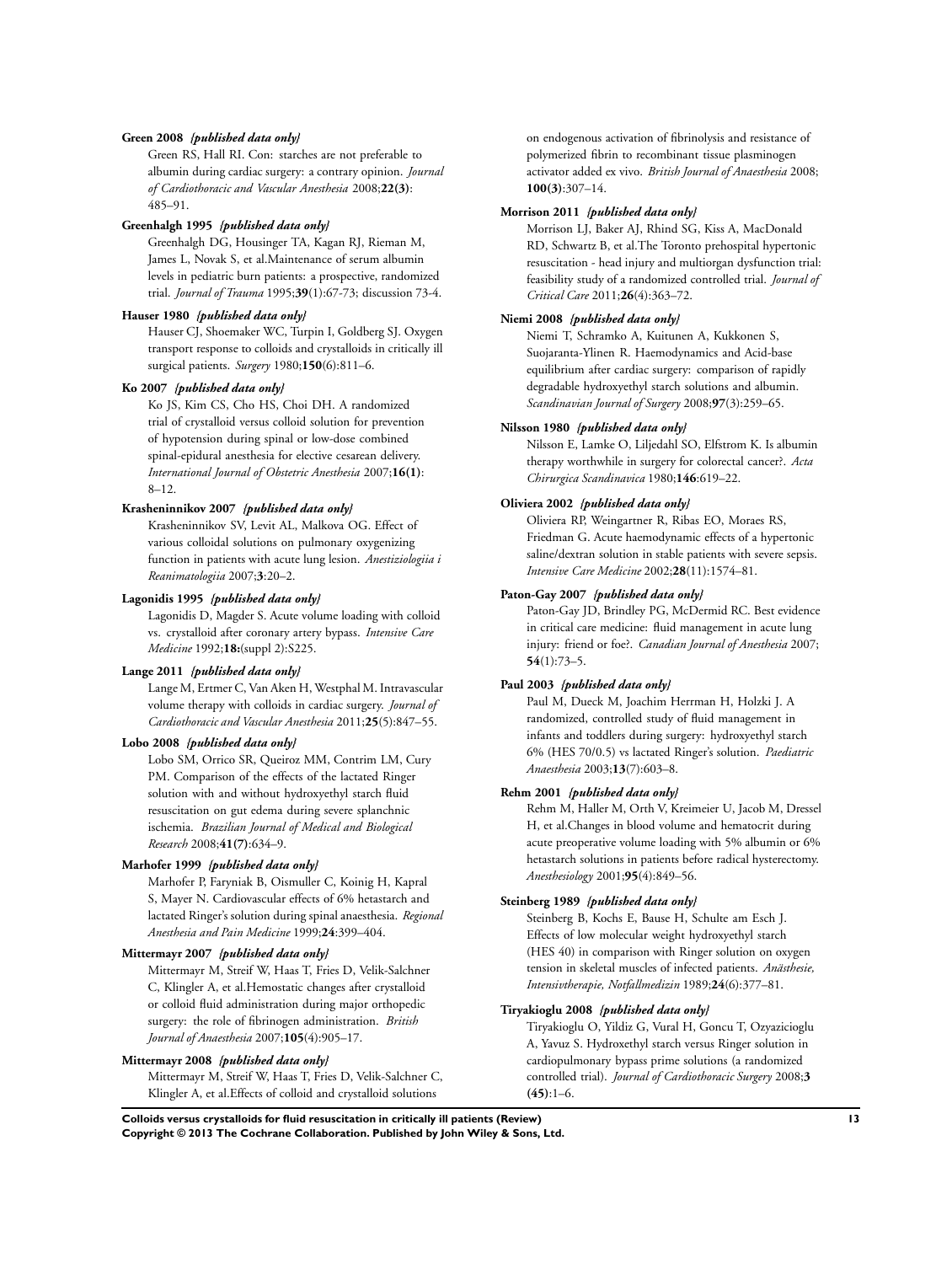#### **Tseng 2008** *{published data only}*

Tseng M, Hutchinson Y, Kirkpatrick P. Effects of fluid therapy following aneurysmal subarachnoid haemorrhage: a prospective clinical study. *British Journal of Neurosurgery* 2008;**22(2)**:257–68.

#### **Valetova 2007** *{published data only}*

Valetova VV, Khudenko NV, Sakharova EA, Timerbaev VK. Role of starch preparations in the intraoperative correction of hypovolemia in patients with large-size uterine myomas. *Anesteziologiia i Reanimatologiia* 2007;**2**:31–4.

#### **van der Heijden 2009** *{published data only}*

van der Heijden M, Verheij J, van Nieuw Amerongen GP, Groeneveld, AB. Crystalloid or colloid fluid loading and pulmonary permeability, edema, and injury in septic and nonseptic critically ill patients with hypovolemia. *Critical Care Medicine* 2009;**37**(4):1275–81.

#### **Vercueil 2006** *{published data only}*

Vercueil A, Levett D, Grocott M. Resuscitation fluids in trauma, part II: which fluid should I give?. *Trauma* 2006;**8** (2):111–21.

#### **Wilkes 2001** *{published data only}*

Wilkes N, Woolf R, Mutch M, Mallett S, Peache T, Stephens R, et al.The effects of balanced versus salinebased heta-starch and crystalloid solutions on acid-base and electrolyte status and gastric mucosal perfusion in elderly surgical patients. *Anaesthesia and Analgesia* 2001;**93**(4): 811–6.

#### **Woods 1993** *{published data only}*

Woods MS, Kelley H. Oncotic pressure, albumin and ileus: the effect of albumin replacement on postoperative ileus. *The American Surgeon* 1993;**59**:758–63.

#### **References to ongoing studies**

#### **RASP trial** *{published data only}*

Lactated Ringer Versus Albumin in Early Sepsis Therapy (RASP). Ongoing study May 2012.

## **Additional references**

#### **Armstrong 1994**

Armstrong RF, Bullen C, Cohen SL, Singer M, Webb AR. *Critical care algorithms*. Oxford: Oxford University Press, 1994.

#### **Bickell 1994**

Bickell WH, Wall MJ, Pepe PE, Martin R, Ginger VF, Allen MK, et al.Immediate versus delayed resuscitation for hypotensive patients with penetrating torso injuries. *New England Journal of Medicine* 1994;**331**:1105–9.

#### **Bisonni 1991**

Bisonni RS, Holtgrave DR, Lawler F, Marley DS. Colloids versus crystalloids in fluid resuscitation: an analysis of randomized controlled trials. *Journal of Family Practice* 1991;**32**(4):387–90.

#### **Boldt 2009**

Boldt J, Suttner S, Brosch C, Lehmann A, Roehm K, Mengitsu A. Cardiopulmonary bypass priming using a high dose of a balanced hydroxyethyl starch versus an albuminbased priming strategy. *Anesthesia & Analgesia* 2009;**109**: 1752–62.

#### **Fakhry 1995**

Fakhry SM, Alexander J, Smith D, Meyer AA, Peterson HD. Regional and institutional variation in burn care. *Journal of Burn Care and Rehabilitation* 1995;**16**(1):86–90.

#### **Gosling 1998**

Gosling P. Newer synthetic colloids should not be abandoned. *BMJ* 1998;**317**:277.

#### **Higgins 2011**

Higgins JPT, Green S (editors). Cochrane Handbook for Systematic Reviews of Interventions. Version 5.1.0 [updated March 2011]. The Cochrane Collaboration, 2011. Available from www.cochrane-handbook.org.

#### **Oxman 1994**

Oxman AD, Cook DJ, Guyatt GH. User's guide to the medical literature. VI. How to use an overview. *Journal of the American Medical Association* 1994;**272**:1367–71.

#### **Reinhart 2011**

Reinhart K, Takala J. Hydroxyethyl starches: what do we still know?. *Anesthesia and Analgesia* 2011;**112**(3):507–11.

#### **Shafer 2011**

Shafer SL. Shadow of doubt. *Anesthesia and Analgesia* 2011; **112**(3):498–500.

#### **Velanovich 1989**

Velanovich V. Crystalloid versus colloid fluid resuscitation: a meta-analysis of mortality. *Surgery* 1989;**105**(1):65–71.

#### **Vermeulen 1995**

Vermeulen LC, Ratko TA, Erstad BL, Brecher ME, Matuszewski KA. A paradigm for consensus. The University Hospital Consortium guidelines for the use of albumin, nonprotein colloid, and crystalloid solutions. *Archives of Internal Medicine* 1995;**155**(4):373–9.

#### **Victorian DUAC 1991**

Subcommittee of the Victorian Drug Usage Advisory Committee. Human albumin solutions: an audit of use in three major metropolitan hospitals. *Medical Journal of Australia* 1991;**154**(10):657–60.

#### **Yim 1995**

Yim JM, Vermeulen LC, Erstad BL, Matuszewski KA, Burnett DA, Vlasses PH. Albumin and nonprotein colloid solution use in US academic health centers. *Archives of Internal Medicine* 1995;**155**(22):2450–5.

#### **References to other published versions of this review**

#### **Schierhout 1998**

Schierhout G, Roberts I. Fluid resuscitation with colloids or crystalloid solutions in critically ill patients: a systematic review of randomised controlled trials. *BMJ* 1998;**316**: 961–4.

∗ *Indicates the major publication for the study*

**Colloids versus crystalloids for fluid resuscitation in critically ill patients (Review) 14 Copyright © 2013 The Cochrane Collaboration. Published by John Wiley & Sons, Ltd.**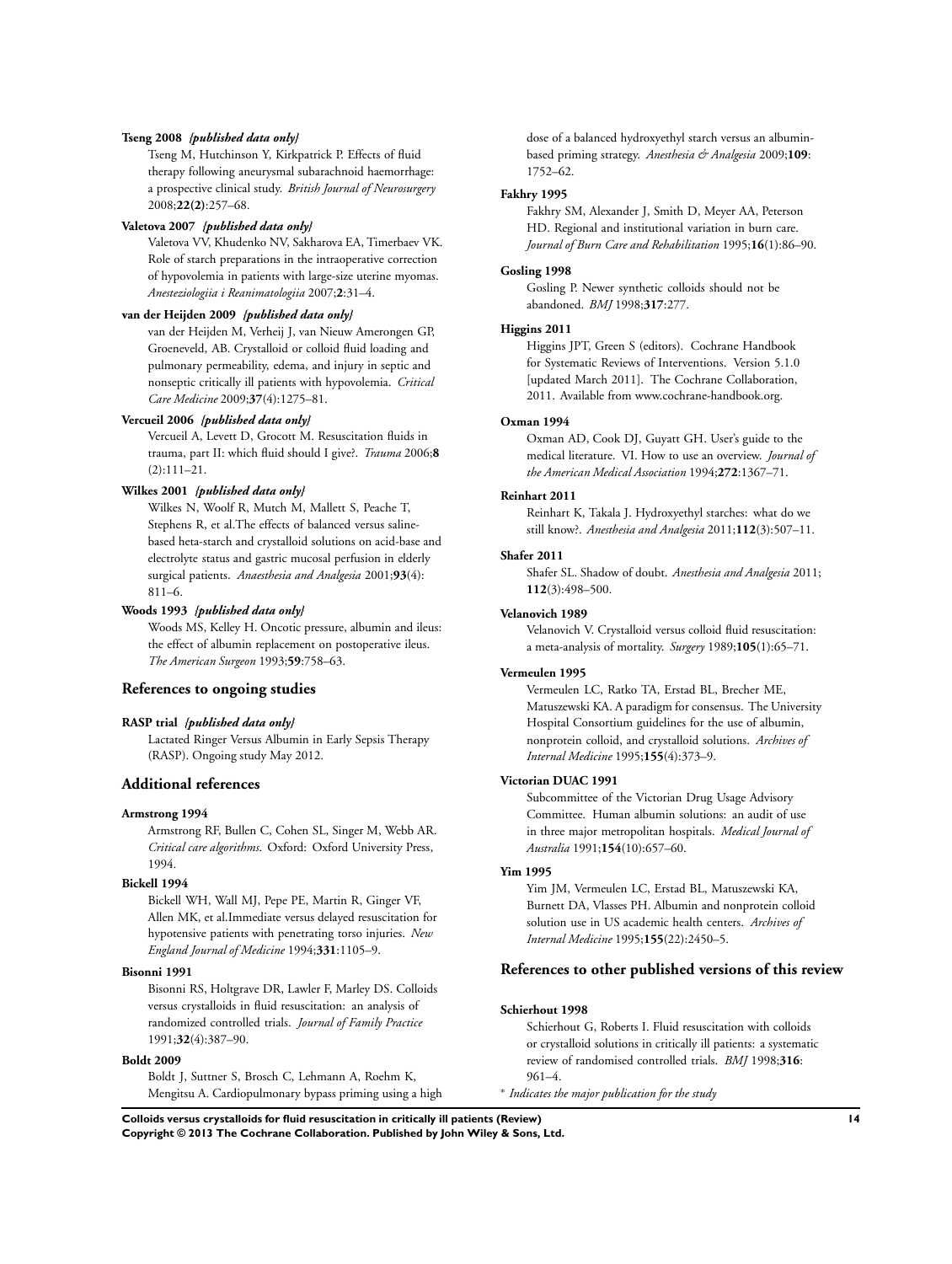## <span id="page-16-0"></span>**CHARACTERISTICS OF STUDIES**

## **Characteristics of included studies** *[ordered by study ID]*

## **Boldt 1986**

| Methods       | RCT, using sealed opaque envelopes<br>Information on allocation concealment was obtained on contact with the authors<br>Blinding and loss to follow-up not mentioned |  |
|---------------|----------------------------------------------------------------------------------------------------------------------------------------------------------------------|--|
| Participants  | 55 patients undergoing elective aorta-coronary bypass surgery<br>Exclusion criteria: ejection fraction < 50% and LVEDP > 15 mmHg                                     |  |
| Interventions | 1. 300 mL 20% Human albumin solution $(n = 15)$<br>2. 500 mL $3\%$ HES (n = 13)<br>3. 500 mL 3.5% Gelatin (n = 14)<br>4. No colloid $(n = 13)$                       |  |
| Outcomes      | Haemodynamic variables were measured<br>Deaths not reported                                                                                                          |  |
| <b>Notes</b>  | Follow-up until discharge from ICU                                                                                                                                   |  |
| Risk of bias  |                                                                                                                                                                      |  |
| <b>Bias</b>   | Authors' judgement<br>Support for judgement                                                                                                                          |  |

| <b>Bias</b>                                          | Authors' judgement | Support for judgement |
|------------------------------------------------------|--------------------|-----------------------|
| Allocation concealment (selection bias) Unclear risk |                    | Unclear               |

## **Boldt 1993**

| Methods       | RCT, allocation concealment by sealed opaque envelopes (information from author)<br>Blinding and loss to follow-up not mentioned                                                                                                                                        |
|---------------|-------------------------------------------------------------------------------------------------------------------------------------------------------------------------------------------------------------------------------------------------------------------------|
| Participants  | 75 males undergoing elective aortocoronary bypass grafting, who had a pulmonary capillary<br>WP < 5 mmHg after induction of anaesthesia                                                                                                                                 |
| Interventions | 1. 5% Albumin $(n = 15)$<br>2. 6% HES, mean molecular weight $450,000$ (n = 15)<br>3. 6% HES, mean molecular weight 200,000 $(n = 15)$<br>4. $3.5\%$ Gelatin (n = 15)<br>5. No colloid $(n = 15)$<br>Fluid used through operation and on intensive care postoperatively |
| Outcomes      | Deaths not reported, author confirmed there were no deaths                                                                                                                                                                                                              |
| <b>Notes</b>  | Follow-up to 1 day                                                                                                                                                                                                                                                      |

**Colloids versus crystalloids for fluid resuscitation in critically ill patients (Review) 15 Copyright © 2013 The Cochrane Collaboration. Published by John Wiley & Sons, Ltd.**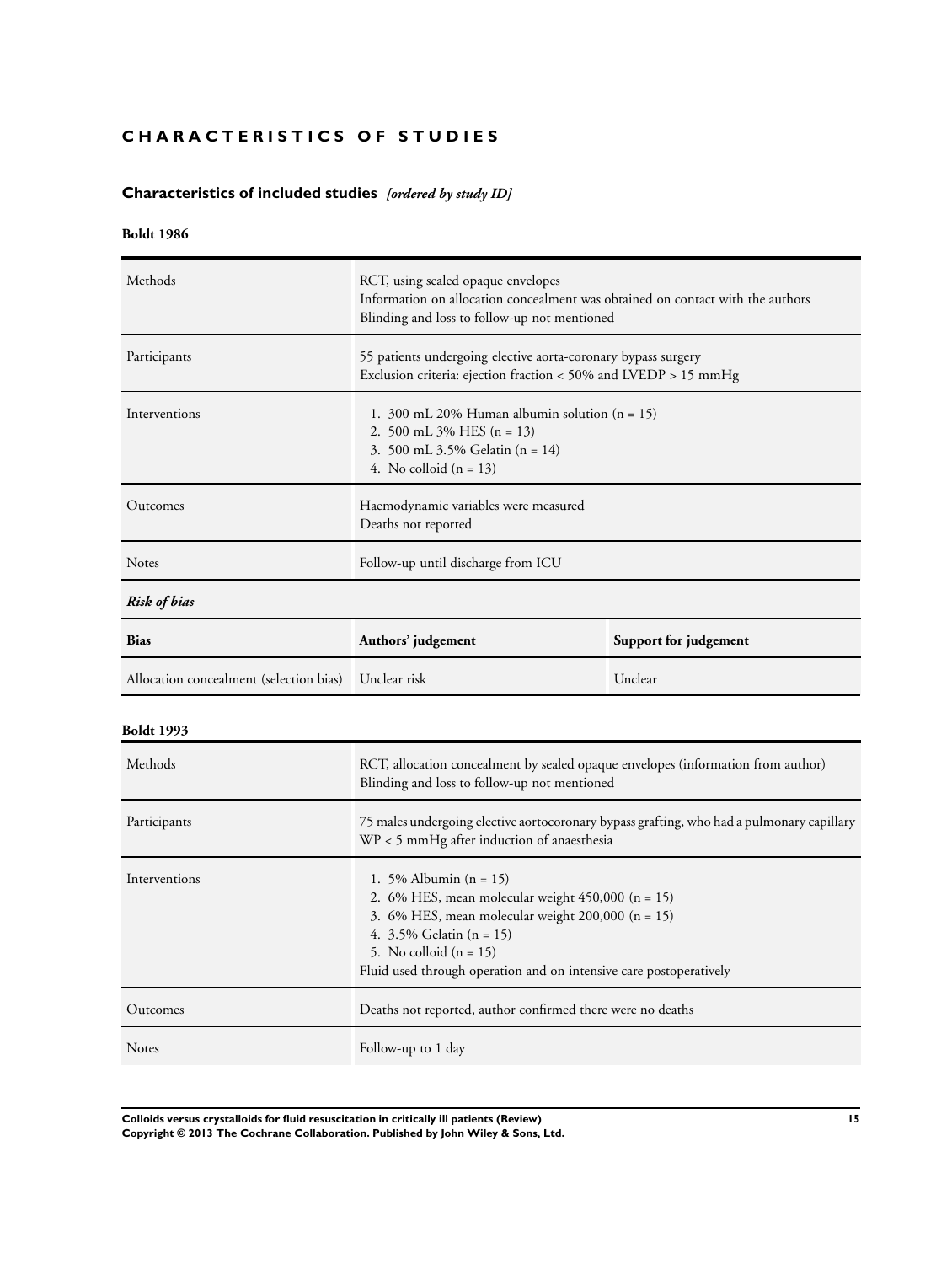| <b>Risk of bias</b>                     |                                                                                                                                                                                                                                                                       |                       |
|-----------------------------------------|-----------------------------------------------------------------------------------------------------------------------------------------------------------------------------------------------------------------------------------------------------------------------|-----------------------|
| Bias                                    | Authors' judgement                                                                                                                                                                                                                                                    | Support for judgement |
| Allocation concealment (selection bias) | Unclear risk                                                                                                                                                                                                                                                          | Unclear               |
| <b>Boldt 2001</b>                       |                                                                                                                                                                                                                                                                       |                       |
| Methods                                 | RCT, using a closed-envelope system                                                                                                                                                                                                                                   |                       |
| Participants                            | 100 patients undergoing major abdominal surgery                                                                                                                                                                                                                       |                       |
| Interventions                           | 1. Ringer's lactate $(n = 25)$<br>2. 6% HES, mean molecular weight 200 kDa, degree of substitution 0.5 (n = 25)<br>3. 6% HES, mean molecular weight 130 kDa, degree of substitution 0.4 (n = 25)<br>4. 4% Modified fluid gelatin, molecular weight 35 kDa (n = 25)    |                       |
| Outcomes                                | Deaths<br>Orthostatic problems<br>Haemodynamics and laboratory data<br>Fluid input and output<br>Costs                                                                                                                                                                |                       |
| Notes                                   | Follow-up period unclear                                                                                                                                                                                                                                              |                       |
| <b>Risk of bias</b>                     |                                                                                                                                                                                                                                                                       |                       |
| <b>Bias</b>                             | Authors' judgement<br>Support for judgement                                                                                                                                                                                                                           |                       |
| Allocation concealment (selection bias) | Unclear risk<br>Unclear                                                                                                                                                                                                                                               |                       |
| <b>Boutros 1979</b>                     |                                                                                                                                                                                                                                                                       |                       |
| Methods                                 | RCT ("randomly divided"), method of allocation concealment not described<br>Blinding not mentioned<br>No loss to follow-up                                                                                                                                            |                       |
| Participants                            | 24 people undergoing major operative procedures on the abdominal aorta                                                                                                                                                                                                |                       |
| Interventions                           | 1. Albumin in 5% dextrose $(n = 7)$<br>2. 5% Dextrose and Ringer's lactate $(n = 8)$<br>3. 5% Dextrose in 0.45% saline $(n = 9)$<br>Allocated fluids were used on admission to ICU, following surgery, guided by PAWP. Whole<br>blood also given if clinically needed |                       |
| Outcomes                                | Deaths reported                                                                                                                                                                                                                                                       |                       |

**Colloids versus crystalloids for fluid resuscitation in critically ill patients (Review) 16 Copyright © 2013 The Cochrane Collaboration. Published by John Wiley & Sons, Ltd.**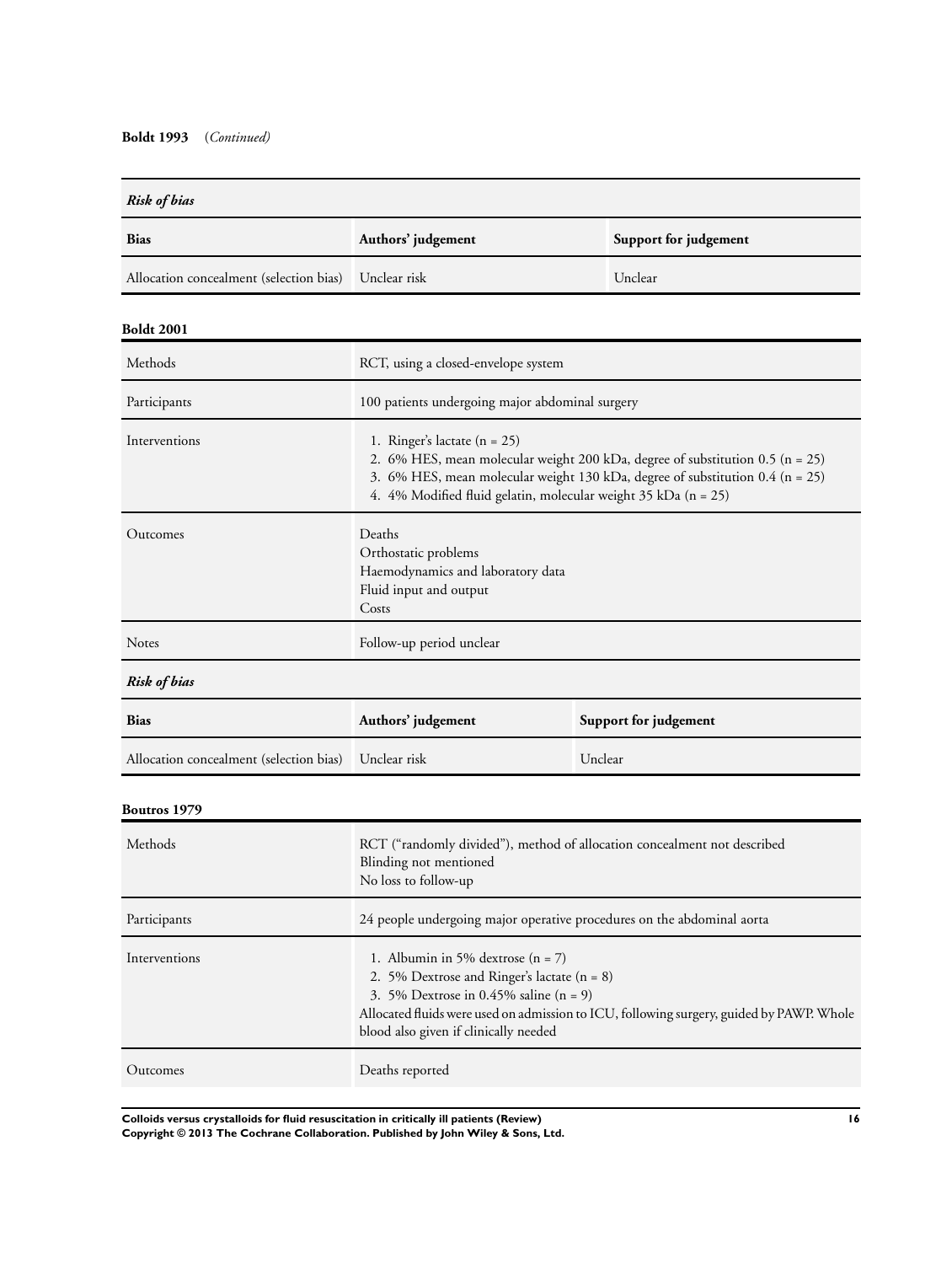| Notes                                   | Follow-up to discharge from hospital                                                                                                                                                                                                                                                                                                         |            |  |
|-----------------------------------------|----------------------------------------------------------------------------------------------------------------------------------------------------------------------------------------------------------------------------------------------------------------------------------------------------------------------------------------------|------------|--|
| Risk of bias                            |                                                                                                                                                                                                                                                                                                                                              |            |  |
| <b>Bias</b>                             | Support for judgement<br>Authors' judgement                                                                                                                                                                                                                                                                                                  |            |  |
| Allocation concealment (selection bias) | Unclear risk                                                                                                                                                                                                                                                                                                                                 | Unclear    |  |
| <b>Bowser-Wallace 1986</b>              |                                                                                                                                                                                                                                                                                                                                              |            |  |
| Methods                                 | Quasi-RCT, allocation by alternation<br>Blinding not mentioned<br>No loss to follow-up                                                                                                                                                                                                                                                       |            |  |
| Participants                            | Admitted for burns of 30% or more<br>Age range 5 months to 21 years<br>Excluded if already given more than half calculated daily requirement before reaching<br>hospital                                                                                                                                                                     |            |  |
| Interventions                           | 1. 2 mL/kg/%burn Ringer's lactate over 24 hours, then 0.5 mL plasmanate/kg/%burn<br>over 24 hours plus 5% dextrose (n = 19)<br>2. 2 mL/kg/%burn hypertonic lactated saline over 24 hours, then 0.6 mL/kg/%burn<br>hypertonic lactated saline over 24 hours plus oral Haldane's solution (n = 19)<br>IV fluids stopped at 48 hours $(n = 19)$ |            |  |
| Outcomes                                | Deaths reported<br>Fluid and electrolytes given, weight, haematocrit                                                                                                                                                                                                                                                                         |            |  |
| Notes                                   | Follow-up to 5 days                                                                                                                                                                                                                                                                                                                          |            |  |
| <b>Risk of bias</b>                     |                                                                                                                                                                                                                                                                                                                                              |            |  |
| <b>Bias</b>                             | Authors' judgement<br>Support for judgement                                                                                                                                                                                                                                                                                                  |            |  |
| Allocation concealment (selection bias) | High risk                                                                                                                                                                                                                                                                                                                                    | Inadequate |  |
| Brunkhorst 2008                         |                                                                                                                                                                                                                                                                                                                                              |            |  |
| Methods                                 | Multicentre, RCT<br>Blinding not mentioned<br>Use of a 2 x 2 factorial, open label study design                                                                                                                                                                                                                                              |            |  |

Participants Critically ill patients with severe sepsis or septic shock of at least 18 years of age. Excluded if onset of symptoms commenced > 24 hours before admission to the ICU, if the symptoms commenced > 12 hours after onset in the ICU or if patient had received more than 1000 mL of HES in the 24 hours before randomisation

**Colloids versus crystalloids for fluid resuscitation in critically ill patients (Review) 17 Copyright © 2013 The Cochrane Collaboration. Published by John Wiley & Sons, Ltd.**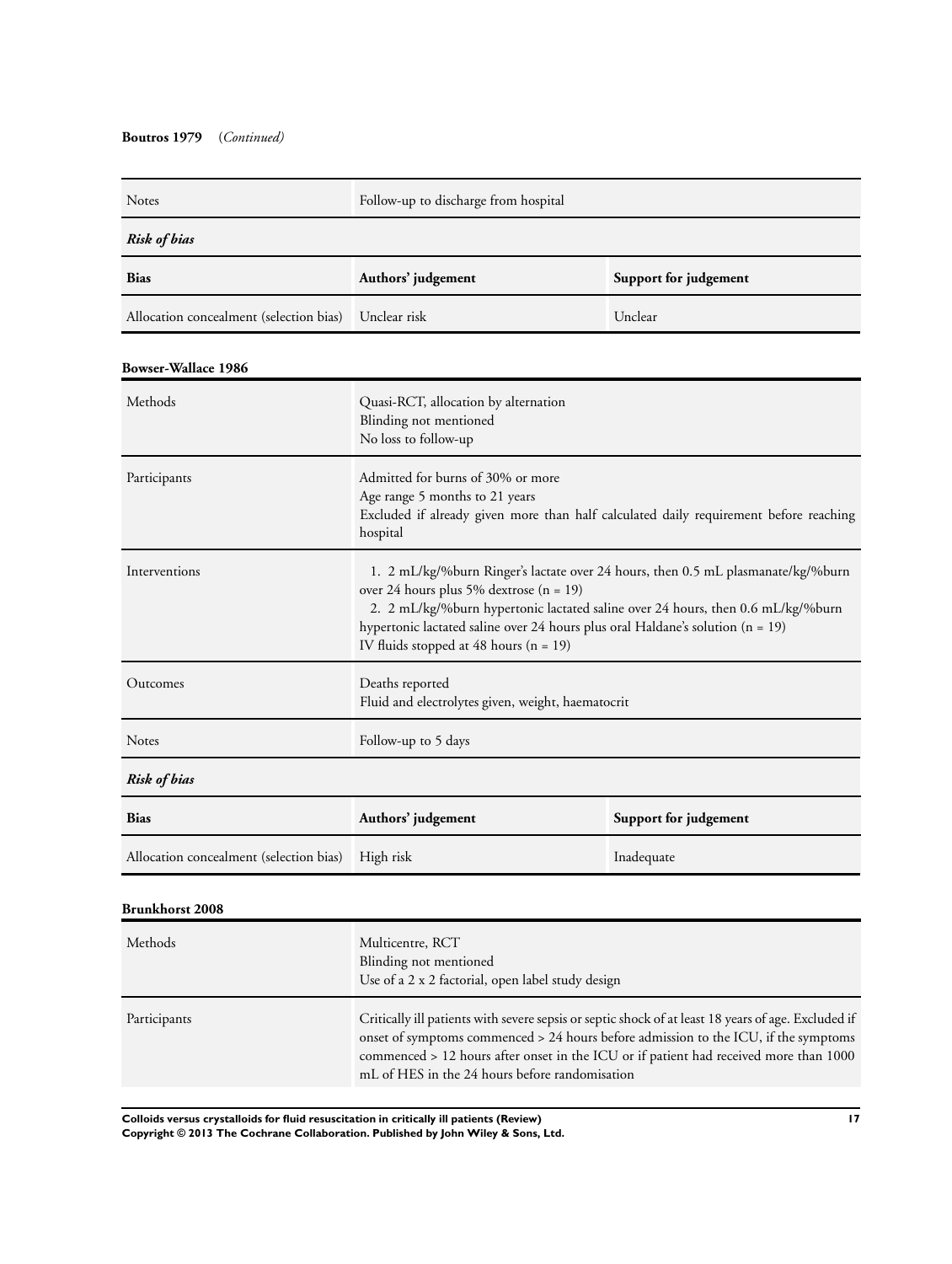#### **Brunkhorst 2008** (*Continued)*

| Interventions                           |                                                                                                                                 |  |         |
|-----------------------------------------|---------------------------------------------------------------------------------------------------------------------------------|--|---------|
| Outcomes                                | Deaths reported at 28 and 90 days. 90-day mortality rate was cited as it marked the end of<br>the follow-up period              |  |         |
| Notes                                   |                                                                                                                                 |  |         |
| Risk of bias                            |                                                                                                                                 |  |         |
| <b>Bias</b>                             | Authors' judgement<br>Support for judgement                                                                                     |  |         |
| Allocation concealment (selection bias) | Unclear risk                                                                                                                    |  | Unclear |
| <b>Bulger 2011</b>                      |                                                                                                                                 |  |         |
| Methods                                 | Double-blind RCT                                                                                                                |  |         |
| Participants                            | 15 years or older with hypovolaemic shock (< 70 mmHg SBP or SBP 71 mmHg to < 90<br>mmHg and HR < 108 bpm                        |  |         |
| Interventions                           | 1. 7.5% saline per $6\%$ dextran (n = 220)<br>2. 0.9% saline $(n = 376)$                                                        |  |         |
| Outcomes                                | Primary outcome: 28-day survival<br>Secondary outcomes: fluid and blood requirements, ARDS, MODS and nosocomial in-<br>fections |  |         |
| Notes                                   |                                                                                                                                 |  |         |
| <b>Risk of bias</b>                     |                                                                                                                                 |  |         |
| <b>Bias</b>                             | Authors' judgement<br>Support for judgement                                                                                     |  |         |
| Allocation concealment (selection bias) | All care providers, investigators and patients remained blinded to<br>Low risk<br>the treatment assignment                      |  |         |
| Chavez-Negrete 1991                     |                                                                                                                                 |  |         |
| Methods                                 | RCT, allocation by "random numbers"<br>Blinding not mentioned<br>No loss to follow-up                                           |  |         |

Participants Adults admitted to an emergency department with acute GI haemorrhage, SBP ≤ 90 mmHg for up to 1 hour and normal ECG Excluded if pregnant or had renal, cardiac or neurological disease

**Colloids versus crystalloids for fluid resuscitation in critically ill patients (Review) 18 Copyright © 2013 The Cochrane Collaboration. Published by John Wiley & Sons, Ltd.**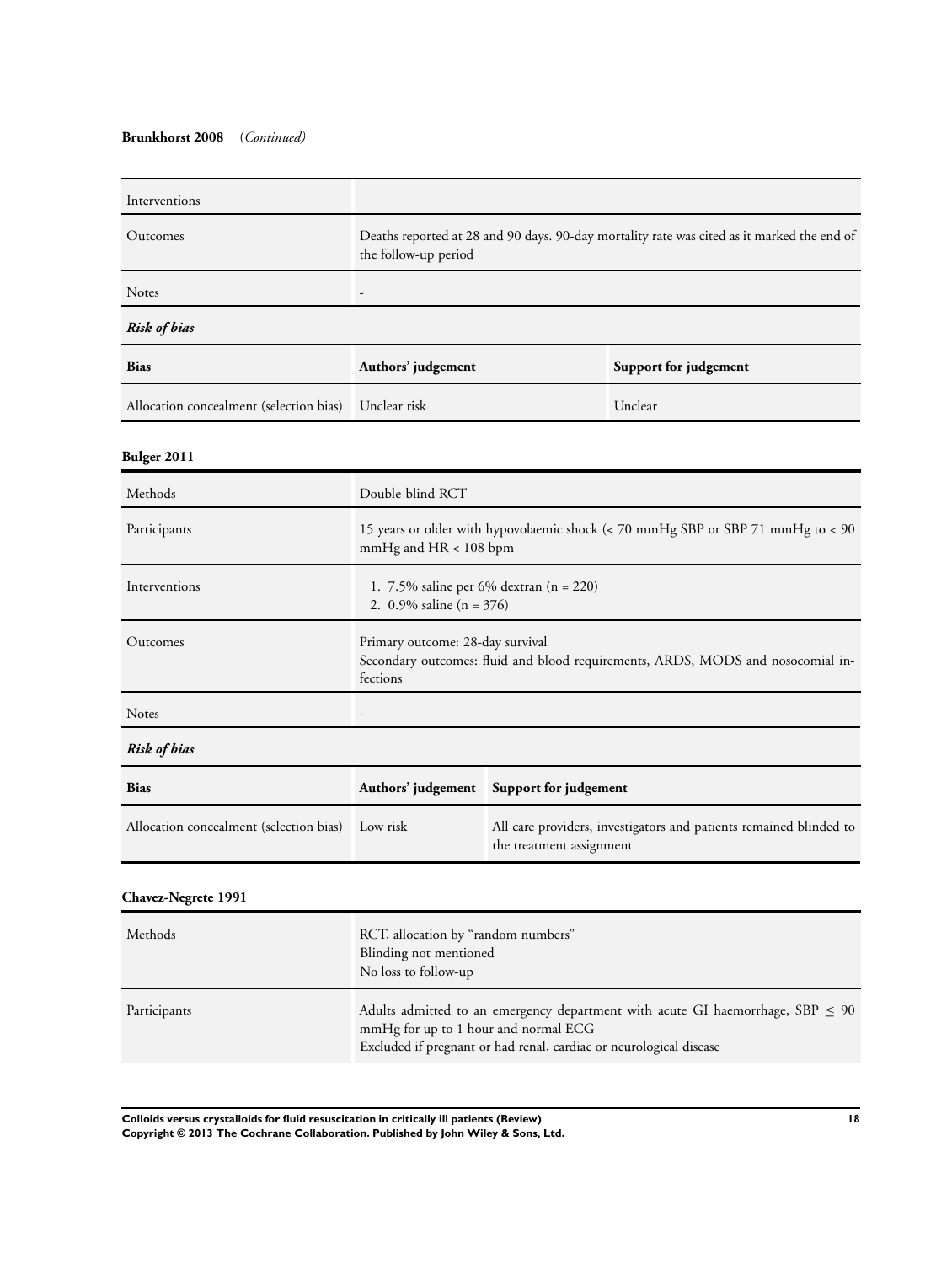## **Chavez-Negrete 1991** (*Continued)*

| Interventions                           | 1. Initial infusion of 250 mL 7.5% saline/6% dextran 60 given IV (16 patients) or<br>intraosseous $(n = 10)$<br>2. Initial IV infusion of 250 mL Ringer's lactate $(n = 23)$<br>Resuscitation continued with red cells, 0.9% saline and dextran 40 according to clinical<br>judgement |          |  |
|-----------------------------------------|---------------------------------------------------------------------------------------------------------------------------------------------------------------------------------------------------------------------------------------------------------------------------------------|----------|--|
| Outcomes                                | Death<br>Haemodynamic variables                                                                                                                                                                                                                                                       |          |  |
| Notes                                   | Follow-up to 24 hours                                                                                                                                                                                                                                                                 |          |  |
| <b>Risk of bias</b>                     |                                                                                                                                                                                                                                                                                       |          |  |
| <b>Bias</b>                             | Authors' judgement<br>Support for judgement                                                                                                                                                                                                                                           |          |  |
| Allocation concealment (selection bias) | Unclear risk                                                                                                                                                                                                                                                                          | Unclear  |  |
| <b>Cifra 2003</b>                       |                                                                                                                                                                                                                                                                                       |          |  |
| Methods                                 | Quasi-RCT (allocation by alternation), allocation concealment not reported<br>Blinding not reported<br>No loss to follow-up                                                                                                                                                           |          |  |
| Participants                            | 27 children with dengue shock syndrome<br>Exclusion criteria included: other severe infection, protein-deficient abnormalities, bleeding<br>diathesis, patients who have been given multiple plasma substitutes                                                                       |          |  |
| Interventions                           | 1. 6% Haes-Steril $(n = 11)$<br>2. Ringer's lactate $(n = 16)$<br>1 patient from group 1 and 3 patients from group 2 were excluded because they needed<br>inotropic support and multiple plasma substitute                                                                            |          |  |
| Outcomes                                | Duration of control of shock<br>Recurrence of shock<br>Length of ICU stay<br>Death not reported as an outcome but they reported that 4 patients died                                                                                                                                  |          |  |
| Notes                                   | Length of follow-up not reported but all outcomes were in hospital                                                                                                                                                                                                                    |          |  |
| <b>Risk of bias</b>                     |                                                                                                                                                                                                                                                                                       |          |  |
| Bias                                    | Support for judgement<br>Authors' judgement                                                                                                                                                                                                                                           |          |  |
| Allocation concealment (selection bias) | Unclear risk                                                                                                                                                                                                                                                                          | Not used |  |

**Colloids versus crystalloids for fluid resuscitation in critically ill patients (Review) 19 Copyright © 2013 The Cochrane Collaboration. Published by John Wiley & Sons, Ltd.**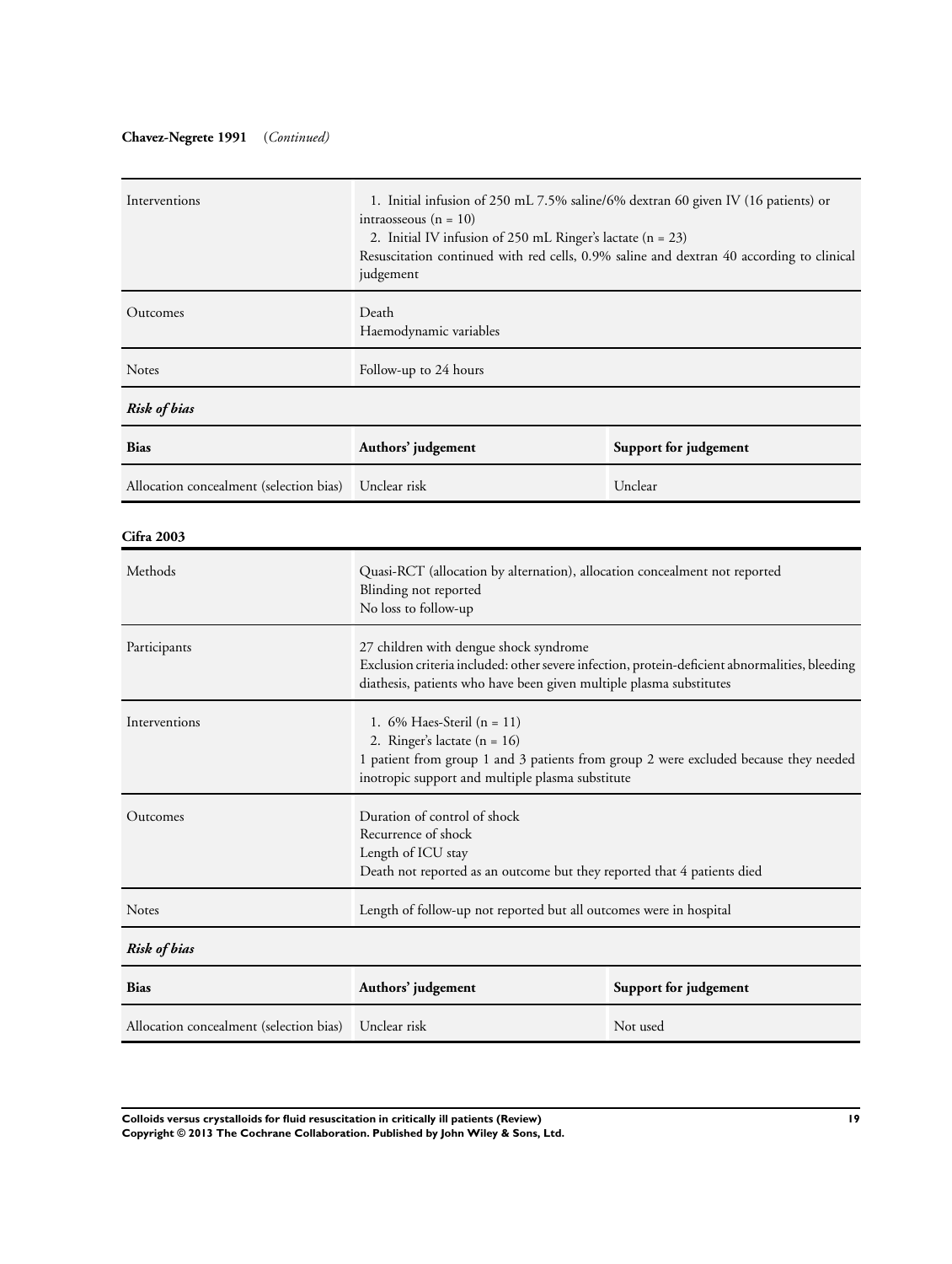## **Cooper 2006**

| Methods                                 | Multicentre unblinded controlled trial with stratified block randomisation by centre and<br>mortality prediction at enrolment                                              |                                                                                                                                                                                   |
|-----------------------------------------|----------------------------------------------------------------------------------------------------------------------------------------------------------------------------|-----------------------------------------------------------------------------------------------------------------------------------------------------------------------------------|
| Participants                            | Patients with cutaneous thermal burns of at least 20% TBSA within 12 hours of injury                                                                                       |                                                                                                                                                                                   |
| Interventions                           | 1. Ringer lactate and 5% albumin $(n = 19)$<br>2. Ringer lactate $(n = 23)$                                                                                                |                                                                                                                                                                                   |
| Outcomes                                | Primary outcome was MODS<br>Mortality was reported                                                                                                                         |                                                                                                                                                                                   |
| Notes                                   | The trial was suspended due to slow enrolment                                                                                                                              |                                                                                                                                                                                   |
| <b>Risk of bias</b>                     |                                                                                                                                                                            |                                                                                                                                                                                   |
| Bias                                    | Authors' judgement                                                                                                                                                         | Support for judgement                                                                                                                                                             |
| Allocation concealment (selection bias) | Low risk                                                                                                                                                                   | Patients were allocated to study groups with<br>stratified randomisation with a computer-<br>generated randomisation list and sequen-<br>tially numbered sealed, opaque envelopes |
| Dawidson 1991                           |                                                                                                                                                                            |                                                                                                                                                                                   |
| Methods                                 | RCT, allocation by drawing a card from a deck<br>Blinding not mentioned<br>No loss to follow-up                                                                            |                                                                                                                                                                                   |
| Participants                            | Adults undergoing elective abdominal aortic surgery<br>No exclusions mentioned                                                                                             |                                                                                                                                                                                   |
| Interventions                           | 1. 3% Dextran 70 in Ringer's lactate (n = 10)<br>2. IV Ringer's lactate $(n = 10)$<br>Fluid used during and for 24 hours after operation, guided by haemodynamic variables |                                                                                                                                                                                   |
| Outcomes                                | Death<br>Volume transfused, weight change, haemodynamic variables                                                                                                          |                                                                                                                                                                                   |
| Notes                                   | Follow-up to discharge from hospital                                                                                                                                       |                                                                                                                                                                                   |
| <b>Risk of bias</b>                     |                                                                                                                                                                            |                                                                                                                                                                                   |
| <b>Bias</b>                             | Support for judgement<br>Authors' judgement                                                                                                                                |                                                                                                                                                                                   |
| Allocation concealment (selection bias) | High risk                                                                                                                                                                  | Inadequate                                                                                                                                                                        |

**Colloids versus crystalloids for fluid resuscitation in critically ill patients (Review) 20 Copyright © 2013 The Cochrane Collaboration. Published by John Wiley & Sons, Ltd.**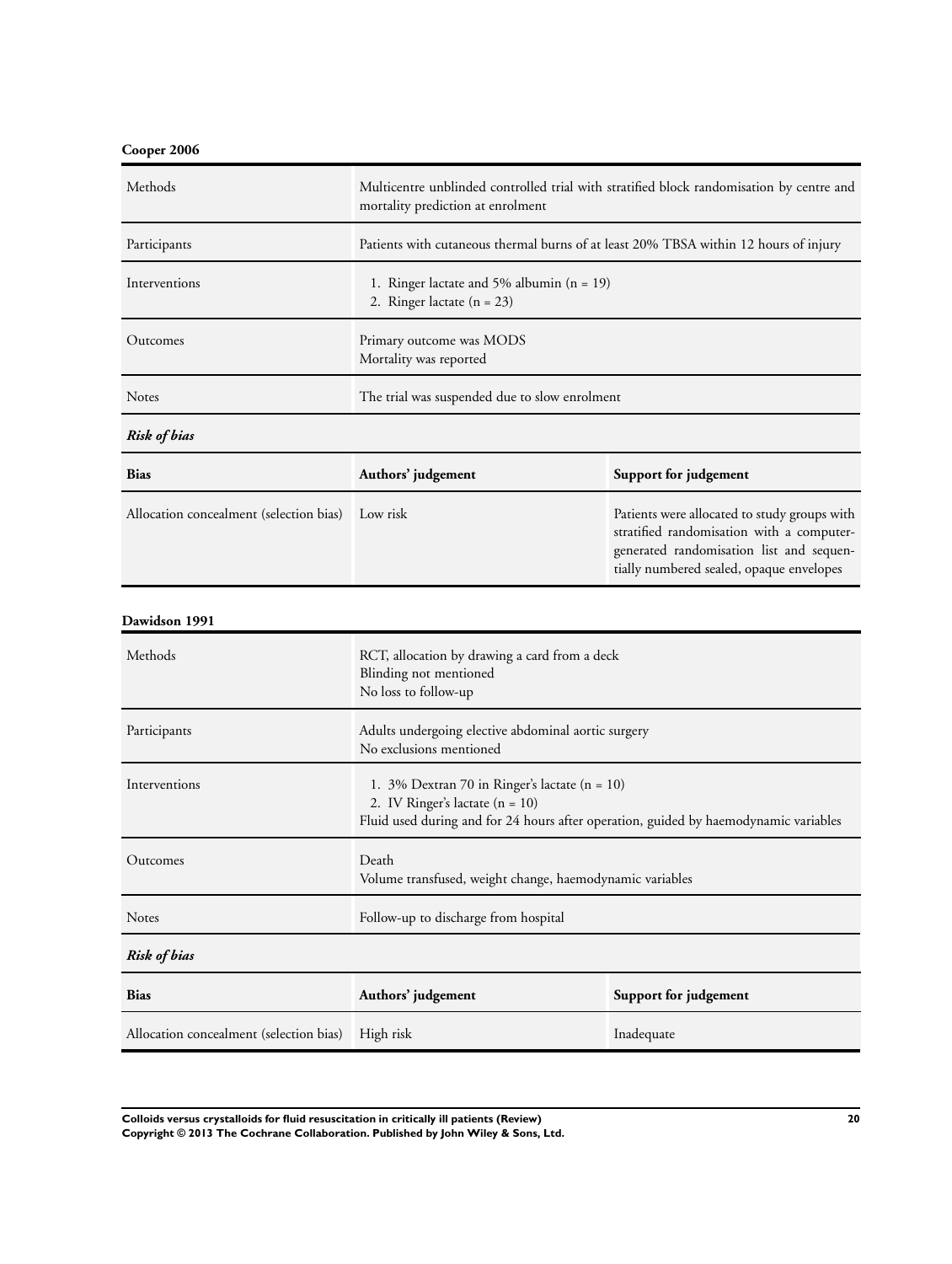| Dehne 2001 |  |
|------------|--|
|------------|--|

| Methods       | RCT, allocation by sealed envelope assignment                                                                                                                                                                                                                                          |
|---------------|----------------------------------------------------------------------------------------------------------------------------------------------------------------------------------------------------------------------------------------------------------------------------------------|
| Participants  | 60 male patients (of ASA physical status 1 or 2) scheduled for middle ear surgery                                                                                                                                                                                                      |
| Interventions | 1. Ringer's lactate solution $(n = 15)$<br>2. 6% HES: molecular weight 200 kDa, degree of substitution 0.5 (n = 15)<br>3. 6% HES: molecular weight 200 kDa, degree of substitution 0.60 to 0.66 (n = 15)<br>4. 6% HES: molecular weight 450 kDa, degree of substitution $0.7$ (n = 15) |
| Outcomes      | Deaths not stated but 'all' patients discharged 10 to 14 days after surgery; therefore no<br>deaths<br>Central venous pressure<br>Urine output<br>Blood osmolality<br>Urine osmolality                                                                                                 |
| <b>Notes</b>  | Follow-up 2 days                                                                                                                                                                                                                                                                       |
| Risk of bias  |                                                                                                                                                                                                                                                                                        |

| <b>Bias</b>                                          | Authors' judgement | Support for judgement |
|------------------------------------------------------|--------------------|-----------------------|
| Allocation concealment (selection bias) Unclear risk |                    | Unclear               |

| Methods                                 | Randomised controlled study                                                                                                                                |                                                                                           |
|-----------------------------------------|------------------------------------------------------------------------------------------------------------------------------------------------------------|-------------------------------------------------------------------------------------------|
| Participants                            | within 72 hours after the onset of symptoms                                                                                                                | Participants had confirmed diagnosis of severe acute pancreatitis. Patients were included |
| Interventions                           | 1. 6% HES $130/0.4$ (n = 20)<br>2. Ringer's lactate $(n = 21)$                                                                                             |                                                                                           |
| Outcomes                                | Primary outcome was intra-abdominal pressure. They also reported in-hospital mortality,<br>organ complications, inflammatory markers and fluid requirement |                                                                                           |
| <b>Notes</b>                            | Patients were excluded if they died within 72 hours after admission                                                                                        |                                                                                           |
| <b>Risk of bias</b>                     |                                                                                                                                                            |                                                                                           |
| <b>Bias</b>                             | Authors' judgement<br>Support for judgement                                                                                                                |                                                                                           |
| Allocation concealment (selection bias) | Unclear risk<br>Unclear                                                                                                                                    |                                                                                           |

**Colloids versus crystalloids for fluid resuscitation in critically ill patients (Review) 21 Copyright © 2013 The Cochrane Collaboration. Published by John Wiley & Sons, Ltd.**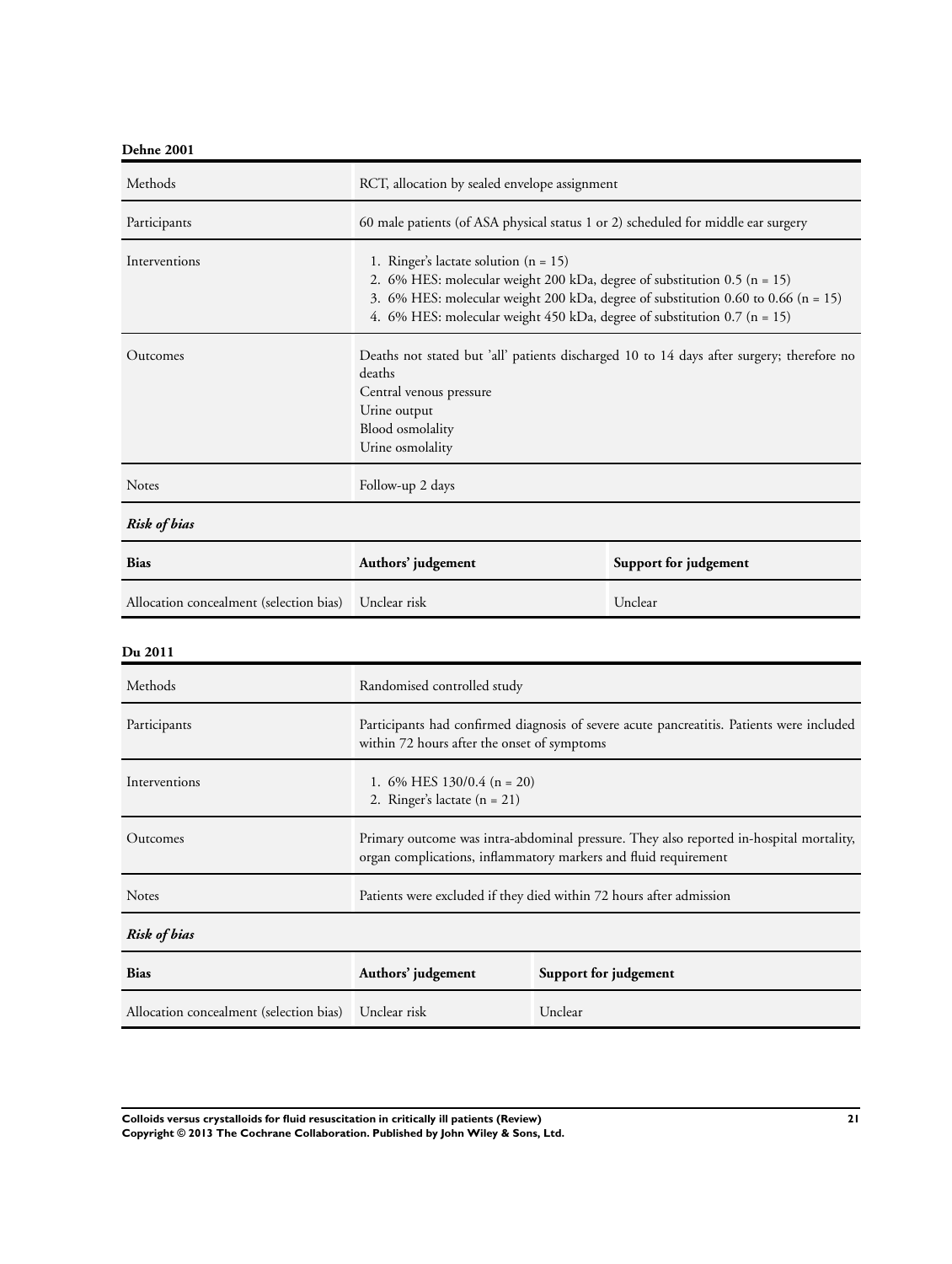## **Dubin 2010**

| Methods                                 | <b>RCT</b>                                                  |                                                 |
|-----------------------------------------|-------------------------------------------------------------|-------------------------------------------------|
| Participants                            | Patients with severe sepsis                                 |                                                 |
| Interventions                           | 1. 6% HES $130/0.4$ (n = 12)<br>2. Normal saline $(n = 13)$ |                                                 |
| Outcomes                                | Sublingual microcirculation                                 |                                                 |
| Notes                                   |                                                             | Data on mortality are not clear from the report |
| Risk of bias                            |                                                             |                                                 |
| <b>Bias</b>                             | Authors' judgement Support for judgement                    |                                                 |
| Allocation concealment (selection bias) | Unclear risk                                                | sealed enveloped were used                      |

## **Eleftheriadis 1995**

| Methods                                               | Patients "randomizedly distributed"<br>Blinding not mentioned<br>Unable to assess loss to follow-up                                               |                       |
|-------------------------------------------------------|---------------------------------------------------------------------------------------------------------------------------------------------------|-----------------------|
| Participants                                          | Participants were undergoing coronary artery bypass surgery                                                                                       |                       |
| Interventions                                         | 1. 6% HES<br>2. 3.5% Gelatin<br>3. Ringer's lactate<br>Allocated fluid was used in the postoperative period only guided by mean arterial pressure |                       |
| Outcomes                                              | Deaths were not reported<br>Haemodynamic variables                                                                                                |                       |
| <b>Notes</b>                                          | Follow-up period unspecified                                                                                                                      |                       |
| <b>Risk of bias</b>                                   |                                                                                                                                                   |                       |
| <b>Bias</b>                                           | Authors' judgement                                                                                                                                | Support for judgement |
| Allocation concealment (selection bias)  Unclear risk |                                                                                                                                                   | Unclear               |

**Colloids versus crystalloids for fluid resuscitation in critically ill patients (Review) 22 Copyright © 2013 The Cochrane Collaboration. Published by John Wiley & Sons, Ltd.**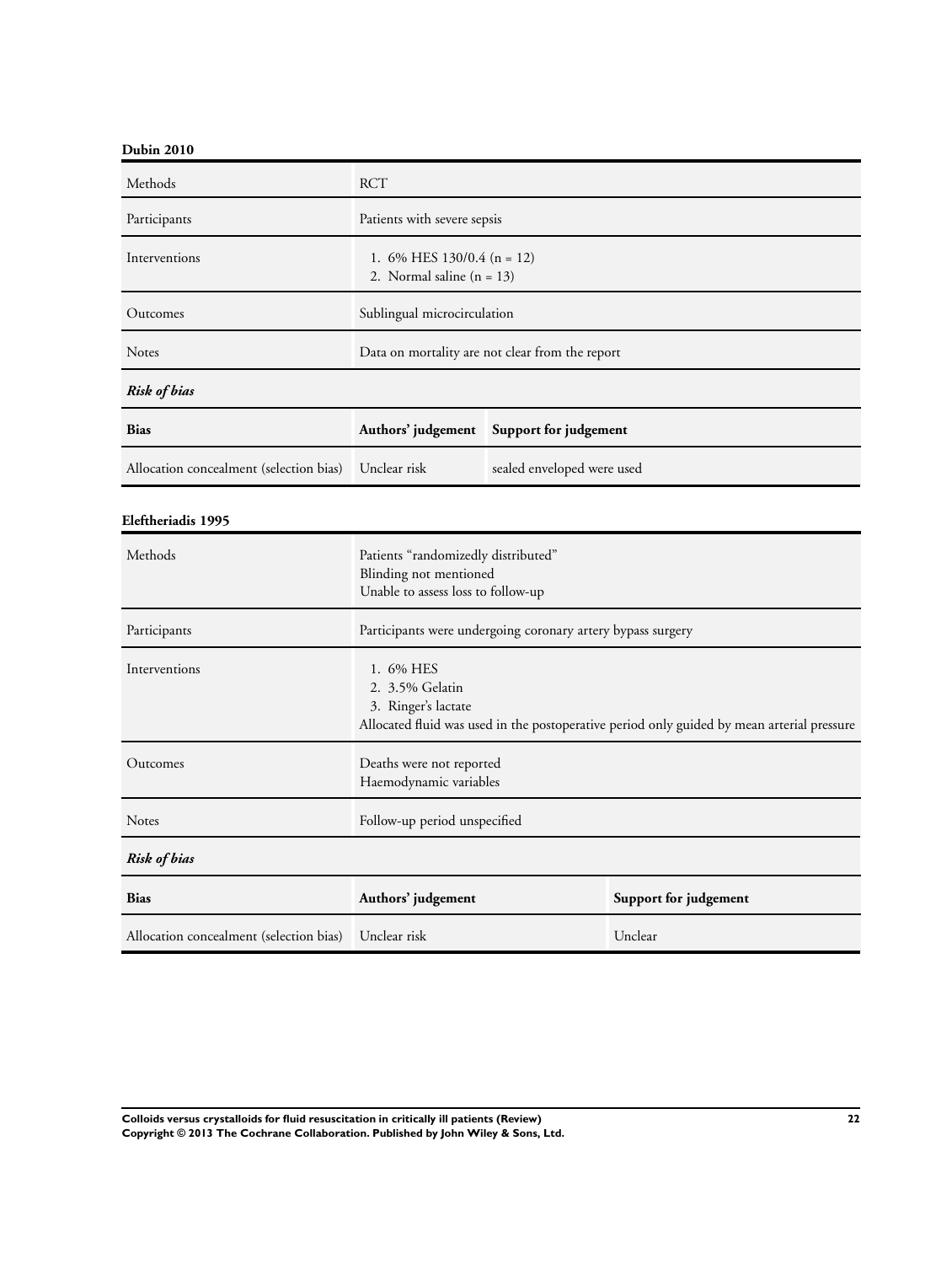## **Ernest 1999**

| Allocation concealment (selection bias) | High risk                                                                                                                                                                                                     | Inadequate            |
|-----------------------------------------|---------------------------------------------------------------------------------------------------------------------------------------------------------------------------------------------------------------|-----------------------|
| <b>Bias</b>                             | Authors' judgement                                                                                                                                                                                            | Support for judgement |
| <b>Risk of bias</b>                     |                                                                                                                                                                                                               |                       |
| Notes                                   | Follow-up period unspecified                                                                                                                                                                                  |                       |
| Outcomes                                | Deaths from author<br>Clotting variables                                                                                                                                                                      |                       |
| Interventions                           | 1. IV Haemaccel $(n = 11)$<br>2. IV Ringer's lactate $(n = 14)$<br>Fluid was used until vital signs were stable                                                                                               |                       |
| Participants                            | Aged $\geq$ 16 years, admitted with trauma to an emergency centre within 2 hours after injury,<br>only crystalloid as a pre-hospital infusion<br>Excluded if had underlying illness likely to affect clotting |                       |
| Methods                                 | Quasi-randomised trial, allocation by day of the week<br>Blinding not mentioned<br>No loss to follow-up                                                                                                       |                       |
| <b>Evans 1996</b>                       |                                                                                                                                                                                                               |                       |
| Allocation concealment (selection bias) | Unclear risk                                                                                                                                                                                                  | Unclear               |
| <b>Bias</b>                             | Authors' judgement<br>Support for judgement                                                                                                                                                                   |                       |
| <b>Risk of bias</b>                     |                                                                                                                                                                                                               |                       |
| Notes                                   | Follow-up to immediately after infusion                                                                                                                                                                       |                       |
| Outcomes                                | Haemodynamic variables and volume measurements<br>Deaths not reported                                                                                                                                         |                       |
| Interventions                           | 1. 5% Albumin $(n = 9)$<br>2. $0.9\%$ Saline (n = 9)<br>Volume of infusion guided by PAWP                                                                                                                     |                       |
| Participants                            | Patients with a clinical diagnosis of sepsis                                                                                                                                                                  |                       |
| Methods                                 | RCT, allocation concealment not described<br>No blinding<br>No loss to follow-up mentioned                                                                                                                    |                       |

**Colloids versus crystalloids for fluid resuscitation in critically ill patients (Review) 23 Copyright © 2013 The Cochrane Collaboration. Published by John Wiley & Sons, Ltd.**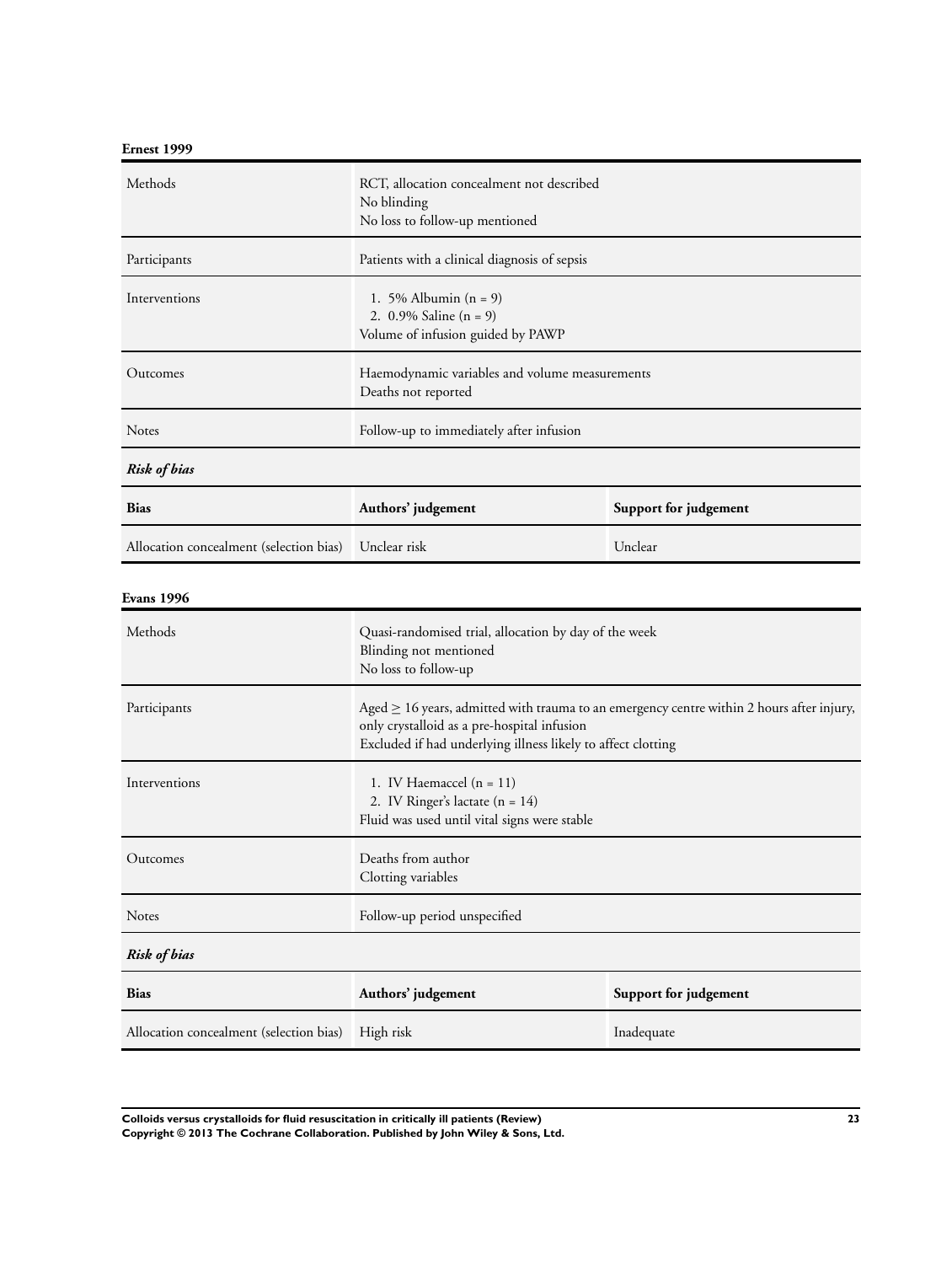**Evans 2003**

| Methods                                 | RCT, allocation concealment not reported<br>Blinding methods not reported<br>Loss to follow-up not reported                                                           |                                                                                              |
|-----------------------------------------|-----------------------------------------------------------------------------------------------------------------------------------------------------------------------|----------------------------------------------------------------------------------------------|
| Participants                            | 55 patients undergoing primary unilateral total hip replacement<br>stopped for 2 weeks prior to the operation                                                         | Exclusion criteria: pre-existing defect in platelet function or on aspirin that could not be |
| Interventions                           | 1. $4.5\%$ Albumin (n = 13)<br>2. Gelofusine $(n = 14)$<br>3. Haemaccel $(n = 14)$<br>4. $0.9\%$ Saline (n = 14)                                                      |                                                                                              |
| Outcomes                                | Haemostatic parameters<br>Death not reported                                                                                                                          |                                                                                              |
| Notes                                   | Length of follow-up not reported but all outcomes were in-hospital                                                                                                    |                                                                                              |
| <b>Risk of bias</b>                     |                                                                                                                                                                       |                                                                                              |
| <b>Bias</b>                             | Authors' judgement                                                                                                                                                    | Support for judgement                                                                        |
| Allocation concealment (selection bias) | Unclear risk                                                                                                                                                          | Unclear                                                                                      |
| <b>Fries 2004</b>                       |                                                                                                                                                                       |                                                                                              |
| Methods                                 | RCT, patients "randomly" received crystalloid or colloids<br>Method of allocation concealment not reported<br>Blinding not reported<br>Loss to follow-up not reported |                                                                                              |
| Participants                            | 60 patients undergoing knee replacement surgery<br>Exclusion criteria: contraindication for regional anaesthesia, known allergies or haemostatic<br>disorders         |                                                                                              |
| Interventions                           | 1. HES $(n = 20)$<br>2. Modified gelatin $(n = 20)$<br>3. Ringer's solution $(n = 20)$<br>Groups 1 and 2 also received a basis of Ringer's solution infusion          |                                                                                              |
| Outcomes                                | Coagulation parameters<br>Death not reported                                                                                                                          |                                                                                              |
| Notes                                   | Length of follow-up not reported but all outcomes were in-hospital measures                                                                                           |                                                                                              |
| <b>Risk of bias</b>                     |                                                                                                                                                                       |                                                                                              |
| <b>Bias</b>                             | Authors' judgement                                                                                                                                                    | Support for judgement                                                                        |

**Colloids versus crystalloids for fluid resuscitation in critically ill patients (Review) 24 Copyright © 2013 The Cochrane Collaboration. Published by John Wiley & Sons, Ltd.**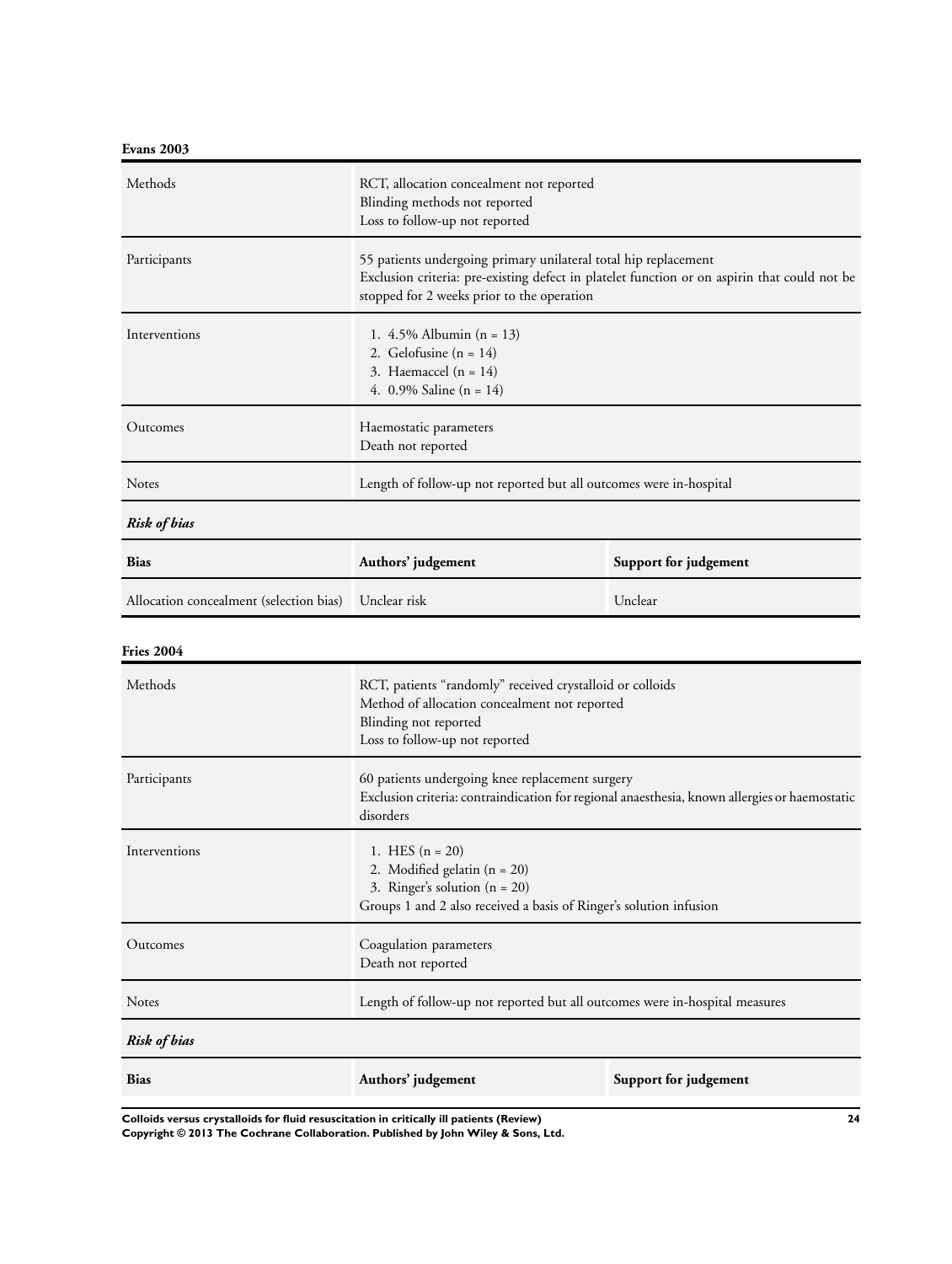| Allocation concealment (selection bias) | Unclear risk                                                                                                                                                                                          | Unclear                                                                                                                                                                            |
|-----------------------------------------|-------------------------------------------------------------------------------------------------------------------------------------------------------------------------------------------------------|------------------------------------------------------------------------------------------------------------------------------------------------------------------------------------|
| Gallagher 1985                          |                                                                                                                                                                                                       |                                                                                                                                                                                    |
| Methods                                 | ment was revealed<br>Blinding not mentioned<br>No loss to follow-up                                                                                                                                   | RCT, method of allocation concealment not described. Author contacted - allocation con-<br>cealment by computerised system - patient details were entered before treatment assign- |
| Participants                            | Patients after coronary artery bypass graft surgery<br>Exclusion criteria: patients with significant left main coronary artery stenosis, poor left<br>ventricular function or poor pulmonary function |                                                                                                                                                                                    |
| Interventions                           | 1. IV 5% albumin $(n = 5)$<br>2. IV 6% HES $(n = 5)$<br>3. IV Ringer's lactate $(n = 5)$                                                                                                              | Fluid used from admission to ICU post operation, guided by PAWP. RBC given if needed                                                                                               |
| Outcomes                                | Deaths were not reported. Author contacted and confirmed that there were no deaths in<br>any group<br>Haemodynamic data                                                                               |                                                                                                                                                                                    |
| <b>Notes</b>                            | Follow-up to 1 day                                                                                                                                                                                    |                                                                                                                                                                                    |
| Risk of bias                            |                                                                                                                                                                                                       |                                                                                                                                                                                    |
| <b>Bias</b>                             | Authors' judgement                                                                                                                                                                                    | Support for judgement                                                                                                                                                              |
| Allocation concealment (selection bias) | Low risk                                                                                                                                                                                              | Adequate                                                                                                                                                                           |
| Goodwin 1983                            |                                                                                                                                                                                                       |                                                                                                                                                                                    |
| Methods                                 | RCT, assigned by "random numbers table", method of allocation concealment unclear<br>Blinding not mentioned<br>No loss to follow-up                                                                   |                                                                                                                                                                                    |
| Participants                            | 79 previously healthy young adults admitted with burns<br>No exclusion criteria reported                                                                                                              |                                                                                                                                                                                    |
| Interventions                           | 1. 2.5% Albumin in Ringer's lactate $(n = 40)$                                                                                                                                                        |                                                                                                                                                                                    |

Fluids on day 1 guided by haemodynamic variable. On day 2, given at 0.3 to 0.5 mL/kg/ %burn, then 5% dextrose

2. Ringer's lactate (n = 39)

**Colloids versus crystalloids for fluid resuscitation in critically ill patients (Review) 25 Copyright © 2013 The Cochrane Collaboration. Published by John Wiley & Sons, Ltd.**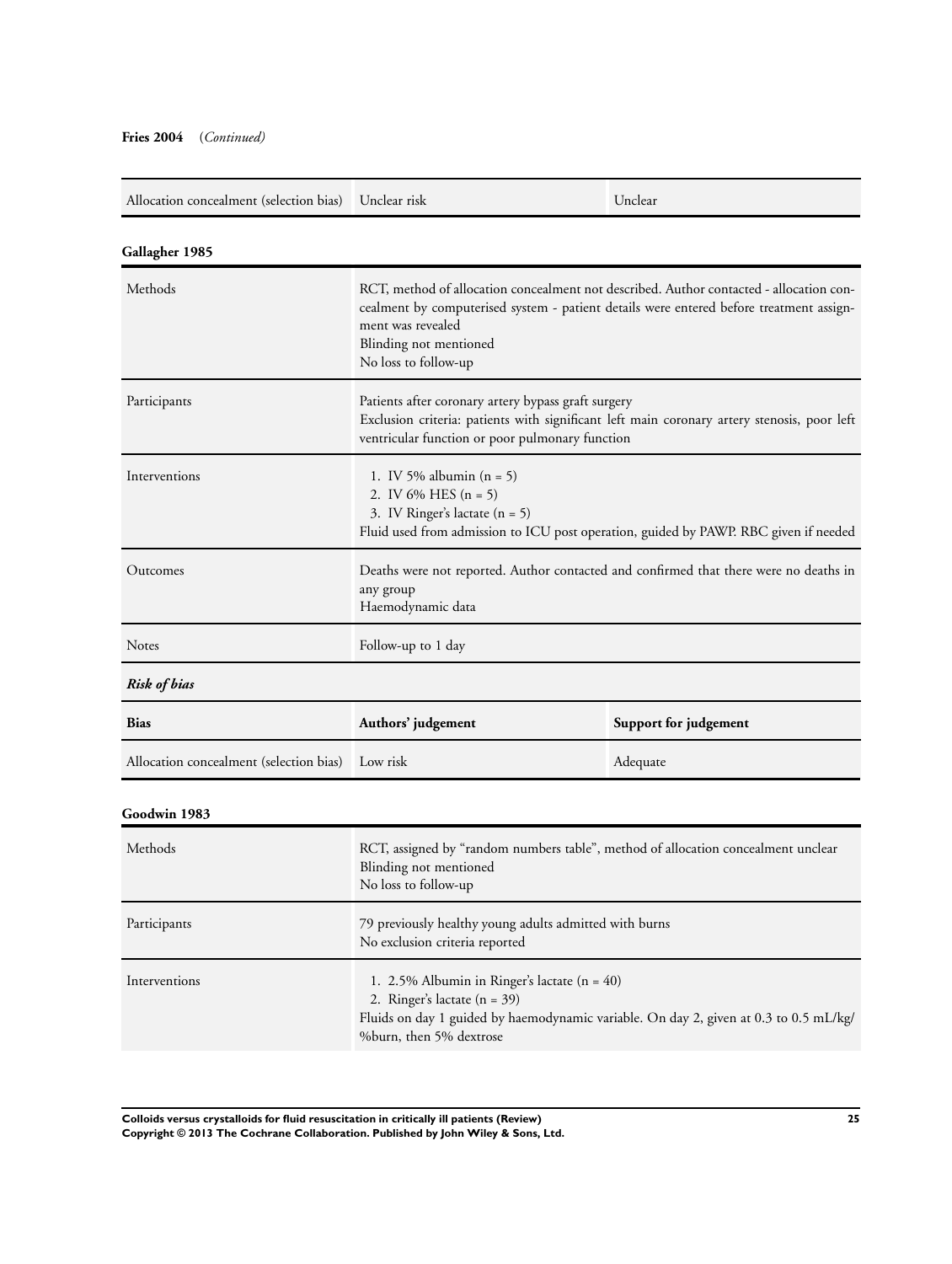## **Goodwin 1983** (*Continued)*

| Outcomes                                | Deaths reported<br>Pulmonary oedema<br>Infections                                                                                                                                |                       |
|-----------------------------------------|----------------------------------------------------------------------------------------------------------------------------------------------------------------------------------|-----------------------|
| Notes                                   | Follow-up to discharge from hospital                                                                                                                                             |                       |
| <b>Risk of bias</b>                     |                                                                                                                                                                                  |                       |
| Bias                                    | Authors' judgement                                                                                                                                                               | Support for judgement |
| Allocation concealment (selection bias) | Unclear risk                                                                                                                                                                     | Unclear               |
| Grundmann 1982                          |                                                                                                                                                                                  |                       |
| Methods                                 | RCT, method of allocation concealment unclear<br>Blinding not mentioned<br>No loss to follow-up                                                                                  |                       |
| Participants                            | 20 people undergoing partial gastrectomy<br>The average age was 50 years (range 19 to 84 years)<br>No exclusion criteria reported                                                |                       |
| Interventions                           | 1. Colloid group received human albumin solution $(n = 14)$<br>2. Details of crystalloid were not reported $(n = 6)$<br>Allocated fluid was continued for 4 days after operation |                       |
| Outcomes                                | Deaths reported<br>Volumes of fluid given<br>Haemodynamic variables                                                                                                              |                       |
| <b>Notes</b>                            | Follow-up to discharge from hospital                                                                                                                                             |                       |
| <b>Risk of bias</b>                     |                                                                                                                                                                                  |                       |
| Bias                                    | Authors' judgement<br>Support for judgement                                                                                                                                      |                       |
| Allocation concealment (selection bias) | Unclear risk                                                                                                                                                                     | Unclear               |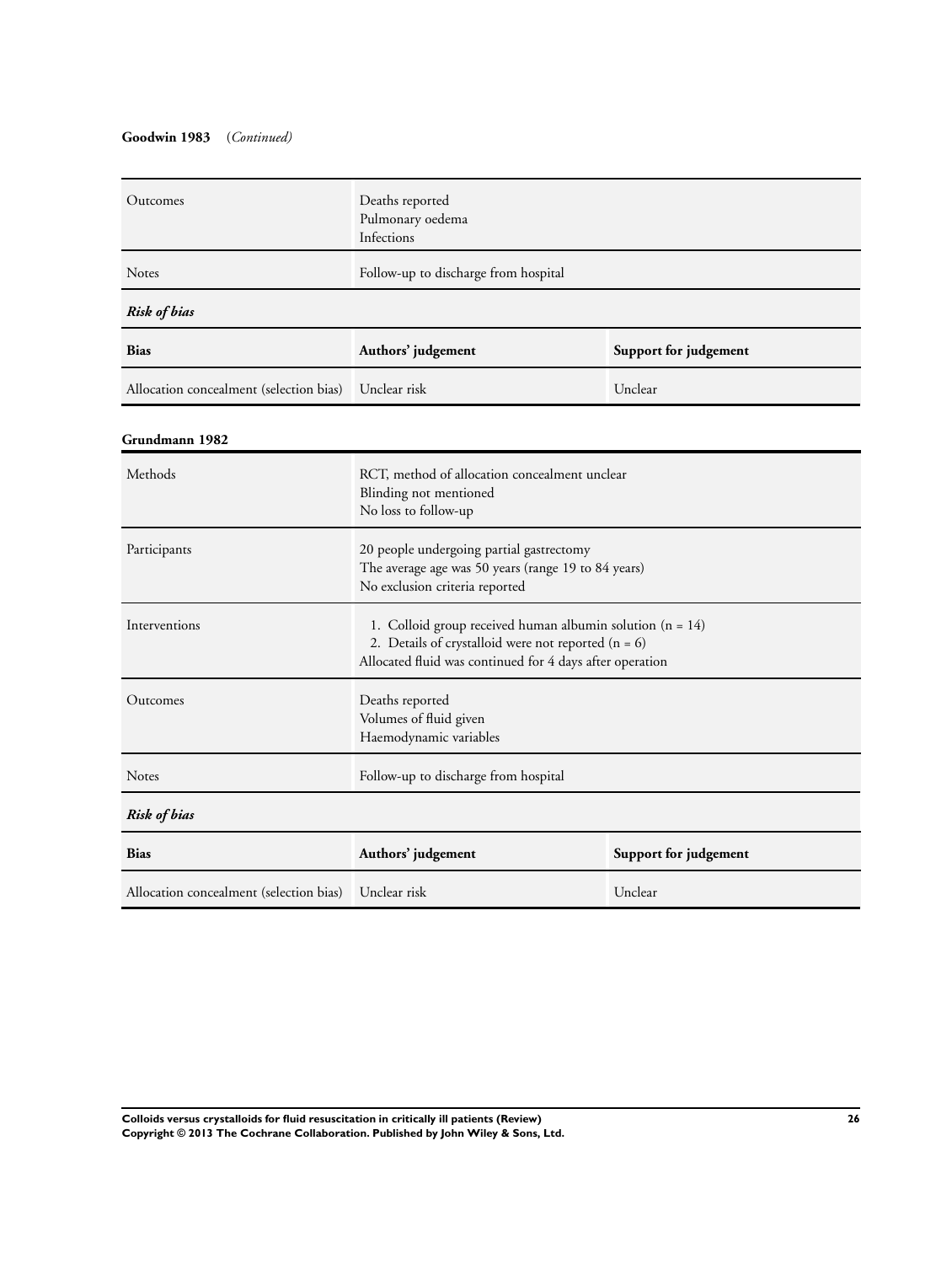## **Guidet 2012**

| Methods                                 | <b>RCT</b><br>Double blind<br>Sequence generation not reported<br>Two arms were identical in appearance, labelled with randomisation numbers<br>1 outcome from each group missing at day 90                                                                                                                   |                                                                                                                                                                     |
|-----------------------------------------|---------------------------------------------------------------------------------------------------------------------------------------------------------------------------------------------------------------------------------------------------------------------------------------------------------------|---------------------------------------------------------------------------------------------------------------------------------------------------------------------|
| Participants                            | 196 patients aged $\geq$ 18 years, who required fluid resuscitation, and who had clinically<br>defined severe sepsis<br>Exclusion criteria: Known serum creatinine > 3.39 mg/d, Anuria lasting more than 8 hours<br>despite fluid resuscitation, Requirement for renal support<br>Setting: Germany and France |                                                                                                                                                                     |
| Interventions                           | 1.6% HES 130/0.4 (n=100)<br>2. sodium chloride (NaCl 0.9%) (n=96)                                                                                                                                                                                                                                             |                                                                                                                                                                     |
| Outcomes                                | The primary endpoint was the amount of study drug required to achieve initial HDS The<br>secondary objectives were time taken to achieve initial HDS, total quantity of study drug<br>infused, length of stay (LOS) in the ICU, Sequential Organ Failure Assessment (SOFA)<br>score and kidney function       |                                                                                                                                                                     |
| Notes                                   |                                                                                                                                                                                                                                                                                                               |                                                                                                                                                                     |
| Risk of bias                            |                                                                                                                                                                                                                                                                                                               |                                                                                                                                                                     |
| <b>Bias</b>                             | Authors' judgement                                                                                                                                                                                                                                                                                            | Support for judgement                                                                                                                                               |
| Allocation concealment (selection bias) | Low risk                                                                                                                                                                                                                                                                                                      | The investigational and control drugs were<br>identical in appearance and packaging, and<br>were labeled with randomization numbers<br>using a blinding methodology |
| <b>Guo 2003</b>                         |                                                                                                                                                                                                                                                                                                               |                                                                                                                                                                     |
| Methods                                 | RCT, allocation concealment not reported<br>Blinding not reported<br>No loss to follow-up reported                                                                                                                                                                                                            |                                                                                                                                                                     |
| Participants                            | 42 patients undergoing elective cytoreductive surgery for ovarian cancer<br>Exclusion criteria: preoperative anaemia, allergic response to HES or perioperative admin-<br>istration of cardiovascular agents<br>2 patients randomised but excluded because of use of cardiovascular agents                    |                                                                                                                                                                     |
| Interventions                           | 1. Ringer's lactate $(n = 20)$<br>2. $6\%$ HES $(n = 20)$                                                                                                                                                                                                                                                     |                                                                                                                                                                     |
| Outcomes                                | Splanchnic perfusion<br>Death not reported but in results authors mentioned that "all patients were discharged"                                                                                                                                                                                               |                                                                                                                                                                     |

**Colloids versus crystalloids for fluid resuscitation in critically ill patients (Review) 27 Copyright © 2013 The Cochrane Collaboration. Published by John Wiley & Sons, Ltd.**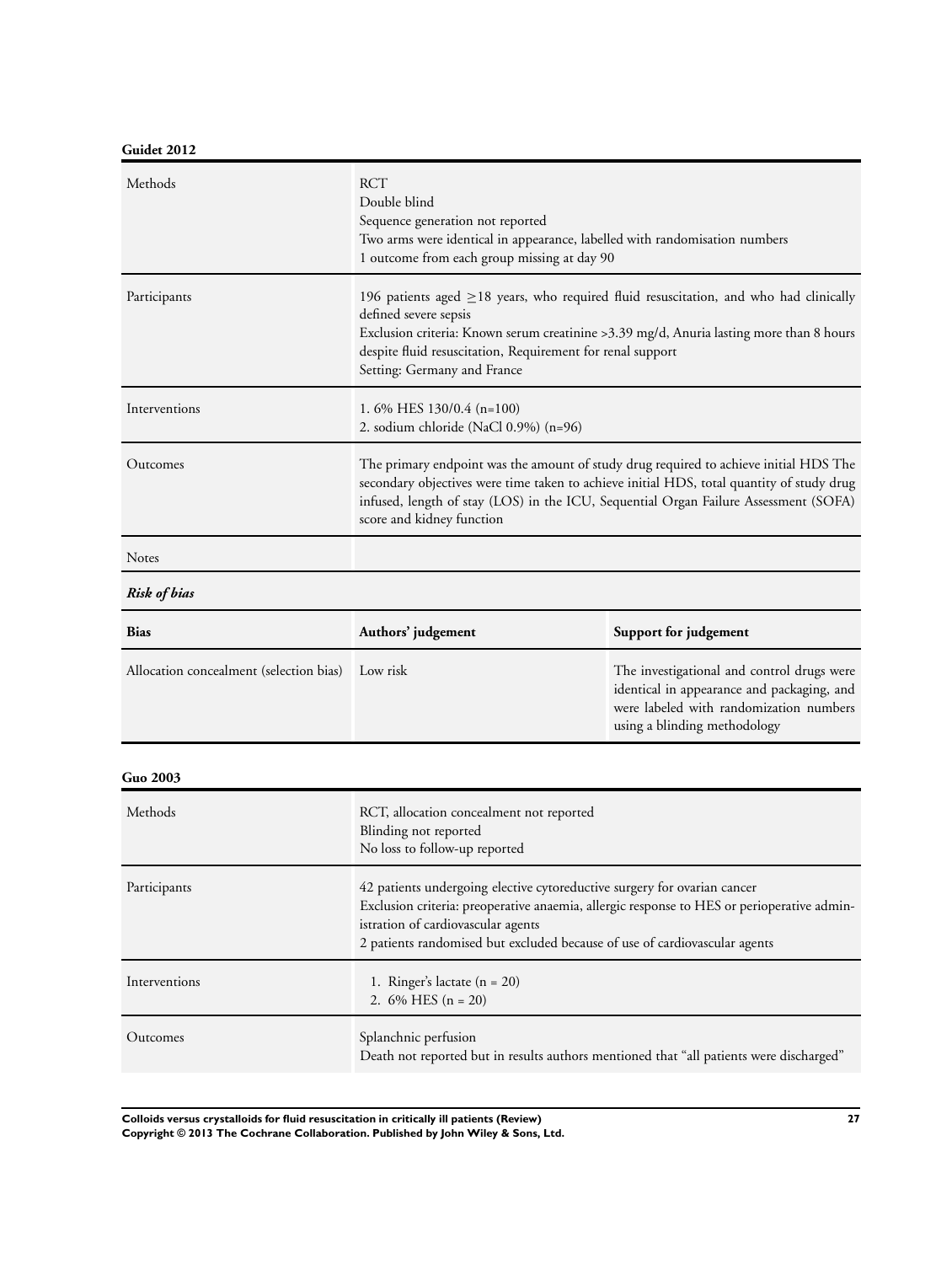## **Guo 2003** (*Continued)*

| Notes                                   | Follow-up to discharge from hospital                                                                                                                                                                                                                                                     |                                                                                              |
|-----------------------------------------|------------------------------------------------------------------------------------------------------------------------------------------------------------------------------------------------------------------------------------------------------------------------------------------|----------------------------------------------------------------------------------------------|
| <b>Risk of bias</b>                     |                                                                                                                                                                                                                                                                                          |                                                                                              |
| <b>Bias</b>                             | Authors' judgement<br>Support for judgement                                                                                                                                                                                                                                              |                                                                                              |
| Allocation concealment (selection bias) | Unclear risk<br>Unclear                                                                                                                                                                                                                                                                  |                                                                                              |
| Hall 1978                               |                                                                                                                                                                                                                                                                                          |                                                                                              |
| Methods                                 | Quasi-RCT (participants were stratified by age, extent of burn and aetiology, and then<br>allocated by alternation)<br>Blinding not mentioned<br>No loss to follow-up                                                                                                                    |                                                                                              |
| Participants                            | Burns covering $> 10\%$ of the body surface (for children), and $> 15\%$ of the body surface<br>(for adults)<br>No exclusions mentioned                                                                                                                                                  |                                                                                              |
| Interventions                           | 1. 120 mL/%burn IV 6% dextran 70 in 0.9% saline over 48 hours plus oral water or<br>IV 5% dextrose for 'metabolic requirements' ( $n = 86$ )<br>2. 4 mL/kg/%burn IV Ringer's lactate over 24 hours, then 10% of initial body weight<br>of fluid over 24 hours plus oral water $(n = 86)$ |                                                                                              |
| Outcomes                                | Death<br>Fluid given, haemodynamic variables                                                                                                                                                                                                                                             |                                                                                              |
| Notes                                   | Follow-up to discharge from hospital                                                                                                                                                                                                                                                     |                                                                                              |
| <b>Risk of bias</b>                     |                                                                                                                                                                                                                                                                                          |                                                                                              |
| Bias                                    | Authors' judgement                                                                                                                                                                                                                                                                       | Support for judgement                                                                        |
| Allocation concealment (selection bias) | High risk                                                                                                                                                                                                                                                                                | Inadequate                                                                                   |
| Hartmann 1993                           |                                                                                                                                                                                                                                                                                          |                                                                                              |
| Methods                                 | RCT, method of allocation unclear<br>Blinding not mentioned<br>No loss to follow-up                                                                                                                                                                                                      |                                                                                              |
| Participants                            | Adults undergoing major abdominal surgery<br>coagulants or diuretics                                                                                                                                                                                                                     | Exclusion criteria: cardiorespiratory dysfunction, uraemia, diabetes, taking steroids, anti- |

**Colloids versus crystalloids for fluid resuscitation in critically ill patients (Review) 28 Copyright © 2013 The Cochrane Collaboration. Published by John Wiley & Sons, Ltd.**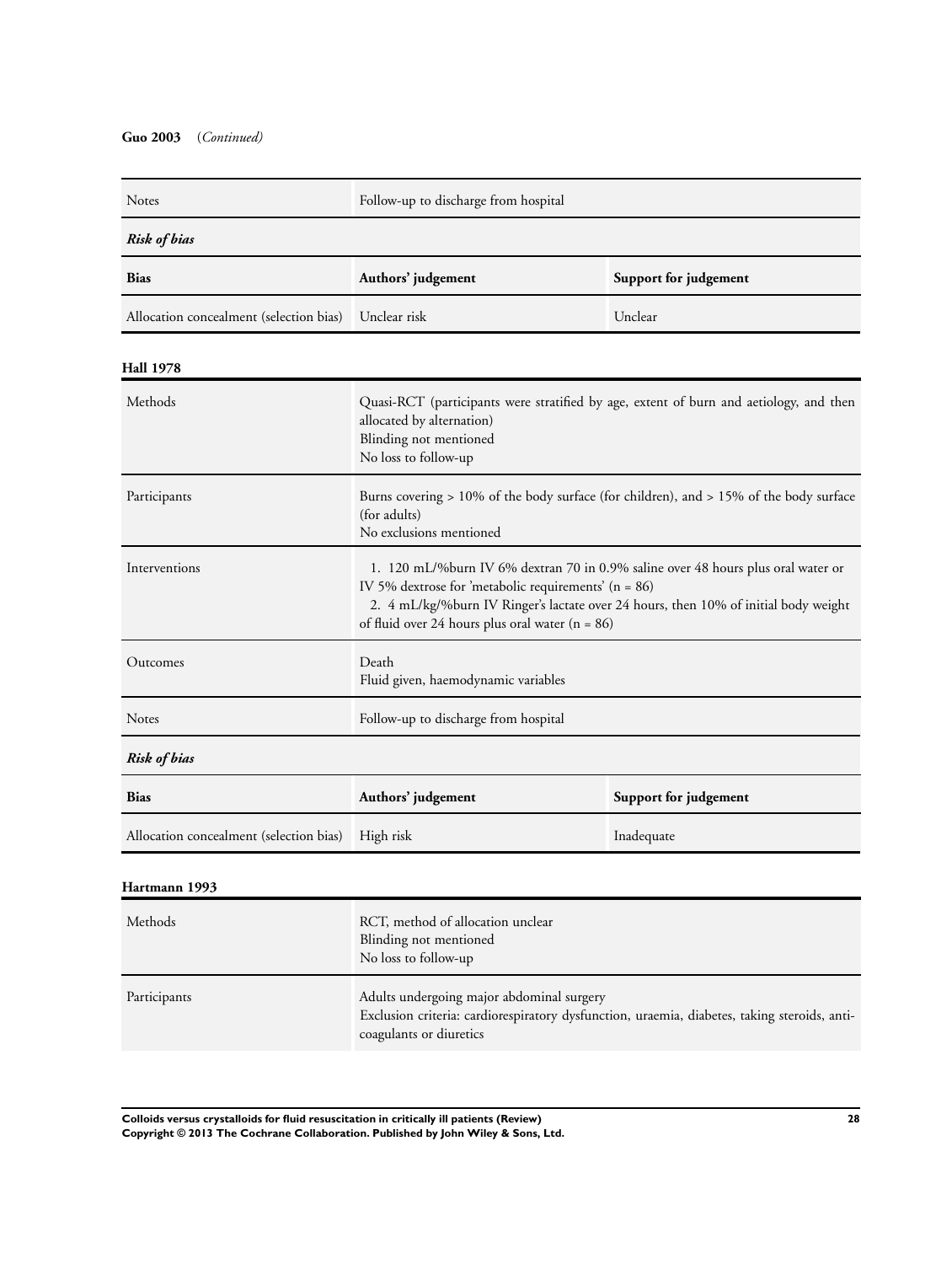## **Hartmann 1993** (*Continued)*

| Interventions                           | 1. IV Dextran 70 in saline (concentration not given) with 2.5% dextrose (n = 15)<br>2. IV Saline (concentration not given) with 2.5% dextrose (n = 14)<br>Both groups given red cells, plasma, dextran 70 and crystalloids during the operation as<br>decided by the clinician. Postoperative fluids according to the trial group guided by tissue<br>oxygen tension to the end of resuscitation |                                   |                                                                     |
|-----------------------------------------|--------------------------------------------------------------------------------------------------------------------------------------------------------------------------------------------------------------------------------------------------------------------------------------------------------------------------------------------------------------------------------------------------|-----------------------------------|---------------------------------------------------------------------|
| Outcomes                                | Death not reported<br>Fluid given, haemodynamic variables                                                                                                                                                                                                                                                                                                                                        |                                   |                                                                     |
| Notes                                   | Follow-up to 7 days                                                                                                                                                                                                                                                                                                                                                                              |                                   |                                                                     |
| <b>Risk of bias</b>                     |                                                                                                                                                                                                                                                                                                                                                                                                  |                                   |                                                                     |
| <b>Bias</b>                             | Authors' judgement                                                                                                                                                                                                                                                                                                                                                                               |                                   | Support for judgement                                               |
| Allocation concealment (selection bias) | Unclear risk                                                                                                                                                                                                                                                                                                                                                                                     |                                   | Unclear                                                             |
| <b>James 2011</b>                       |                                                                                                                                                                                                                                                                                                                                                                                                  |                                   |                                                                     |
| Methods                                 | <b>RCT</b><br>Double-blind                                                                                                                                                                                                                                                                                                                                                                       |                                   |                                                                     |
| Participants                            | Patients with blunt or penetrating trauma requiring more than 3 L volume resuscitation<br>(blunt and penetrating trauma patients were randomised separately)                                                                                                                                                                                                                                     |                                   |                                                                     |
| Interventions                           | 1. HES 130/0.4, penetrating trauma $(n = 36)$<br>2. 0.9% Saline, penetrating trauma ( $n = 34$ )<br>3. HES 130/0.4, blunt trauma (n = 22)<br>4. $0.9\%$ Saline, blunt trauma (n = 23)                                                                                                                                                                                                            |                                   |                                                                     |
| Outcomes                                | Primary outcomes were the volumes of first fluid needed in the first 24 hours, and normal<br>GI function by day 5                                                                                                                                                                                                                                                                                |                                   |                                                                     |
| Notes                                   | Mortality was not reported on the main publication but it was available from an author's<br>reply                                                                                                                                                                                                                                                                                                |                                   |                                                                     |
| <b>Risk of bias</b>                     |                                                                                                                                                                                                                                                                                                                                                                                                  |                                   |                                                                     |
| <b>Bias</b>                             | Authors' judgement                                                                                                                                                                                                                                                                                                                                                                               | Support for judgement             |                                                                     |
| Allocation concealment (selection bias) | Low risk                                                                                                                                                                                                                                                                                                                                                                                         | sequentially in a warming cabinet | Plastic bags with concealed label were randomly selected and placed |

**Colloids versus crystalloids for fluid resuscitation in critically ill patients (Review) 29 Copyright © 2013 The Cochrane Collaboration. Published by John Wiley & Sons, Ltd.**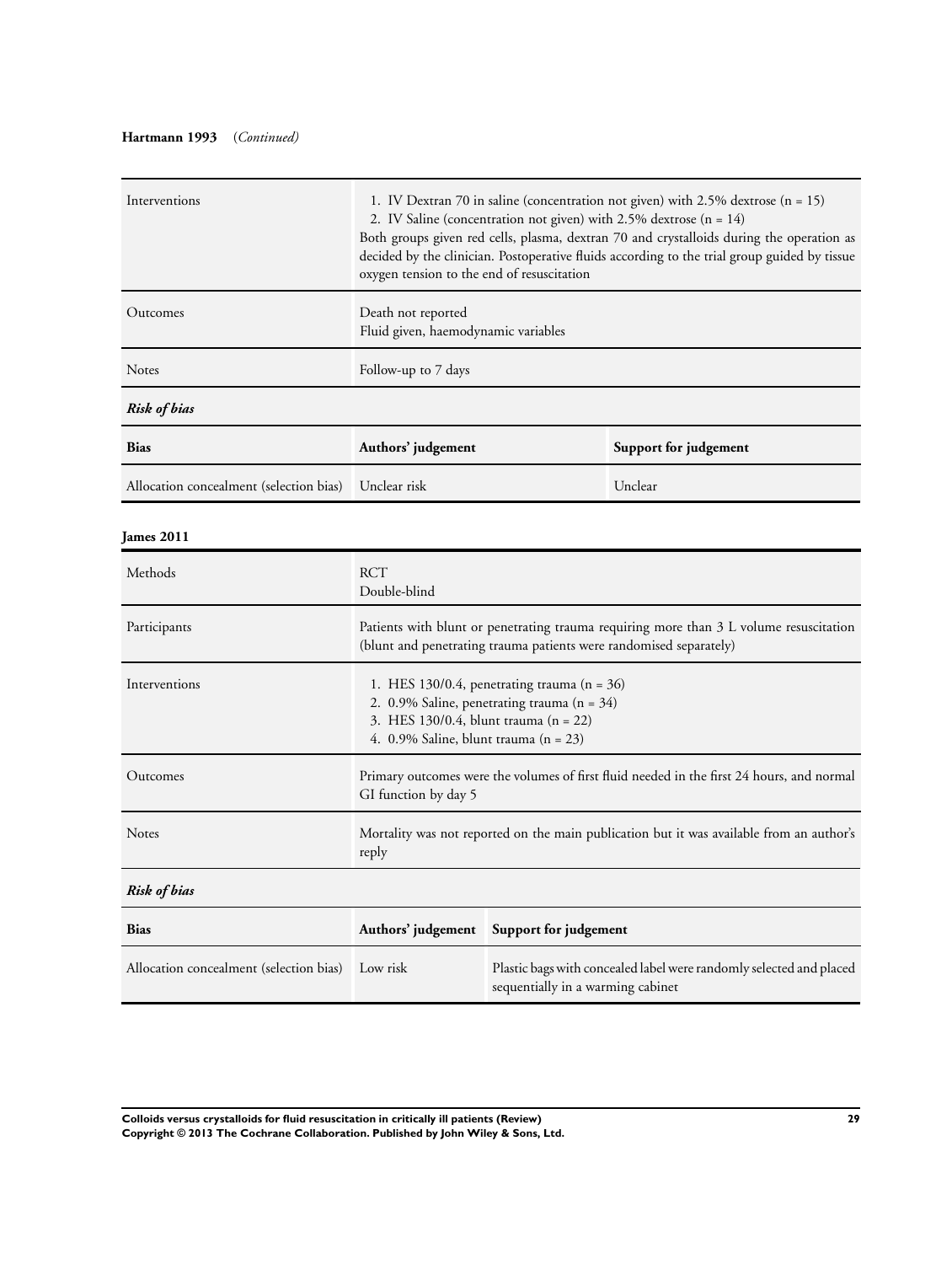## **Jelenko 1978**

| Methods                                 | RCT, method of allocation concealment unclear<br>Blinding not mentioned<br>No loss to follow-up                                                                                                                                                                                                                                         |         |
|-----------------------------------------|-----------------------------------------------------------------------------------------------------------------------------------------------------------------------------------------------------------------------------------------------------------------------------------------------------------------------------------------|---------|
| Participants                            | 19 people with burns covering more than 20% of body surface                                                                                                                                                                                                                                                                             |         |
| Interventions                           | 1. 12.5% Albumin in hypertonic saline (240 mEq/L sodium, 120 mEq/L chloride,<br>120 mEq/L lactate) $(n = 7)$<br>2. Hypertonic saline (240 mEq/L sodium, 120 mEq/L chloride, 120 mEq/L lactate) (n<br>$= 5)$<br>3. Ringer's lactate $(n = 7)$<br>Allocated fluid was used, guided by haemodynamic variables, to the end of resuscitation |         |
| Outcomes                                | Deaths reported<br>Haemodynamic variables                                                                                                                                                                                                                                                                                               |         |
| Notes                                   | Follow-up to end of resuscitation                                                                                                                                                                                                                                                                                                       |         |
| <b>Risk of bias</b>                     |                                                                                                                                                                                                                                                                                                                                         |         |
| <b>Bias</b>                             | Authors' judgement<br>Support for judgement                                                                                                                                                                                                                                                                                             |         |
| Allocation concealment (selection bias) | Unclear risk                                                                                                                                                                                                                                                                                                                            | Unclear |
| Karanko 1987                            |                                                                                                                                                                                                                                                                                                                                         |         |
|                                         |                                                                                                                                                                                                                                                                                                                                         |         |
| Methods                                 | RCT, description of allocation procedure unclear<br>Blinding not mentioned<br>No loss to follow-up                                                                                                                                                                                                                                      |         |
| Participants                            | 32 adult men scheduled for coronary artery bypass surgery<br>Exclusion criteria: LVEF < 40%, abnormal lung function                                                                                                                                                                                                                     |         |
| Interventions                           | 1. $6\%$ Dextran 70 (n = 14)<br>2. Ringer's lactate $(n = 18)$<br>Allocated fluid was used to the end of resuscitation                                                                                                                                                                                                                  |         |
| Outcomes                                | Deaths reported<br>Haemodynamic variables<br>Pulmonary oedema                                                                                                                                                                                                                                                                           |         |
| Notes                                   | Follow-up 2 weeks                                                                                                                                                                                                                                                                                                                       |         |
| <b>Risk of bias</b>                     |                                                                                                                                                                                                                                                                                                                                         |         |

**Colloids versus crystalloids for fluid resuscitation in critically ill patients (Review) 30 Copyright © 2013 The Cochrane Collaboration. Published by John Wiley & Sons, Ltd.**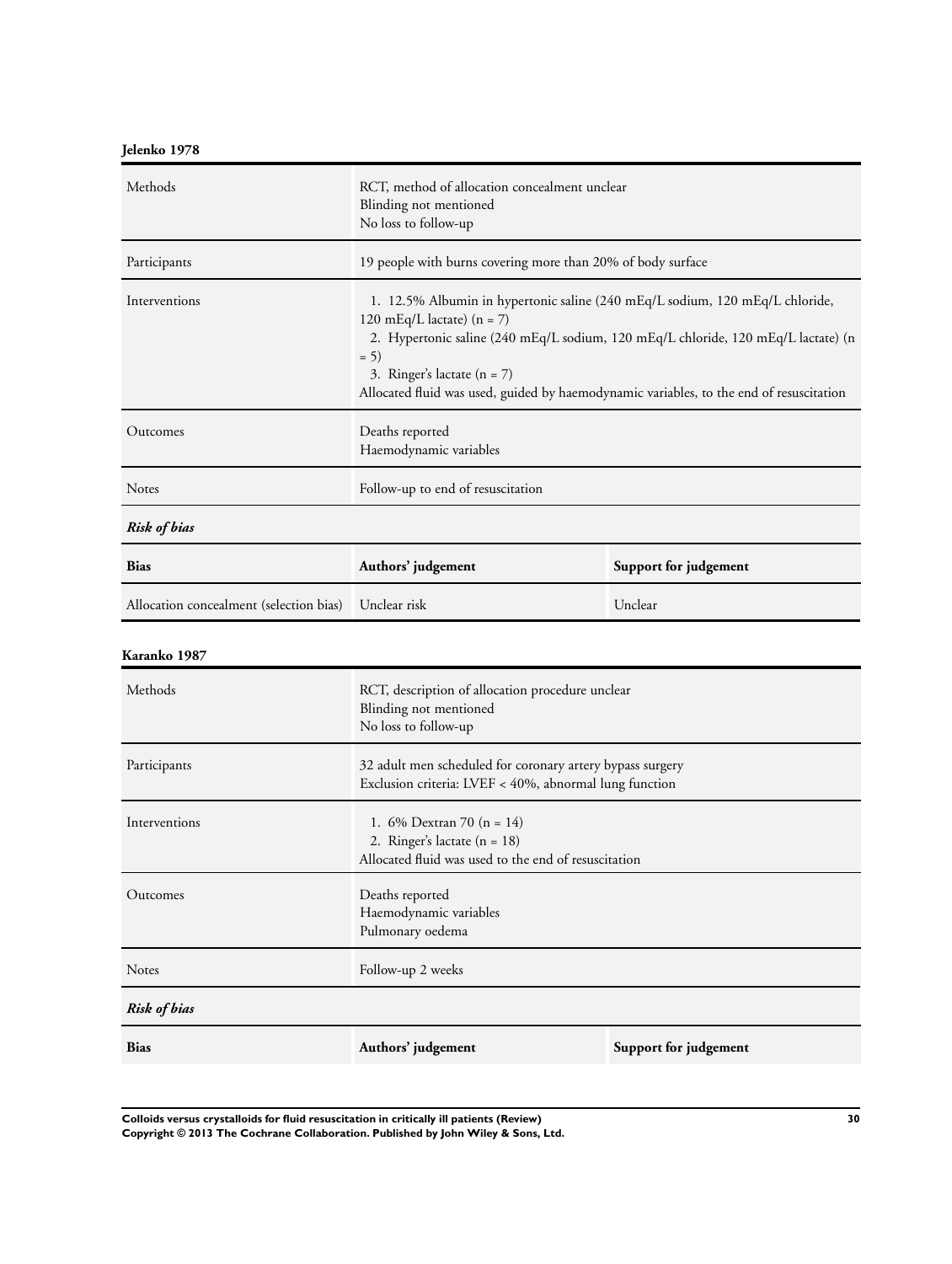#### **Karanko 1987** (*Continued)*

| Allocation concealment (selection bias) | Unclear risk                                                                                                                                                                                                                                                                                                 | Unclear               |
|-----------------------------------------|--------------------------------------------------------------------------------------------------------------------------------------------------------------------------------------------------------------------------------------------------------------------------------------------------------------|-----------------------|
| <b>Lang 2001</b>                        |                                                                                                                                                                                                                                                                                                              |                       |
| Methods                                 | RCT, using a closed-envelope system                                                                                                                                                                                                                                                                          |                       |
| Participants                            | 42 patients scheduled for elective major abdominal surgery                                                                                                                                                                                                                                                   |                       |
| Interventions                           | 1. Ringer's lactate $(n = 21)$<br>2. 6% HES, molecular weight 139 kDa, degree of substitution 0.4 (n = 21)                                                                                                                                                                                                   |                       |
| Outcomes                                | Deaths<br>Haemodynamics and laboratory data<br>Tissue oxygenation<br>Volume input and output                                                                                                                                                                                                                 |                       |
| <b>Notes</b>                            | Follow-up period unclear                                                                                                                                                                                                                                                                                     |                       |
| <b>Risk of bias</b>                     |                                                                                                                                                                                                                                                                                                              |                       |
| <b>Bias</b>                             | Authors' judgement                                                                                                                                                                                                                                                                                           | Support for judgement |
| Allocation concealment (selection bias) | Low risk                                                                                                                                                                                                                                                                                                     | Adequate              |
| <b>Lang 2003</b>                        |                                                                                                                                                                                                                                                                                                              |                       |
| Methods                                 | RCT, allocation concealment not clearly reported ("closed envelope system")<br>Blinding method not reported ("treatment in the ICU was performed by physicians who<br>were blinded to the study")                                                                                                            |                       |
| Participants                            | 36 patients undergoing elective major abdominal surgery<br>Exclusion criteria: myocardial failure, renal insufficiency, severe pulmonary disease, liver<br>dysfunction, diabetes mellitus, steroid therapy, pre-existing viral or bacterial infection and<br>known allergic reactions to starch preparations |                       |
| Interventions                           | 1. $6\%$ HES $(n = 18)$<br>2. Ringer's lactate $(n = 18)$<br>Additional crystalloid solutions were supplied to equalise insensible fluid loss or as a solvent<br>for drugs in group 1                                                                                                                        |                       |
| Outcomes                                | Pro- and anti-inflammatory cytokines                                                                                                                                                                                                                                                                         |                       |

*Risk of bias*

**Colloids versus crystalloids for fluid resuscitation in critically ill patients (Review) 31 Copyright © 2013 The Cochrane Collaboration. Published by John Wiley & Sons, Ltd.**

All patients survived

Notes Length of follow-up not reported but all outcomes were in-hospital measures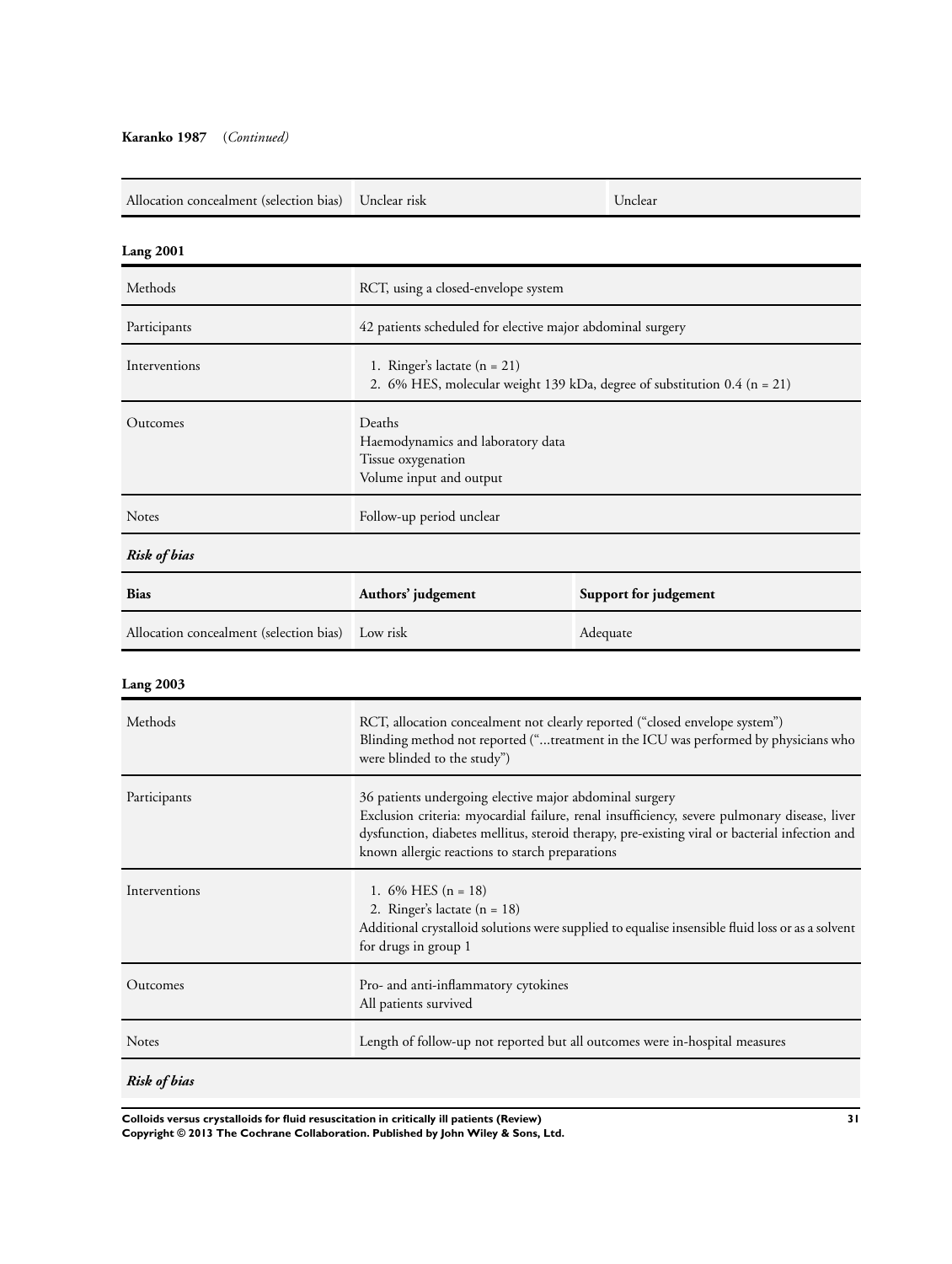## **Lang 2003** (*Continued)*

| <b>Bias</b>                                          | Authors' judgement | Support for judgement |
|------------------------------------------------------|--------------------|-----------------------|
| Allocation concealment (selection bias) Unclear risk |                    | Unclear               |

| Lee 2011            |                                                                                                                                                                                                                                                                                                                                                                                                                                                                                                                                                                                                                      |
|---------------------|----------------------------------------------------------------------------------------------------------------------------------------------------------------------------------------------------------------------------------------------------------------------------------------------------------------------------------------------------------------------------------------------------------------------------------------------------------------------------------------------------------------------------------------------------------------------------------------------------------------------|
| Methods             | RCT method of allocation concealment not reported<br>open label trial but the endpoints were assessed blindly                                                                                                                                                                                                                                                                                                                                                                                                                                                                                                        |
| Participants        | 106 patients undergoing off-pump coronary artery bypass surgery and receiving with dual<br>antiplatelet therapy (DAPT) within 5 days of surgery<br>Exclusion criteria: emergency surgery, myocardial infarction (MI), history of previous car-<br>diac surgery, history of bleeding diathesis or hepatic dysfunction, left ventricular ejection<br>fraction <40%, hemoglobin <12 g/dl, platelet count <100,000 mm3, abnormal<br>prothrombin time (international normalization ratio [INR]) and activated partial throm-<br>boplastin time (aPTT), creatinine >1.4 mg/dl, and use of glycoprotein IIb/IIIa inhibitors |
| Interventions       | 1. HES $130/0.4$ (n=53)<br>2. Crystalloids (n=53)                                                                                                                                                                                                                                                                                                                                                                                                                                                                                                                                                                    |
| Outcomes            | Blood loss, infused fluid volume, urine output, and transfusion requirements, stroke, renal<br>dysfunction, cardiac surgery reoperation, prolonged ventilation, wound infection                                                                                                                                                                                                                                                                                                                                                                                                                                      |
| Notes               | Death not reported                                                                                                                                                                                                                                                                                                                                                                                                                                                                                                                                                                                                   |
| <b>Risk of bias</b> |                                                                                                                                                                                                                                                                                                                                                                                                                                                                                                                                                                                                                      |

| <b>Bias</b>                                          | Authors' judgement | Support for judgement |
|------------------------------------------------------|--------------------|-----------------------|
| Allocation concealment (selection bias) Unclear risk |                    | Not reported          |

## **Ley 1990**

| Methods       | RCT, method of allocation concealment unclear<br>Assessment of chest x-ray blinded<br>No loss to follow-up                                                              |
|---------------|-------------------------------------------------------------------------------------------------------------------------------------------------------------------------|
| Participants  | 21 people undergoing coronary artery bypass grafting or valve surgery                                                                                                   |
| Interventions | 1. 6% Hetastarch up to 1.5 L then 5% plasma protein fraction $(n = 11)$<br>2. $0.9\%$ Saline (n = 10)<br>Allocated fluid was used for postoperative fluid resuscitation |
| Outcomes      | Deaths were not reported<br>Pulmonary and peripheral oedema<br>Haemodynamic variables                                                                                   |

**Colloids versus crystalloids for fluid resuscitation in critically ill patients (Review) 32**

**Copyright © 2013 The Cochrane Collaboration. Published by John Wiley & Sons, Ltd.**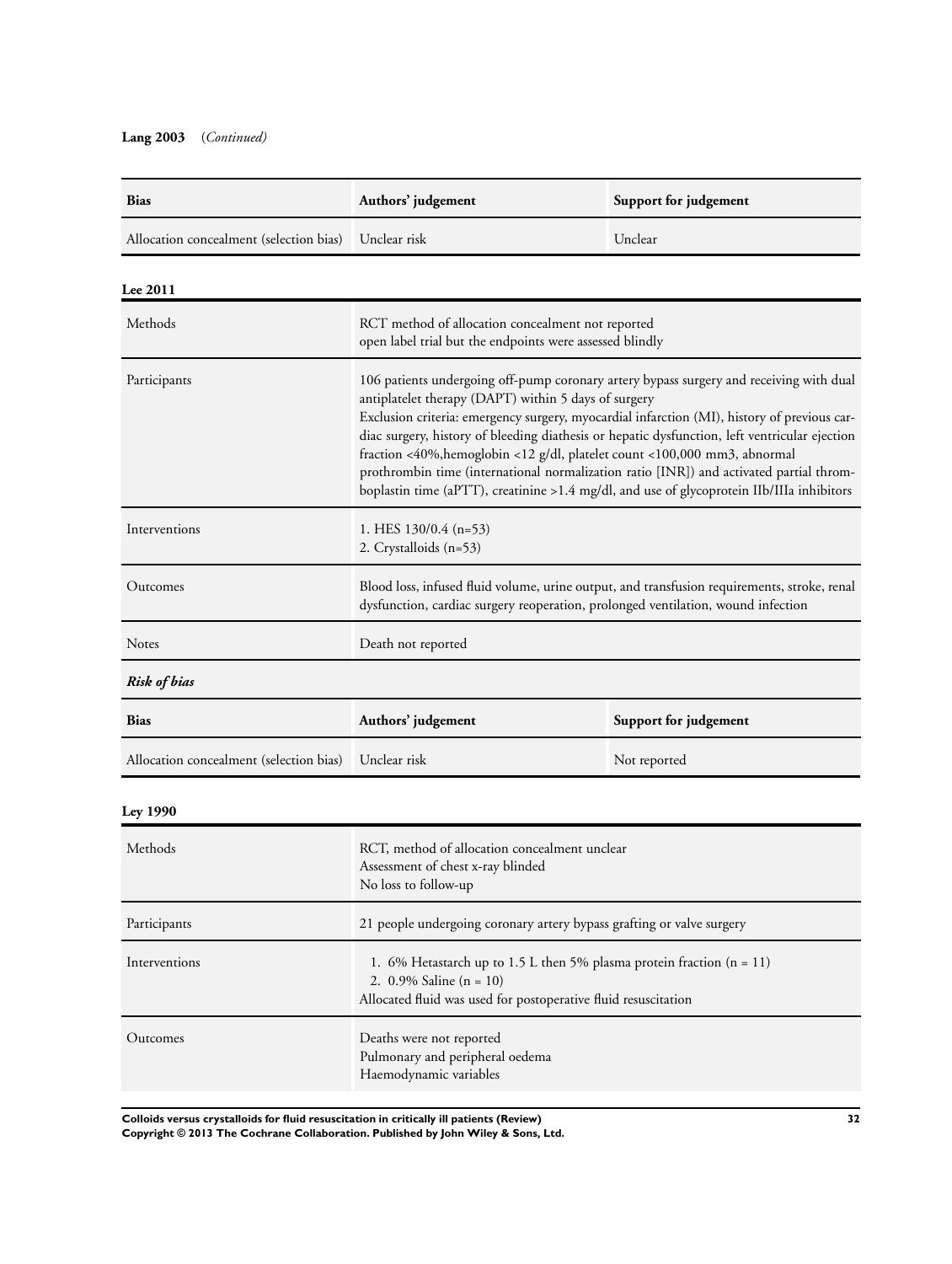## **Ley 1990** (*Continued)*

| Follow-up to discharge                                                                                                                                                                                   |                       |  |
|----------------------------------------------------------------------------------------------------------------------------------------------------------------------------------------------------------|-----------------------|--|
| <b>Risk of bias</b>                                                                                                                                                                                      |                       |  |
| Authors' judgement                                                                                                                                                                                       | Support for judgement |  |
| Unclear risk                                                                                                                                                                                             | Unclear               |  |
|                                                                                                                                                                                                          |                       |  |
| RCT, allocation by sealed envelopes<br>Blinding not mentioned<br>No loss to follow-up                                                                                                                    |                       |  |
| Participants with serious trauma                                                                                                                                                                         |                       |  |
| 1. 25% Albumin in Ringer's lactate $(n = 77)$<br>2. Ringer's lactate $(n = 94)$<br>Allocated fluid was used throughout the pre- and intraoperative period                                                |                       |  |
| Deaths reported                                                                                                                                                                                          |                       |  |
| Follow-up to 5 days postoperatively. Data on the 30 participants with chest injuries who<br>were left out of the Lowe 1977 report, but included in Moss 1981, have been included in<br>the meta-analysis |                       |  |
| <b>Risk of bias</b>                                                                                                                                                                                      |                       |  |
| Authors' judgement                                                                                                                                                                                       | Support for judgement |  |
| Unclear risk                                                                                                                                                                                             | Unclear               |  |
| <b>Lu 2012</b>                                                                                                                                                                                           |                       |  |
| Randomised controlled study                                                                                                                                                                              |                       |  |
|                                                                                                                                                                                                          |                       |  |

| Participants        | 42 patients with septic shock                                                  |
|---------------------|--------------------------------------------------------------------------------|
| Interventions       | 1. Ringer's lactate $(n = 20)$<br>2. HES $130/0.4$ (n = 22)                    |
| Outcomes            | Mortality, fluid replacement, use of vasoactive drugs and inflammatory markers |
| <b>Notes</b>        | $\overline{\phantom{a}}$                                                       |
| <b>Risk of bias</b> |                                                                                |

**Colloids versus crystalloids for fluid resuscitation in critically ill patients (Review) 33 Copyright © 2013 The Cochrane Collaboration. Published by John Wiley & Sons, Ltd.**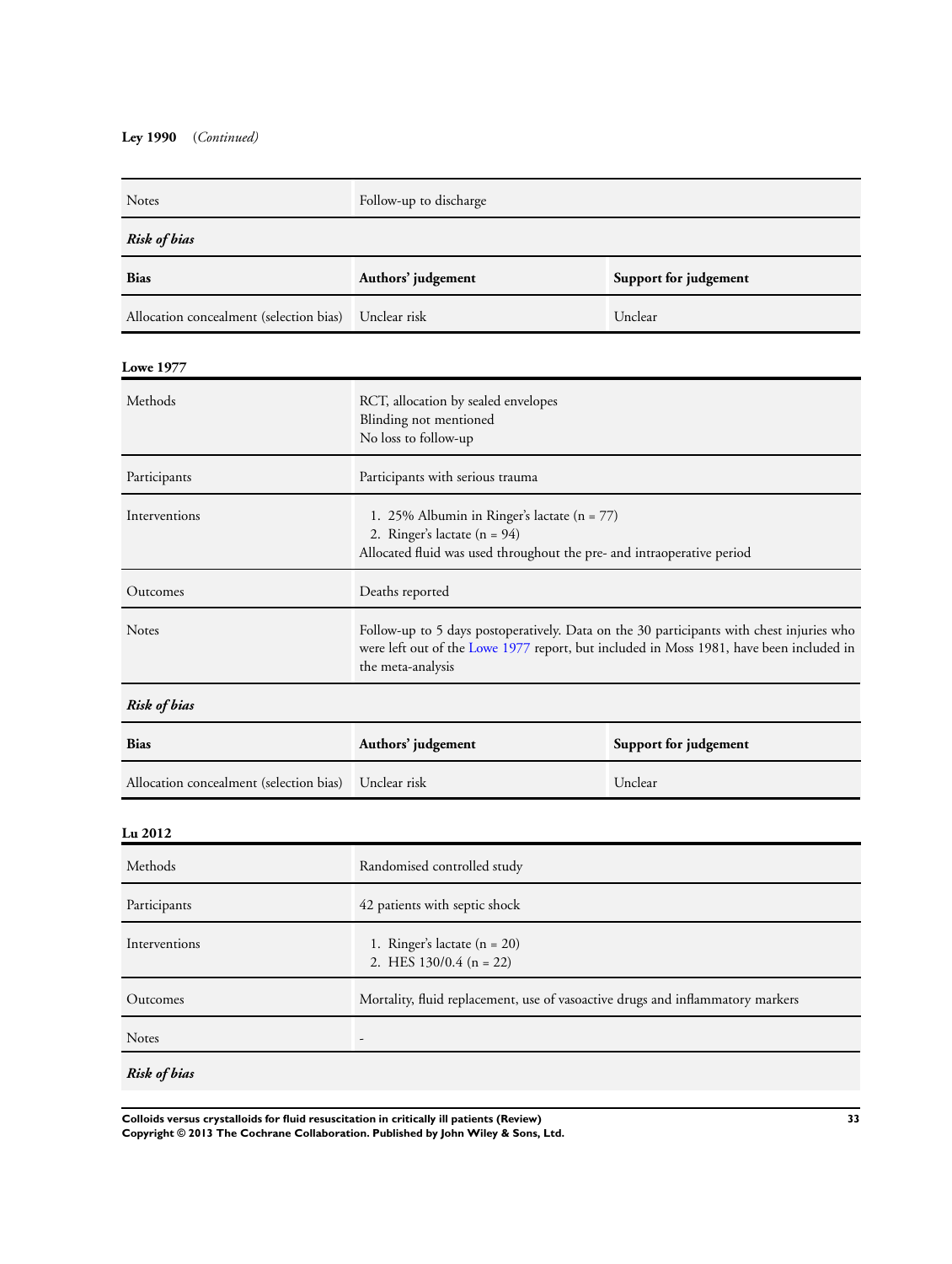## **Lu 2012** (*Continued)*

| <b>Bias</b>                                          | Authors' judgement | Support for judgement |
|------------------------------------------------------|--------------------|-----------------------|
| Allocation concealment (selection bias) Unclear risk |                    | Unclear               |

## **Lucas 1978**

| Methods         | RCT, randomisation was based on the last digit of each patient's case number                                                                                                                                                                            |
|-----------------|---------------------------------------------------------------------------------------------------------------------------------------------------------------------------------------------------------------------------------------------------------|
| Participants    | 52 seriously injured patients                                                                                                                                                                                                                           |
| Interventions   | 1. Standard resuscitation regimen ('balanced electrolyte', blood, fresh frozen plasma)<br>plus salt-poor albumin, maximum 150 g during surgery and 150 g/day for the next 5 days<br>$(n = 27)$<br>2. Standard resuscitation regimen as above $(n = 25)$ |
| <b>Outcomes</b> | Deaths reported in some patients                                                                                                                                                                                                                        |
| <b>Notes</b>    | In the final report of 94 randomised patients deaths were not reported. However, in this<br>preliminary report of 52 injured patients deaths were reported                                                                                              |

## *Risk of bias*

| <b>Bias</b>                                       | Authors' judgement | Support for judgement |
|---------------------------------------------------|--------------------|-----------------------|
| Allocation concealment (selection bias) High risk |                    | Inadequate            |

## **Maitland 2005**

| Methods       | RCT, open label, random allocation was assigned by the use of sealed cards<br>No loss to follow-up                                                                                    |
|---------------|---------------------------------------------------------------------------------------------------------------------------------------------------------------------------------------|
| Participants  | 159 children with severe malaria and metabolic acidosis<br>Exclusion criteria: pulmonary oedema, oedematous malnutrition or papilloedema                                              |
| Interventions | Severe acidosis<br>1. $4.5\%$ Albumin (n = 23)<br>2. 0.9% Saline $(n = 26)$<br>Moderate acidosis<br>1. $4.5\%$ Albumin (n = 33)<br>2. 0.9% Saline $(n = 35)$<br>3. Control $(n = 33)$ |
| Outcomes      | Reduction in base deficit<br>Neurological sequelae<br>Death reported                                                                                                                  |

**Colloids versus crystalloids for fluid resuscitation in critically ill patients (Review) 34 Copyright © 2013 The Cochrane Collaboration. Published by John Wiley & Sons, Ltd.**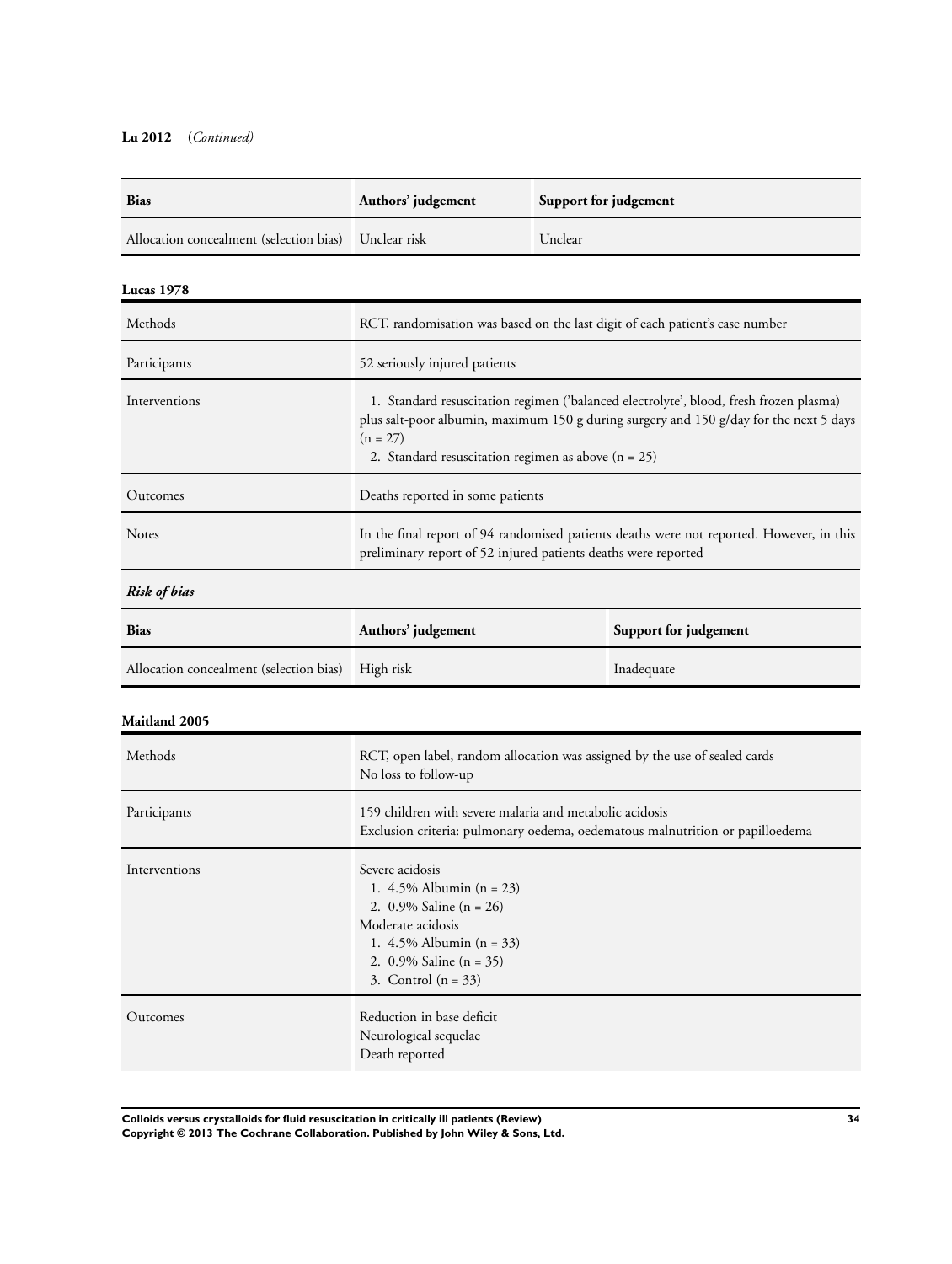### **Maitland 2005** (*Continued)*

| <b>Notes</b>                            | Length of follow-up not reported but all outcomes were in-hospital measures                                                                                                                                                                                                 |                                                                                               |
|-----------------------------------------|-----------------------------------------------------------------------------------------------------------------------------------------------------------------------------------------------------------------------------------------------------------------------------|-----------------------------------------------------------------------------------------------|
| <b>Risk of bias</b>                     |                                                                                                                                                                                                                                                                             |                                                                                               |
| <b>Bias</b>                             | Authors' judgement                                                                                                                                                                                                                                                          | Support for judgement                                                                         |
| Allocation concealment (selection bias) | Unclear risk                                                                                                                                                                                                                                                                | Unclear                                                                                       |
| <b>Maitland 2011</b>                    |                                                                                                                                                                                                                                                                             |                                                                                               |
| Methods                                 | 2 stratum multicentre open, RCT                                                                                                                                                                                                                                             |                                                                                               |
| Participants                            | Children aged between 60 days and 12 years, with severe febrile illness, randomly assigned<br>within 2 strata (stratum A was children with severe febrile illness and impaired perfusion<br>but without severe hypotension; stratum B was children with severe hypotension) |                                                                                               |
| Interventions                           | Children were randomly allocated to rapid volume replacement over the course of 1 hour<br>with either:<br>1. 20 mL 5% Human albumin solution per kg body weight (n = 1063)<br>2. 20 mL 0.9% Saline solution per kg body weight (n = 1063)                                   |                                                                                               |
| Outcomes                                | Mortality at 4 weeks after randomisation                                                                                                                                                                                                                                    |                                                                                               |
| Notes                                   | Children ( $n = 1044$ ) assigned to no treatment were not included in the analysis                                                                                                                                                                                          |                                                                                               |
| Risk of bias                            |                                                                                                                                                                                                                                                                             |                                                                                               |
| <b>Bias</b>                             | Authors' judgement<br>Support for judgement                                                                                                                                                                                                                                 |                                                                                               |
| Allocation concealment (selection bias) | Low risk                                                                                                                                                                                                                                                                    | Trial numbers kept inside opaque, sealed envelopes.<br>Opened in numerical order by clinician |
| Mattox 1991                             |                                                                                                                                                                                                                                                                             |                                                                                               |
| Methods                                 | Randomised, allocation by alternation<br>Double-blind<br>2 patients excluded from the analysis as code of fluid lost                                                                                                                                                        |                                                                                               |
| Participants                            | Participants were pre-hospital trauma victims attended to by emergency personnel within<br>1 hour of injury, with SBP $\leq$ 90 mmHg, $\geq$ 16 years. 72% of participants had sustained<br>penetrating trauma                                                              |                                                                                               |
| Interventions                           | 1. 250 mL Dextran 70 in 7.5% saline $(n = 211)$<br>2. 250 mL Ringer's lactate, saline or plasmalyte (n = 211)<br>Allocated fluid was for initial pre-hospital resuscitation only                                                                                            |                                                                                               |

**Colloids versus crystalloids for fluid resuscitation in critically ill patients (Review) 35 Copyright © 2013 The Cochrane Collaboration. Published by John Wiley & Sons, Ltd.**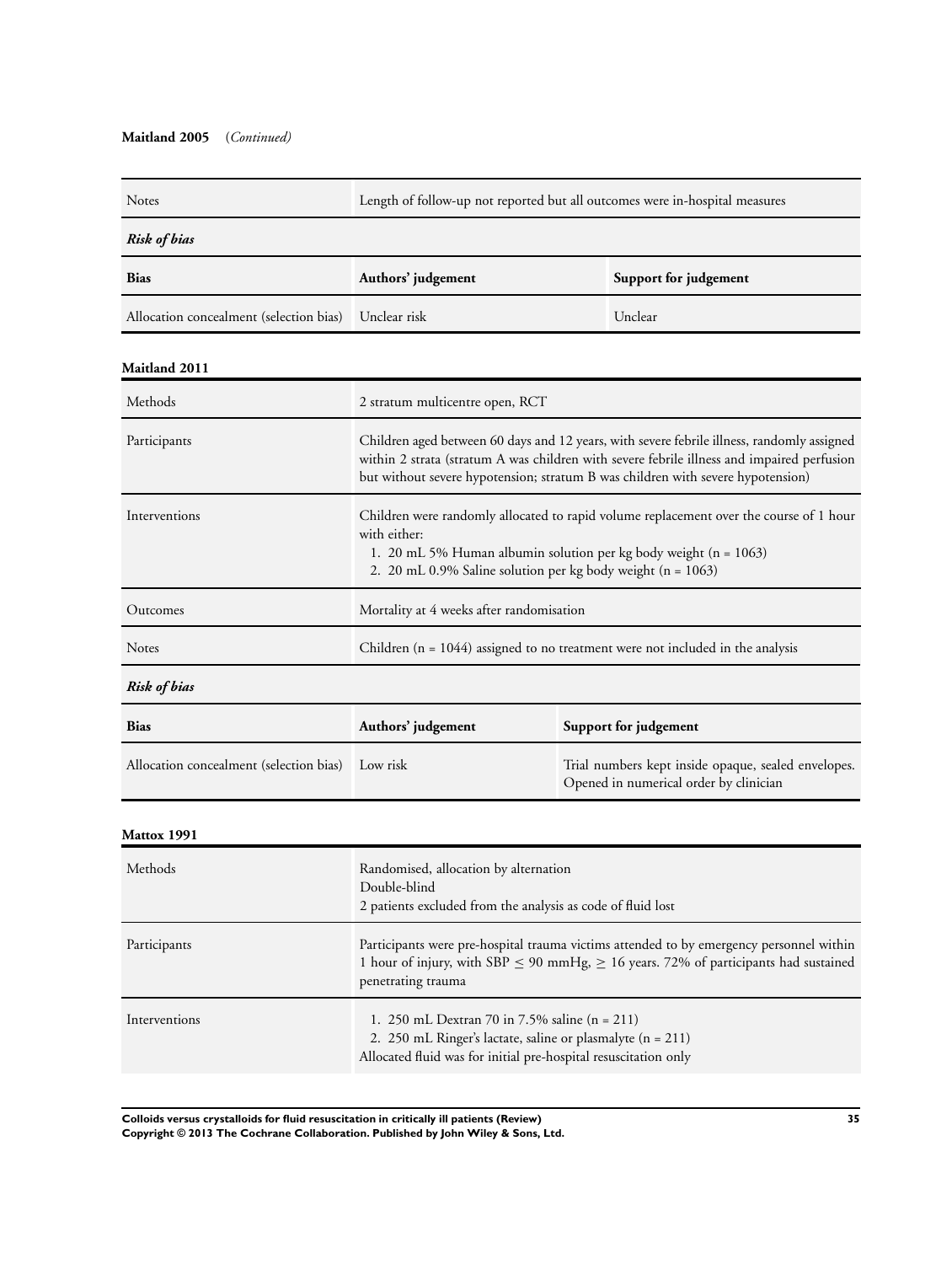### **Mattox 1991** (*Continued)*

| Outcomes                                | Deaths reported                                                                                                                                                                                |                       |  |
|-----------------------------------------|------------------------------------------------------------------------------------------------------------------------------------------------------------------------------------------------|-----------------------|--|
| Notes                                   | Follow-up to hospital discharge or transfer                                                                                                                                                    |                       |  |
| <b>Risk of bias</b>                     |                                                                                                                                                                                                |                       |  |
| <b>Bias</b>                             | Authors' judgement<br>Support for judgement                                                                                                                                                    |                       |  |
| Allocation concealment (selection bias) | High risk                                                                                                                                                                                      | Inadequate            |  |
| Mazher 1998                             |                                                                                                                                                                                                |                       |  |
| Methods                                 | Patients "randomized"<br>Blinding of carers by use of pharmacy-prepared solutions<br>No loss to follow-up                                                                                      |                       |  |
| Participants                            | Patients undergoing elective coronary artery surgery<br>Exclusion criteria: age > 75 years, ejection fraction < 35%, creatinine > 135 $\mu$ mol/L, ACE<br>inhibitors                           |                       |  |
| Interventions                           | 1. 5 mL/kg Polygeline ( $n = 10$ )<br>2. 5 mL/kg 7.2% Saline (n = 10)<br>Allocated fluid given postoperatively over 1 hour. All patients subsequently receive polyge-<br>line and RBCs         |                       |  |
| Outcomes                                | Haemodynamic variables<br>Death                                                                                                                                                                |                       |  |
| Notes                                   | Follow-up to discharge from ICU                                                                                                                                                                |                       |  |
| <b>Risk of bias</b>                     |                                                                                                                                                                                                |                       |  |
| Bias                                    | Authors' judgement                                                                                                                                                                             | Support for judgement |  |
| Allocation concealment (selection bias) | Unclear risk                                                                                                                                                                                   | Unclear               |  |
| McIntyre 2008                           |                                                                                                                                                                                                |                       |  |
| Methods                                 | A feasibility RCT                                                                                                                                                                              |                       |  |
| Participants                            | Patients with early septic shock defined with at least 2 systemic inflammatory response<br>syndrome criteria, infectious source and persistent hypotension after > 1 L of crystalloid<br>fluid |                       |  |
| Interventions                           | 1. Normal saline $(n = 19)$<br>2. Pentastarch $(n = 21)$                                                                                                                                       |                       |  |
|                                         |                                                                                                                                                                                                |                       |  |

**Colloids versus crystalloids for fluid resuscitation in critically ill patients (Review) 36 Copyright © 2013 The Cochrane Collaboration. Published by John Wiley & Sons, Ltd.**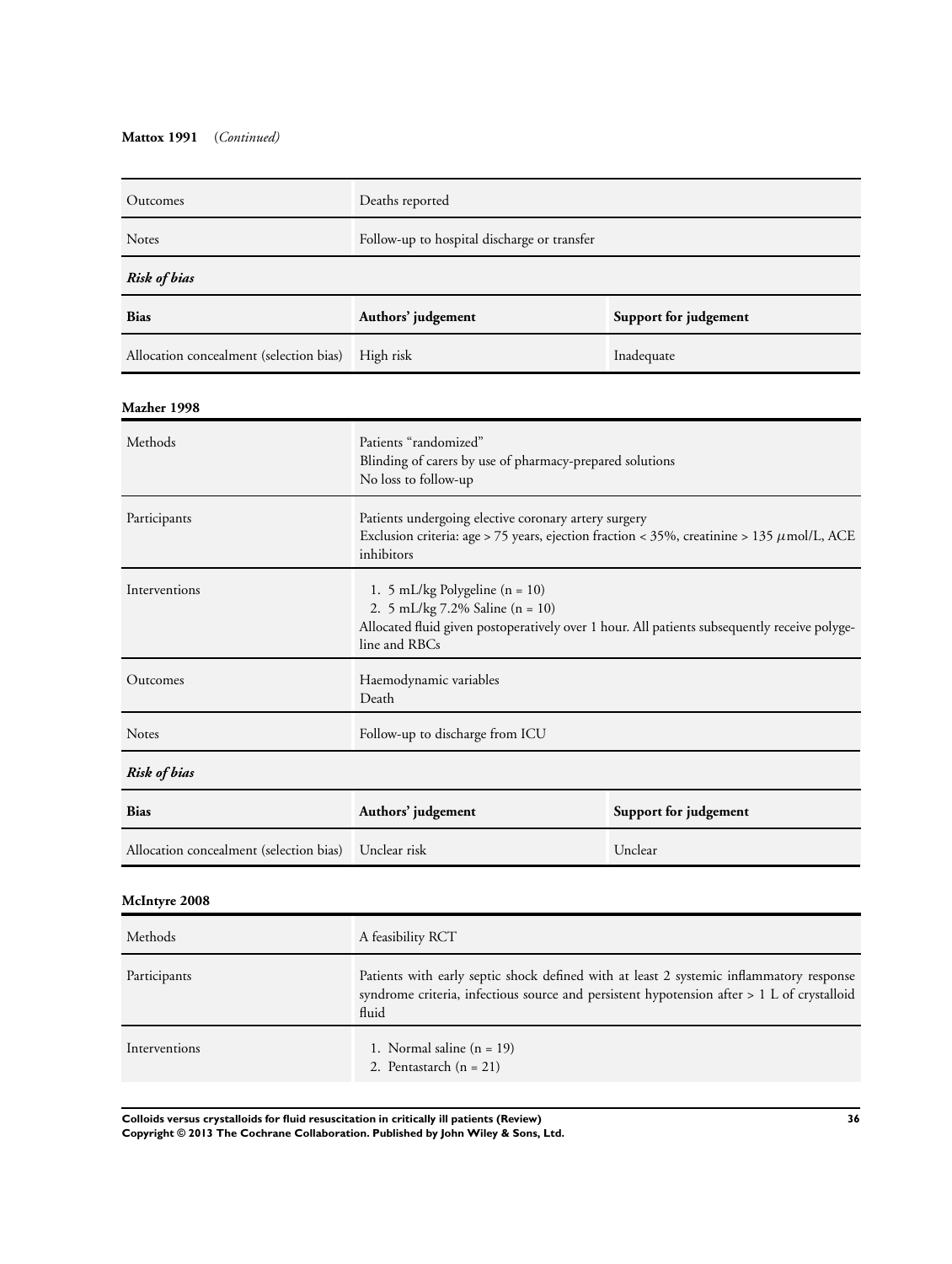### **McIntyre 2008** (*Continued)*

| Outcomes                                             | Primary outcomes were feasibility measures for the pilot RCT. ICU and 28-day mortality<br>were also reported                                                                                                                         |                       |         |
|------------------------------------------------------|--------------------------------------------------------------------------------------------------------------------------------------------------------------------------------------------------------------------------------------|-----------------------|---------|
| Notes                                                |                                                                                                                                                                                                                                      |                       |         |
| <b>Risk of bias</b>                                  |                                                                                                                                                                                                                                      |                       |         |
| <b>Bias</b>                                          | Authors' judgement                                                                                                                                                                                                                   | Support for judgement |         |
| Allocation concealment (selection bias)              | Only the designated research pharmacist at each institution was<br>Low risk<br>aware of the treatment allocation for individual patients. Study<br>fluids were prepared and blinded ahead of time by the site research<br>pharmacist |                       |         |
| McNulty 1993                                         |                                                                                                                                                                                                                                      |                       |         |
| Methods                                              | RCT, method of allocation concealment not described<br>Blinding not mentioned<br>No loss to follow-up                                                                                                                                |                       |         |
| Participants                                         | Patients following elective cardiopulmonary bypass                                                                                                                                                                                   |                       |         |
| Interventions                                        | 1. 5% Albumin and cell-saved blood $(n = 14)$<br>2. Plasmalyte and cell-saved blood $(n = 14)$<br>Allocated fluid used as part of fluid volume replacement                                                                           |                       |         |
| Outcomes                                             | Deaths not reported<br>Study was designed to look at the effect of protein infusion on the accuracy of a haematocrit<br>measuring device                                                                                             |                       |         |
| Notes                                                | Length of follow-up unspecified                                                                                                                                                                                                      |                       |         |
| <b>Risk of bias</b>                                  |                                                                                                                                                                                                                                      |                       |         |
| <b>Bias</b>                                          | Authors' judgement<br>Support for judgement                                                                                                                                                                                          |                       |         |
| Allocation concealment (selection bias) Unclear risk |                                                                                                                                                                                                                                      |                       | Unclear |
| Metildi 1984                                         |                                                                                                                                                                                                                                      |                       |         |
| Methods                                              | <b>RCT</b><br>Blinding not mentioned<br>No loss to follow-up                                                                                                                                                                         |                       |         |
| Participants                                         | Participants were admissions to an ICU and a trauma unit with ARDS and established                                                                                                                                                   |                       |         |

pulmonary failure. Included both trauma and non-trauma patients

**Colloids versus crystalloids for fluid resuscitation in critically ill patients (Review) 37**

**Copyright © 2013 The Cochrane Collaboration. Published by John Wiley & Sons, Ltd.**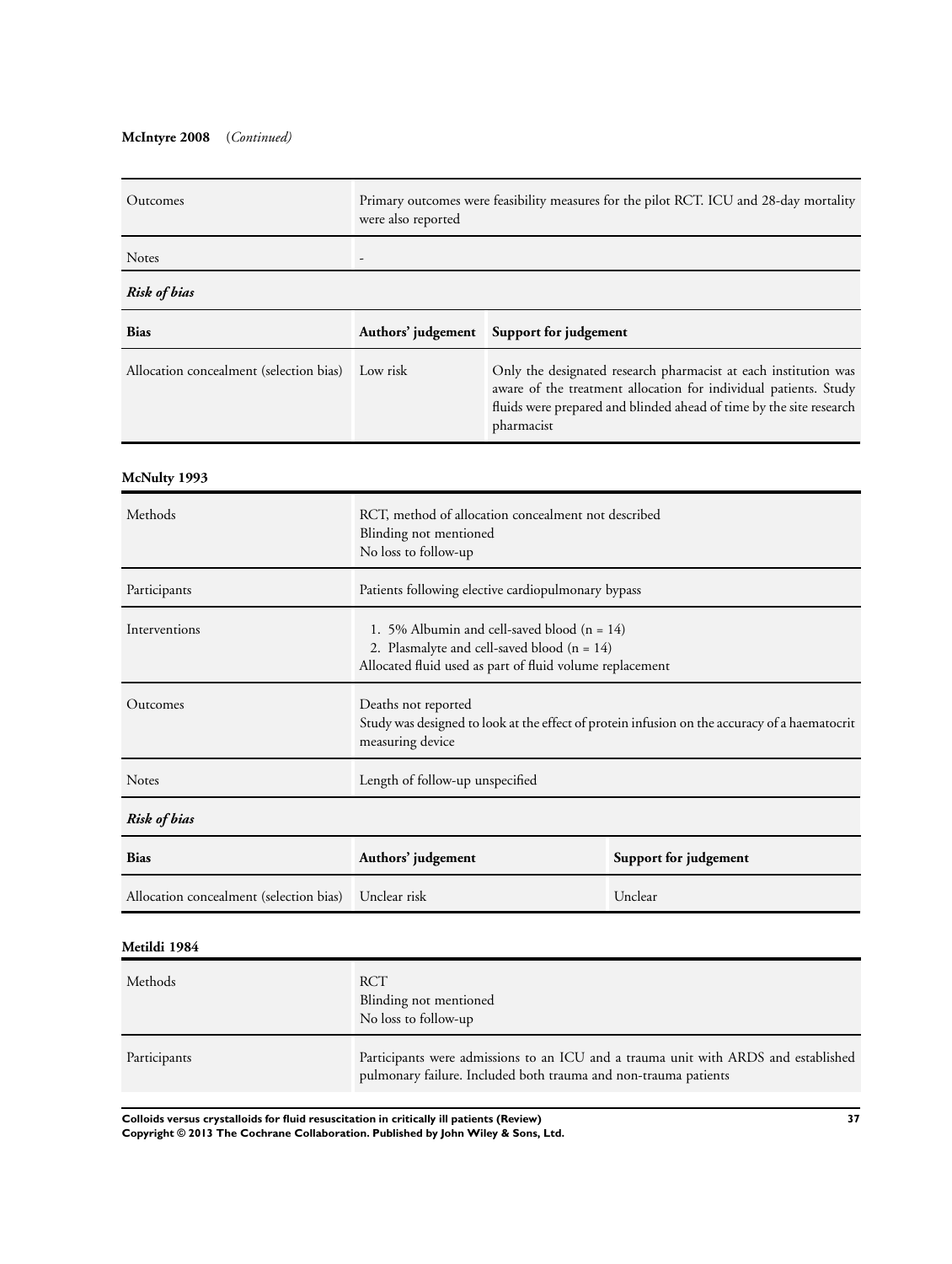## **Metildi 1984** (*Continued)*

| Interventions                           | 1. 5% Salt-poor albumin $(n = 20)$<br>2. Ringer's lactate $(n = 26)$<br>Allocated fluid was used throughout resuscitation, and if an operation was required the<br>allocated fluid was used for volume replacement before and during the operation                                              |                       |
|-----------------------------------------|-------------------------------------------------------------------------------------------------------------------------------------------------------------------------------------------------------------------------------------------------------------------------------------------------|-----------------------|
| Outcomes                                | Deaths reported<br>Haemodynamic variables                                                                                                                                                                                                                                                       |                       |
| Notes                                   | Follow-up to discharge                                                                                                                                                                                                                                                                          |                       |
| Risk of bias                            |                                                                                                                                                                                                                                                                                                 |                       |
| <b>Bias</b>                             | Authors' judgement                                                                                                                                                                                                                                                                              | Support for judgement |
| Allocation concealment (selection bias) | Unclear risk                                                                                                                                                                                                                                                                                    | Unclear               |
| Modig 1983                              |                                                                                                                                                                                                                                                                                                 |                       |
| Methods                                 | RCT, allocation by admission date<br>Blinding not mentioned<br>No loss to follow-up                                                                                                                                                                                                             |                       |
| Participants                            | Participants were trauma admissions to an emergency department with SBP < 70 mmHg.<br>Age range 20 to 58 years                                                                                                                                                                                  |                       |
| Interventions                           | 1. Dextran 70 in Ringer's lactate (n = 12)<br>2. Ringer's lactate $(n = 11)$<br>Allocated fluids were given as the initial resuscitation fluid on admission to the emergency<br>department, and continued as needed until after the 6th day when major reconstructive<br>surgery was undertaken |                       |
| Outcomes                                | Deaths reported<br>Development of ARDS                                                                                                                                                                                                                                                          |                       |
| Notes                                   | Follow-up to definitive reconstructive surgery                                                                                                                                                                                                                                                  |                       |
| <b>Risk of bias</b>                     |                                                                                                                                                                                                                                                                                                 |                       |
| <b>Bias</b>                             | Authors' judgement                                                                                                                                                                                                                                                                              | Support for judgement |
| Allocation concealment (selection bias) | High risk                                                                                                                                                                                                                                                                                       | Inadequate            |

**Colloids versus crystalloids for fluid resuscitation in critically ill patients (Review) 38 Copyright © 2013 The Cochrane Collaboration. Published by John Wiley & Sons, Ltd.**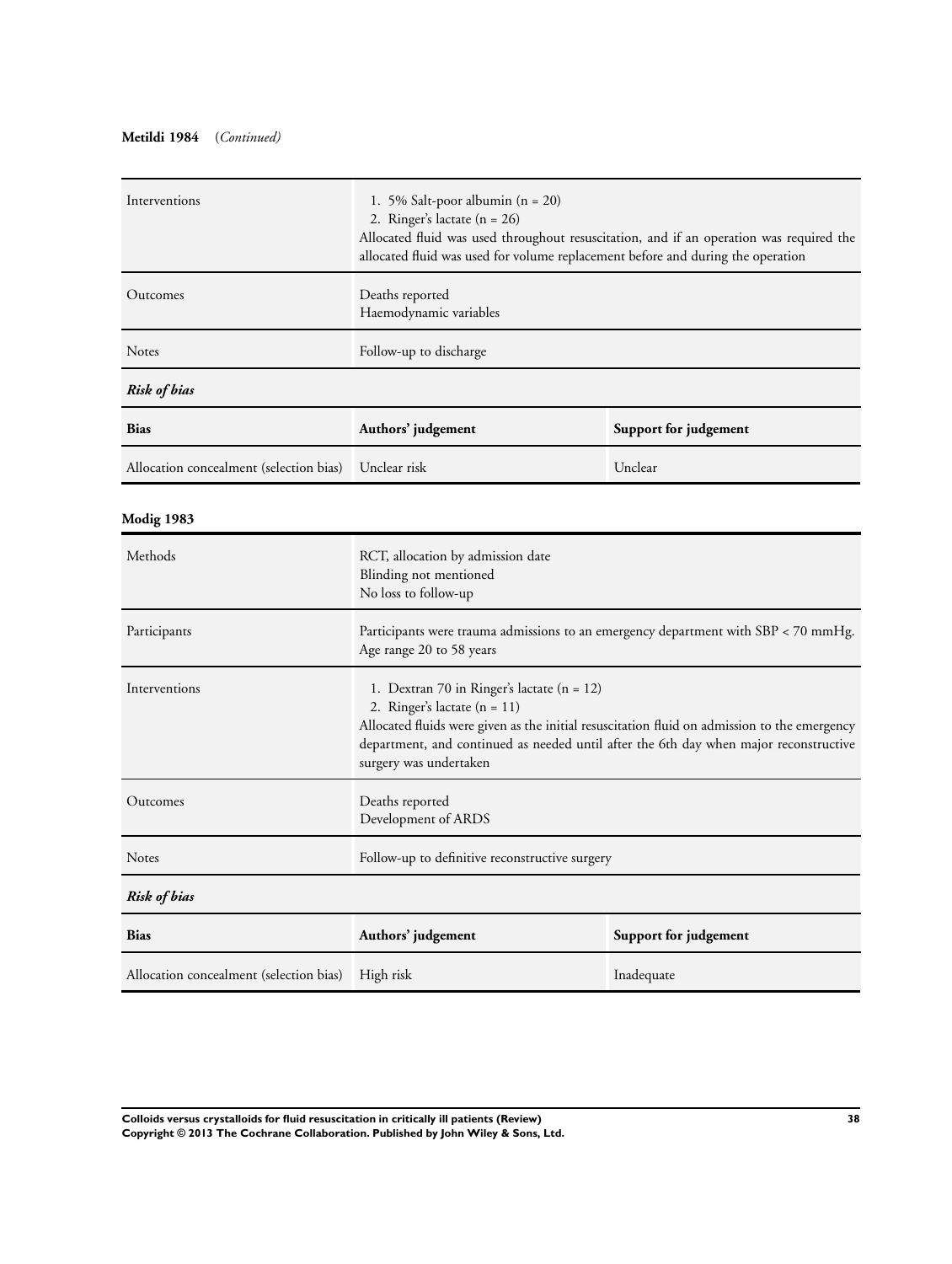# **Moretti 2003**

| Methods                                 | RCT, allocation concealment method not clearly reported ("Patients randomizedby using<br>a closed-envelope technique")<br>Blinding method not clearly reported ("Researchers were unaware of the patient's random-<br>ization")<br>No loss to follow-up               |                       |
|-----------------------------------------|-----------------------------------------------------------------------------------------------------------------------------------------------------------------------------------------------------------------------------------------------------------------------|-----------------------|
| Participants                            | 90 adult patients undergoing major elective general, gynaecological, orthopaedic or uro-<br>logical surgery with an anticipated blood loss > 500 mL<br>Exclusion criteria: age < 16 years, coagulopathy, renal or hepatic dysfunction and congestive<br>heart failure |                       |
| Interventions                           | 1. Hetastarch-normal saline $(n = 30)$<br>2. Hetastarch-balanced salt $(n = 30)$<br>3. Ringer's lactate $(n = 30)$                                                                                                                                                    |                       |
| Outcomes                                | Postoperative nausea and vomiting<br>Death not reported                                                                                                                                                                                                               |                       |
| <b>Notes</b>                            | Follow-up to discharge                                                                                                                                                                                                                                                |                       |
| <b>Risk of bias</b>                     |                                                                                                                                                                                                                                                                       |                       |
| <b>Bias</b>                             | Authors' judgement                                                                                                                                                                                                                                                    | Support for judgement |
| Allocation concealment (selection bias) | Unclear risk                                                                                                                                                                                                                                                          | Unclear               |

# **Myburgh 2012**

| Methods       | RCT, randomly assigned over an encrypted Web-based randomization system<br>Less than 5% loss to follow-up                                                                                                                                                                                                                                                                         |
|---------------|-----------------------------------------------------------------------------------------------------------------------------------------------------------------------------------------------------------------------------------------------------------------------------------------------------------------------------------------------------------------------------------|
| Participants  | 7000 patients 18 years or older addmited in ICU whom the treating clinician judged to<br>require fluid resuscitation<br>Exclusion criteria: Patients who had received more than 1000 ml of HES before screening,<br>those with impending or current dialysis-dependent renal failure, and those with evidence<br>of intracranial hemorrhage<br>Setting: New Zealand and Australia |
| Interventions | 1.6% HES 130/0.4 in 0.9% sodium chloride $(n=3,500)$<br>2. 0.9% sodium chloride $(n=3,500)$                                                                                                                                                                                                                                                                                       |
| Outcomes      | All-cause mortality at 90 days, kidney injury, organ failure, duration of mechanical venti-<br>lation and renal replacement therapy, cause-specific mortality                                                                                                                                                                                                                     |
| <b>Notes</b>  |                                                                                                                                                                                                                                                                                                                                                                                   |

*Risk of bias*

**Colloids versus crystalloids for fluid resuscitation in critically ill patients (Review) 39 Copyright © 2013 The Cochrane Collaboration. Published by John Wiley & Sons, Ltd.**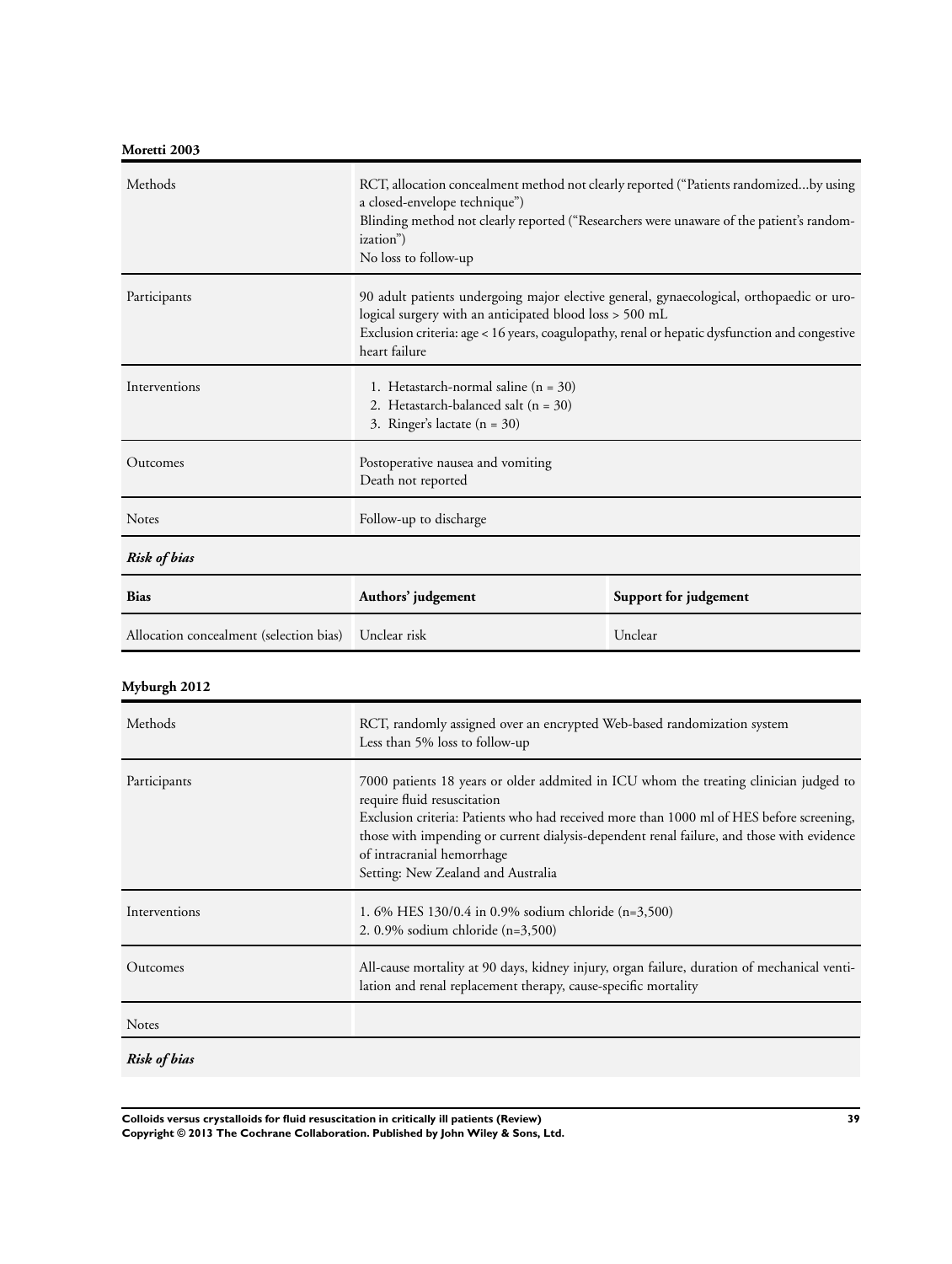# **Myburgh 2012** (*Continued)*

| <b>Bias</b>                             | Authors' judgement                                                                                                                                                                                                                                        | Support for judgement                                         |
|-----------------------------------------|-----------------------------------------------------------------------------------------------------------------------------------------------------------------------------------------------------------------------------------------------------------|---------------------------------------------------------------|
| Allocation concealment (selection bias) | Low risk                                                                                                                                                                                                                                                  | web-based allocation and identical packag-<br><sub>1</sub> ng |
| <b>Nagy 1993</b>                        |                                                                                                                                                                                                                                                           |                                                               |
| Methods                                 | RCT, contact with author showed it was an open-label study<br>Blinding not mentioned<br>No loss to follow-up                                                                                                                                              |                                                               |
| Participants                            | Participants were adult admissions to a trauma unit, with measurable SBP < 90 mmHg                                                                                                                                                                        |                                                               |
| Interventions                           | 1. Pentastarch in 0.9% saline $(n = 21)$<br>2. Ringer's lactate $(n = 20)$<br>Allocated fluid was used throughout resuscitation with the exception that colloid patients<br>received a maximum 4 L of pentastarch, after which Ringer's lactate was given |                                                               |
| Outcomes                                | Deaths were not reported<br>Haemodynamic variables                                                                                                                                                                                                        |                                                               |
| Notes                                   | Follow-up to discharge                                                                                                                                                                                                                                    |                                                               |
| <b>Risk of bias</b>                     |                                                                                                                                                                                                                                                           |                                                               |
| <b>Bias</b>                             | Authors' judgement                                                                                                                                                                                                                                        | Support for judgement                                         |
| Allocation concealment (selection bias) | High risk                                                                                                                                                                                                                                                 | Inadequate                                                    |
| <b>Ngo 2001</b>                         |                                                                                                                                                                                                                                                           |                                                               |
| Methods                                 | RCT, opaque envelopes containing only treatment pack number                                                                                                                                                                                               |                                                               |
| Participants                            | 230 children with dengue shock syndrome                                                                                                                                                                                                                   |                                                               |
| Interventions                           | 1. Dextran 70 $(n = 55)$<br>2. 3% Gelatin (n = 56)<br>3. Ringer's lactate $(n = 55)$<br>4. 'Normal' saline $(n = 56)$                                                                                                                                     |                                                               |
| Outcomes                                | Initial pulse recovery time<br>Occurrence of timing and subsequent episodes of shock<br>Decrease in haematocrit<br>Volume of fluid administered until recovery<br>Complications<br>No deaths in any group                                                 |                                                               |

**Colloids versus crystalloids for fluid resuscitation in critically ill patients (Review) 40**

**Copyright © 2013 The Cochrane Collaboration. Published by John Wiley & Sons, Ltd.**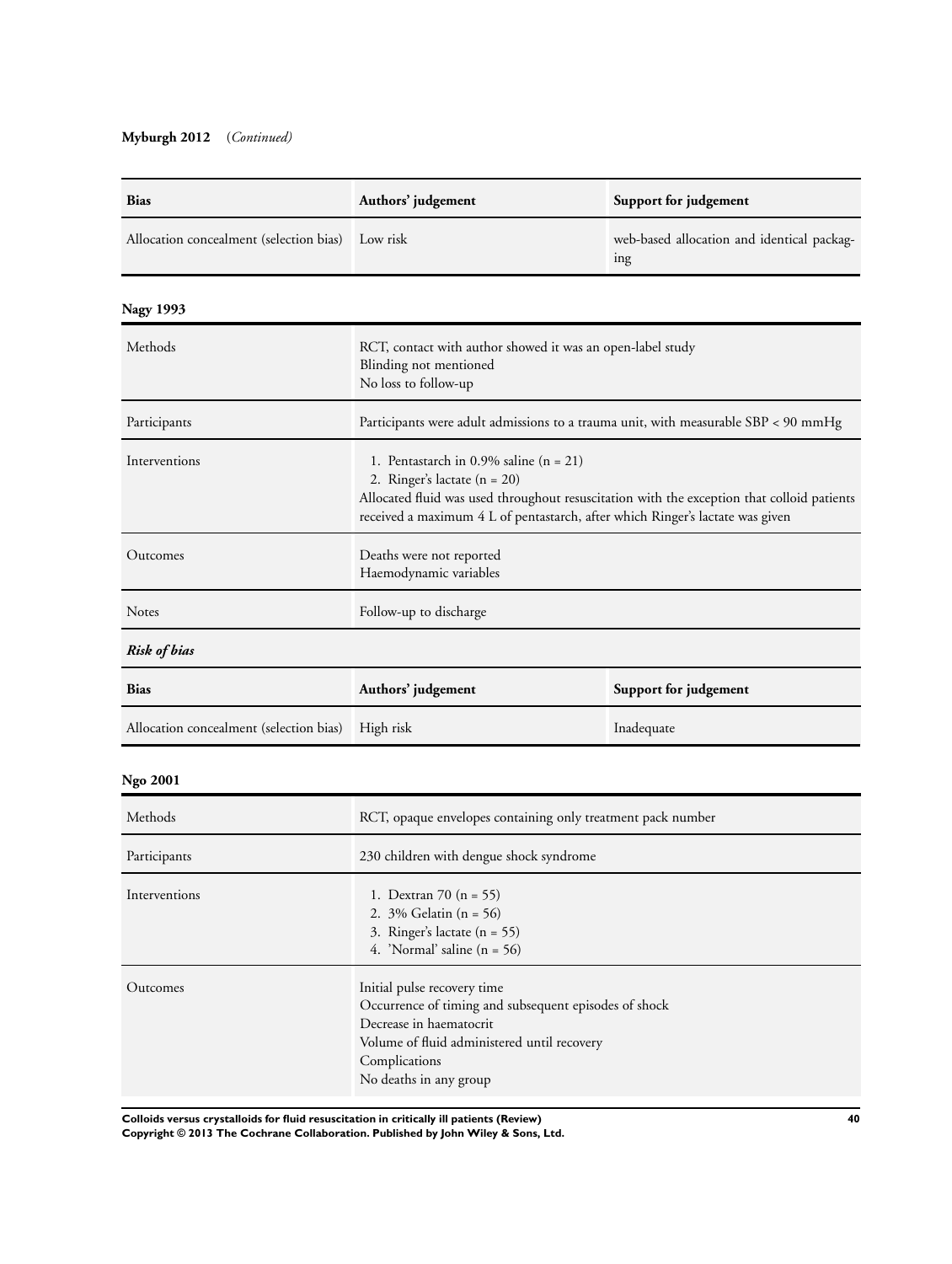# **Ngo 2001** (*Continued)*

| Notes                                   | Follow-up period unclear                                                                                                                                                                                                                      |                       |  |
|-----------------------------------------|-----------------------------------------------------------------------------------------------------------------------------------------------------------------------------------------------------------------------------------------------|-----------------------|--|
| <b>Risk of bias</b>                     |                                                                                                                                                                                                                                               |                       |  |
| <b>Bias</b>                             | Authors' judgement<br>Support for judgement                                                                                                                                                                                                   |                       |  |
| Allocation concealment (selection bias) | Low risk                                                                                                                                                                                                                                      | Adequate              |  |
| Nielsen 1985                            |                                                                                                                                                                                                                                               |                       |  |
| Methods                                 | RCT, method of allocation concealment not described<br>Blinding not mentioned<br>No loss to follow-up                                                                                                                                         |                       |  |
| Participants                            | 26 patients admitted for reconstructive surgery of the abdominal aorta                                                                                                                                                                        |                       |  |
| Interventions                           | 1. Whole blood, crystalloid plus 80 g albumin on the day of the operation, and 20 g/<br>day for the next 3 days. Albumin given as 100 mL 20% human albumin solution (n = 13)<br>2. Whole blood and crystalloid, type not specified $(n = 13)$ |                       |  |
| Outcomes                                | Deaths not reported<br>Author when contacted confirmed that there were no deaths in either group                                                                                                                                              |                       |  |
| Notes                                   | Length of follow-up 4 days                                                                                                                                                                                                                    |                       |  |
| <b>Risk of bias</b>                     |                                                                                                                                                                                                                                               |                       |  |
| <b>Bias</b>                             | Authors' judgement                                                                                                                                                                                                                            | Support for judgement |  |
| Allocation concealment (selection bias) | Unclear risk                                                                                                                                                                                                                                  | Unclear               |  |
| Perner 2012                             |                                                                                                                                                                                                                                               |                       |  |
| Methods                                 | <b>RCT</b><br>Computer-generated allocation sequence and centralized, blinded allocation                                                                                                                                                      |                       |  |
|                                         |                                                                                                                                                                                                                                               |                       |  |

| Participants  | 804 patients 18 years of age or older who needed fluid resuscitation in the ICU, and who           |
|---------------|----------------------------------------------------------------------------------------------------|
|               | fulfilled the criteria for severe sepsis within the previous 24 hours                              |
|               | Exclusion criteria: renal replacement therapy, kidney or liver transpant, burn injury (>10%)       |
|               | , intracranial bleeding, $K > 6$ mmol per litre, received $> 1000$ ml colloid, included in another |
|               | ICU trial, withdrew from active therapy                                                            |
|               | Setting: Denmark, Norway, Finland and Iceland                                                      |
| Interventions | 1.6% HES $130/0.42$ (n=400)                                                                        |
|               |                                                                                                    |
|               | 2. Ringer acetate $(n=400)$                                                                        |

**Colloids versus crystalloids for fluid resuscitation in critically ill patients (Review) 41 Copyright © 2013 The Cochrane Collaboration. Published by John Wiley & Sons, Ltd.**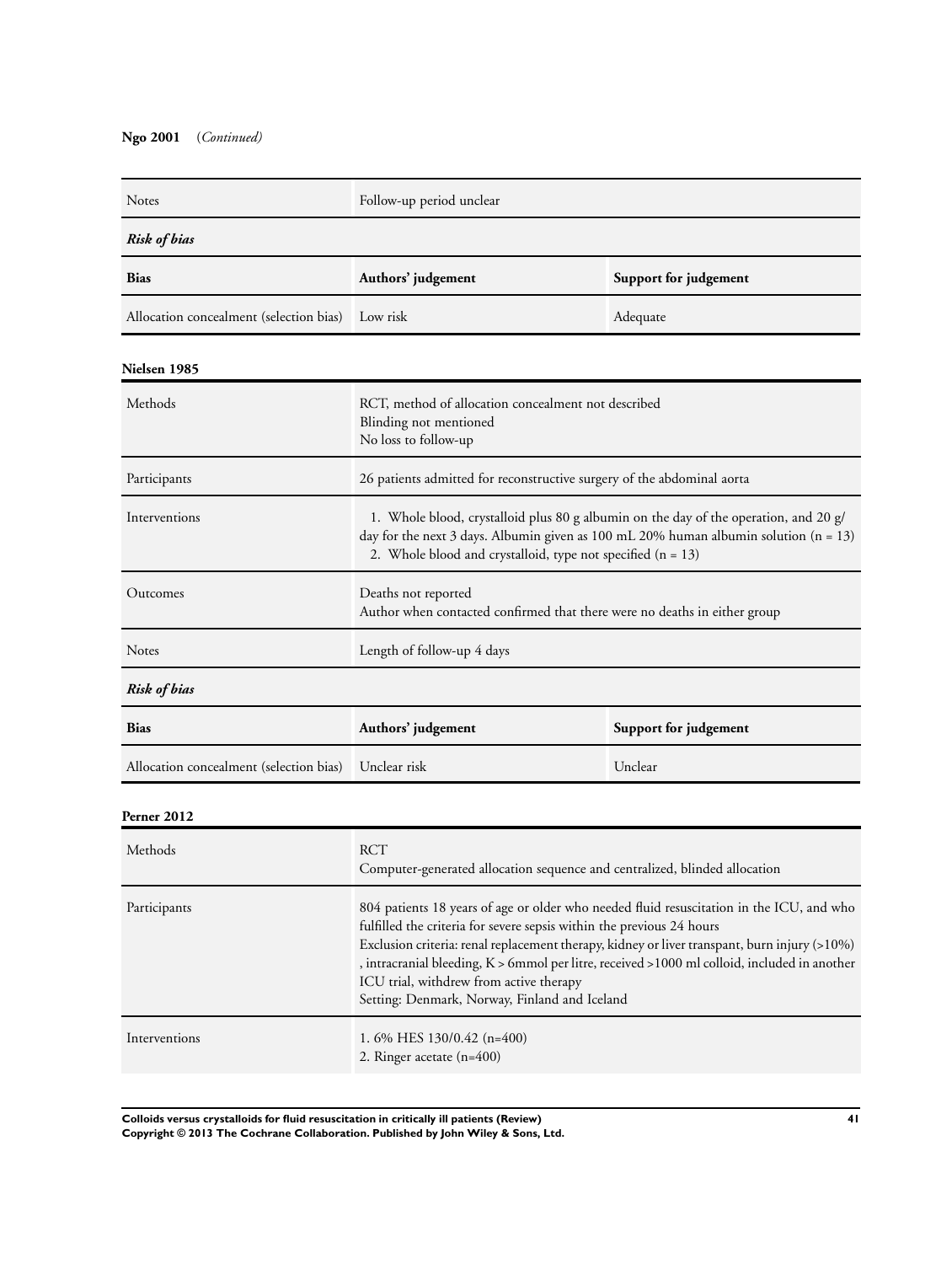### **Perner 2012** (*Continued)*

| Outcomes                                | Death at 28 days 90 days and at time of latest follow-up, dependence on dialysis 90 days<br>after randomization, severe bleeding, severe allergic reaction, SOFA score, acidosis, days<br>alive without renal replacement, days alive without mechanical ventilation, days alive out<br>of the hospital in the 90 days after randomisation |                                |
|-----------------------------------------|--------------------------------------------------------------------------------------------------------------------------------------------------------------------------------------------------------------------------------------------------------------------------------------------------------------------------------------------|--------------------------------|
| Notes                                   | Four patients were excluded after randomisation and two patients had incomplete outcome<br>data in the 6% HES 130/0.42 group                                                                                                                                                                                                               |                                |
| <b>Risk of bias</b>                     |                                                                                                                                                                                                                                                                                                                                            |                                |
| <b>Bias</b>                             | Authors' judgement                                                                                                                                                                                                                                                                                                                         | Support for judgement          |
| Allocation concealment (selection bias) | Low risk                                                                                                                                                                                                                                                                                                                                   | centralised blinded allocation |
| Pockaj 1994                             |                                                                                                                                                                                                                                                                                                                                            |                                |
| Methods                                 | RCT, allocation concealment unclear<br>Blinding not mentioned<br>Loss to follow-up: 18/54 in colloid group, 13/53 in saline group                                                                                                                                                                                                          |                                |
| Participants                            | Participants required fluid resuscitation as a result of vascular leak syndrome associated with<br>interleukin-2 therapy for metastatic cancer                                                                                                                                                                                             |                                |
| Interventions                           | 1. 250 mL Bolus of 5% albumin in saline ( $n = 36$ reported)<br>2. 250 mL Bolus of 0.9% normal saline ( $n = 40$ reported)<br>Boluses guided by haemodynamic variables. Both groups also received 0.45% saline with<br>10 mmol/L KCl                                                                                                       |                                |
| Outcomes                                | Deaths<br>Toxic effects of chemotherapy<br>Haemodynamic variables                                                                                                                                                                                                                                                                          |                                |
| Notes                                   |                                                                                                                                                                                                                                                                                                                                            |                                |
| Risk of bias                            |                                                                                                                                                                                                                                                                                                                                            |                                |
| <b>Bias</b>                             | Authors' judgement                                                                                                                                                                                                                                                                                                                         | Support for judgement          |
| Allocation concealment (selection bias) | Unclear risk                                                                                                                                                                                                                                                                                                                               | Unclear                        |

**Colloids versus crystalloids for fluid resuscitation in critically ill patients (Review) 42 Copyright © 2013 The Cochrane Collaboration. Published by John Wiley & Sons, Ltd.**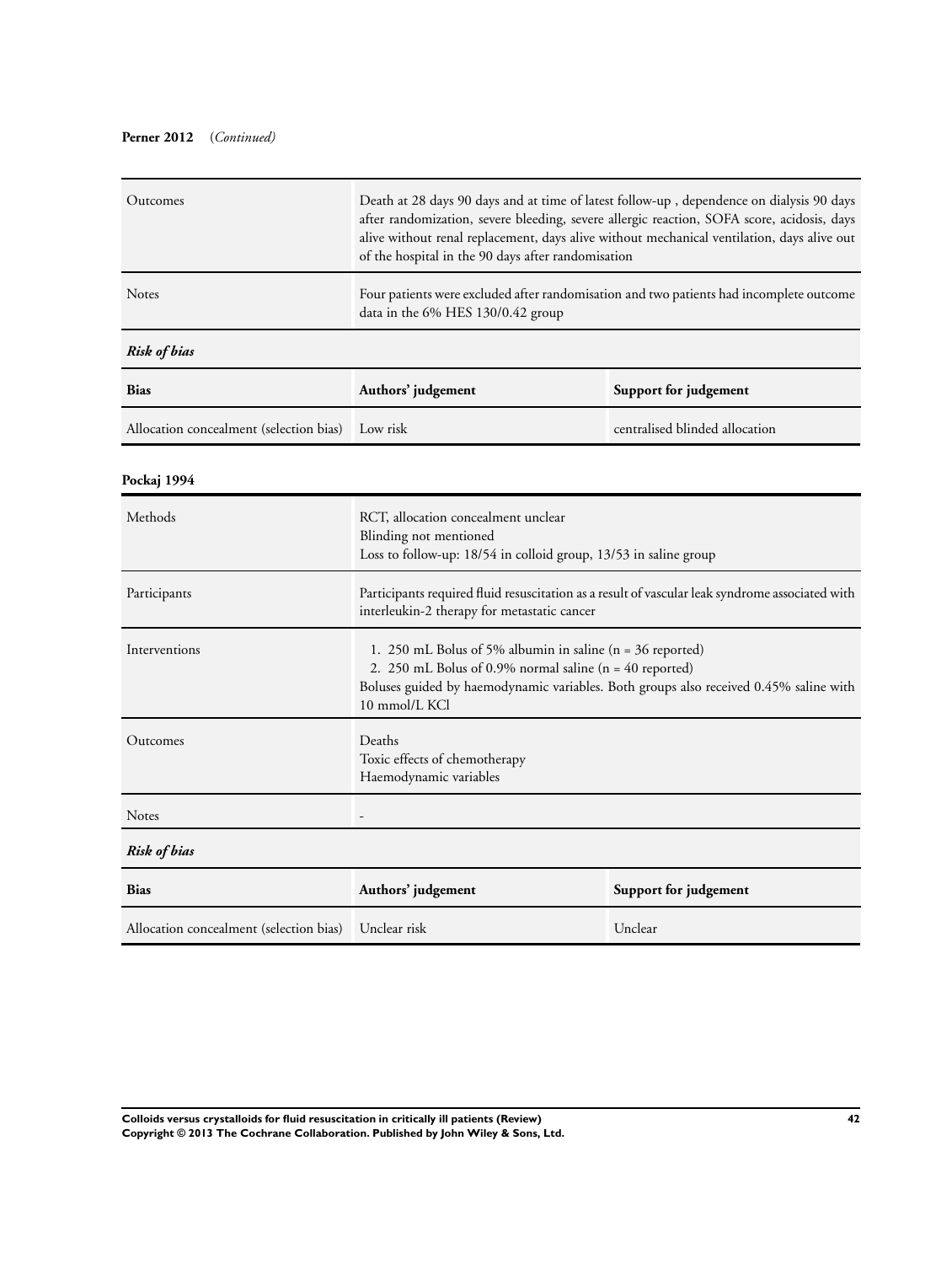# **Prien 1990**

| Methods                                 | <b>RCT</b><br>Blinding not mentioned<br>No loss to follow-up                                                                                                                                                                           |                       |
|-----------------------------------------|----------------------------------------------------------------------------------------------------------------------------------------------------------------------------------------------------------------------------------------|-----------------------|
| Participants                            | Participants were undergoing modified Whipple's operation                                                                                                                                                                              |                       |
| Interventions                           | 1. 10% HES in 0.9% saline plus plasma protein fraction if requirements $> 20$ mL/kg<br>$(n = 6)$<br>2. 20% human albumin solution $(n = 6)$<br>3. Ringer's lactate $(n = 6)$<br>Allocated fluid was administered intraoperatively only |                       |
| Outcomes                                | Deaths<br>Intestinal oedema formation                                                                                                                                                                                                  |                       |
| <b>Notes</b>                            | Follow-up period was unspecified                                                                                                                                                                                                       |                       |
| <b>Risk of bias</b>                     |                                                                                                                                                                                                                                        |                       |
| <b>Bias</b>                             | Authors' judgement                                                                                                                                                                                                                     | Support for judgement |
| Allocation concealment (selection bias) | Unclear risk                                                                                                                                                                                                                           | Unclear               |

### **Rackow 1983**

| Methods                                 | RCT, allocation concealment unclear<br>Blinding not mentioned<br>No loss to follow-up                                                                                                                                                |                       |
|-----------------------------------------|--------------------------------------------------------------------------------------------------------------------------------------------------------------------------------------------------------------------------------------|-----------------------|
| Participants                            | Participants were aged 54 to 97 years, and had any 1 of the following pre-determined<br>indicators of shock: SBP $\leq$ 90 mmHg, cardiac index < 2.2 L/minute/m <sup>2</sup> , serum arterial<br>lactate > 18 mg/dL and WP < 15 mmHg |                       |
| Interventions                           | 1. $6\%$ HES $(n = 9)$<br>2. 5% Albumin $(n = 9)$<br>3. $0.9\%$ Saline (n = 8)<br>Allocated fluid was given as needed until the end of resuscitation                                                                                 |                       |
| Outcomes                                | Deaths reported<br>Fluid balance                                                                                                                                                                                                     |                       |
| <b>Notes</b>                            | Follow-up to discharge from hospital                                                                                                                                                                                                 |                       |
| <b>Risk of bias</b>                     |                                                                                                                                                                                                                                      |                       |
| <b>Bias</b>                             | Authors' judgement                                                                                                                                                                                                                   | Support for judgement |
| Allocation concealment (selection bias) | Unclear risk                                                                                                                                                                                                                         | Unclear               |

**Colloids versus crystalloids for fluid resuscitation in critically ill patients (Review) 43**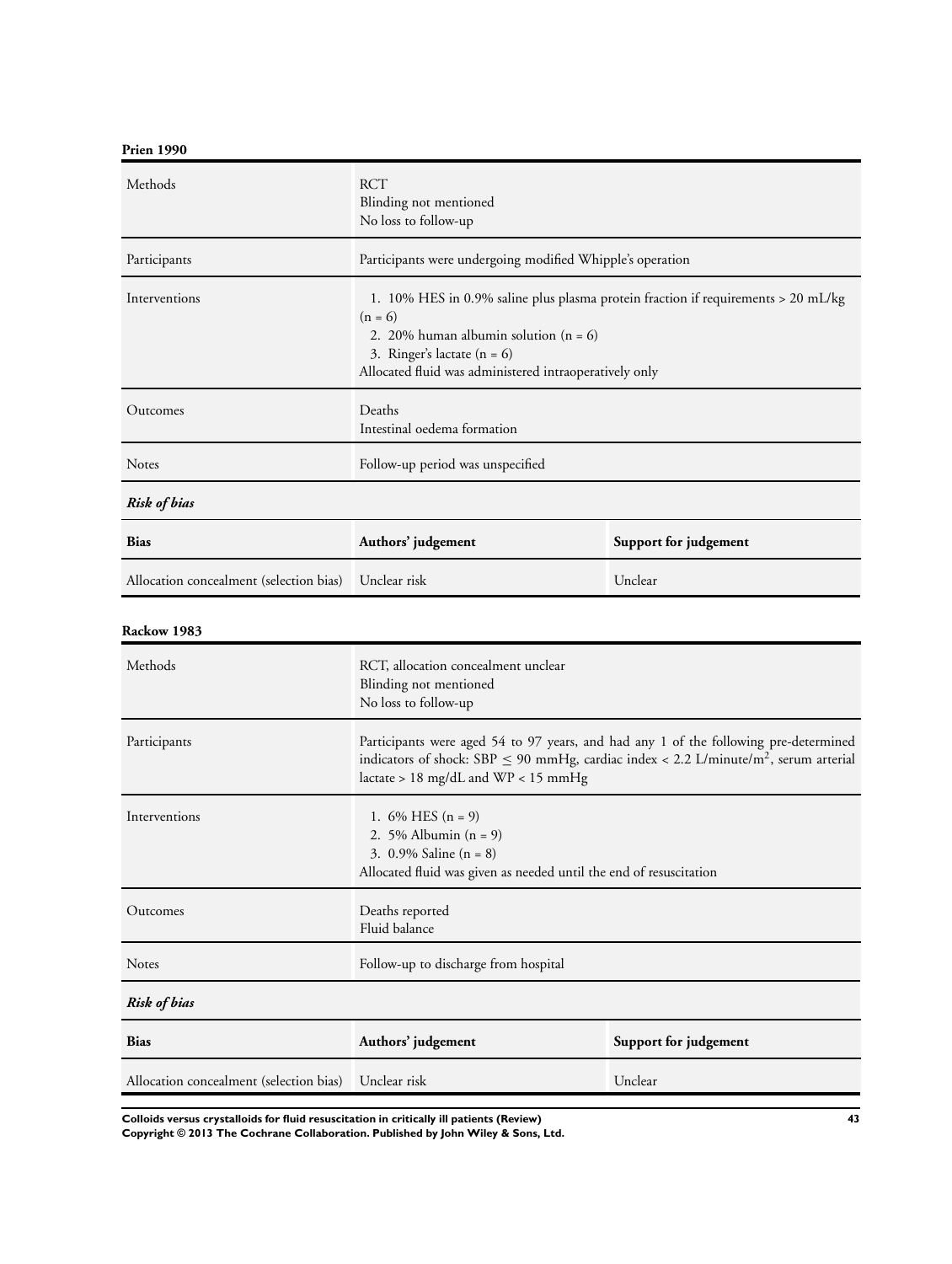**Rocha e Silva 1994**

| Methods                                 | <b>RCT</b>                                                                                                                                                           |                       |                                                                                   |
|-----------------------------------------|----------------------------------------------------------------------------------------------------------------------------------------------------------------------|-----------------------|-----------------------------------------------------------------------------------|
| Participants                            | Participants were admissions to the emergency department, with SBP $\leq$ 90 mmHg and $\geq$<br>16 years of age                                                      |                       |                                                                                   |
| Interventions                           | 1. 6% Dextran 70 in 7.5% saline<br>2. Ringer's lactate<br>Allocated fluid was used for the first IV infusion only                                                    |                       |                                                                                   |
| Outcomes                                |                                                                                                                                                                      |                       | Death was the main outcome measure, but the data are unpublished                  |
| <b>Notes</b>                            |                                                                                                                                                                      |                       | Follow-up to 30 days. By April 1994, 125 patients had been entered into the study |
| <b>Risk of bias</b>                     |                                                                                                                                                                      |                       |                                                                                   |
| <b>Bias</b>                             | Authors' judgement                                                                                                                                                   | Support for judgement |                                                                                   |
| Allocation concealment (selection bias) | Unclear risk                                                                                                                                                         | Unclear               |                                                                                   |
| <b>SAFE 2004</b>                        |                                                                                                                                                                      |                       |                                                                                   |
| Methods                                 | RCT. Randomisation by minimisation algorithm accessed through secure website                                                                                         |                       |                                                                                   |
| Participants                            | Patients aged $\geq$ 18 years admitted to closed multidisciplinary ICUs in 16 tertiary hospitals<br>in Australia over 19-month period                                |                       |                                                                                   |
| Interventions                           | 1. 4% Albumin (Albumex, CSL) (n = 3499)<br>2. Normal saline $(n = 3501)$                                                                                             |                       |                                                                                   |
| Outcomes                                | Death<br>Patients with new single- or multiple-organ failure<br>Mean number of days: in ICU, in hospital, on mechanical ventilation, on renal replacement<br>therapy |                       |                                                                                   |
| Notes                                   | Follow-up to 28 days                                                                                                                                                 |                       |                                                                                   |
| <b>Risk of bias</b>                     |                                                                                                                                                                      |                       |                                                                                   |
| <b>Bias</b>                             | Authors' judgement                                                                                                                                                   |                       | Support for judgement                                                             |
| Allocation concealment (selection bias) | Low risk                                                                                                                                                             |                       | Adequate                                                                          |

**Colloids versus crystalloids for fluid resuscitation in critically ill patients (Review) 44 Copyright © 2013 The Cochrane Collaboration. Published by John Wiley & Sons, Ltd.**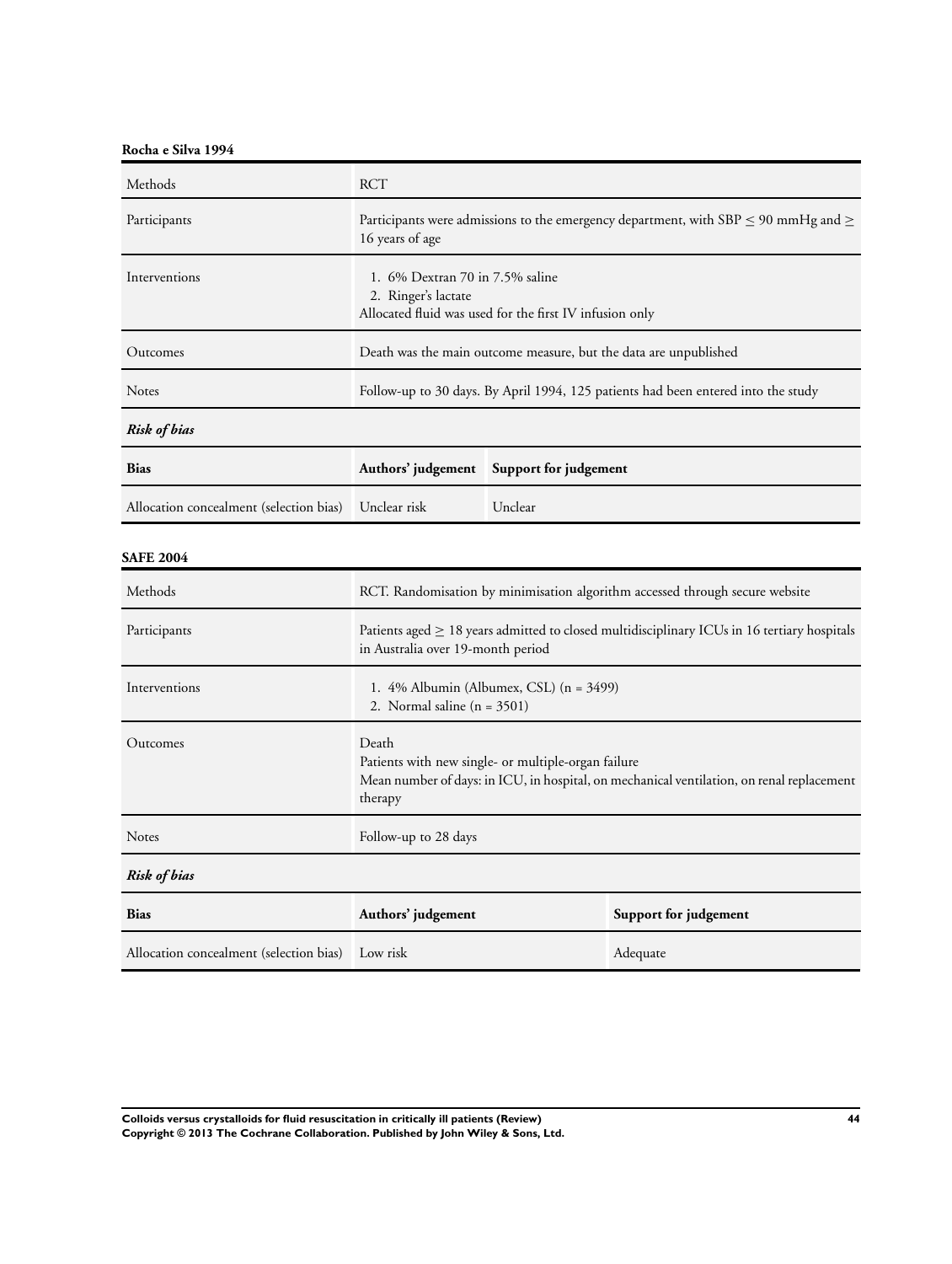**Shah 1977**

| Methods                                 | RCT, allocation by sealed envelope<br>Blinding not mentioned<br>No loss to follow-up                                                                                                                  |                       |
|-----------------------------------------|-------------------------------------------------------------------------------------------------------------------------------------------------------------------------------------------------------|-----------------------|
| Participants                            | Patients with severe, multiple trauma and SBP < 90 mmHg. All patients were adults and<br>both sexes were included                                                                                     |                       |
| Interventions                           | 1. 5% Salt-poor albumin in Ringer's lactate $(n = 9)$<br>2. Ringer's lactate $(n = 11)$<br>Volume infused guided by physiological parameters                                                          |                       |
| Outcomes                                | Death reported<br>Haemodynamic variables                                                                                                                                                              |                       |
| <b>Notes</b>                            | Length of follow-up not stated                                                                                                                                                                        |                       |
| <b>Risk of bias</b>                     |                                                                                                                                                                                                       |                       |
| <b>Bias</b>                             | Authors' judgement                                                                                                                                                                                    | Support for judgement |
| Allocation concealment (selection bias) | Unclear risk                                                                                                                                                                                          | Unclear               |
| Shires 1983                             |                                                                                                                                                                                                       |                       |
| Methods                                 | Patients 'assigned randomly'<br>Blinding not mentioned<br>No loss to follow-up                                                                                                                        |                       |
| Participants                            | People undergoing aortic reconstruction surgery<br>No exclusion criteria mentioned                                                                                                                    |                       |
| Interventions                           | 1. Plasmanate $(n = 9)$<br>2. Ringer's lactate $(n = 9)$<br>Allocated fluid used guided by haemodynamic variables until the first postoperative morn-<br>ing. All patients then received 0.45% saline |                       |
| Outcomes                                | Pulmonary oedema<br>Haemodynamic variables<br>Death                                                                                                                                                   |                       |
| Notes                                   | Follow-up to 2 days postoperative                                                                                                                                                                     |                       |
| <b>Risk of bias</b>                     |                                                                                                                                                                                                       |                       |
| <b>Bias</b>                             | Authors' judgement                                                                                                                                                                                    | Support for judgement |
| Allocation concealment (selection bias) | Unclear risk                                                                                                                                                                                          | Unclear               |

**Colloids versus crystalloids for fluid resuscitation in critically ill patients (Review) 45 Copyright © 2013 The Cochrane Collaboration. Published by John Wiley & Sons, Ltd.**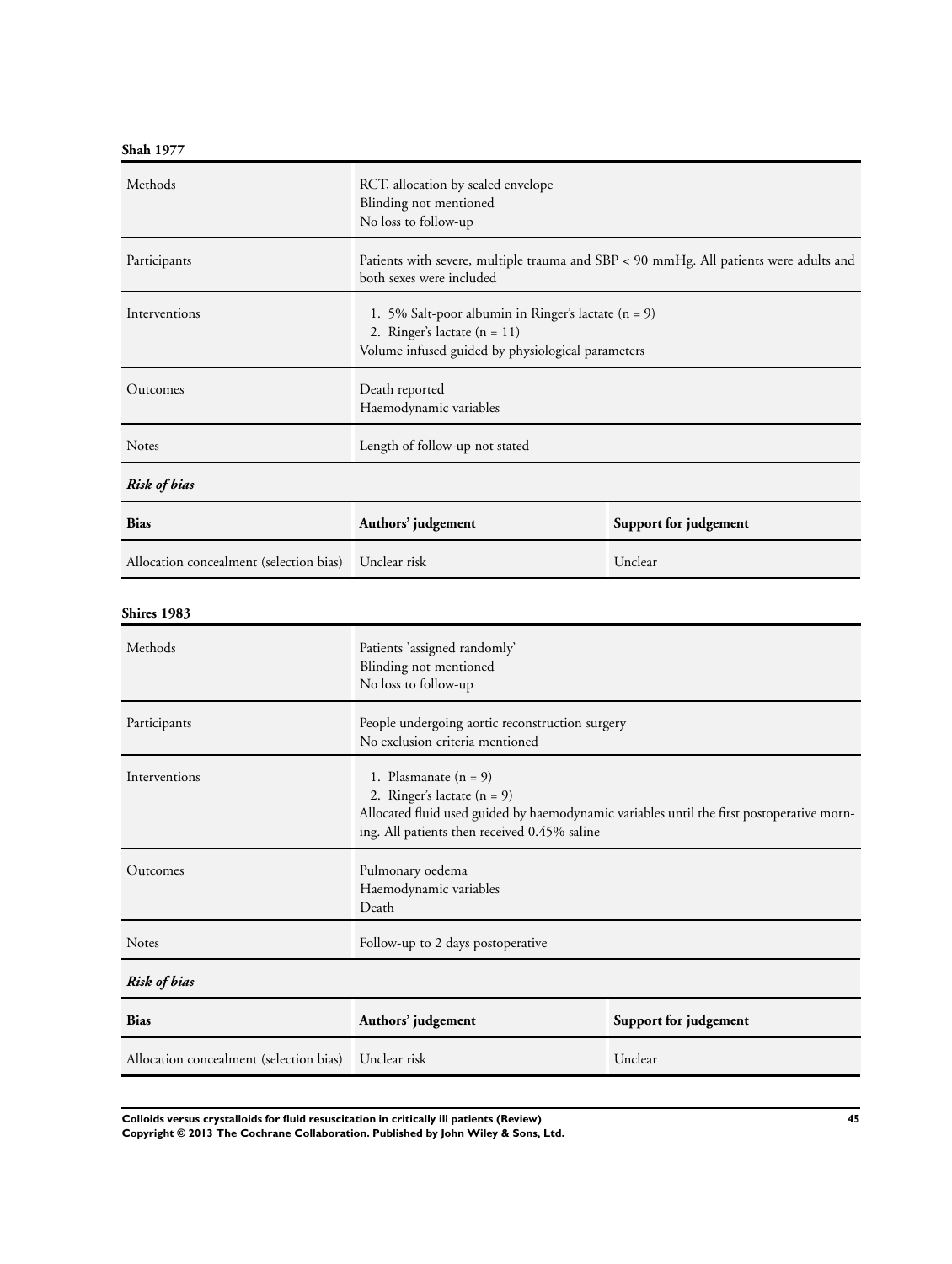**Sirieix 1999**

| Methods                                 | Patients "randomly assigned"<br>Blinding not described<br>2 patients excluded after randomisation due to arrhythmias on giving the fluid (both in<br>hypertonic saline group)                                                        |                       |  |
|-----------------------------------------|--------------------------------------------------------------------------------------------------------------------------------------------------------------------------------------------------------------------------------------|-----------------------|--|
| Participants                            | Patients undergoing mitral valve repair<br>Exclusion criteria: LVEF < 0.4, systolic PAP > 50 mmHg, coagulation disorders, creatinine<br>> 150 mmoL/L, electrolyte imbalance, diabetes, previous atrial fibrillation lasting > 1 year |                       |  |
| Interventions                           | 1. 250 mL 7.2% Hypertonic saline, 6% HES $(n = 8)$<br>2. 250 mL 7.2% Hypertonic saline $(n = 10)$<br>3. 250 mL 6% HES $(n = 8)$<br>Fluid given over 15 minutes, 1 hour after admission to postoperative ICU                          |                       |  |
| Outcomes                                | Haemodynamic variables<br>Deaths reported<br>Side effects (severe hypotension: 1 patient in group 1 and 2 patients in group 2; arrhythmias:<br>1 patient in group 1, 3 patients in group 2 and 1 patient in group 3)                 |                       |  |
| <b>Notes</b>                            | Follow-up to discharge from hospital (all within 10 days)                                                                                                                                                                            |                       |  |
| <b>Risk of bias</b>                     |                                                                                                                                                                                                                                      |                       |  |
| <b>Bias</b>                             | Authors' judgement                                                                                                                                                                                                                   | Support for judgement |  |
| Allocation concealment (selection bias) | Unclear risk                                                                                                                                                                                                                         | Unclear               |  |
| Skillman 1975                           |                                                                                                                                                                                                                                      |                       |  |
| Methods                                 | RCT, allocation concealment unclear<br>Blinding not mentioned<br>No loss to follow-up                                                                                                                                                |                       |  |
| Participants                            | Participants were undergoing elective abdominal reconstructive surgery                                                                                                                                                               |                       |  |
| Interventions                           | 1. 25% Salt-poor albumin 1 g/kg and 5% albumin 1 L (n = 7)<br>2. Ringer's lactate<br>Allocated fluid was given intraoperatively. All patients received crystalloids only for pre-<br>loading before surgery                          |                       |  |
| Outcomes                                | Deaths were not reported                                                                                                                                                                                                             |                       |  |
| Notes                                   | $\overline{a}$                                                                                                                                                                                                                       |                       |  |
| <b>Risk of bias</b>                     |                                                                                                                                                                                                                                      |                       |  |
| <b>Bias</b>                             | Authors' judgement                                                                                                                                                                                                                   | Support for judgement |  |

**Colloids versus crystalloids for fluid resuscitation in critically ill patients (Review) 46 Copyright © 2013 The Cochrane Collaboration. Published by John Wiley & Sons, Ltd.**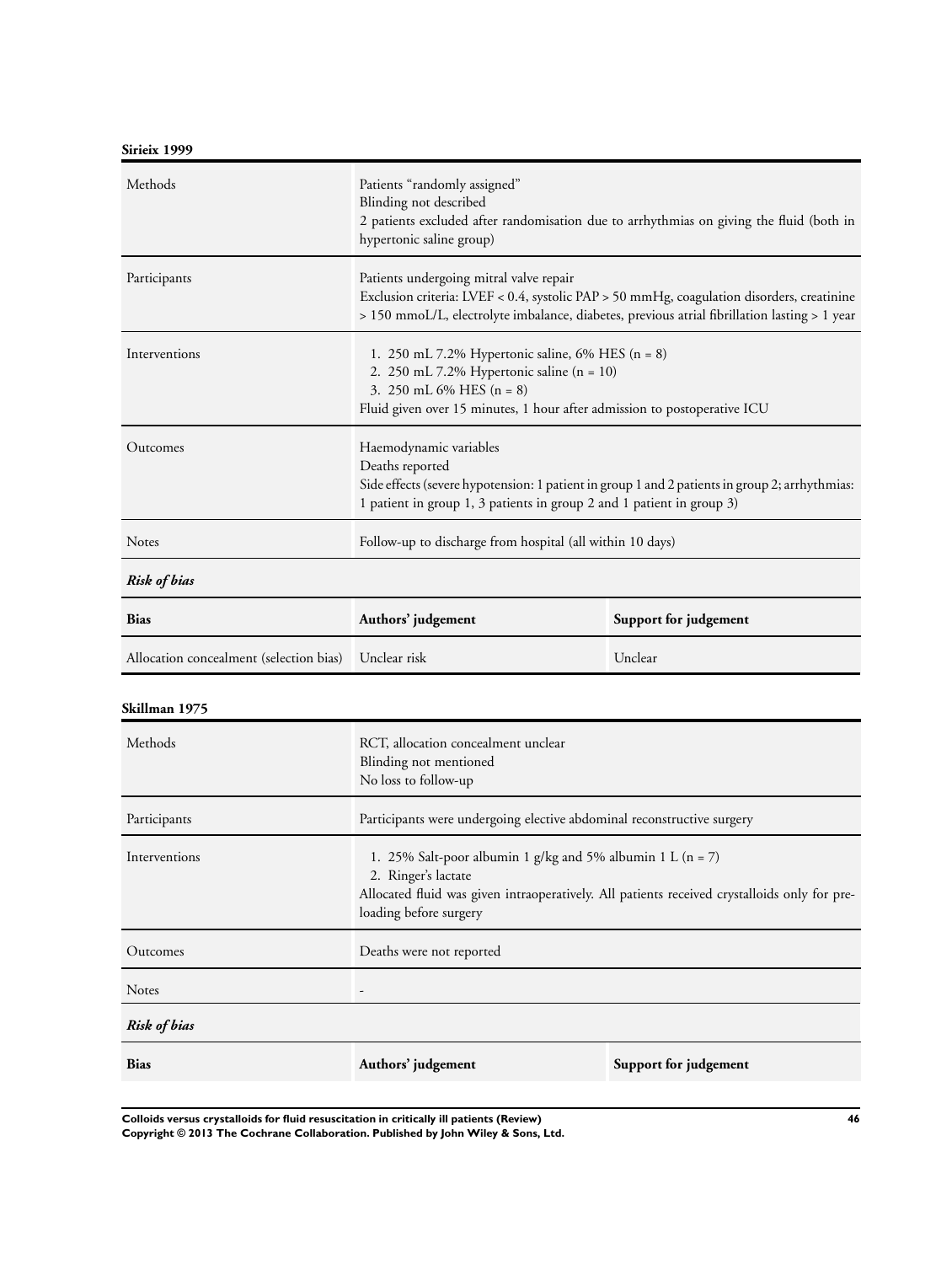### **Skillman 1975** (*Continued)*

| Allocation concealment (selection bias) | Unclear risk                                                                                                                                                                                                                                                        | Unclear               |
|-----------------------------------------|---------------------------------------------------------------------------------------------------------------------------------------------------------------------------------------------------------------------------------------------------------------------|-----------------------|
| Tollofsrud 1995                         |                                                                                                                                                                                                                                                                     |                       |
| Methods                                 | RCT, allocation by sealed envelopes<br>Blinding not mentioned<br>No loss to follow-up                                                                                                                                                                               |                       |
| Participants                            | Participants were adults in need of volume replacement during and after coronary artery<br>bypass surgery                                                                                                                                                           |                       |
| Interventions                           | 1. Haemaccel $(n = 10)$<br>2. Dextran 70 $(n = 10)$<br>3. Albumin 40 $(n = 10)$<br>4. Ringer's lactate $(n = 10)$<br>Allocated fluid was used throughout resuscitation                                                                                              |                       |
| Outcomes                                | Deaths reported<br>Fluid balance                                                                                                                                                                                                                                    |                       |
| Notes                                   | Follow-up to 48 hours                                                                                                                                                                                                                                               |                       |
| <b>Risk of bias</b>                     |                                                                                                                                                                                                                                                                     |                       |
| <b>Bias</b>                             | Authors' judgement                                                                                                                                                                                                                                                  | Support for judgement |
| Allocation concealment (selection bias) | Unclear risk                                                                                                                                                                                                                                                        | Unclear               |
| Tollofsrud 1998                         |                                                                                                                                                                                                                                                                     |                       |
| Methods                                 | RCT, allocation by sealed envelope<br>Described as double blind<br>No loss to follow-up mentioned                                                                                                                                                                   |                       |
| Participants                            | Patients with 3 vessel coronary artery disease undergoing elective coronary artery surgery<br>Exclusion criteria: LVEF < 0.4, ventricular aneurysm, significant arrhythmia, diabetes, renal<br>failure, lung disease                                                |                       |
| Interventions                           | 1. 4 mL/kg of 75 mg/mL hypertonic saline in dextran 70 60 mg/mL over 30 minutes<br>$(n = 10)$<br>2. Same volume and rate of isotonic saline $(n = 10)$<br>Fluid given just after surgery while still in operating theatre. Ringer's lactate for additional<br>fluid |                       |
| Outcomes                                | Fluid balance<br>Haemodynamic variables<br>Deaths not reported                                                                                                                                                                                                      |                       |

**Colloids versus crystalloids for fluid resuscitation in critically ill patients (Review) 47**

**Copyright © 2013 The Cochrane Collaboration. Published by John Wiley & Sons, Ltd.**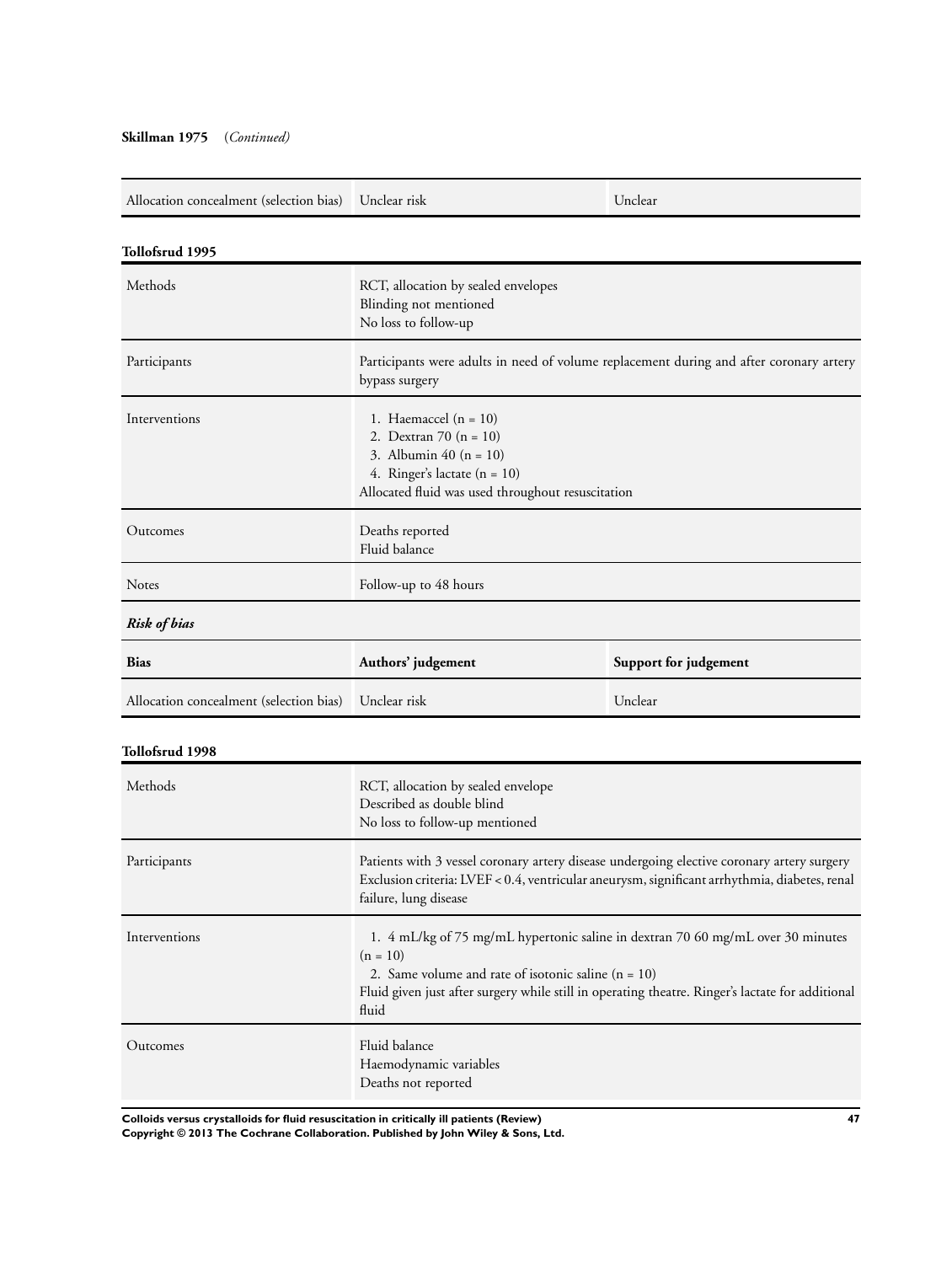### **Tollofsrud 1998** (*Continued)*

| Notes                                   | Follow-up to 48 hours                                                                                                                                                                                                                             |                       |
|-----------------------------------------|---------------------------------------------------------------------------------------------------------------------------------------------------------------------------------------------------------------------------------------------------|-----------------------|
| Risk of bias                            |                                                                                                                                                                                                                                                   |                       |
| <b>Bias</b>                             | Authors' judgement                                                                                                                                                                                                                                | Support for judgement |
| Allocation concealment (selection bias) | Unclear risk                                                                                                                                                                                                                                      | Unclear               |
| Upadhyay 2004                           |                                                                                                                                                                                                                                                   |                       |
| Methods                                 | Open-label randomised trial, allocation by sealed envelope<br>No loss to follow-up mentioned                                                                                                                                                      |                       |
| Participants                            | 60 patients with septic shock aged 1 month to 12 years<br>Exclusion criteria: age < 1 month, multiorgan failure and immunodeficiency states                                                                                                       |                       |
| Interventions                           | 1. Normal saline $(n = 31)$<br>2. Polymer from degraded gelatin in saline $(n = 29)$                                                                                                                                                              |                       |
| Outcomes                                | Haemodynamic data<br>Death reported                                                                                                                                                                                                               |                       |
| Notes                                   | Length of follow-up not reported but all outcomes were in-hospital measures                                                                                                                                                                       |                       |
| <b>Risk of bias</b>                     |                                                                                                                                                                                                                                                   |                       |
| <b>Bias</b>                             | Authors' judgement                                                                                                                                                                                                                                | Support for judgement |
| Allocation concealment (selection bias) | Unclear risk                                                                                                                                                                                                                                      | Unclear               |
| Vassar 1990                             |                                                                                                                                                                                                                                                   |                       |
| Methods                                 | RCT, allocation concealment unclear<br>Double-blind study (solutions prepared in identical containers)<br>No loss to follow-up                                                                                                                    |                       |
| Participants                            | Participants were emergency department admissions with trauma and SBP < 80 mmHg<br>and $\geq$ 18 years of age<br>Exclusion criteria: pregnant women and people with pre-existing cardiac, hepatic or renal<br>disease                             |                       |
| Interventions                           | 1. 6% Dextran 70 in 7.5% saline (n = 23)<br>2. Ringer's lactate $(n = 24)$<br>Allocated fluids were given as the initial resuscitation in the emergency department. Addi-<br>tional isotonic crystalloids (Ringer's lactate) were given as needed |                       |

**Colloids versus crystalloids for fluid resuscitation in critically ill patients (Review) 48 Copyright © 2013 The Cochrane Collaboration. Published by John Wiley & Sons, Ltd.**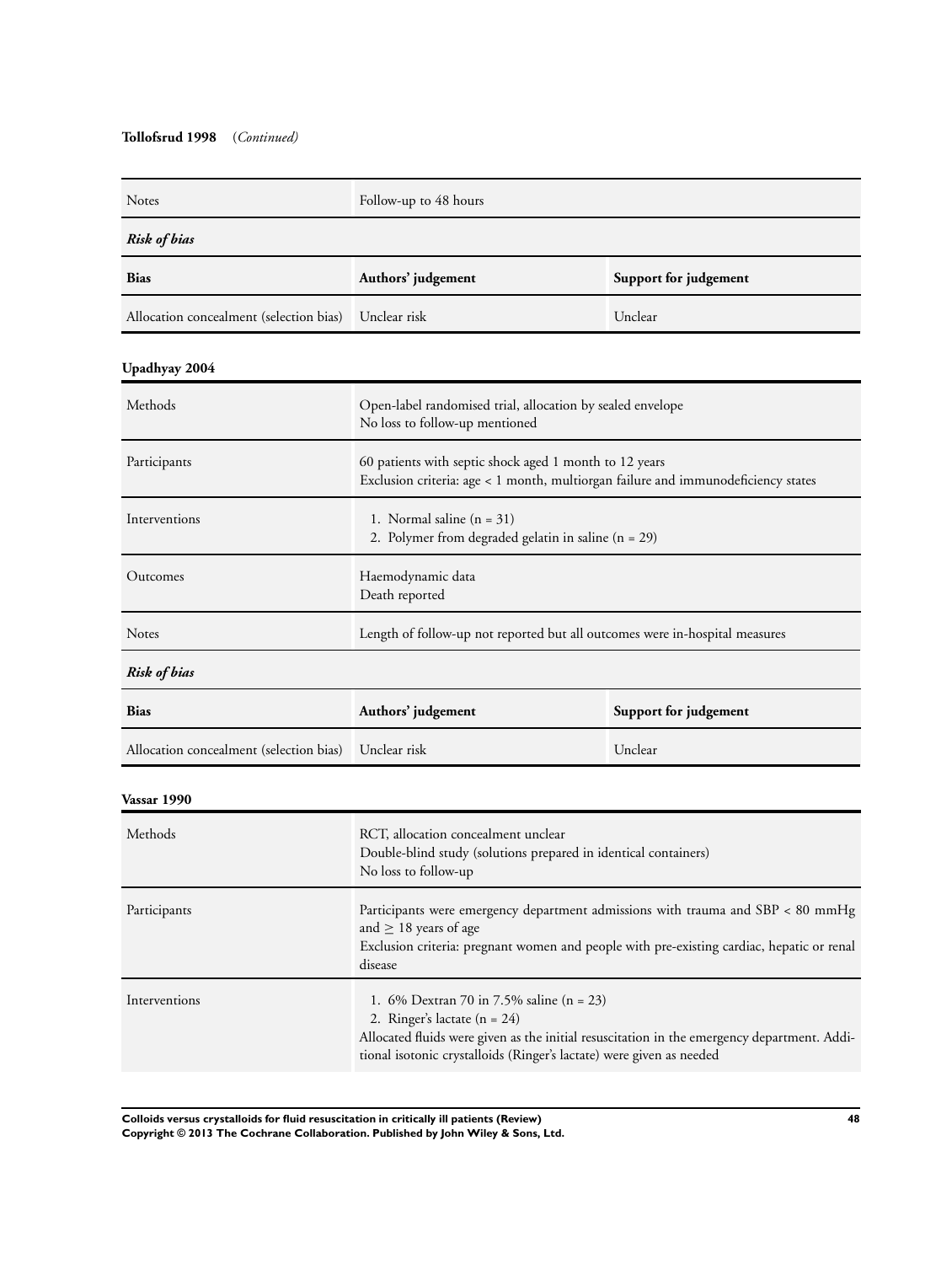### **Vassar 1990** (*Continued)*

| Outcomes                                | Deaths reported<br>Haemodynamic variables                                                                                                                                                                                                                                             |                       |
|-----------------------------------------|---------------------------------------------------------------------------------------------------------------------------------------------------------------------------------------------------------------------------------------------------------------------------------------|-----------------------|
| Notes                                   | Follow-up to hospital discharge                                                                                                                                                                                                                                                       |                       |
| <b>Risk of bias</b>                     |                                                                                                                                                                                                                                                                                       |                       |
| <b>Bias</b>                             | Authors' judgement                                                                                                                                                                                                                                                                    | Support for judgement |
| Allocation concealment (selection bias) | Unclear risk                                                                                                                                                                                                                                                                          | Unclear               |
| Vassar 1991                             |                                                                                                                                                                                                                                                                                       |                       |
| Methods                                 | RCT, allocation by randomised sequence of coded containers<br>Double-blind study<br>No loss to follow-up                                                                                                                                                                              |                       |
| Participants                            | Participants were pre-hospital trauma cases undergoing helicopter transport to an emer-<br>gency centre, with SBP $\leq$ 100 mmHg and $\geq$ 18 years<br>Exclusion criteria: pre-existing cardiac renal, hepatic or neurological disease; peripheral<br>oedema                        |                       |
| Interventions                           | 1. 4.2% Dextran 70 in 7.5% saline or 6% dextran 70 in 7.5% saline $(n = 83)$<br>2. Ringer's lactate $(n = 83)$<br>Fluids were given as the initial resuscitation fluid in the pre-hospital setting. Supplemental<br>isotonic fluids were given at the discretion of the flight nurses |                       |
| Outcomes                                | Deaths reported<br>Haemodynamic variables                                                                                                                                                                                                                                             |                       |
| <b>Notes</b>                            | Follow-up to discharge. Allocation was to 4.2% dextran 70, to 6% dextran 70, or to<br>crystalloid; for the calculation of the summary effect measure, the 2 dextran groups were<br>combined                                                                                           |                       |
| <b>Risk of bias</b>                     |                                                                                                                                                                                                                                                                                       |                       |
| Bias                                    | Authors' judgement                                                                                                                                                                                                                                                                    | Support for judgement |
| Allocation concealment (selection bias) | Low risk                                                                                                                                                                                                                                                                              | Adequate              |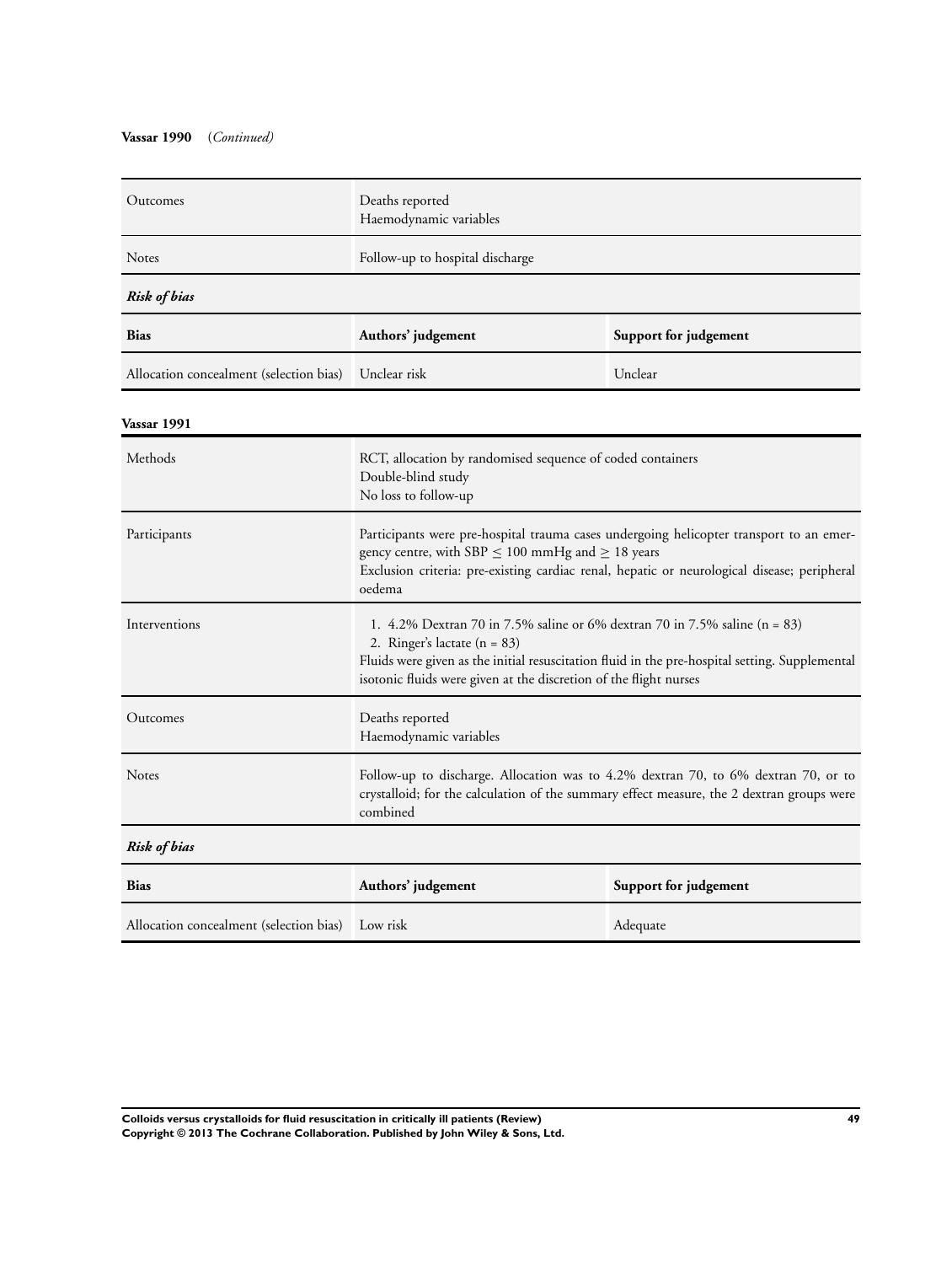**Vassar 1993a**

| Methods                                          | RCT, allocation concealed by random sequence of identical containers<br>Double-blind study<br>36 people excluded post randomisation as deemed not to have met eligibility criteria<br>No loss to follow-up                                                                                                         |                       |
|--------------------------------------------------|--------------------------------------------------------------------------------------------------------------------------------------------------------------------------------------------------------------------------------------------------------------------------------------------------------------------|-----------------------|
| Participants                                     | Participants, who were undergoing ambulance transport to an emergency centre, SBP $\leq$<br>90 mmHg, $\geq$ 18 years<br>Exclusion criteria: asystolic; undergoing CPR; lack sinus complex on ECG; > 2 hours after<br>trauma; pregnant; pre-existing seizures; bleeding disorder; hepatic, cardiac or renal disease |                       |
| Interventions                                    | 1. 6% Dextran 70 in 7.5% saline $(n = 89)$<br>2. $7.5\%$ Saline (n = 85)<br>3. 0.9% Saline $(n = 84)$<br>Participants received 250 mL of the allocated fluid in the pre-hospital setting. Additional<br>isotonic crystalloids were given as needed                                                                 |                       |
| Outcomes                                         | Deaths reported<br>Haemodynamic variables<br>Trauma scores                                                                                                                                                                                                                                                         |                       |
| <b>Notes</b>                                     | Follow-up was to discharge from hospital                                                                                                                                                                                                                                                                           |                       |
| <b>Risk of bias</b>                              |                                                                                                                                                                                                                                                                                                                    |                       |
| <b>Bias</b>                                      | Authors' judgement                                                                                                                                                                                                                                                                                                 | Support for judgement |
| Allocation concealment (selection bias) Low risk |                                                                                                                                                                                                                                                                                                                    | Adequate              |

### **Vassar 1993b**

| Methods       | RCT, allocation concealed by sequential use of coded identical containers<br>Double-blind study<br>39/233 patients excluded as deemed not to meet eligibility criteria, unclear from which<br>groups                                                                                                                                      |
|---------------|-------------------------------------------------------------------------------------------------------------------------------------------------------------------------------------------------------------------------------------------------------------------------------------------------------------------------------------------|
| Participants  | Participants were pre-hospital trauma cases undergoing helicopter transport to an emer-<br>gency centre, $SBP \le 100$ mmHg, $\ge 18$ years<br>Exclusion criteria: asystolic; undergoing CPR; lack sinus complex on ECG; > 2 hours after<br>trauma; pregnant; pre-existing seizures; bleeding disorder; hepatic, cardiac or renal disease |
| Interventions | 1. 12% Dextran 70 in 7.5% saline $(n = 49)$<br>2. 6% Dextran 70 in 7.5% saline $(n = 50)$<br>3. $7.5\%$ Saline (n = 50)<br>4. Ringer's lactate $(n = 45)$<br>Participants received 250 mL of the allocated fluid in the pre-hospital setting. Additional<br>isotonic crystalloids were given as needed                                    |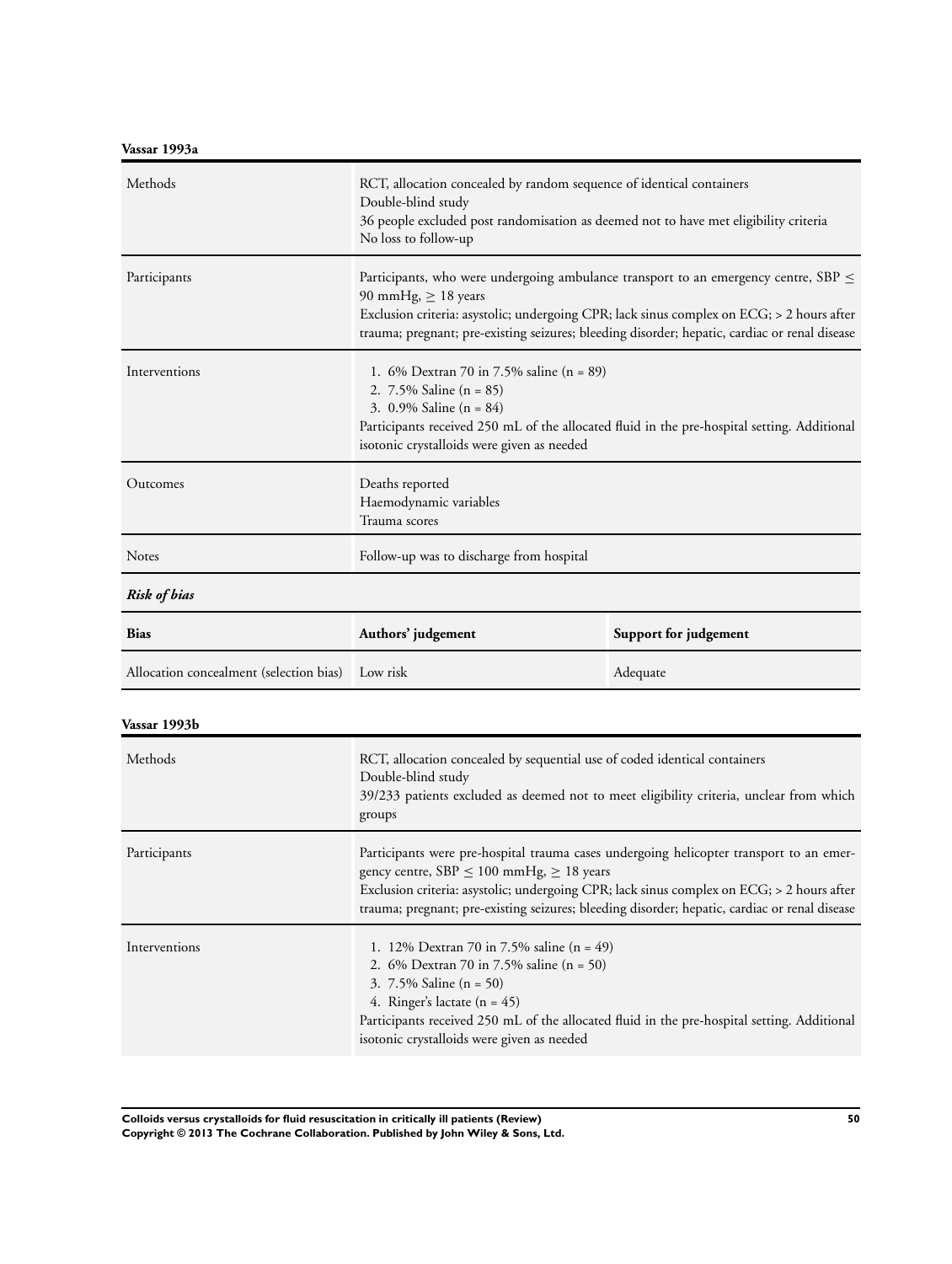### **Vassar 1993b** (*Continued)*

| Outcomes                                | Deaths reported<br>Haemodynamic variables<br>Trauma scores and neurological outcome scores                                                                         |                       |
|-----------------------------------------|--------------------------------------------------------------------------------------------------------------------------------------------------------------------|-----------------------|
| Notes                                   | Follow-up to hospital discharge                                                                                                                                    |                       |
| <b>Risk of bias</b>                     |                                                                                                                                                                    |                       |
| Bias                                    | Authors' judgement                                                                                                                                                 | Support for judgement |
| Allocation concealment (selection bias) | Low risk                                                                                                                                                           | Adequate              |
| Verheij 2006                            |                                                                                                                                                                    |                       |
| Methods                                 | RCT, allocation concealment by "the sealed envelope method"<br>Blinding method not reported<br>No loss to follow-up                                                |                       |
| Participants                            | 67 patients with presumed hypovolaemia after cardiac and major vascular surgery<br>Exclusion criteria: age > 79 years and known anaphylactoid reaction to colloids |                       |
| Interventions                           | 1. Saline $(n = 16)$<br>2. Gelatin $(n = 16)$<br>3. HES $(n = 16)$<br>4. Albumin ( $n = 16$ )                                                                      |                       |
| Outcomes                                | Haemodynamic data<br>Death not reported                                                                                                                            |                       |
| Notes                                   | Length of follow-up not reported but all outcomes were in-hospital measures                                                                                        |                       |
| <b>Risk of bias</b>                     |                                                                                                                                                                    |                       |
| <b>Bias</b>                             | Authors' judgement                                                                                                                                                 | Support for judgement |
| Allocation concealment (selection bias) | Unclear risk                                                                                                                                                       | Unclear               |
| Virgilio 1979                           |                                                                                                                                                                    |                       |
| Methods                                 | Allocation "by random number"<br>Blinding not mentioned<br>No loss to follow-up                                                                                    |                       |
| Participants                            | Participants were undergoing abdominal aortic surgery                                                                                                              |                       |

**Colloids versus crystalloids for fluid resuscitation in critically ill patients (Review) 51 Copyright © 2013 The Cochrane Collaboration. Published by John Wiley & Sons, Ltd.**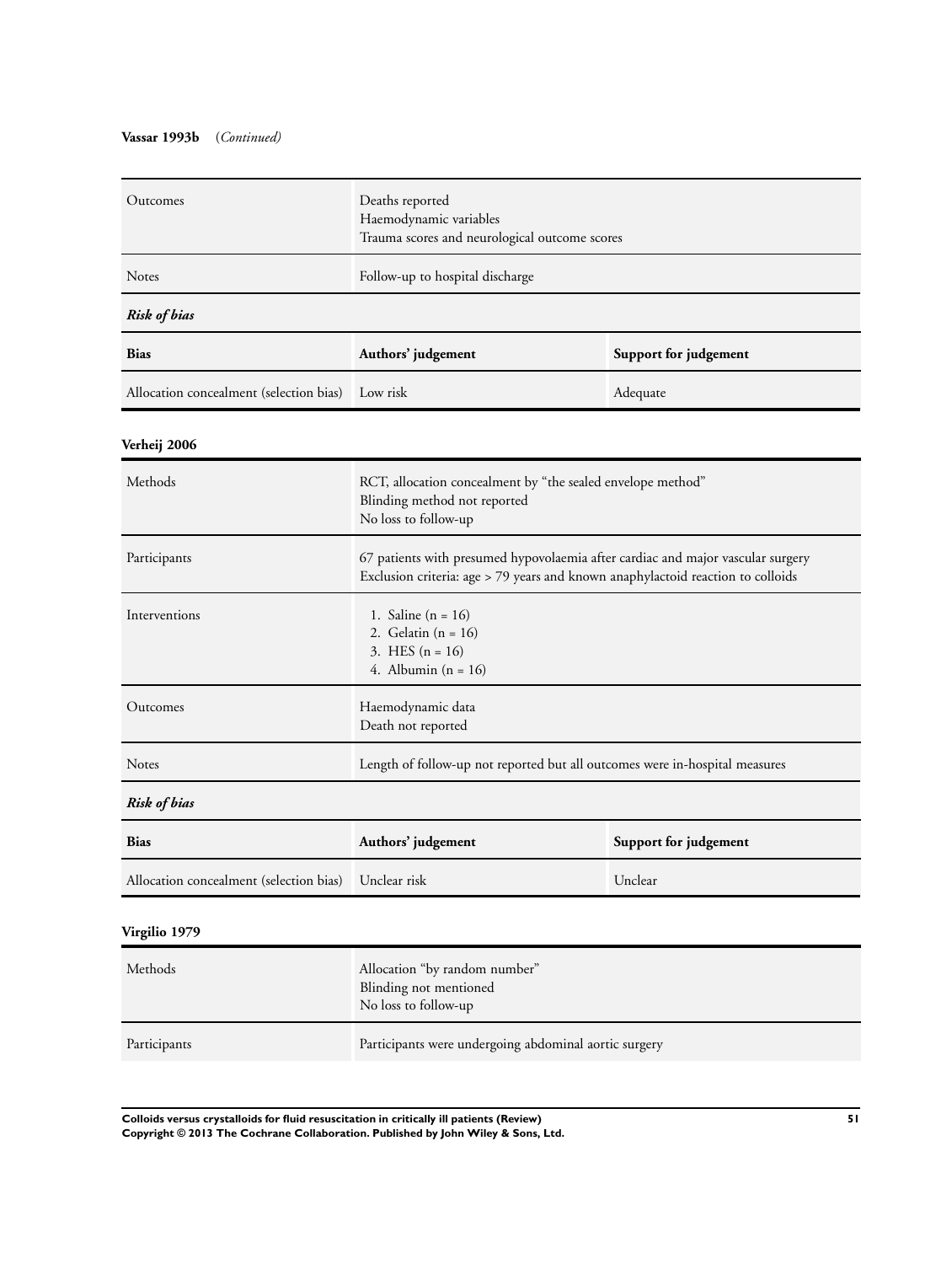# **Virgilio 1979** (*Continued)*

| Interventions                           | 1. 5% Albumin $(n = 15)$<br>2. Ringer's lactate $(n = 14)$<br>Allocated fluid was used during operation for maintenance of pre-defined physiological<br>parameters, and the resuscitation was continued with the allocated fluid until the day<br>following the operation. This was followed by 5% dextrose in half-normal saline, with<br>potassium chloride as needed |                       |
|-----------------------------------------|-------------------------------------------------------------------------------------------------------------------------------------------------------------------------------------------------------------------------------------------------------------------------------------------------------------------------------------------------------------------------|-----------------------|
| Outcomes                                | Deaths reported                                                                                                                                                                                                                                                                                                                                                         |                       |
| Notes                                   | Follow-up 2.5 weeks                                                                                                                                                                                                                                                                                                                                                     |                       |
| <b>Risk of bias</b>                     |                                                                                                                                                                                                                                                                                                                                                                         |                       |
| <b>Bias</b>                             | Authors' judgement                                                                                                                                                                                                                                                                                                                                                      | Support for judgement |
| Allocation concealment (selection bias) | Unclear risk                                                                                                                                                                                                                                                                                                                                                            | Unclear               |
| Wahba 1996                              |                                                                                                                                                                                                                                                                                                                                                                         |                       |
| Methods                                 | Patients "randomly allocated"<br>Blinding not mentioned<br>2 patients excluded as they required reoperation for bleeding                                                                                                                                                                                                                                                |                       |
| Participants                            | 22 adults in need of volume replacement following coronary artery bypass surgery<br>Exclusion criteria: abnormal left ventricular function, platelet active medication or heparin                                                                                                                                                                                       |                       |
| Interventions                           | 1. Haemaccel $(n = 10)$<br>2. Ringer's lactate $(n = 10)$<br>Allocated fluid was used from the time of admission to ICU following operation, to the<br>end of resuscitation                                                                                                                                                                                             |                       |
| Outcomes                                | Deaths reported<br>Pulmonary oedema                                                                                                                                                                                                                                                                                                                                     |                       |
| <b>Notes</b>                            | Follow-up to discharge                                                                                                                                                                                                                                                                                                                                                  |                       |
| <b>Risk of bias</b>                     |                                                                                                                                                                                                                                                                                                                                                                         |                       |
| <b>Bias</b>                             | Authors' judgement                                                                                                                                                                                                                                                                                                                                                      | Support for judgement |
| Allocation concealment (selection bias) | Unclear risk                                                                                                                                                                                                                                                                                                                                                            | Unclear               |

**Colloids versus crystalloids for fluid resuscitation in critically ill patients (Review) 52 Copyright © 2013 The Cochrane Collaboration. Published by John Wiley & Sons, Ltd.**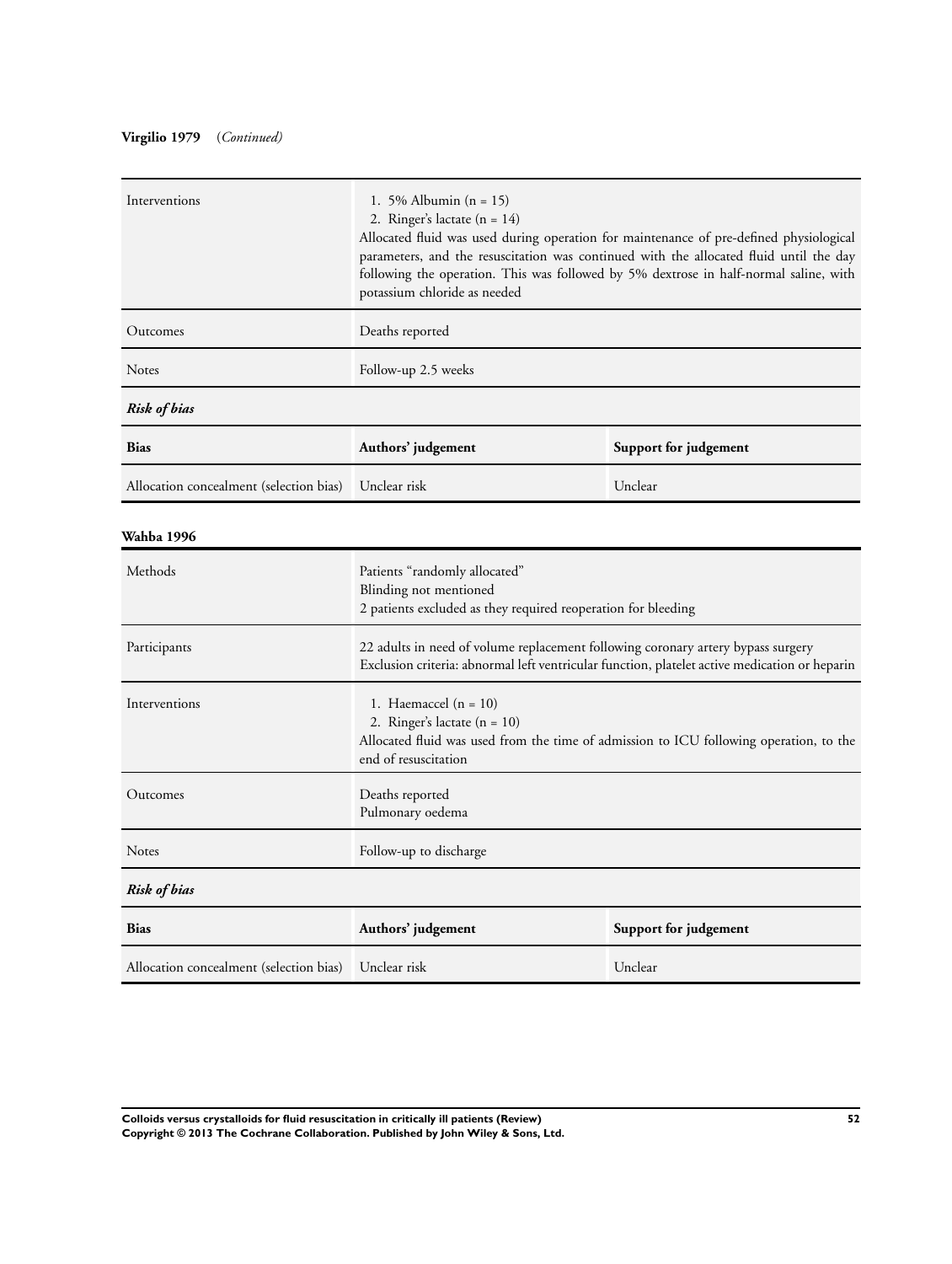**Wills 2005**

| Methods                                 | RCT, allocation concealed by specially prepared cardboard containers<br>Method of blinding not mentioned<br>No loss to follow-up                                                                                                                                                                                                                 |                       |
|-----------------------------------------|--------------------------------------------------------------------------------------------------------------------------------------------------------------------------------------------------------------------------------------------------------------------------------------------------------------------------------------------------|-----------------------|
| Participants                            | 512 children with dengue shock syndrome aged 2 to 15 years                                                                                                                                                                                                                                                                                       |                       |
| Interventions                           | Children with immoderately severe shock were randomised to the 3 interventions<br>1. Ringer's lactate $(n = 128)$<br>2. 6% Dextran 70 (n = 126)<br>3. $6\%$ HES 200/0.5 (n = 129)<br>Children with severe shock were randomised only to either of the 2 colloids interventions:<br>1. $6\%$ Dextran 70 (n = 67)<br>2. $6\%$ HES 200/0.5 (n = 62) |                       |
| Outcomes                                | Requirement for supplemental intervention with rescue colloid<br>Time taken to achieve initial cardiovascular stability<br>Time taken to achieve sustained cardiovascular stability<br>Volume required<br>Change in haematocrit<br>Days in hospital<br>1 death reported but not specified in which group                                         |                       |
| <b>Notes</b>                            | Length of follow-up not clear                                                                                                                                                                                                                                                                                                                    |                       |
| <b>Risk of bias</b>                     |                                                                                                                                                                                                                                                                                                                                                  |                       |
| <b>Bias</b>                             | Authors' judgement                                                                                                                                                                                                                                                                                                                               | Support for judgement |
| Allocation concealment (selection bias) | Low risk                                                                                                                                                                                                                                                                                                                                         | Adequate              |
| Woittiez 1997                           |                                                                                                                                                                                                                                                                                                                                                  |                       |
| Methods                                 | RCT, allocation concealment by sealed opaque envelopes<br>No information on blinding or loss to follow-up                                                                                                                                                                                                                                        |                       |
| Participants                            | 60 patients who had developed hypoalbuminaemia $(< 20 \text{ g/L})$ after major surgery<br>2 patients died after randomisation and before treatment started. They were excluded from                                                                                                                                                             |                       |

|               | the analysis                                                                                                                                                                                            |
|---------------|---------------------------------------------------------------------------------------------------------------------------------------------------------------------------------------------------------|
| Interventions | 1. Saline $(500 \text{ mL}/24 \text{ hours})$ (n = 16)<br>2. 20% Albumin (300 mL/24 hours) $(n = 15)$<br>3. 10% HES $(500 \text{ mL}/24 \text{ hours})$ for 3 days $(n = 27)$<br>Aim was to restore COP |
| Outcomes      | Changes in fluid balance, serum albumin, COP and clinical signs of oedema were followed<br>daily<br>Death rates supplied by the author                                                                  |

**Colloids versus crystalloids for fluid resuscitation in critically ill patients (Review) 53 Copyright © 2013 The Cochrane Collaboration. Published by John Wiley & Sons, Ltd.**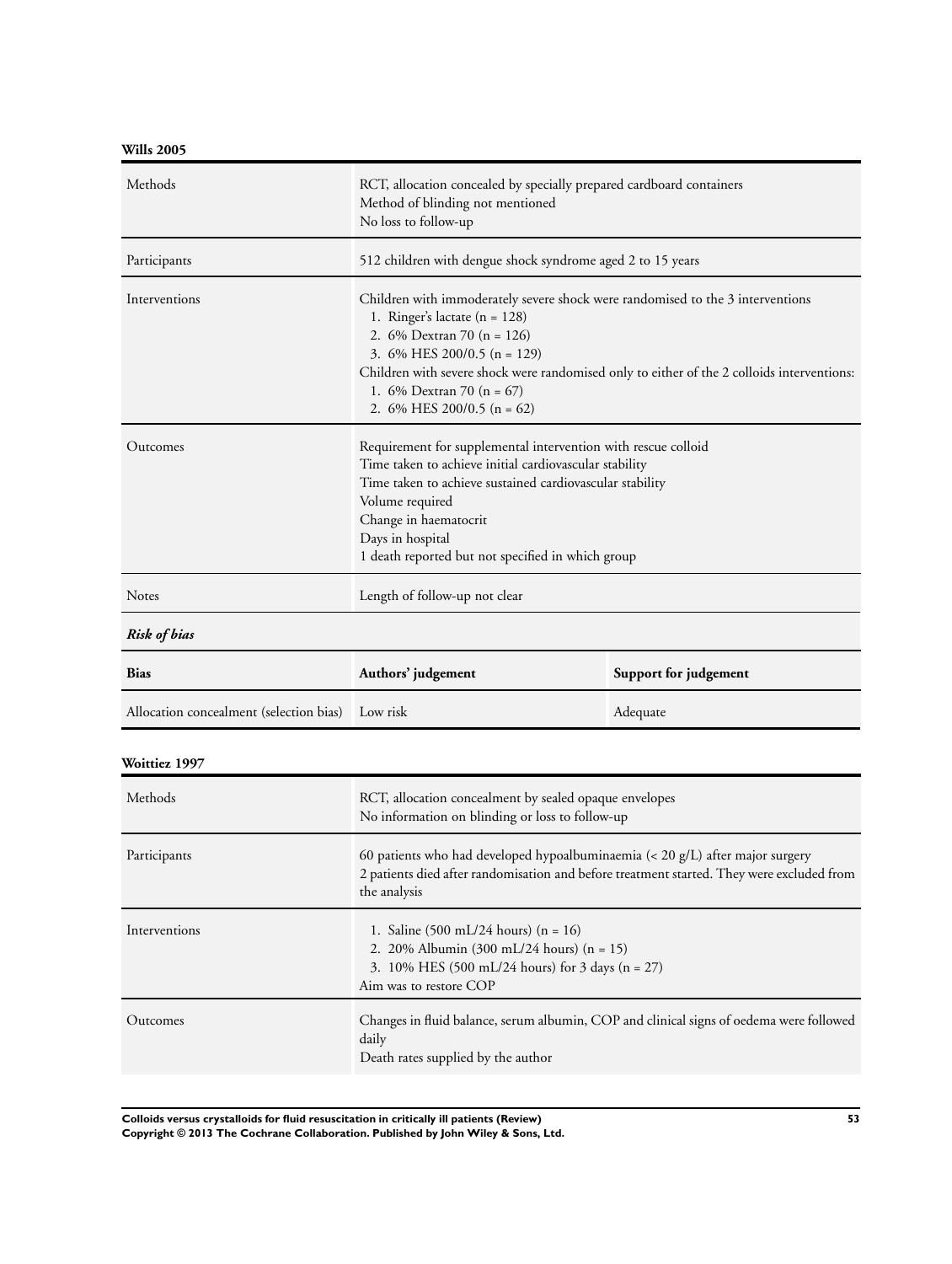| <b>Notes</b>                            | Length of follow-up unspecified                                                                                                                                                                     |                                                                                        |  |  |  |  |
|-----------------------------------------|-----------------------------------------------------------------------------------------------------------------------------------------------------------------------------------------------------|----------------------------------------------------------------------------------------|--|--|--|--|
| <b>Risk of bias</b>                     |                                                                                                                                                                                                     |                                                                                        |  |  |  |  |
| Bias                                    | Authors' judgement<br>Support for judgement                                                                                                                                                         |                                                                                        |  |  |  |  |
| Allocation concealment (selection bias) | Unclear risk<br>Unclear                                                                                                                                                                             |                                                                                        |  |  |  |  |
| <b>Wu 2001</b>                          |                                                                                                                                                                                                     |                                                                                        |  |  |  |  |
| Methods                                 | RCT. No details given of randomisation method                                                                                                                                                       |                                                                                        |  |  |  |  |
| Participants                            | 41 adolescent or adult patients in emergency department suffering from shock                                                                                                                        |                                                                                        |  |  |  |  |
| Interventions                           | hydroxide $1.36$ g/L (n = 18)<br>2. Ringer's lactate $(n = 16)$                                                                                                                                     | 1. 4% Modified fluid gelatin: succinated gelatin 40 g/L, sodium chloride 7 g/L, sodium |  |  |  |  |
| Outcomes                                | Death<br>Haemodynamic variables                                                                                                                                                                     |                                                                                        |  |  |  |  |
| <b>Notes</b>                            | Not intention-to-treat: 5 patients who received blood transfusion and 2 who had surgery<br>within the first hour of resuscitation were dropped from the analysis<br>Length of follow-up not clear   |                                                                                        |  |  |  |  |
| <b>Risk of bias</b>                     |                                                                                                                                                                                                     |                                                                                        |  |  |  |  |
| Bias                                    | Authors' judgement                                                                                                                                                                                  | Support for judgement                                                                  |  |  |  |  |
| Allocation concealment (selection bias) | Unclear risk                                                                                                                                                                                        | Unclear                                                                                |  |  |  |  |
| Younes 1992                             |                                                                                                                                                                                                     |                                                                                        |  |  |  |  |
| Methods                                 | Randomised "in a double blind fashion"<br>Blinding by use of similar bottles<br>No loss to follow-up                                                                                                |                                                                                        |  |  |  |  |
| Participants                            | Participants were emergency department admissions, SBP < 80 mmHg, $\geq$ 19 years<br>Exclusion criteria: pregnant, pre-existing cardiac or metabolic disease                                        |                                                                                        |  |  |  |  |
| Interventions                           | 1. 6% Dextran 70 in 7.5% saline $(n = 35)$<br>2. 7.5% Saline (n = 35)<br>3. $0.9\%$ Saline (n = 35)<br>Allocated fluid was for initial bolus of 250 mL, followed by isotonic crystalloids as needed |                                                                                        |  |  |  |  |

**Colloids versus crystalloids for fluid resuscitation in critically ill patients (Review) 54 Copyright © 2013 The Cochrane Collaboration. Published by John Wiley & Sons, Ltd.**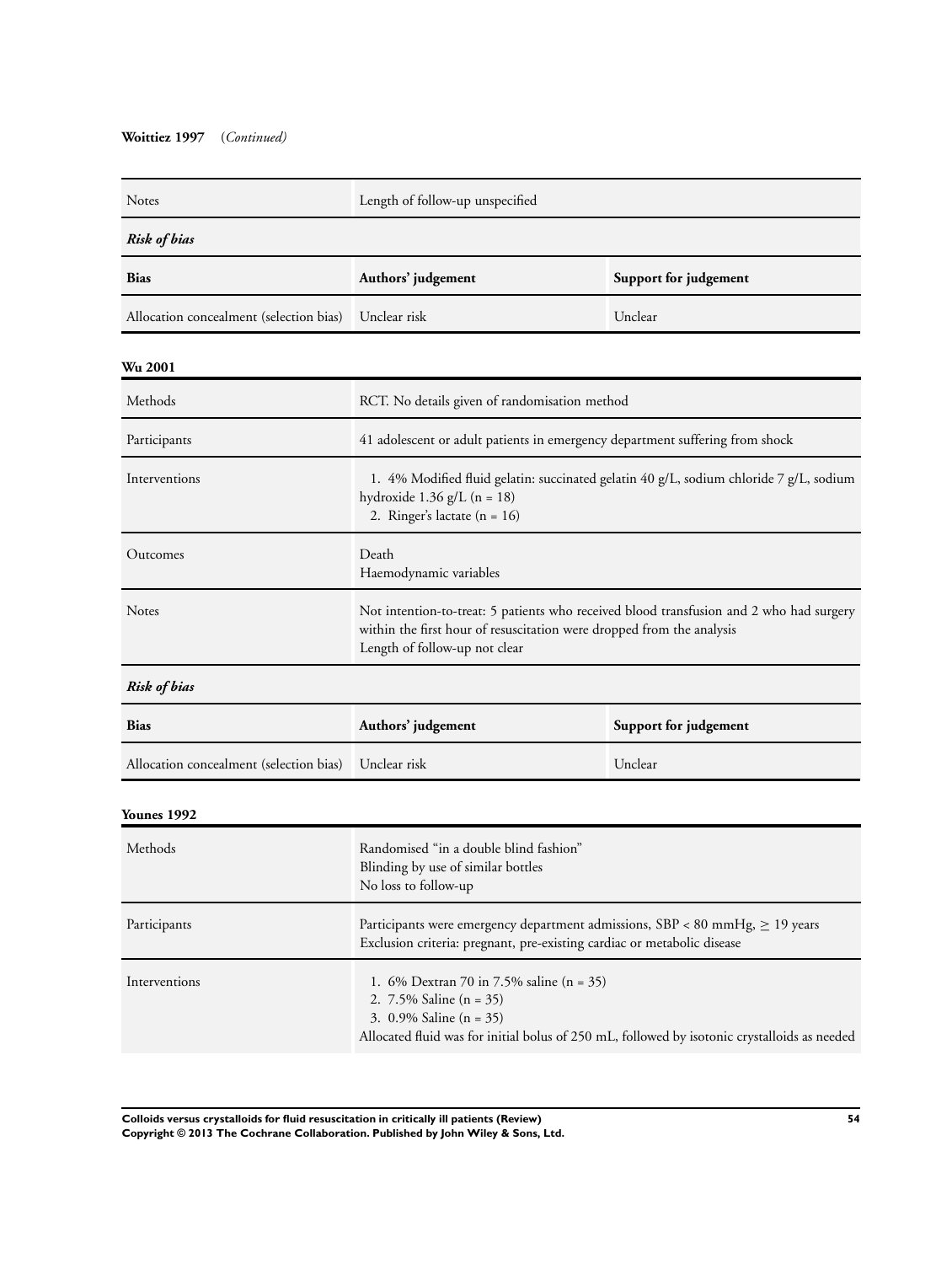### **Younes 1992** (*Continued)*

| Outcomes                                | Deaths reported<br>Fluid balance                                                                                                                                                                                                      |                       |  |  |
|-----------------------------------------|---------------------------------------------------------------------------------------------------------------------------------------------------------------------------------------------------------------------------------------|-----------------------|--|--|
| Notes                                   | Follow-up to discharge from hospital                                                                                                                                                                                                  |                       |  |  |
| <b>Risk of bias</b>                     |                                                                                                                                                                                                                                       |                       |  |  |
| <b>Bias</b>                             | Authors' judgement                                                                                                                                                                                                                    | Support for judgement |  |  |
| Allocation concealment (selection bias) | Unclear risk                                                                                                                                                                                                                          | Unclear               |  |  |
| Younes 1994                             |                                                                                                                                                                                                                                       |                       |  |  |
| Methods                                 | Trial conducted in a "double blind randomised fashion"<br>Blinding by use of coded, identical containers                                                                                                                              |                       |  |  |
| Participants                            | Participants were trauma admissions to the emergency department requiring treatment for<br>haemorrhagic hypovolaemia; all were over 15 years old<br>Exclusion criteria: pregnant, cardiac or renal failure, cardiac arrest on arrival |                       |  |  |
| Interventions                           | 1. 6% Dextran 70 in 7.5% saline (n = 101)<br>2. 0.9% Saline (n = 111)<br>Allocated fluid was for the first IV infusion only                                                                                                           |                       |  |  |
| Outcomes                                | Deaths reported<br>Complications                                                                                                                                                                                                      |                       |  |  |
| Notes                                   | Follow-up period was 30 days                                                                                                                                                                                                          |                       |  |  |
| <b>Risk of bias</b>                     |                                                                                                                                                                                                                                       |                       |  |  |
| <b>Bias</b>                             | Authors' judgement                                                                                                                                                                                                                    | Support for judgement |  |  |
| Allocation concealment (selection bias) | Unclear risk                                                                                                                                                                                                                          | Unclear               |  |  |
| <b>Younes 1998</b>                      |                                                                                                                                                                                                                                       |                       |  |  |
| Methods                                 | RCT, allocation by sealed envelope<br>Blinding not mentioned<br>No apparent loss to follow-up                                                                                                                                         |                       |  |  |
| Participants                            | Trauma patients SBP < 90 mmHg admitted to the emergency department, with no previous<br>treatment                                                                                                                                     |                       |  |  |
| Interventions                           | 1. 10% Pentastarch $(n = 12)$<br>2. $0.9\%$ Saline (n = 11)<br>Fluid given in 250 mL boluses until systolic blood pressure > 100 mmHg                                                                                                 |                       |  |  |

**Colloids versus crystalloids for fluid resuscitation in critically ill patients (Review) 55**

**Copyright © 2013 The Cochrane Collaboration. Published by John Wiley & Sons, Ltd.**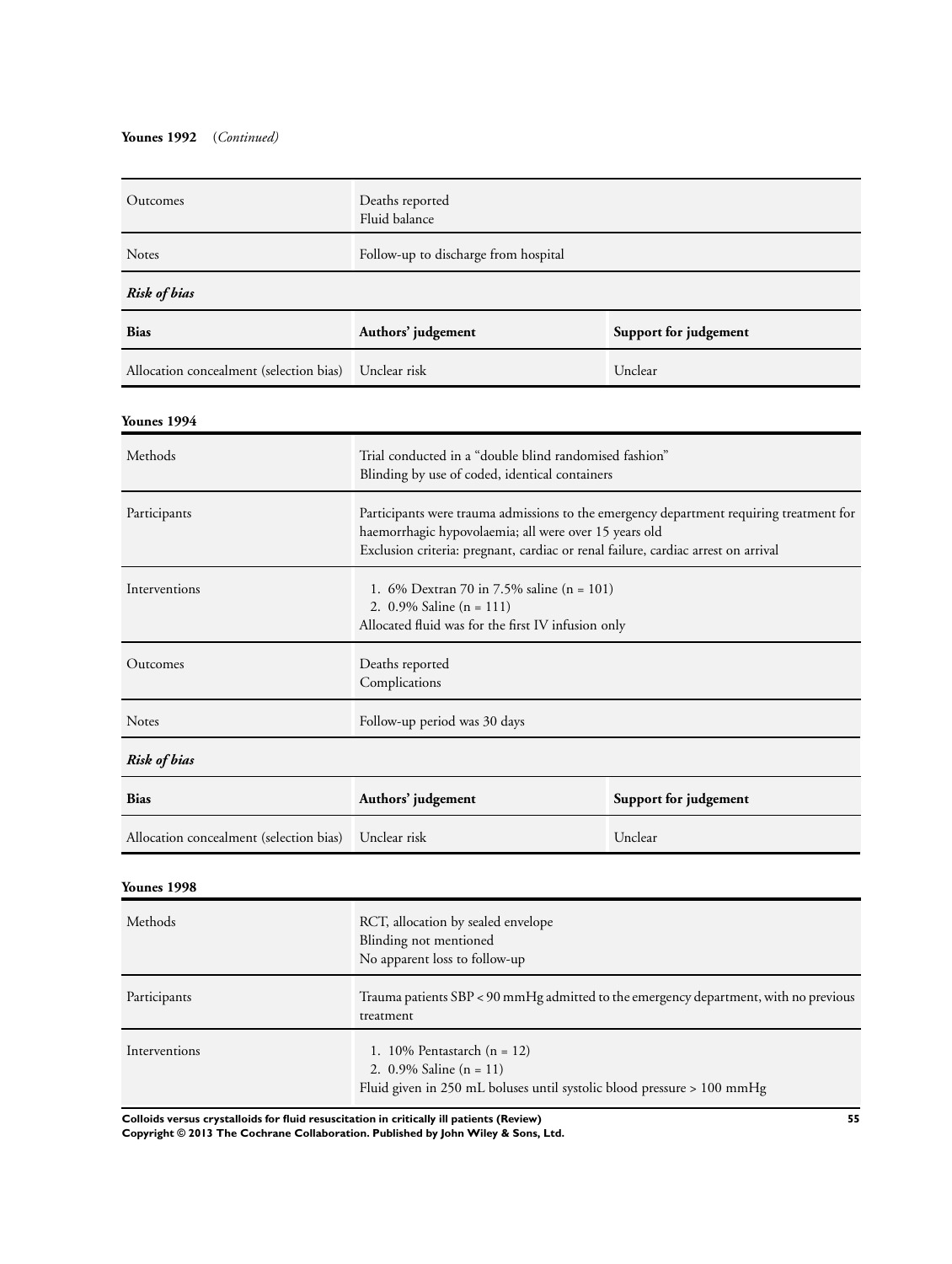### **Younes 1998** (*Continued)*

| Outcomes                                | Deaths reported<br>No complications reported in either group |                       |  |  |
|-----------------------------------------|--------------------------------------------------------------|-----------------------|--|--|
| <b>Notes</b>                            | Follow-up to 24 hours                                        |                       |  |  |
| <b>Risk of bias</b>                     |                                                              |                       |  |  |
| <b>Bias</b>                             | Authors' judgement                                           | Support for judgement |  |  |
| Allocation concealment (selection bias) | Unclear risk<br>Unclear                                      |                       |  |  |

### **Zetterstrom 1981a**

| Methods                                              | The patients were randomly divided into 2 groups<br>Allocation concealment was by sealed opaque envelopes (information supplied by study<br>author)<br>Blinding not mentioned<br>No loss to follow-up                                                                                                                                                                                                                                                                |  |  |  |
|------------------------------------------------------|----------------------------------------------------------------------------------------------------------------------------------------------------------------------------------------------------------------------------------------------------------------------------------------------------------------------------------------------------------------------------------------------------------------------------------------------------------------------|--|--|--|
| Participants                                         | Adults undergoing elective major abdominal surgery                                                                                                                                                                                                                                                                                                                                                                                                                   |  |  |  |
| Interventions                                        | 1. Standard volume replacement regimen (1 L dextran 70 then up to 4 units of RBC<br>with electrolyte, then whole blood or RBC with plasma; postoperative patients were given<br>crystalloids and whole blood) plus 20% human albumin solution 100 mL at end of<br>operation, 200 mL to 300 mL on same day, then 200 mL on first postoperative day, then<br>100 mL for next $3 \text{ days}$ (n = 15)<br>2. Standard volume replacement regimen (as above) $(n = 15)$ |  |  |  |
| Outcomes                                             | Deaths reported<br>Haemodynamic variables                                                                                                                                                                                                                                                                                                                                                                                                                            |  |  |  |
| <b>Notes</b>                                         | Length of follow-up unspecified                                                                                                                                                                                                                                                                                                                                                                                                                                      |  |  |  |
| <b>Risk of bias</b>                                  |                                                                                                                                                                                                                                                                                                                                                                                                                                                                      |  |  |  |
| <b>Bias</b>                                          | Authors' judgement<br>Support for judgement                                                                                                                                                                                                                                                                                                                                                                                                                          |  |  |  |
| Allocation concealment (selection bias) Unclear risk | Unclear                                                                                                                                                                                                                                                                                                                                                                                                                                                              |  |  |  |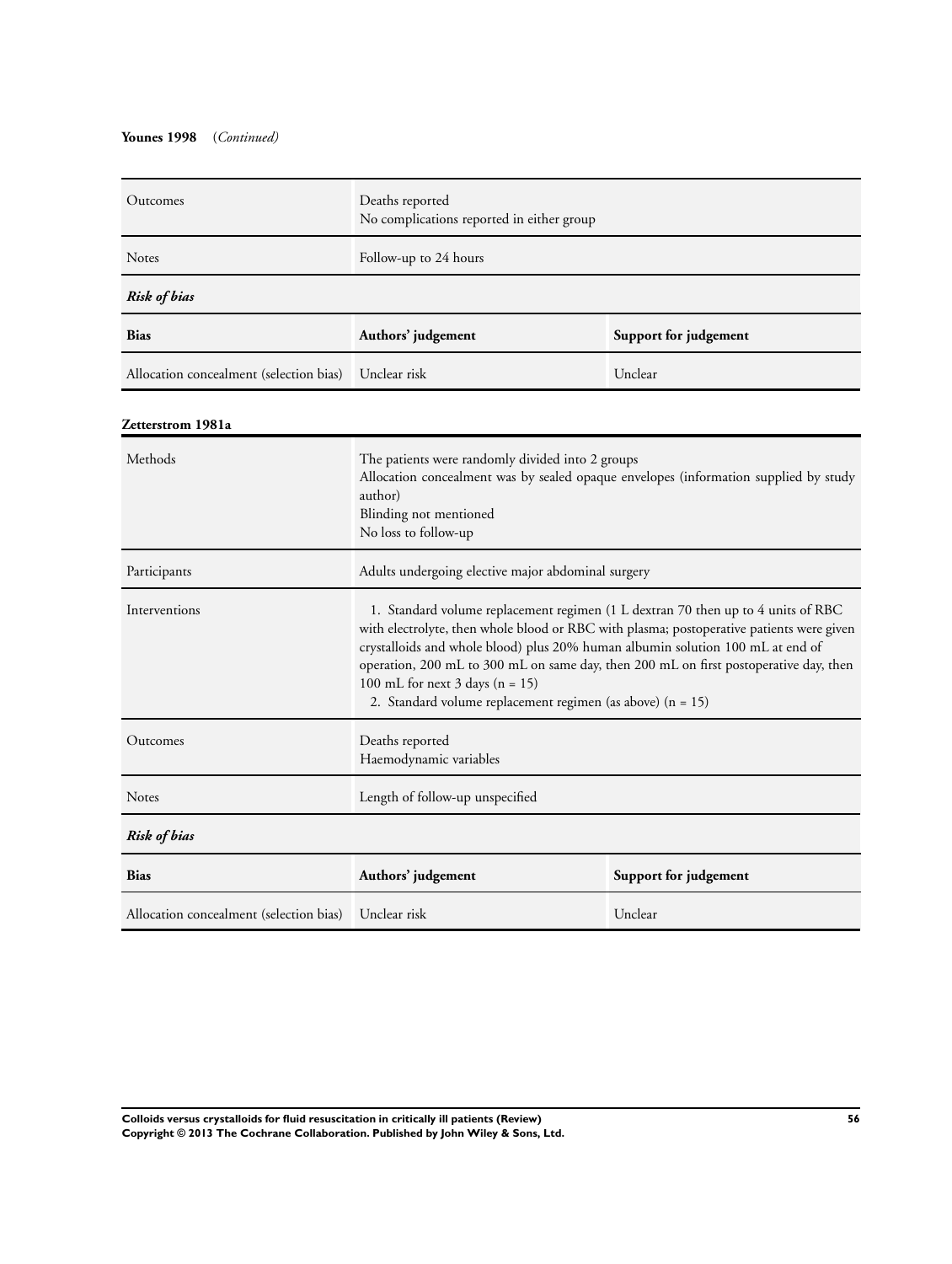## **Zetterstrom 1981b**

| Methods                                 | Patients were randomly divided into 2 groups<br>Allocation concealment was by sealed opaque envelopes (information supplied by study<br>author)<br>Blinding not mentioned<br>No loss to follow-up |  |  |
|-----------------------------------------|---------------------------------------------------------------------------------------------------------------------------------------------------------------------------------------------------|--|--|
| Participants                            | 18 patients who had undergone elective abdominal aortic surgery<br>No exclusions mentioned                                                                                                        |  |  |
| Interventions                           | 1. 5% Human albumin solution $(n = 9)$<br>2. Ringer's lactate solution $(n = 9)$<br>Administration guided by pulmonary arterial occlusion pressure                                                |  |  |
| Outcomes                                | Deaths reported<br>Haemodynamic variables                                                                                                                                                         |  |  |
| <b>Notes</b>                            | Follow-up to discharge from hospital                                                                                                                                                              |  |  |
| <b>Risk of bias</b>                     |                                                                                                                                                                                                   |  |  |
| <b>Bias</b>                             | Authors' judgement<br>Support for judgement                                                                                                                                                       |  |  |
| Allocation concealment (selection bias) | Unclear risk<br>Unclear                                                                                                                                                                           |  |  |

### **Zhu 2011**

| Methods                                              | <b>RCT</b>                                                                                                                                     |         |  |
|------------------------------------------------------|------------------------------------------------------------------------------------------------------------------------------------------------|---------|--|
| Participants                                         | 135 participants with severe sepsis                                                                                                            |         |  |
| Interventions                                        | 1. 7.5% Hypertonic saline plus 6% HES 130/0.4 (n = 45)<br>2. Ringer's lactate plus 6% HES $130/0.4$ (n = 45)<br>3. Ringer's lactate $(n = 45)$ |         |  |
| Outcomes                                             | Biomarkers, fluid requirements, and MODS. Mortality was also reported                                                                          |         |  |
| <b>Notes</b>                                         |                                                                                                                                                |         |  |
| <b>Risk of bias</b>                                  |                                                                                                                                                |         |  |
| <b>Bias</b>                                          | Authors' judgement Support for judgement                                                                                                       |         |  |
| Allocation concealment (selection bias) Unclear risk |                                                                                                                                                | Unclear |  |

ACE: angiotensin-converting enzyme; ARDS: adult respiratory distress syndrome; ASA: American Society of Anesthesiologists; bpm: beats per minute; COP: colloid osmotic pressure; CPR: cardiopulmonary resuscitation; GI: gastrointestinal; HES: hydroxyethyl starch; HR: heart rate; ICU: intensive care unit; IV: intravenous; LVEDP: left ventricular end diastolic pressure; LVEF: left ventricular

**Colloids versus crystalloids for fluid resuscitation in critically ill patients (Review) 57 Copyright © 2013 The Cochrane Collaboration. Published by John Wiley & Sons, Ltd.**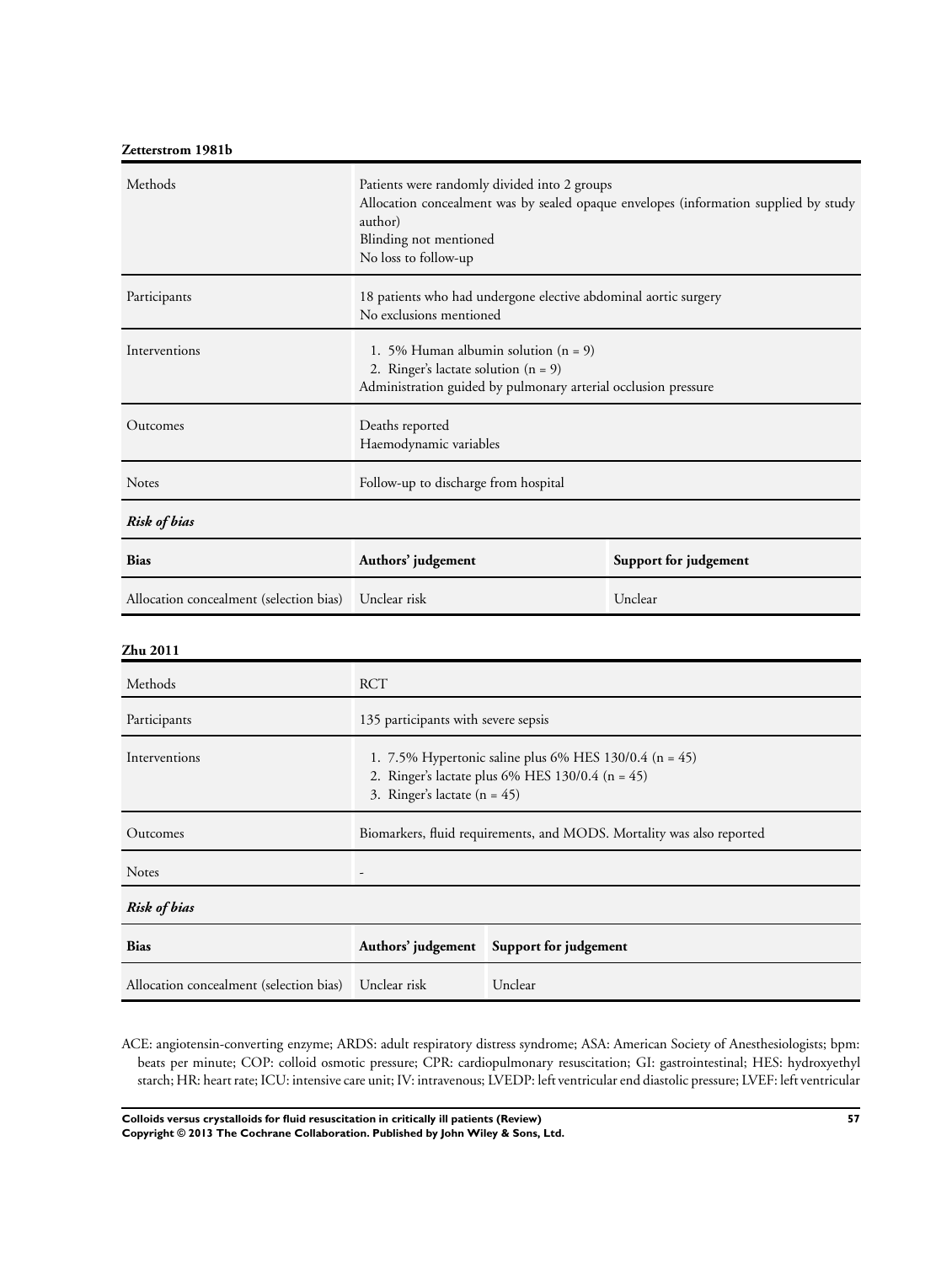ejection fraction; MODS: multiple organ dysfunction score; PAP: pulmonary artery pressure; PAWP: pulmonary artery wedge pressure; RBC: red blood cell; RCT: randomised controlled trial; SBP: systolic blood pressure; TBSA: total body surface area; WP: wedge pressure.

# **Characteristics of excluded studies** *[ordered by study ID]*

| Study               | Reason for exclusion                                                                                                                                                                                                                                                             |
|---------------------|----------------------------------------------------------------------------------------------------------------------------------------------------------------------------------------------------------------------------------------------------------------------------------|
| Artru 1989          | Intervention to control intracranial pressure not directed at fluid resuscitation                                                                                                                                                                                                |
| Bocanegra 1966      | Study contained 2 quasi-randomised comparisons of colloid with glucose and plasma/saline with saline. In<br>both studies, the control solution was only given IV if the patient was in coma or shock. It was therefore not<br>a reasonable comparison of colloid and crystalloid |
| <b>Boldt</b> 1996   | All groups received some colloid                                                                                                                                                                                                                                                 |
| <b>Boldt 2007</b>   | Comparison was not between colloids and crystalloids, rather 2 different colloid solutions                                                                                                                                                                                       |
| Bothner 1998        | Participants were having minor elective surgery, therefore not considered to be critically ill                                                                                                                                                                                   |
| Breheme 1993        | Intervention directed at haemodilution, not at volume replacement                                                                                                                                                                                                                |
| Bueno R 2004        | The participants had elective surgery                                                                                                                                                                                                                                            |
| Chin 2006           | Participants were undergoing elective surgery, therefore not considered to be critically ill                                                                                                                                                                                     |
| Golub 1994          | Albumin given solely as a nutritional supplement                                                                                                                                                                                                                                 |
| Goslinga 1992       | Intervention directed at haemodilution, not volume replacement                                                                                                                                                                                                                   |
| Green 2008          | Article is a review                                                                                                                                                                                                                                                              |
| Greenhalgh 1995     | Intervention directed at the maintenance of serum albumin levels, not for volume replacement                                                                                                                                                                                     |
| Hauser 1980         | Cross-over trial                                                                                                                                                                                                                                                                 |
| Ko 2007             | Comparison of crystalloids and colloids as pre-loading solutions                                                                                                                                                                                                                 |
| Krasheninnikov 2007 | Not an RCT                                                                                                                                                                                                                                                                       |
| Lagonidis 1995      | Intervention was pre-loading for coronary artery bypass surgery                                                                                                                                                                                                                  |
| Lange 2011          | Article was a review                                                                                                                                                                                                                                                             |
| Lobo 2008           | Experiment conducted on rabbits                                                                                                                                                                                                                                                  |
| Marhofer 1999       | Trial of fluid for pre-loading before spinal anaesthesia                                                                                                                                                                                                                         |

**Colloids versus crystalloids for fluid resuscitation in critically ill patients (Review) 58 Copyright © 2013 The Cochrane Collaboration. Published by John Wiley & Sons, Ltd.**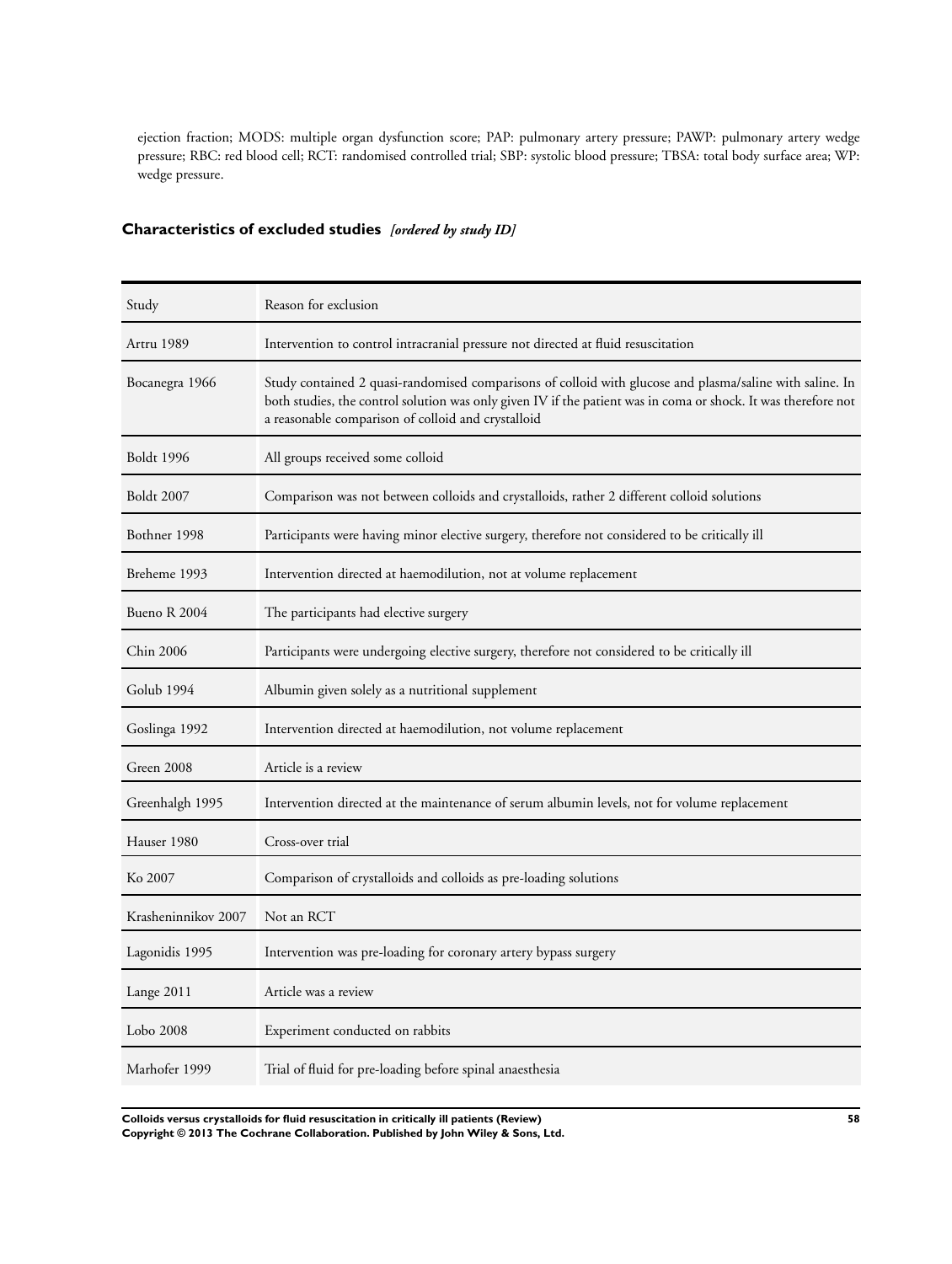### (*Continued)*

| Mittermayr 2007      | Patients were undergoing elective surgery                                                                                                                                                                                                                                              |
|----------------------|----------------------------------------------------------------------------------------------------------------------------------------------------------------------------------------------------------------------------------------------------------------------------------------|
| Mittermayr 2008      | Outcome was the change in concentration of tissue-type plasminogen activator                                                                                                                                                                                                           |
| Morrison 2011        | Study evaluated the effect of hypertonic saline in patients with blunt head injury                                                                                                                                                                                                     |
| Niemi 2008           | Solutions were used for pump priming                                                                                                                                                                                                                                                   |
| Nilsson 1980         | Albumin given as a nutritional supplement                                                                                                                                                                                                                                              |
| Oliviera 2002        | The participants had sepsis                                                                                                                                                                                                                                                            |
| Paton-Gay 2007       | The outcome was non-relevant to comparing crystalloids and colloids                                                                                                                                                                                                                    |
| Paul 2003            | The participants had elective surgery                                                                                                                                                                                                                                                  |
| <b>Rehm 2001</b>     | 2 colloids (albumin and hetastarch) compared                                                                                                                                                                                                                                           |
| Steinberg 1989       | Cross-over trial                                                                                                                                                                                                                                                                       |
| Tiryakioglu 2008     | Patients were undergoing elective surgery and not considered critically ill. Also, the solutions were used as<br>priming solutions                                                                                                                                                     |
| Tseng 2008           | Crystalloid and colloid treatment was not randomised                                                                                                                                                                                                                                   |
| Valetova 2007        | Patients were randomised depending upon their treatment not prior to treatment                                                                                                                                                                                                         |
| van der Heijden 2009 | The report did not provide separate data for the 3 arms that received colloids (gelatin 4%, hydroxyethyl<br>starch 6% and albumin 5%)                                                                                                                                                  |
| Vercueil 2006        | Article is a review                                                                                                                                                                                                                                                                    |
| Wilkes 2001          | 1 group received saline plus hetastarch, the other received 'balanced' fluid plus hetastarch. Thus, each group<br>received both a colloid and a crystalloid. This conflicts with the purpose our review, which compares patients<br>who had 1 of these with patients who had the other |
| Woods 1993           | This quasi-randomised trial looked at albumin supplementation in postoperative patients, with the aim of<br>maintaining the serum albumin. Since the main aim of giving albumin was not to replace volume, the study<br>was excluded                                                   |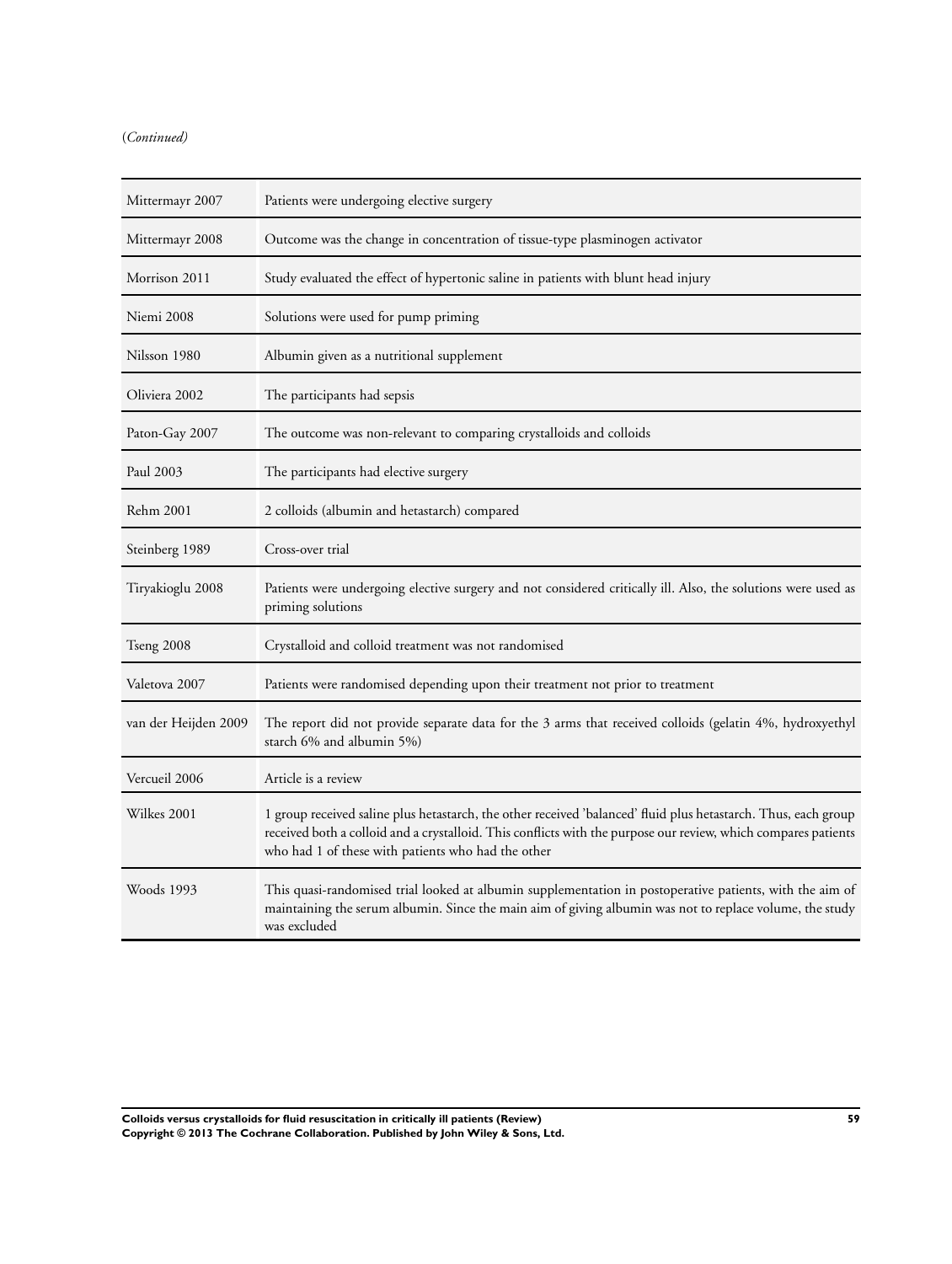# **Characteristics of ongoing studies** *[ordered by study ID]*

## **RASP trial**

| Trial name or title | Lactated Ringer Versus Albumin in Early Sepsis Therapy (RASP)                                 |
|---------------------|-----------------------------------------------------------------------------------------------|
| Methods             | RCT                                                                                           |
| Participants        | 360 patients with severe sepsis or septic shock                                               |
| Interventions       | 1. Ringer's lactate<br>2. 4% Albumin                                                          |
| Outcomes            | 28 days all-cause mortality                                                                   |
| Starting date       | May 2012                                                                                      |
| Contact information | Juliano P Almeida, Cancer Institute of Sao Paulo, School of Medicine, University of Sao Paulo |
| <b>Notes</b>        | NCT01337934                                                                                   |

HES: hydroxyethyl starch; ICU: intensive care unit; RCT: randomised controlled trial.

**Colloids versus crystalloids for fluid resuscitation in critically ill patients (Review) 60 Copyright © 2013 The Cochrane Collaboration. Published by John Wiley & Sons, Ltd.**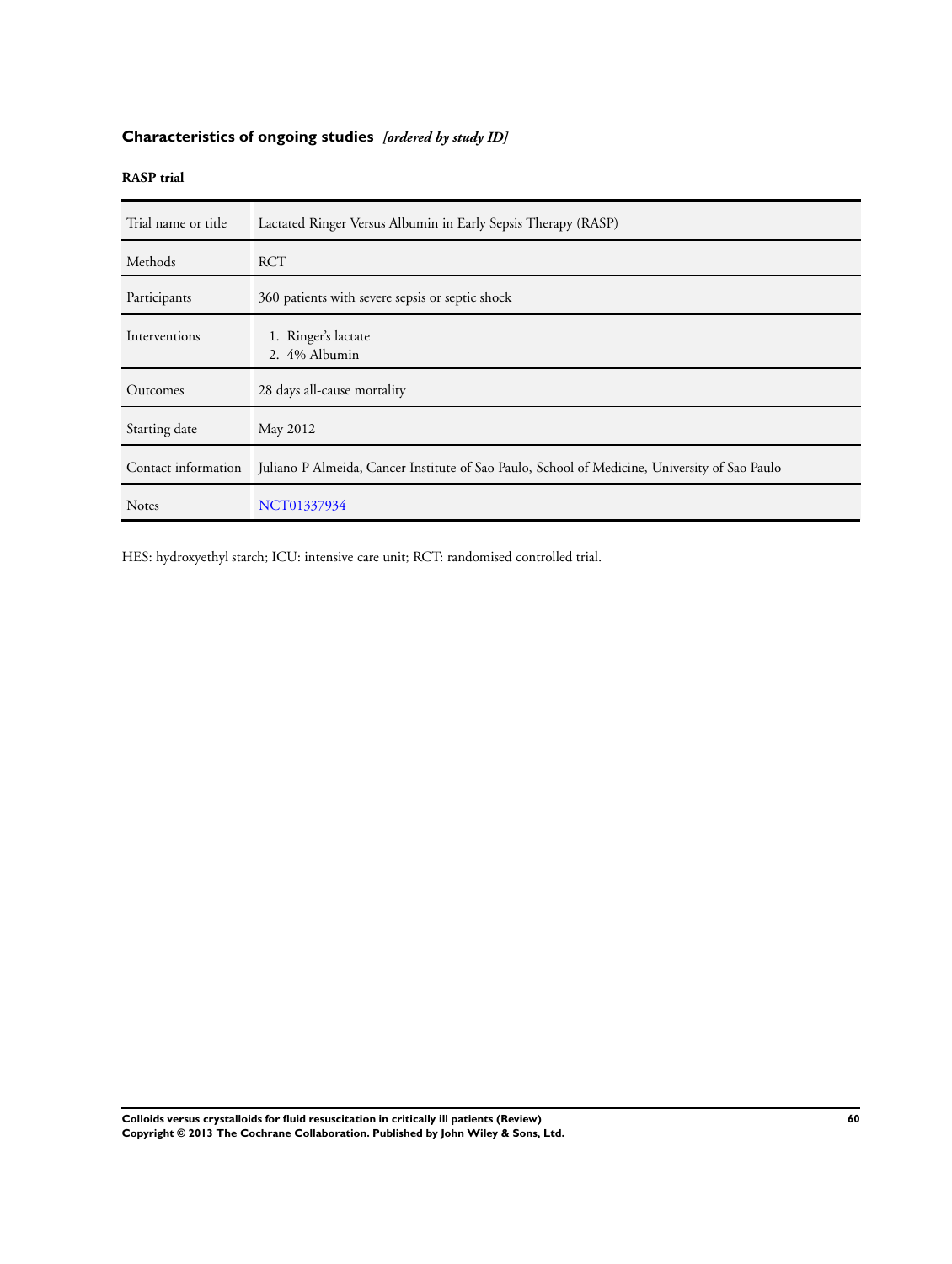# **D A T A A N D A N A L Y S E S**

| Outcome or subgroup title                 | No. of<br>studies | No. of<br>participants | Statistical method              | <b>Effect size</b>  |
|-------------------------------------------|-------------------|------------------------|---------------------------------|---------------------|
| 1 Deaths                                  | 56                |                        | Risk Ratio (M-H, Fixed, 95% CI) | Subtotals only      |
| 1.1 Albumin or plasma<br>protein fraction | 24                | 9920                   | Risk Ratio (M-H, Fixed, 95% CI) | $1.01$ [0.93, 1.10] |
| 1.2 Hydroxyethyl starch                   | 25                | 9147                   | Risk Ratio (M-H, Fixed, 95% CI) | $1.10$ [1.02, 1.19] |
| 1.3 Modified gelatin                      | 11                | 506                    | Risk Ratio (M-H, Fixed, 95% CI) | $0.91$ [0.49, 1.72] |
| 1.4 Dextran                               |                   | 834                    | Risk Ratio (M-H, Fixed, 95% CI) | 1.24 [0.94, 1.65]   |

### **Comparison 1. Colloid versus crystalloid (add-on colloid)**

### **Comparison 2. Colloid and hypertonic crystalloid versus isotonic crystalloid**

| Outcome or subgroup title                 | No. of<br>studies | No. of<br>participants | Statistical method              | <b>Effect size</b>  |
|-------------------------------------------|-------------------|------------------------|---------------------------------|---------------------|
| 1 Deaths                                  | 11                |                        | Risk Ratio (M-H, Fixed, 95% CI) | Subtotals only      |
| 1.1 Albumin or plasma<br>protein fraction |                   | 14                     | Risk Ratio (M-H, Fixed, 95% CI) | $0.5$ [0.06, 4.33]  |
| 1.2 Hydroxyethyl starch                   |                   | 90                     | Risk Ratio (M-H, Fixed, 95% CI) | $0.25$ [0.03, 2.15] |
| 1.3 Modified gelatin                      | $\theta$          | 0                      | Risk Ratio (M-H, Fixed, 95% CI) | $0.0$ [0.0, 0.0]    |
| 1.4 Dextran                               | Q                 | 1879                   | Risk Ratio (M-H, Fixed, 95% CI) | $0.91$ [0.79, 1.06] |

# **Comparison 3. Colloid versus hypertonic crystalloid**

| Outcome or subgroup title                 | No. of<br>studies | No. of<br>participants | Statistical method              | <b>Effect size</b>  |
|-------------------------------------------|-------------------|------------------------|---------------------------------|---------------------|
| 1 Deaths                                  | 3                 |                        | Risk Ratio (M-H, Fixed, 95% CI) | Totals not selected |
| 1.1 Albumin or plasma<br>protein fraction |                   |                        | Risk Ratio (M-H, Fixed, 95% CI) | $0.0$ [0.0, 0.0]    |
| 1.2 Hydroxyethyl starch                   |                   |                        | Risk Ratio (M-H, Fixed, 95% CI) | $0.0$ [0.0, 0.0]    |
| 1.3 Modified gelatin                      |                   |                        | Risk Ratio (M-H, Fixed, 95% CI) | $0.0$ [0.0, 0.0]    |
| 1.4 Dextran                               | 0                 |                        | Risk Ratio (M-H, Fixed, 95% CI) | $0.0$ [0.0, 0.0]    |

**Colloids versus crystalloids for fluid resuscitation in critically ill patients (Review) 61 Copyright © 2013 The Cochrane Collaboration. Published by John Wiley & Sons, Ltd.**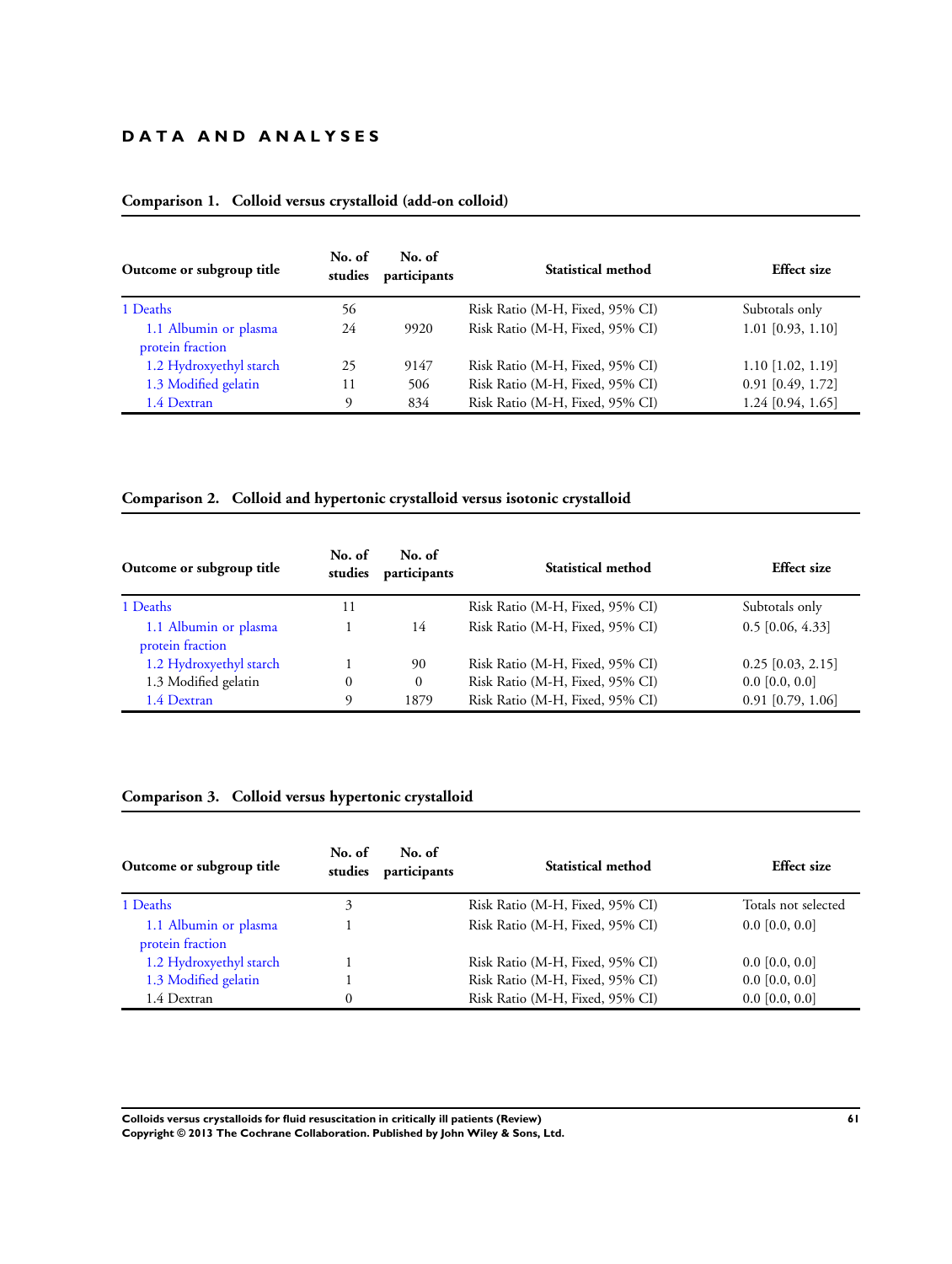### **Analysis 1.1. Comparison 1 Colloid versus crystalloid (add-on colloid), Outcome 1 Deaths.**

Review: Colloids versus crystalloids for fluid resuscitation in critically ill patients

Comparison: 1 Colloid versus crystalloid (add-on colloid)

Outcome: 1 Deaths

| Study or subgroup                    | Colloid<br>n/N | Crystalloid<br>n/N | <b>Risk Ratio</b><br>M-H,Fixed,95% CI                                         | <b>Risk Ratio</b><br>M-H,Fixed,95% CI |
|--------------------------------------|----------------|--------------------|-------------------------------------------------------------------------------|---------------------------------------|
| I Albumin or plasma protein fraction |                |                    |                                                                               |                                       |
| Boldt 1993                           | 0/15           | 0/15               |                                                                               | $0.0$ $[0.0, 0.0]$                    |
| Boutros 1979                         | 0/7            | 2/17               |                                                                               | 0.45 [0.02, 8.34]                     |
| Cooper 2006                          | 3/19           | 1/23               |                                                                               | 3.63 [ 0.41, 32.13 ]                  |
| <b>Evans 2003</b>                    | 0/13           | 0/14               |                                                                               | $0.0$ [ 0.0, 0.0 ]                    |
| Gallagher 1985                       | 0/5            | 0/5                |                                                                               | $0.0$ $[0.0, 0.0]$                    |
| Goodwin 1983                         | 11/40          | 3/39               |                                                                               | 3.58 [ 1.08, 11.85 ]                  |
| Grundmann 1982                       | 1/14           | 0/6                |                                                                               | 1.40 [ 0.06, 30.23 ]                  |
| Jelenko 1978                         | 1/7            | 1/5                |                                                                               | $0.71$ $[0.06, 8.90]$                 |
| Lowe 1977                            | 3/77           | 4/94               |                                                                               | 0.92 [0.21, 3.97]                     |
| Lucas 1978                           | 7/27           | 0/27               |                                                                               | 15.00 [ 0.90, 250.24 ]                |
| Maitland 2005                        | 2/56           | 11/61              |                                                                               | 0.20 [ 0.05, 0.85 ]                   |
| Maitland 2011                        | 137/1063       | 135/1063           |                                                                               | $1.01$ [ 0.81, 1.27 ]                 |
| Metildi 1984                         | 12/20          | 12/26              |                                                                               | $1.30$ $[0.75, 2.25]$                 |
| Prien 1990                           | 0/6            | 0/6                |                                                                               | $0.0$ $[0.0, 0.0]$                    |
| Rackow 1983                          | 6/9            | 6/8                |                                                                               | 0.89 [ 0.48, 1.64 ]                   |
| <b>SAFE 2004</b>                     | 726/3473       | 729/3460           |                                                                               | 0.99 [0.91, 1.09]                     |
| Shah 1977                            | 2/9            | 3/11               |                                                                               | $0.81$ $[0.17, 3.87]$                 |
| Shires 1983                          | O/9            | 0/9                |                                                                               | $0.0$ [ 0.0, 0.0 ]                    |
| Tollofsrud 1995                      | 0/10           | 1/10               |                                                                               | 0.33 [ 0.02, 7.32 ]                   |
| Verheij 2006                         | 0/18           | 0/16               |                                                                               | $0.0$ [ 0.0, 0.0 ]                    |
| Virgilio 1979                        | 1/15           | 1/14               |                                                                               | 0.93 [ 0.06, 13.54 ]                  |
| Woittiez 1997                        | 8/15           | 4/16               |                                                                               | 2.13 [ 0.81, 5.64 ]                   |
| Zetterstrom 1981a                    | 0/15           | 1/15               |                                                                               | $0.33$ $[0.01, 7.58]$                 |
| Zetterstrom 1981b                    | 2/9            | 0/9                |                                                                               | 5.00 [ 0.27, 91.52 ]                  |
| Subtotal (95% CI)                    | 4951           | 4969               |                                                                               | $1.01$ [ 0.93, 1.10 ]                 |
|                                      |                |                    | 0.5<br>0.7<br>1.5<br>$\overline{2}$<br>Favours colloid<br>Favours crystalloid |                                       |

(*Continued* . . . )

**Colloids versus crystalloids for fluid resuscitation in critically ill patients (Review) 62 Copyright © 2013 The Cochrane Collaboration. Published by John Wiley & Sons, Ltd.**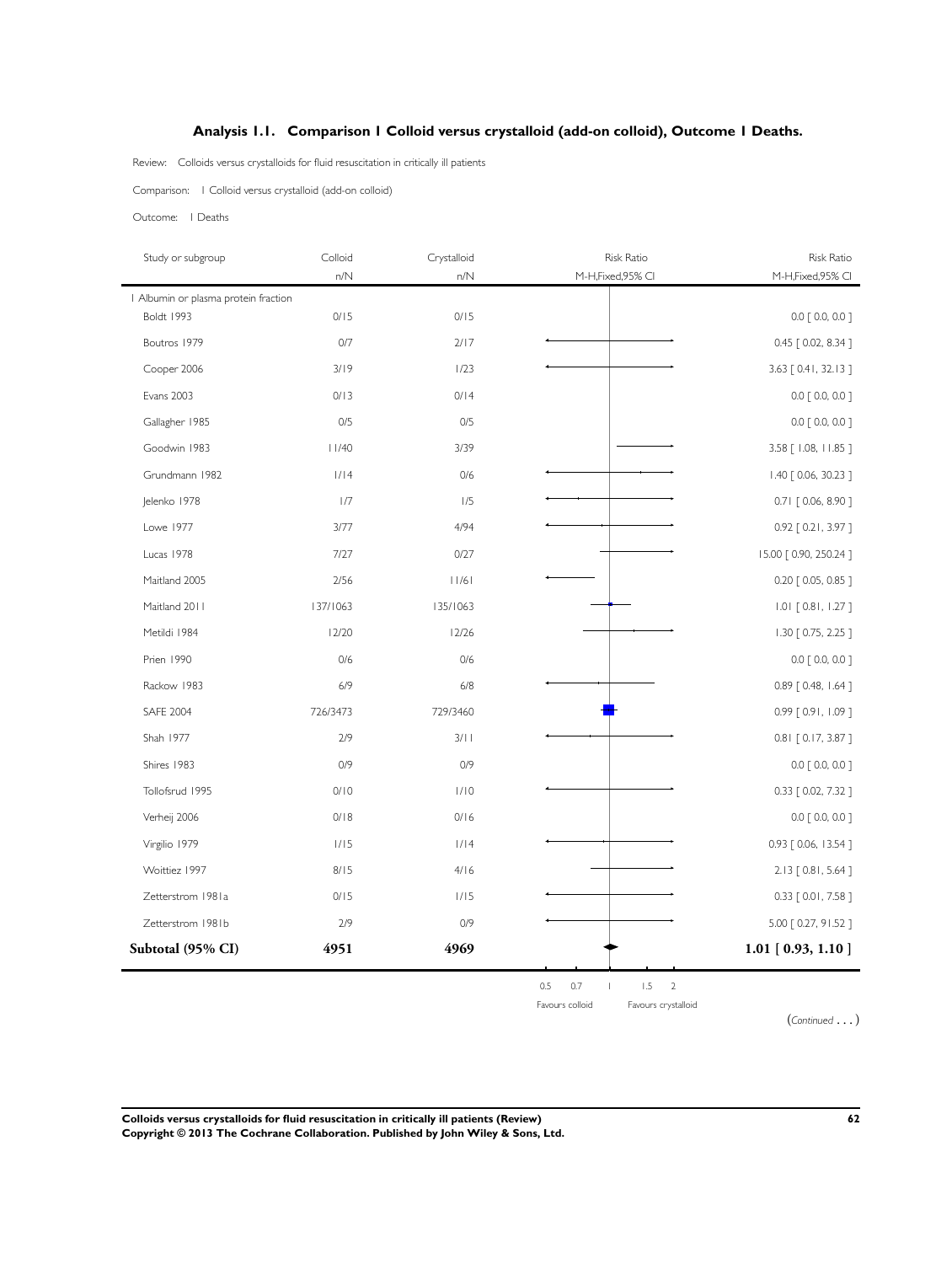| Study or subgroup                                                                                                                                                                                    | Colloid<br>n/N | Crystalloid<br>n/N | Risk Ratio<br>M-H,Fixed,95% CI         | $( \ldots$ Continued)<br><b>Risk Ratio</b><br>M-H,Fixed,95% CI |
|------------------------------------------------------------------------------------------------------------------------------------------------------------------------------------------------------|----------------|--------------------|----------------------------------------|----------------------------------------------------------------|
| Total events: 922 (Colloid), 914 (Crystalloid)                                                                                                                                                       |                |                    |                                        |                                                                |
| Heterogeneity: Chi <sup>2</sup> = 19.95, df = 17 (P = 0.28); $1^2 = 15\%$                                                                                                                            |                |                    |                                        |                                                                |
| Test for overall effect: $Z = 0.26$ (P = 0.79)<br>2 Hydroxyethyl starch                                                                                                                              |                |                    |                                        |                                                                |
| <b>Boldt 1993</b>                                                                                                                                                                                    | 0/30           | 0/15               |                                        | $0.0$ $[0.0, 0.0]$                                             |
| Boldt 2001                                                                                                                                                                                           | 0/50           | 0/25               |                                        | $0.0$ $[0.0, 0.0]$                                             |
| Brunkhorst 2008                                                                                                                                                                                      | 107/261        | 93/274             |                                        | $1.21$ [ 0.97, 1.51 ]                                          |
| Cifra 2003                                                                                                                                                                                           | 1/11           | 3/16               |                                        | 0.48 [ 0.06, 4.08 ]                                            |
| Dehne 2001                                                                                                                                                                                           | 0/45           | 0/15               |                                        | $0.0$ [ 0.0, 0.0 ]                                             |
| Du 2011                                                                                                                                                                                              | 2/2            | 2/2                |                                        | $1.00$ $[0.16, 6.45]$                                          |
| Fries 2004                                                                                                                                                                                           | 0/20           | 0/20               |                                        | $0.0$ $[0.0, 0.0]$                                             |
| Guidet 2012                                                                                                                                                                                          | 40/99          | 32/95              |                                        | 1.20 [ 0.83, 1.74 ]                                            |
| <b>Guo 2003</b>                                                                                                                                                                                      | 0/20           | 0/20               |                                        | $0.0$ [ 0.0, 0.0 ]                                             |
| James 2011                                                                                                                                                                                           | 12/58          | 6/57               |                                        | 1.97 [ 0.79, 4.88 ]                                            |
| Lang 2001                                                                                                                                                                                            | 0/2            | 0/21               |                                        | $0.0$ $[0.0, 0.0]$                                             |
| <b>Lang 2003</b>                                                                                                                                                                                     | 0/18           | 0/18               |                                        | $0.0$ [ 0.0, 0.0 ]                                             |
| Lu 2012                                                                                                                                                                                              | 7/22           | 12/20              |                                        | 0.53 [ 0.26, 1.08 ]                                            |
| McIntyre 2008                                                                                                                                                                                        | 9/2            | 6/19               |                                        | $1.36$ [ 0.59, 3.10 ]                                          |
| Moretti 2003                                                                                                                                                                                         | 0/60           | 0/30               |                                        | $0.0$ $[0.0, 0.0]$                                             |
| Myburgh 2012                                                                                                                                                                                         | 597/3315       | 566/3336           |                                        | 1.06 [ 0.96, 1.18 ]                                            |
| Nagy 1993                                                                                                                                                                                            | 2/2            | 2/20               |                                        | 0.95 [0.15, 6.13]                                              |
| Perner 2012                                                                                                                                                                                          | 202/398        | 173/400            |                                        | $1.17$ [ $1.01$ , $1.36$ ]                                     |
| Prien 1990                                                                                                                                                                                           | 1/6            | 0/6                |                                        | 3.00 [ 0.15, 61.74 ]                                           |
| Rackow 1983                                                                                                                                                                                          | 5/9            | $6/8$              |                                        | 0.74 [ 0.36, 1.50 ]                                            |
| Sirieix 1999                                                                                                                                                                                         | 0/8            | 0/8                |                                        | $0.0$ [ 0.0, 0.0 ]                                             |
| Verheij 2006                                                                                                                                                                                         | 0/17           | 0/16               |                                        | $0.0$ $[0.0, 0.0]$                                             |
| Woittiez 1997                                                                                                                                                                                        | 13/27          | 4/16               |                                        | 1.93 [ 0.76, 4.90 ]                                            |
| Younes 1998                                                                                                                                                                                          | 2/12           | 3/11               |                                        | $0.61$ $[0.12, 3.00]$                                          |
| Zhu 2011                                                                                                                                                                                             | 2/45           | 4/45               |                                        | $0.50$ $[0.10, 2.59]$                                          |
| Subtotal (95% CI)                                                                                                                                                                                    | 4615           | 4532               |                                        | $1.10$ [ 1.02, 1.19 ]                                          |
| Total events: 1002 (Colloid), 912 (Crystalloid)<br>Heterogeneity: Chi <sup>2</sup> = 12.97, df = 14 (P = 0.53); $1^2$ =0.0%<br>Test for overall effect: $Z = 2.44$ (P = 0.015)<br>3 Modified gelatin |                |                    |                                        |                                                                |
|                                                                                                                                                                                                      |                |                    | 0.5<br>0.7<br>1.5<br>$\overline{2}$    |                                                                |
|                                                                                                                                                                                                      |                |                    | Favours crystalloid<br>Favours colloid | (Continued)                                                    |

**Colloids versus crystalloids for fluid resuscitation in critically ill patients (Review) 63 Copyright © 2013 The Cochrane Collaboration. Published by John Wiley & Sons, Ltd.**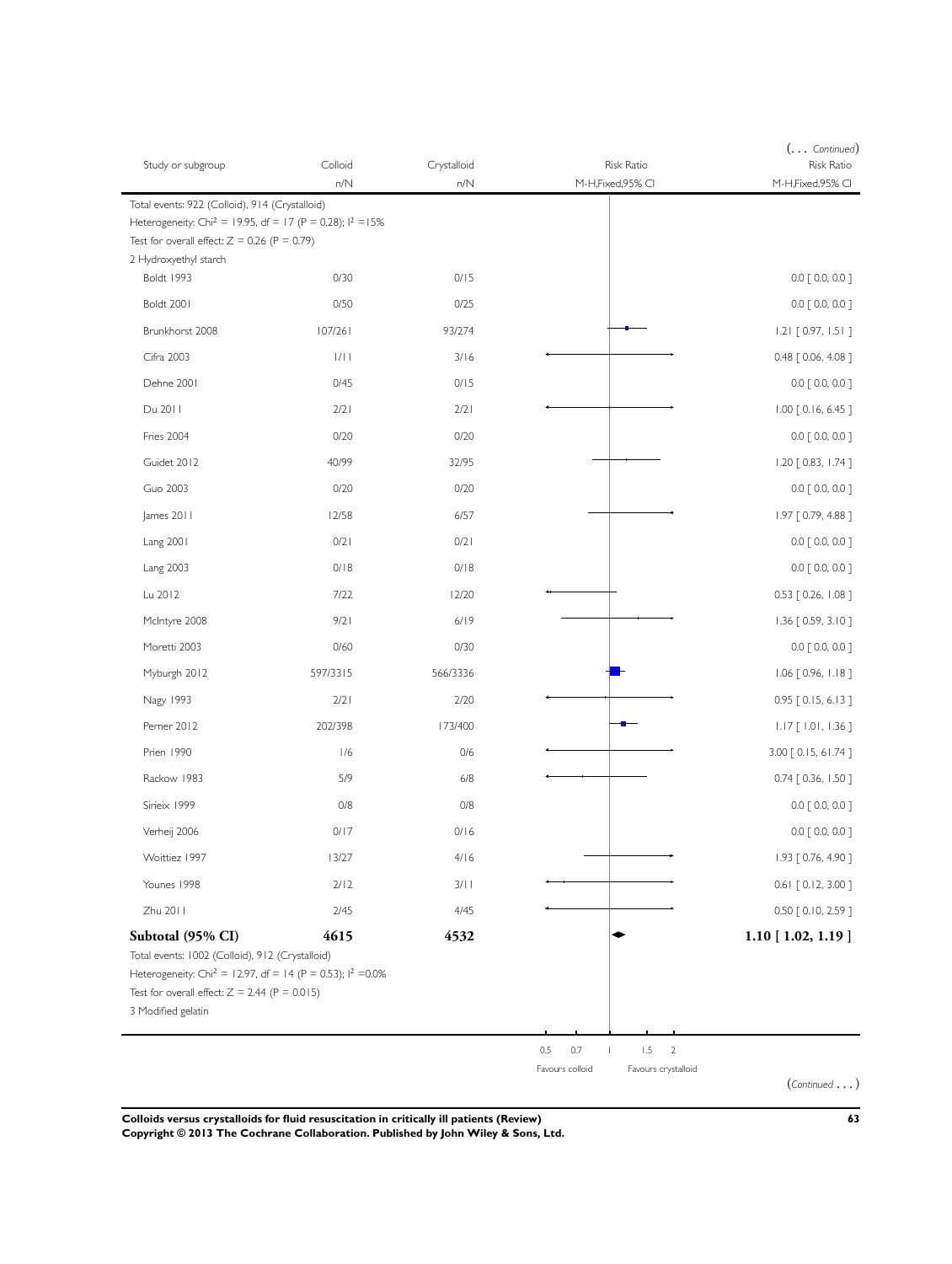| Study or subgroup                                                                                                                                                                                                    | Colloid | Crystalloid | Risk Ratio       | $(\ldots$ Continued)<br><b>Risk Ratio</b> |
|----------------------------------------------------------------------------------------------------------------------------------------------------------------------------------------------------------------------|---------|-------------|------------------|-------------------------------------------|
|                                                                                                                                                                                                                      | n/N     | n/N         | M-H,Fixed,95% CI | M-H,Fixed,95% CI                          |
| <b>Boldt 1993</b>                                                                                                                                                                                                    | 0/15    | 0/15        |                  | $0.0$ [ 0.0, 0.0 ]                        |
| Boldt 2001                                                                                                                                                                                                           | 0/25    | 0/25        |                  | $0.0$ [ 0.0, 0.0 ]                        |
| Evans 1996                                                                                                                                                                                                           | 1/11    | 2/14        |                  | $0.64$ $[0.07, 6.14]$                     |
| <b>Evans 2003</b>                                                                                                                                                                                                    | 0/14    | 0/14        |                  | $0.0$ $[0.0, 0.0]$                        |
| Fries 2004                                                                                                                                                                                                           | 0/20    | 0/20        |                  | $0.0$ $[0.0, 0.0]$                        |
| Ngo 2001                                                                                                                                                                                                             | 0/56    | 0/111       |                  | $0.0$ $[0.0, 0.0]$                        |
| Tollofsrud 1995                                                                                                                                                                                                      | 0/10    | 1/10        |                  | 0.33 [ 0.02, 7.32 ]                       |
| Upadhyay 2004                                                                                                                                                                                                        | 9/29    | 9/31        |                  | $1.07$ $[0.49, 2.32]$                     |
| Verheij 2006                                                                                                                                                                                                         | 1/16    | 0/16        |                  | 3.00 [ 0.13, 68.57 ]                      |
| Wahba 1996                                                                                                                                                                                                           | 0/10    | 0/10        |                  | $0.0$ $[0.0, 0.0]$                        |
| Wu 2001                                                                                                                                                                                                              | 2/18    | 3/16        |                  | $0.59$ [ $0.11$ , $3.11$ ]                |
| Subtotal (95% CI)<br>Total events: 13 (Colloid), 15 (Crystalloid)<br>Heterogeneity: Chi <sup>2</sup> = 1.48, df = 4 (P = 0.83); l <sup>2</sup> = 0.0%<br>Test for overall effect: $Z = 0.28$ (P = 0.78)<br>4 Dextran | 224     | 282         |                  | $0.91$ [ $0.49$ , $1.72$ ]                |
| Dawidson 1991                                                                                                                                                                                                        | 1/10    | 1/10        |                  | $1.00$ $[0.07, 13.87]$                    |
| <b>Hall 1978</b>                                                                                                                                                                                                     | 18/86   | 16/86       |                  | $1.13$ $[0.62, 2.06]$                     |
| Karanko 1987                                                                                                                                                                                                         | 0/14    | 1/18        |                  | 0.42 [ 0.02, 9.64 ]                       |
| Modig 1983                                                                                                                                                                                                           | 0/14    | 0/17        |                  | $0.0$ $[0.0, 0.0]$                        |
| Ngo 2001                                                                                                                                                                                                             | 0/55    | 0/111       |                  | $0.0$ $[0.0, 0.0]$                        |
| Tollofsrud 1995                                                                                                                                                                                                      | 0/10    | 1/10        |                  | 0.33 [ 0.02, 7.32 ]                       |
| Vassar 1993a                                                                                                                                                                                                         | 21/89   | 11/85       |                  | 1.82 [ 0.94, 3.55 ]                       |
|                                                                                                                                                                                                                      |         |             |                  |                                           |
| Vassar 1993b                                                                                                                                                                                                         | 49/99   | 20/50       |                  | 1.24 [ 0.83, 1.83 ]                       |
| Younes 1992                                                                                                                                                                                                          | 7/35    | 7/35        |                  | $1.00$ $[0.39, 2.55]$                     |
| Subtotal (95% CI)<br>Total events: 96 (Colloid), 57 (Crystalloid)<br>Heterogeneity: Chi <sup>2</sup> = 2.76, df = 6 (P = 0.84); l <sup>2</sup> = 0.0%<br>Test for overall effect: $Z = 1.53$ (P = 0.13)              | 412     | 422         |                  | $1.24$ [ 0.94, 1.65 ]                     |
|                                                                                                                                                                                                                      |         |             | 0.7<br>0.5       | 1.5<br>$\overline{2}$                     |

**Colloids versus crystalloids for fluid resuscitation in critically ill patients (Review) 64 Copyright © 2013 The Cochrane Collaboration. Published by John Wiley & Sons, Ltd.**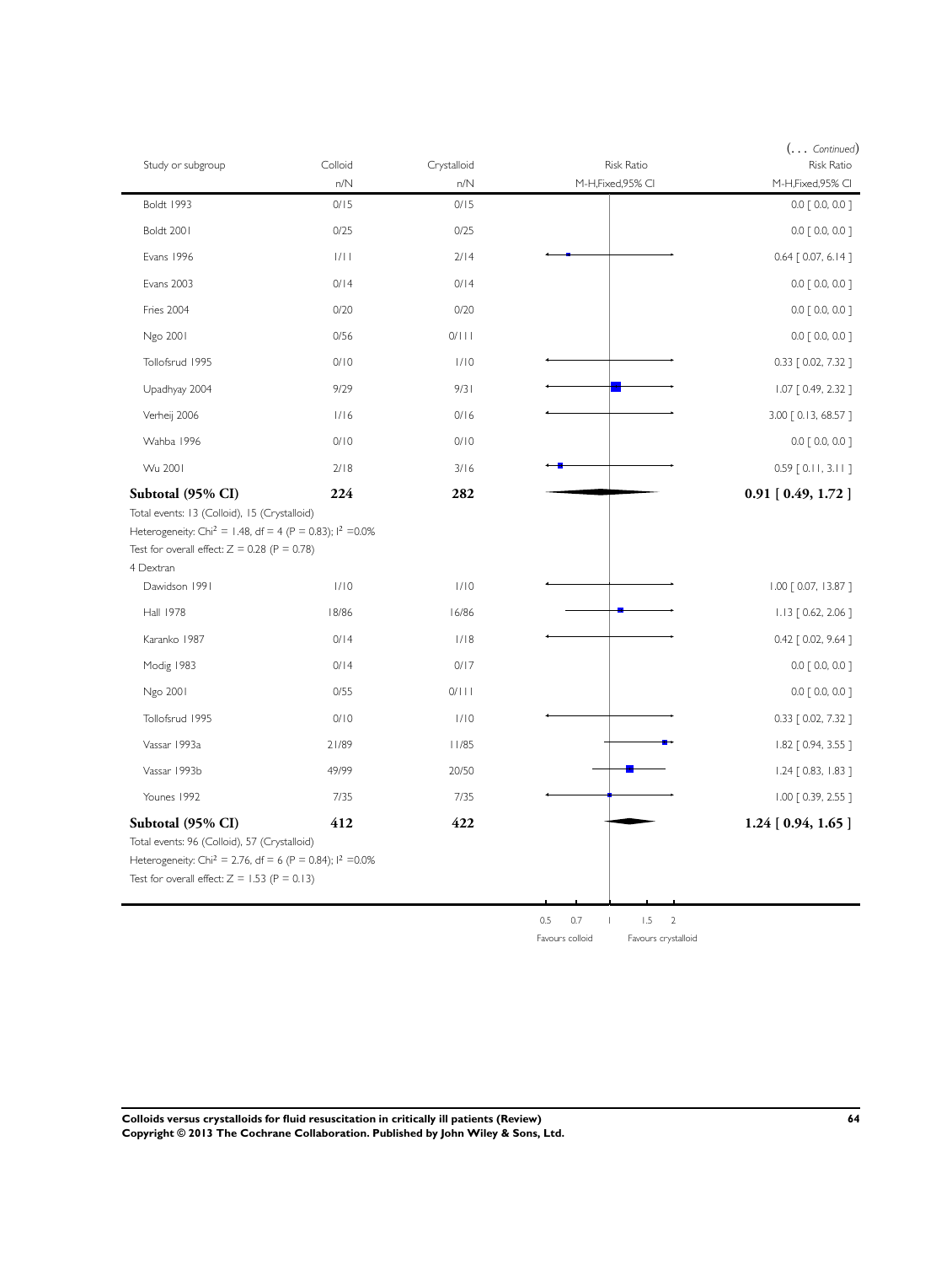## <span id="page-66-0"></span>**Analysis 2.1. Comparison 2 Colloid and hypertonic crystalloid versus isotonic crystalloid, Outcome 1 Deaths.**

Review: Colloids versus crystalloids for fluid resuscitation in critically ill patients

Comparison: 2 Colloid and hypertonic crystalloid versus isotonic crystalloid

Outcome: 1 Deaths

| Study or subgroup                                                                                                                                                                               | Colloid<br>n/N | Crystalloid<br>n/N | Risk Ratio<br>M-H,Fixed,95% CI | Weight   | <b>Risk Ratio</b><br>M-H,Fixed,95% CI |
|-------------------------------------------------------------------------------------------------------------------------------------------------------------------------------------------------|----------------|--------------------|--------------------------------|----------|---------------------------------------|
| I Albumin or plasma protein fraction                                                                                                                                                            |                |                    |                                |          |                                       |
| Jelenko 1978                                                                                                                                                                                    | 1/7            | 2/7                |                                | 100.0 %  | 0.50 [ 0.06, 4.33 ]                   |
| Subtotal (95% CI)<br>Total events: I (Colloid), 2 (Crystalloid)<br>Heterogeneity: not applicable<br>Test for overall effect: $Z = 0.63$ (P = 0.53)                                              | 7              | 7                  |                                | 100.0%   | $0.50$ [ $0.06, 4.33$ ]               |
| 2 Hydroxyethyl starch<br>Zhu 2011                                                                                                                                                               | 1/45           | 4/45               |                                | 100.0 %  | $0.25$ $[0.03, 2.15]$                 |
| Subtotal (95% CI)<br>Total events: I (Colloid), 4 (Crystalloid)<br>Heterogeneity: not applicable<br>Test for overall effect: $Z = 1.26$ (P = 0.21)                                              | 45             | 45                 |                                | 100.0%   | $0.25$ [ $0.03$ , 2.15 ]              |
| 3 Modified gelatin<br>Subtotal (95% CI)<br>Total events: 0 (Colloid), 0 (Crystalloid)<br>Heterogeneity: not applicable<br>Test for overall effect: not applicable<br>4 Dextran                  | $\bf{0}$       | $\bf{0}$           |                                | $0.0 \%$ | 0.0 [0.0, 0.0]                        |
| Bulger 2011                                                                                                                                                                                     | 56/220         | 97/376             |                                | 27.8%    | $0.99$ $[0.74, 1.31]$                 |
| Chavez-Negrete 1991                                                                                                                                                                             | 1/26           | 5/23               |                                | 2.1%     | $0.18$ $[0.02, 1.41]$                 |
| Mattox 1991                                                                                                                                                                                     | 35/211         | $42/2$             |                                | 16.3%    | $0.83$ $[0.56, 1.25]$                 |
| Vassar 1990                                                                                                                                                                                     | 12/23          | 13/24              |                                | 4.9%     | $0.96$ $[0.56, 1.65]$                 |
| Vassar 1991                                                                                                                                                                                     | 30/83          | 34/83              |                                | 13.2 %   | $0.88$ $[ 0.60, 1.30 ]$               |
| Vassar 1993a                                                                                                                                                                                    | 21/89          | 14/84              |                                | 5.6 %    | 1.42 [ 0.77, 2.60 ]                   |
| Vassar 1993h                                                                                                                                                                                    | 49/99          | 23/45              |                                | 12.3%    | $0.97$ [ 0.68, 1.37 ]                 |
| Younes 1992                                                                                                                                                                                     | 7/35           | 8/35               |                                | 3.1%     | $0.88$ $[0.36, 2.15]$                 |
| Younes 1994                                                                                                                                                                                     | 27/101         | 40/111             |                                | 14.8 %   | $0.74$ $[0.49, 1.11]$                 |
| Subtotal (95% CI)<br>Total events: 238 (Colloid), 276 (Crystalloid)<br>Heterogeneity: Chi <sup>2</sup> = 6.09, df = 8 (P = 0.64); $1^2$ =0.0%<br>Test for overall effect: $Z = 1.22$ (P = 0.22) | 887            | 992                |                                | 100.0%   | $0.91$ [ $0.79$ , $1.06$ ]            |

**Colloids versus crystalloids for fluid resuscitation in critically ill patients (Review) 65**

**Copyright © 2013 The Cochrane Collaboration. Published by John Wiley & Sons, Ltd.**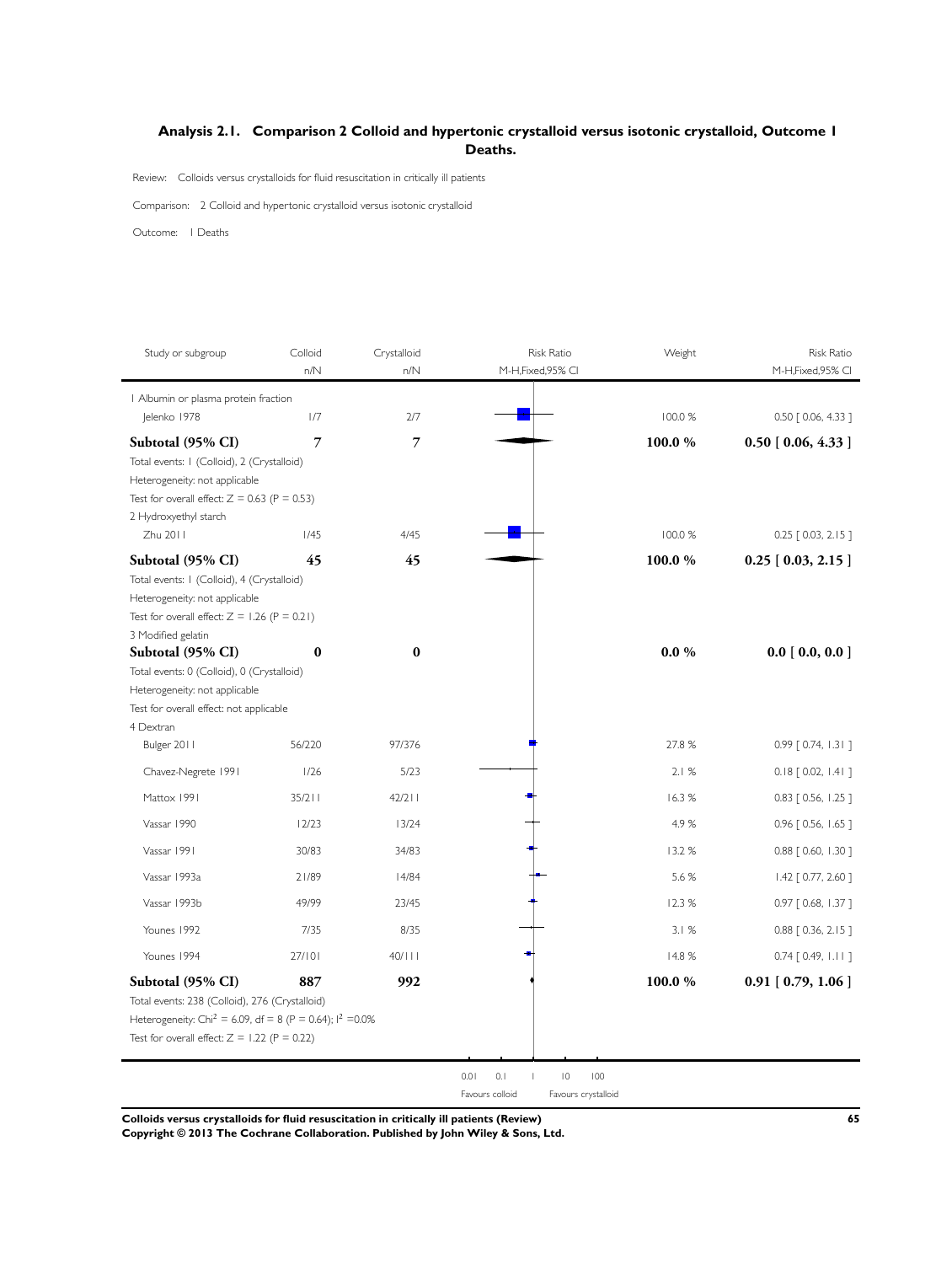### **Analysis 3.1. Comparison 3 Colloid versus hypertonic crystalloid, Outcome 1 Deaths.**

<span id="page-67-0"></span>Review: Colloids versus crystalloids for fluid resuscitation in critically ill patients

Comparison: 3 Colloid versus hypertonic crystalloid

Outcome: 1 Deaths

| Study or subgroup                  | Colloid | Crystalloid |                 | Risk Ratio            | <b>Risk Ratio</b>     |
|------------------------------------|---------|-------------|-----------------|-----------------------|-----------------------|
|                                    | n/N     | n/N         |                 | M-H, Fixed, 95% CI    | M-H, Fixed, 95% CI    |
| Albumin or plasma protein fraction |         |             |                 |                       |                       |
| Bowser-Wallace 1986                | 3/19    | 0/19        |                 |                       | 7.00 [ 0.39, 126.92 ] |
| 2 Hydroxyethyl starch              |         |             |                 |                       |                       |
| Sirieix 1999                       | O/8     | O/8         |                 |                       | $0.0$ $[0.0, 0.0]$    |
| 3 Modified gelatin                 |         |             |                 |                       |                       |
| Mazher 1998                        | 0/10    | 0/10        |                 |                       | $0.0$ $[0.0, 0.0]$    |
| 4 Dextran                          |         |             |                 |                       |                       |
|                                    |         |             |                 |                       |                       |
|                                    |         |             |                 |                       |                       |
|                                    |         |             | 0.01<br>0.1     | $\overline{0}$<br>100 |                       |
|                                    |         |             | Favours colloid | Favours crystalloid   |                       |
|                                    |         |             |                 |                       |                       |
|                                    |         |             |                 |                       |                       |
|                                    |         |             |                 |                       |                       |

## **A P P E N D I C E S**

### **Appendix 1. Search strategy**

#### **Cochrane Injuries Group Specialised Register**

colloid\* or hydrocolloid\* or crystalloid\*

#### **Cochrane Central Register of Controlled Trials (***The Cochrane Library)*

#1 MeSH descriptor Plasma Volume explode all trees

#2 MeSH descriptor Fluid Therapy explode all trees

#3 MeSH descriptor Resuscitation explode all trees

#4 (fluid\* OR volume OR plasma OR rehydrat\* OR blood OR oral) next (replac\* OR therapy OR substitut\* OR restor\* OR resuscitat\* OR rehydrat\*):ti,ab,kw

#5 (#1 OR #2 OR #3 or #4)

#6 MeSH descriptor Colloids explode all trees

**Colloids versus crystalloids for fluid resuscitation in critically ill patients (Review) 66 Copyright © 2013 The Cochrane Collaboration. Published by John Wiley & Sons, Ltd.**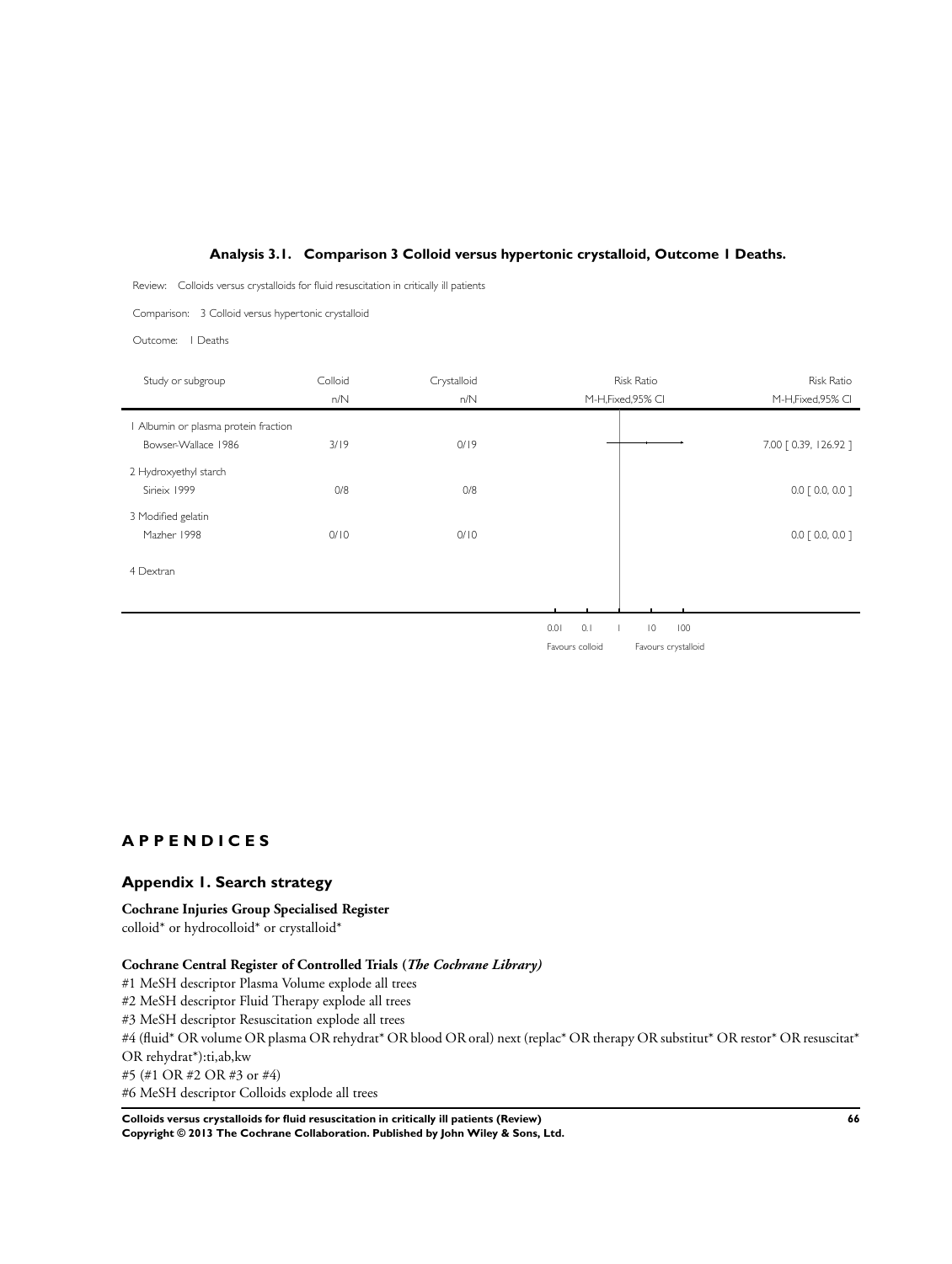#7 MeSH descriptor Hetastarch explode all trees

#8 MeSH descriptor Rehydration Solutions explode all trees

#9 MeSH descriptor Isotonic Solutions explode all trees

#10 MeSH descriptor Serum explode all trees

#11 MeSH descriptor Plasma explode all trees

#12 MeSH descriptor Plasma Substitutes explode all trees

#13 MeSH descriptor Albumins explode all trees

#14 MeSH descriptor Serum Albumin explode all trees

#15 (colloid\* OR hydrocolloid\* or crystalloid\* OR albumin\* OR albumen\* OR plasma OR starch\* OR dextran\* OR gelofus\* OR hemaccel\* OR haemaccel\* OR serum OR hetastarch OR isotonic OR ringer\* OR gelatin\* OR gentran\* OR pentastarch\* OR pentaspan\* OR hartman OR sodium OR potassium OR saline):ti

#16 (Isotonic next saline next solution\*) OR (Blood next substitut\*) OR (blood next expan\*) OR (plasma next volume next expan\*) OR (volume next expan\*)

#17 (#6 OR #7 OR #8 OR #9 OR #10 OR #11 OR #12 OR #13 OR #14 OR #15 OR #16) #18 (#5 AND #17)

### **MEDLINE (OvidSP)**

1. exp Plasma Volume/

2. exp Fluid Therapy/

3. exp Resuscitation/

4. ((fluid\* or volume or plasma or rehydrat\* or blood or oral) adj1 (replac\* or therapy or substitut\* or restor\* or resuscitat\* or rehydrat\*)).ab,ti.

5. 1 or 2 or 3 or 4

- 6. exp Colloids/
- 7. exp Hetastarch/

8. exp Rehydration Solutions/

9. exp Isotonic Solutions/

10. exp Serum/

11. exp Plasma/

12. exp Plasma Substitutes/

13. exp Albumins/

14. exp Serum Albumin/

15. (colloid\* or hydrocolloid\* or crystalloid\* or albumin\* or albumen\* or plasma or starch\* or dextran\* or gelofus\* or hemaccel\* or haemaccel\* or serum or hetastarch or isotonic or ringer\* or gelatin\* or gentran\* or pentastarch\* or pentaspan\* or hartman or sodium or potassium or saline).ti.

16. ((Isotonic adj1 saline adj1 solution\*) or (Blood adj1 substitut\*) or (blood adj1 expan\*) or (plasma adj1 volume adj1 expan\*) or (volume adj1 expan\*)).ab,ti.

17. or/6-16

18. 5 and 17

- 19. randomi?ed.ab,ti.
- 20. randomized controlled trial.pt.
- 21. controlled clinical trial.pt.
- 22. placebo.ab.

23. clinical trials as topic.sh.

24. randomly.ab.

25. trial.ti.

26. 19 or 20 or 21 or 22 or 23 or 24 or 25

27. (animals not (humans and animals)).sh.

28. 26 not 27

29. 18 and 28

### **EMBASE (OvidSP)**

1. exp plasma volume/

**Colloids versus crystalloids for fluid resuscitation in critically ill patients (Review) 67 Copyright © 2013 The Cochrane Collaboration. Published by John Wiley & Sons, Ltd.**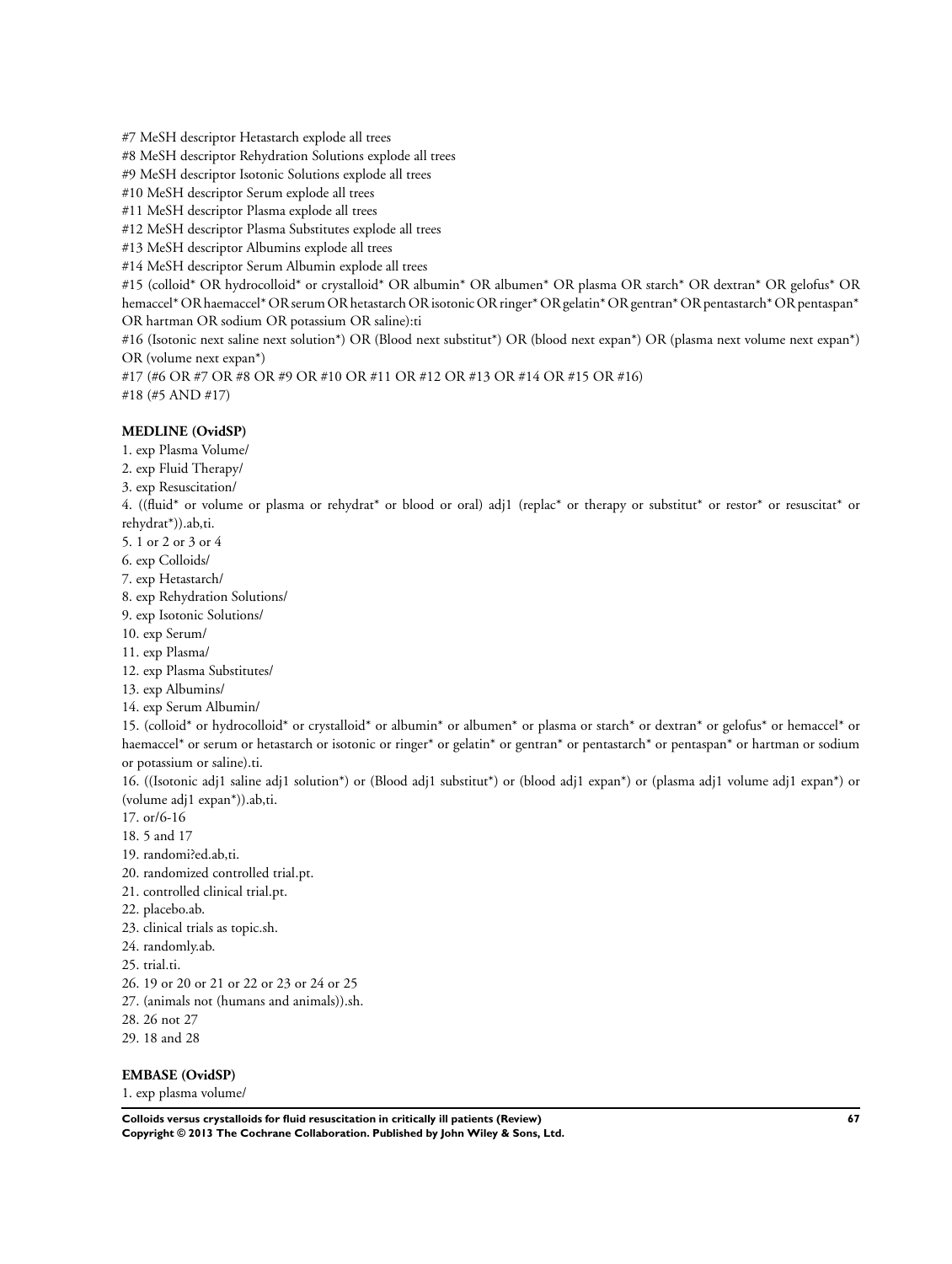2. exp fluid therapy/ 3. exp fluid resuscitation/ 4. ((fluid\* or volume or plasma or rehydrat\* or blood or oral) adj1 (replac\* or therapy or substitut\* or restor\* or resuscitat\* or rehydrat\*)).ab,ti. 5. 1 or 2 or 3 or 4 6. exp colloid/ 7. exp hetastarch/ 8. exp "solution and solubility"/ 9. exp isotonic solution/ 10. exp serum/ 11. exp serum albumin/ 12. exp crystalloid/ 13. exp hetastarch/ 14. exp plasma/ 15. exp plasma substitute/ 16. exp albumin/ 17. exp serum albumin/ 18. or/6-17 19. (th or ad or iv).fs. 20. 18 and 19 21. (colloid\* or hydrocolloid\* or crystalloid\* or albumin\* or albumen\* or plasma or starch\* or dextran\* or gelofus\* or hemaccel\* or haemaccel\* or serum or hetastarch or isotonic or ringer\* or gelatin\* or gentran\* or pentastarch\* or pentaspan\* or hartman or sodium or potassium or saline).ti. 22. ((Isotonic adj1 saline adj1 solution\*) or (Blood adj1 substitut\*) or (blood adj1 expan\*) or (plasma adj1 volume adj1 expan\*) or (volume adj1 expan\*)).ab,ti. 23. 20 or 21 or 22 24. exp Randomized Controlled Trial/ 25. exp controlled clinical trial/ 26. randomi?ed.ab,ti.

- 27. placebo.ab.
- 
- 28. \*Clinical Trial/ 29. randomly.ab.
- 
- 30. trial.ti.
- 31. 24 or 25 or 26 or 27 or 28 or 29 or 30
- 32. exp animal/ not (exp human/ and exp animal/)
- 33. 31 not 32
- 34. 5 and 23 and 33

## **ISI Web of Science: Science Citation Index Expanded, ISI Web of Science: Conference Proceedings Citation Index-Science**

#1 colloid\* OR hydrocolloid\* or crystalloid\*)

#2 (Isotonic NEAR/1 saline NEAR/1 solution\*) OR (Blood NEAR/1 substitut\*) OR (blood NEAR/1 expan\*) OR (plasma NEAR/1 volume NEAR/1 expan\*) OR (volume NEAR/1 expan\*))

#3 #1 OR #2

#4 (fluid\* OR volume OR plasma OR rehydrat\* OR blood OR oral) NEAR/2 (replac\* OR therapy OR substitut\* OR restor\* OR resuscitat\* OR rehydrat\*))

#5 (random\*) NEAR/3 (study or trial)

#6 (singl\* OR doubl\* OR trebl\* OR tripl\*) NEAR/3 (blind\* OR mask\*) NEAR/3 (study or trial)

### **PubMed**

(((((((colloid\* OR hydrocolloid\* OR crystalloid\* OR albumin\* OR albumen\* OR plasma OR starch\* OR dextran\* OR gelofus\* OR hemaccel\* OR haemaccel\* OR serum OR hetastarch OR isotonic OR ringer\* OR gelatin\* OR gentran\* OR pentastarch\* OR pentaspan\* OR hartman OR sodium OR potassium OR saline) AND title)) OR (colloids[MeSH Terms]))) AND ((((fluid\* OR volume OR plasma OR rehydrat\* OR blood OR oral) AND (replac\* OR therapy OR substitut\* OR restor\* OR resuscitat\* OR rehydrat\*)))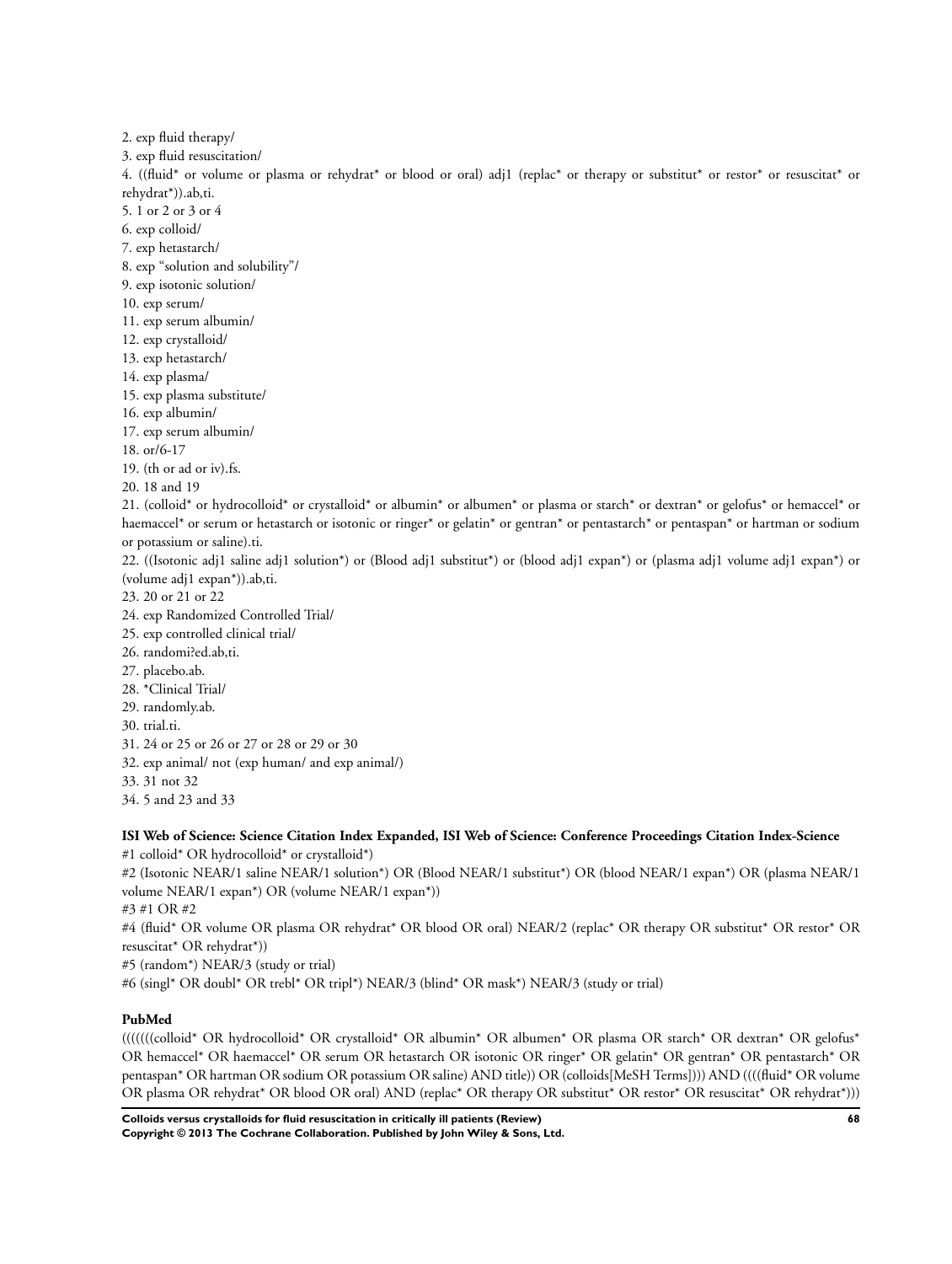OR (((plasma volume[MeSH Terms]) OR fluid therapy) OR resuscitation)))) AND ((randomised OR randomized OR randomly OR random order OR random sequence OR random allocation OR randomly allocated OR at random OR randomized controlled trial[pt] OR controlled clinical trial[pt] OR randomized controlled trials[mh]) NOT ((models, animal[mh] OR Animals[mh] OR Animal Experimentation[mh] OR Disease Models, Animal[mh] OR Animals, Laboratory[mh]) NOT (Humans[mh])))

# **W H A T ' S N E W**

Last assessed as up-to-date: 17 October 2012.

| Date            | Event                                              | Description                                                                                                                                                                                                                                                 |
|-----------------|----------------------------------------------------|-------------------------------------------------------------------------------------------------------------------------------------------------------------------------------------------------------------------------------------------------------------|
| 31 January 2013 | New citation required and conclusions have changed | New study data have been included. The conclusions of<br>the review have changed                                                                                                                                                                            |
|                 | 17 January 2013 New search has been performed      | Four new studies have been included (Guidet 2012, Lee<br>2011, Myburgh 2012, and Perner 2012).<br>Mortality data from a reply letter (http://bja.oxford-<br>journals.org/content/107/5/693/reply) of a previous in-<br>cluded study was added (James 2011). |

# **H I S T O R Y**

Protocol first published: Issue 4, 1997

Review first published: Issue 4, 1997

| Date            | Event                                                     | Description                                                                                                                                                                                                                                                                                                                                                                                                                                                                                                                                     |
|-----------------|-----------------------------------------------------------|-------------------------------------------------------------------------------------------------------------------------------------------------------------------------------------------------------------------------------------------------------------------------------------------------------------------------------------------------------------------------------------------------------------------------------------------------------------------------------------------------------------------------------------------------|
| 17 October 2012 | Amended                                                   | Copy edits made to graph labels.                                                                                                                                                                                                                                                                                                                                                                                                                                                                                                                |
| 8 June 2012     | Amended                                                   | Copy edits made and citation corrected.                                                                                                                                                                                                                                                                                                                                                                                                                                                                                                         |
| 14 May 2012     | New citation required but conclusions have not<br>changed | An updated search was conducted in March 2012. Nine<br>new trials have been included (Bulger 2011; Cooper<br>2006; Du 2011; Dubin 2010; James 2011; Lu 2012;<br>Maitland 2011; McIntyre 2008; Zhu 2011) The anal-<br>ysis and results sections have been revised accordingly.<br>The conclusions remain unchanged. 3 ongoing stud-<br>ies were identified (CHEST Trial; RASP trial; The 6S<br>trial). We plan to update this review once the CHEST<br>Trial (a large phase 3 trial comparing 6% hydroxyethyl<br>starch and saline) is published |
| 16 March 2012   | New search has been performed                             | An updated search was conducted in March 2012.                                                                                                                                                                                                                                                                                                                                                                                                                                                                                                  |

**Colloids versus crystalloids for fluid resuscitation in critically ill patients (Review) 69 Copyright © 2013 The Cochrane Collaboration. Published by John Wiley & Sons, Ltd.**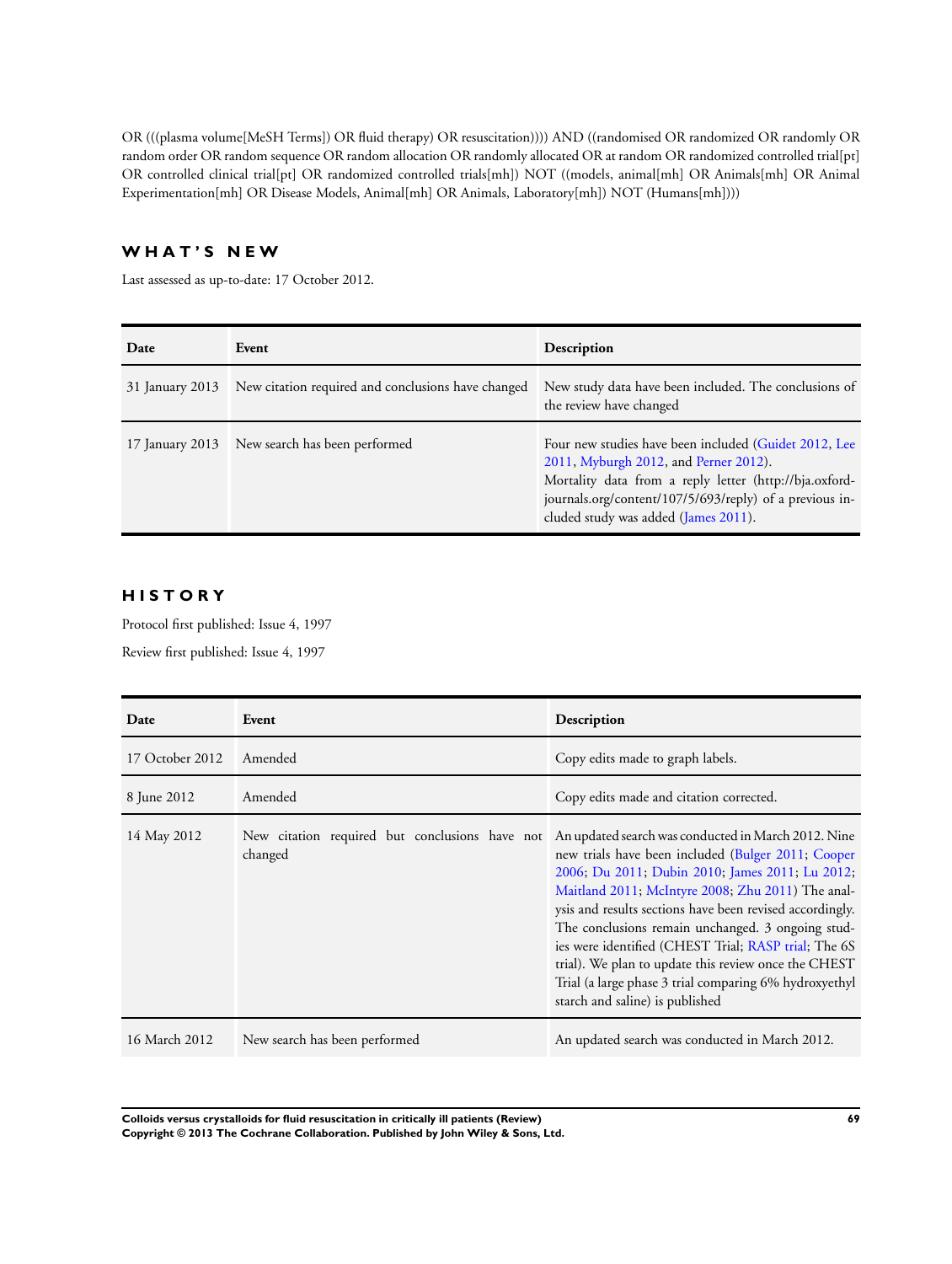(*Continued)*

| 10 February 2011 | New citation required but conclusions have not<br>changed | The editorial group is aware that a clinical trial by Prof.<br>Joachim Boldt has been found to have been fabricated<br>(Boldt 2009). As the editors who revealed this fabrica-<br>tion point out (Reinhart 2011; Shafer 2011), this casts<br>some doubt on the veracity of other studies by the same<br>author. All Cochrane Injuries Group reviews which in-<br>clude studies by this author have therefore been edited<br>to show the results with this author's trials included and<br>excluded. Readers can now judge the potential impact<br>of trials by this author (Boldt 1986, Boldt 1993, Boldt<br>$2001$ , Lang $2001$ , Lang $2003$ ) on the conclusions of<br>the review.<br>The authors of the review have changed. |
|------------------|-----------------------------------------------------------|-----------------------------------------------------------------------------------------------------------------------------------------------------------------------------------------------------------------------------------------------------------------------------------------------------------------------------------------------------------------------------------------------------------------------------------------------------------------------------------------------------------------------------------------------------------------------------------------------------------------------------------------------------------------------------------------------------------------------------------|
| 17 April 2009    | New search has been performed                             | April 2009<br>An updated search for new trials was conducted in Oc-<br>tober 2008. One new study was included (Brunkhorst<br>2008). The analysis, results and discussion sections have<br>been revised accordingly                                                                                                                                                                                                                                                                                                                                                                                                                                                                                                                |
| 16 July 2008     | Amended                                                   | Converted to new review format.                                                                                                                                                                                                                                                                                                                                                                                                                                                                                                                                                                                                                                                                                                   |
| 1 July 2007      | New search has been performed                             | August 2007<br>An updated search for new trials was conducted in De-<br>cember 2006. Ten new studies were included (Evans<br>2003, Cifra 2003, Fries 2004, Guo 2003, Lang 2003,<br>Maitland 2005, Moretti 2003, Upadhyay 2004, Verheij<br>2006, Wills 2005). The analysis, results and discussion<br>sections have been revised accordingly                                                                                                                                                                                                                                                                                                                                                                                       |

## **C O N T R I B U T I O N S O F A U T H O R S**

July 2007: PP and IR examined trials for inclusion or exclusion, reaching agreement by discussion. PP and IR extracted data from the new studies. PP, IR and KK amended the text of the review.

April 2009: IR and MP examined trials for inclusion or exclusion, reaching agreement by discussion. IR and MP extracted data from the new study. MP amended the text of the review. PP edited the final version.

February 2011: The Cochrane Injuries Group amended the text (Emma Sydenham, Managing Editor). Both authors agreed with the changes to the manuscript.

November 2012: PP and IR examined trials for inclusion or exclusion, reaching agreement by discussion. PP and KK extracted data from the new studies. PP amended the text of the review. All the authors agreed with the changes in the manuscript.